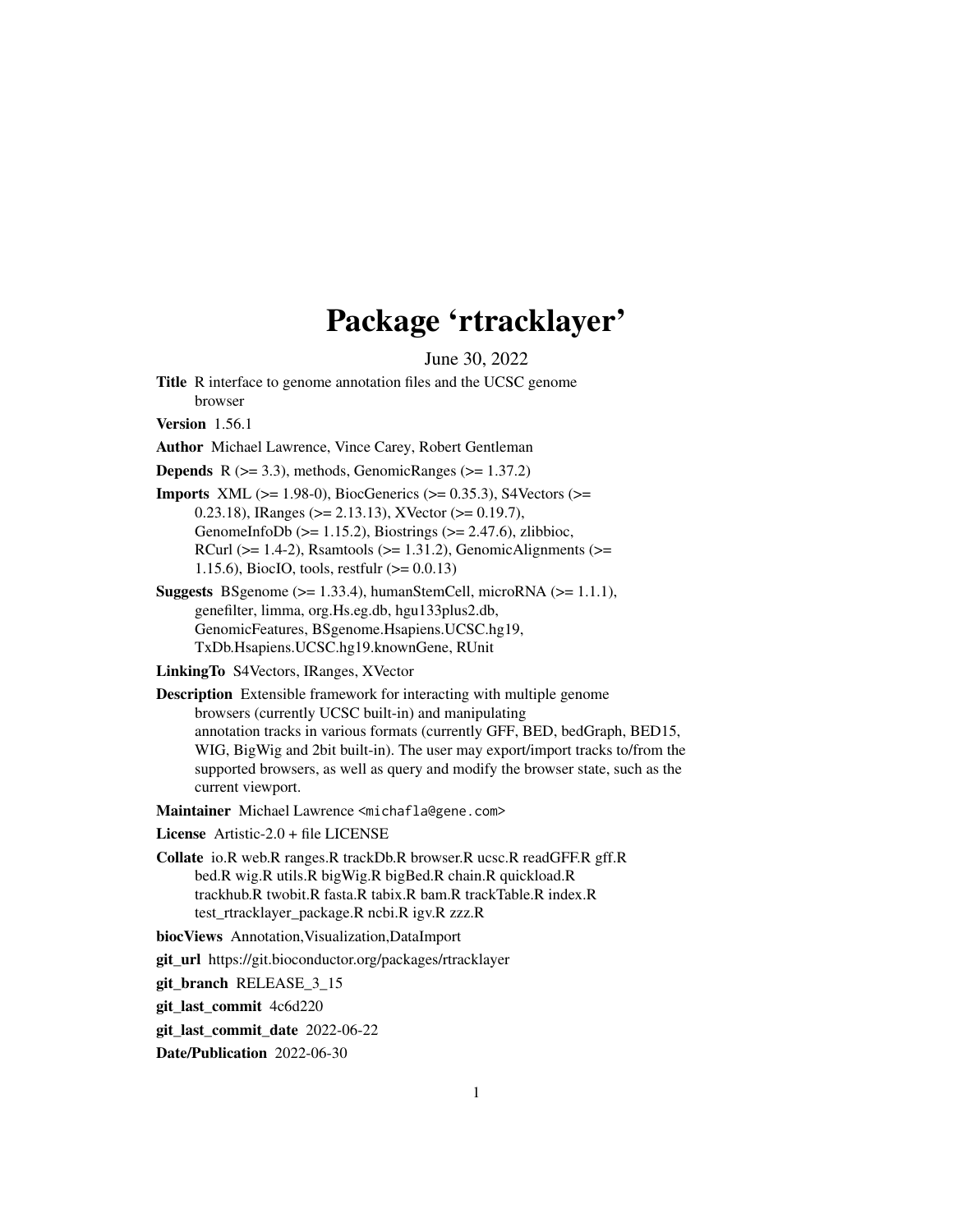# R topics documented:

|                                                                                                                              | 3              |
|------------------------------------------------------------------------------------------------------------------------------|----------------|
|                                                                                                                              | 3              |
|                                                                                                                              | $\overline{4}$ |
|                                                                                                                              | 5              |
|                                                                                                                              | 6              |
|                                                                                                                              | 7              |
|                                                                                                                              | 8              |
|                                                                                                                              | 13             |
|                                                                                                                              | 15             |
|                                                                                                                              | 16             |
|                                                                                                                              | 19             |
|                                                                                                                              | 20             |
|                                                                                                                              | 20             |
|                                                                                                                              | 22             |
|                                                                                                                              | 23             |
|                                                                                                                              | 23             |
|                                                                                                                              | 24             |
|                                                                                                                              | 25             |
|                                                                                                                              | 26             |
|                                                                                                                              | 26             |
|                                                                                                                              | 27             |
|                                                                                                                              | 28             |
|                                                                                                                              | 29             |
|                                                                                                                              | 30             |
|                                                                                                                              | 31             |
|                                                                                                                              | 32             |
|                                                                                                                              | 36             |
|                                                                                                                              | 37             |
|                                                                                                                              | 38             |
|                                                                                                                              | 39             |
|                                                                                                                              | 40             |
|                                                                                                                              | 41             |
|                                                                                                                              | 43             |
|                                                                                                                              | 45             |
|                                                                                                                              | 45             |
|                                                                                                                              | 46             |
|                                                                                                                              | 47             |
| $\text{TrackDb-class} \dots \dots \dots \dots \dots \dots \dots \dots \dots \dots \dots \dots \dots \dots \dots \dots \dots$ | 48             |
| TrackHub-class                                                                                                               | 48             |
|                                                                                                                              | 50             |
|                                                                                                                              | 52             |
| tracks-methods                                                                                                               | 53             |
| TwoBitFile-class                                                                                                             | 53             |
| UCSCData-class                                                                                                               | 55             |
|                                                                                                                              | 56             |
|                                                                                                                              | 58             |
|                                                                                                                              |                |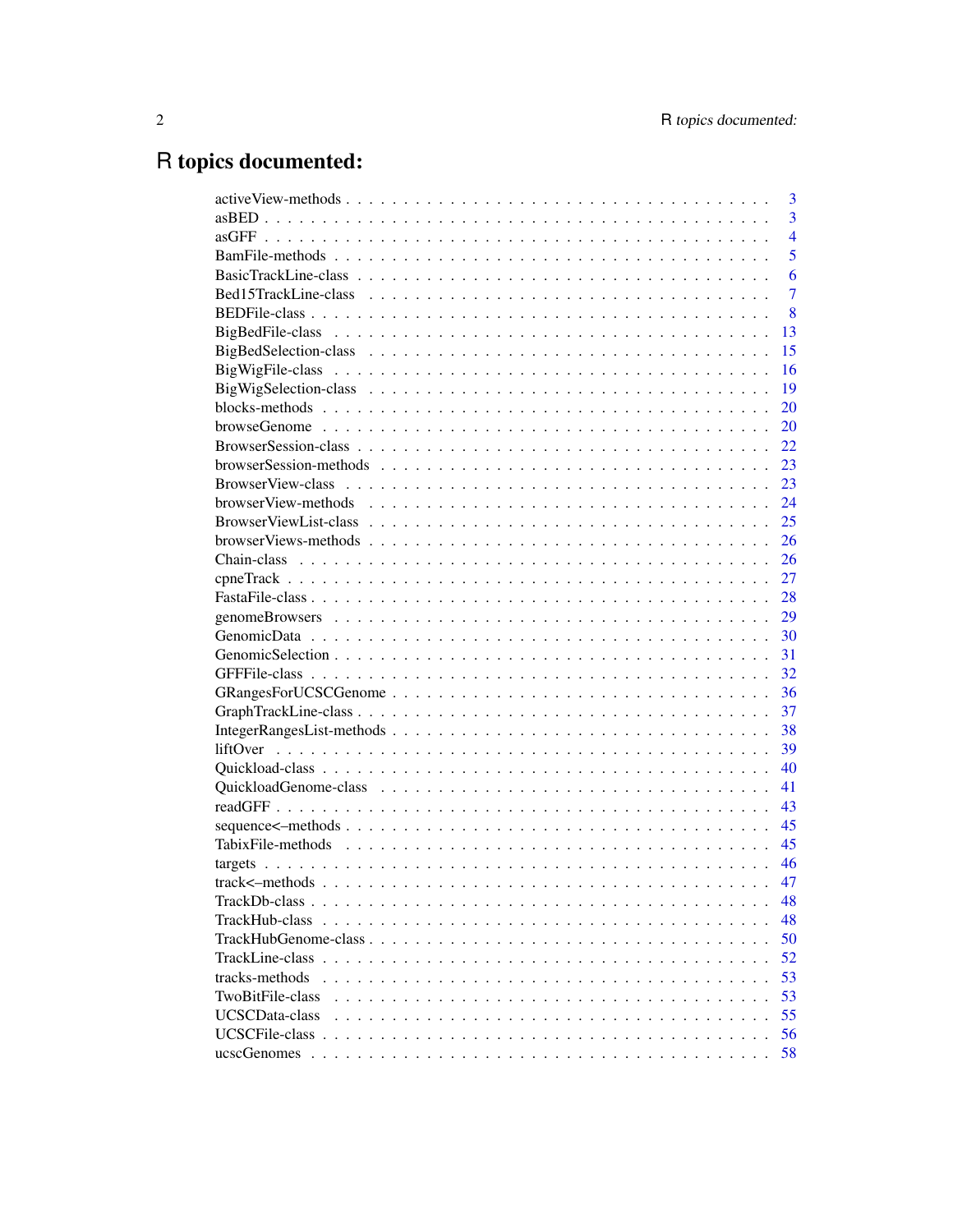# <span id="page-2-0"></span>active View-methods 3

| Index |  |
|-------|--|

activeView-methods *Accessing the active view*

# <span id="page-2-2"></span>Description

Get the active view.

# Methods

The following methods are defined by rtracklayer.

object = "BrowserSession" activeView(object): Gets the active [BrowserView](#page-22-1) from a browser session.

activeView(object) <- value: Sets the active [BrowserView](#page-22-1) in a browser session.

<span id="page-2-1"></span>asBED *Coerce to BED structure*

# Description

Coerce the structure of an object to one following BED-like conventions, i.e., with columns for blocks and thick regions.

# Usage

```
asBED(x, \ldots)## S4 method for signature 'GRangesList'
asBED(x)
## S4 method for signature 'GAlignments'
asBED(x)
```

| $\boldsymbol{\mathsf{x}}$ | Generally, a tabular object to structure as BED |
|---------------------------|-------------------------------------------------|
| $\cdots$                  | Arguments to pass to methods                    |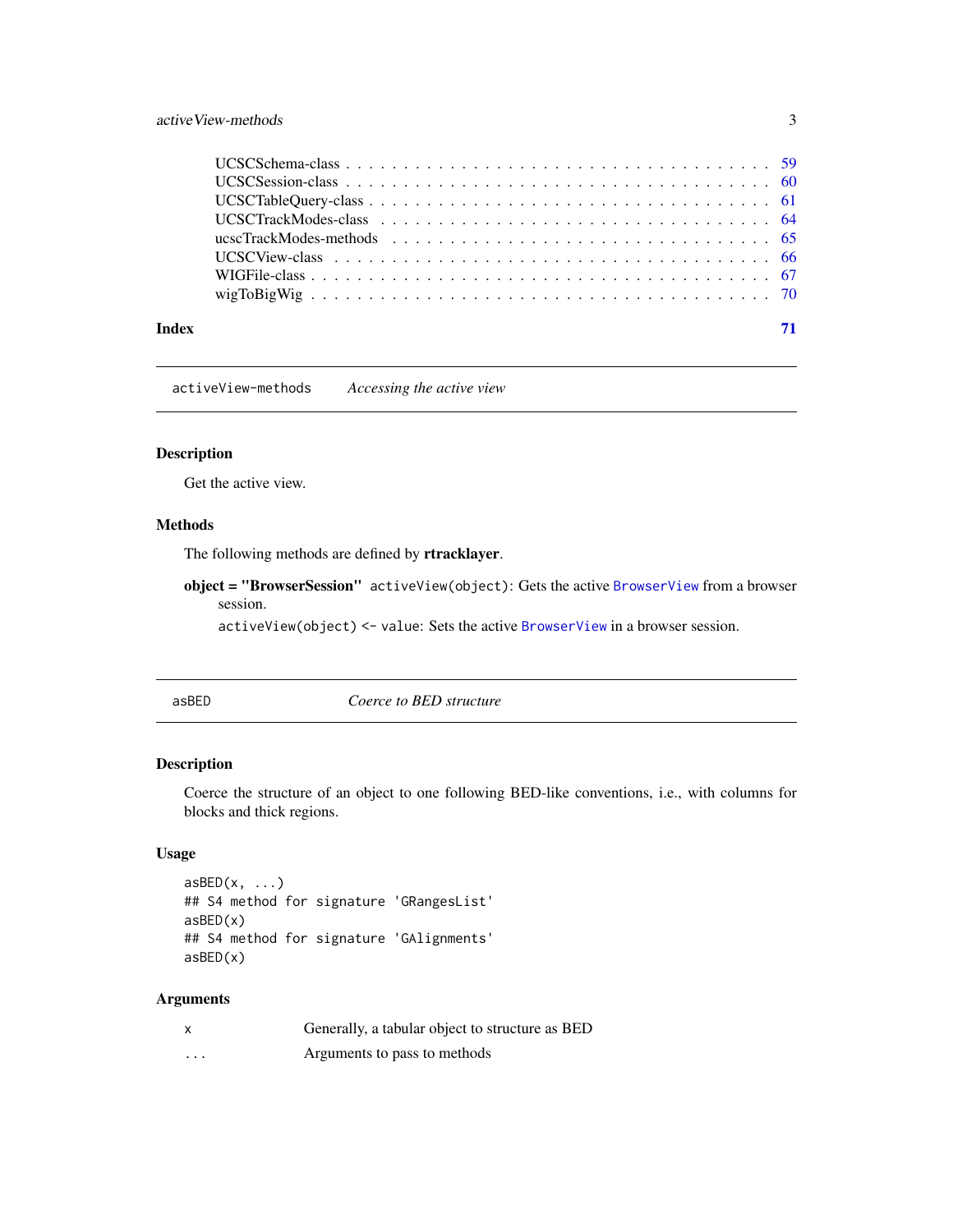# <span id="page-3-0"></span>Details

The exact behavior depends on the class of object.

- GRangesList This treats object as if it were a list of transcripts, i.e., each element contains the exons of a transcript. The blockStarts and blockSizes columns are derived from the ranges in each element. Also, add name column from names(object).
- GAlignments Converts to GRangesList via grglist and procedes accordingly.

# Value

A GRanges, with the columns name, blockStarts and blockSizes added.

# Author(s)

Michael Lawrence

# Examples

```
## Not run:
library(TxDb.Hsapiens.UCSC.hg19.knownGene)
exons <- exonsBy(TxDb_Hsapiens_UCSC_hg19_knownGene)
mcols(asBED(exons))
```
## End(Not run)

asGFF *Coerce to GFF structure*

#### Description

Coerce the structure of an object to one following GFF-like conventions, i.e., using the Parent GFF3 attribute to encode the hierarchical structure. This object is then suitable for export as GFF3.

# Usage

```
asGFF(x, \ldots)## S4 method for signature 'GRangesList'
asGFF(x, parentType = "mRNA", childType = "exon")
```

| x          | Generally, a tabular object to structure as GFF(3)                                 |
|------------|------------------------------------------------------------------------------------|
| parentType | The value to store in the type column for the top-level (e.g., transcript) ranges. |
| childType  | The value to store in the type column for the child (e.g., exon) ranges.           |
| $\cdots$   | Arguments to pass to methods                                                       |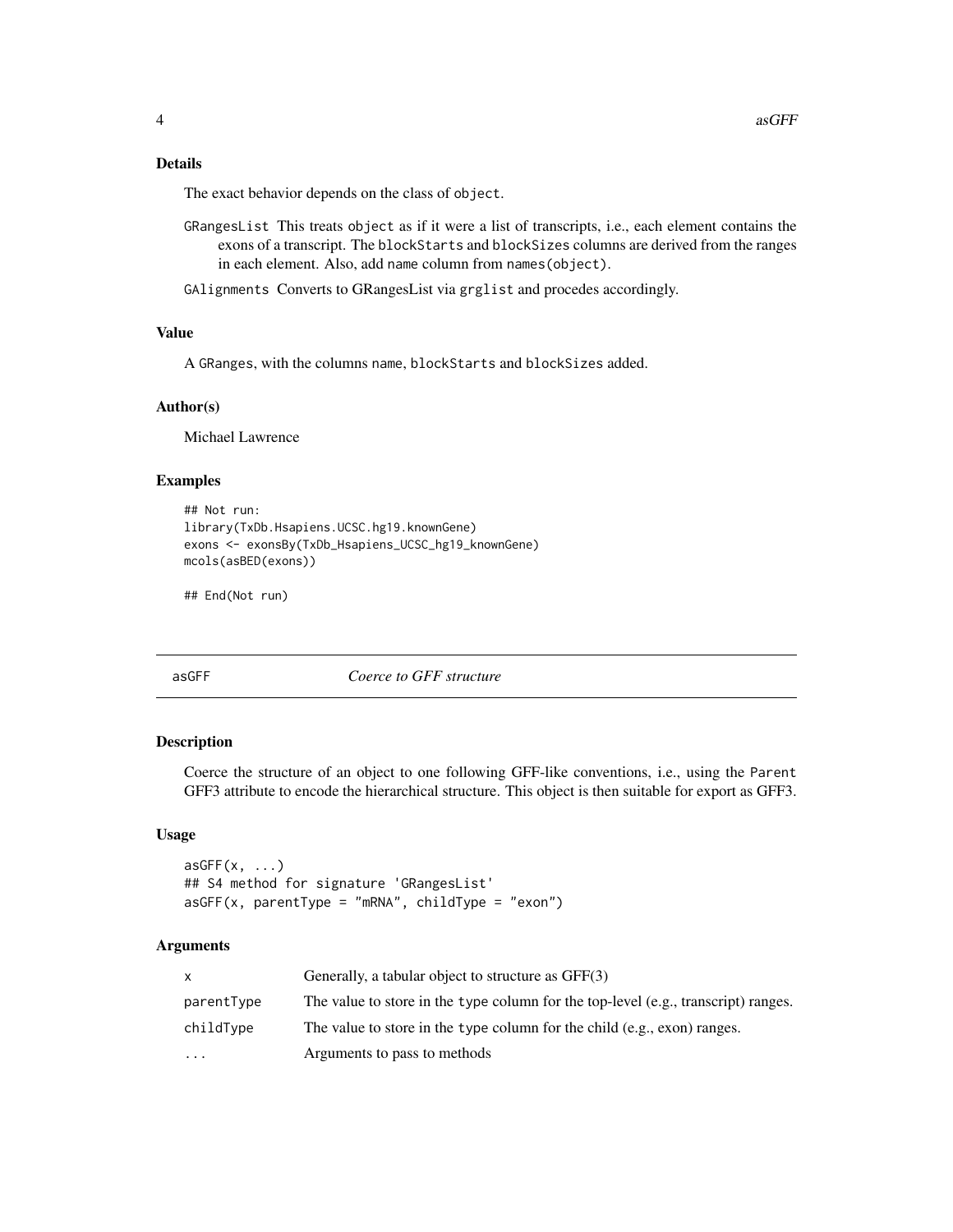# <span id="page-4-0"></span>BamFile-methods 5

# Value

For the GRangesList method: A GRanges, with the columns: ID (unique identifier), Name (from names $(x)$ , and the names on each element of x, if any), type (as given by parentType and childType), and Parent (to relate each child range to its parent at the top-level).

#### Author(s)

Michael Lawrence

# Examples

```
## Not run:
library(TxDb.Hsapiens.UCSC.hg19.knownGene)
exons <- exonsBy(TxDb_Hsapiens_UCSC_hg19_knownGene)
mcols(asGFF(exons))
```
## End(Not run)

BamFile-methods *Export to BAM Files*

# Description

Methods for import and export of [GAlignments](#page-0-0) or [GAlignmentPairs](#page-0-0) objects from and to BAM files, represented as [BamFile](#page-0-0) objects.

#### Usage

```
## S4 method for signature 'BamFile,ANY,ANY'
import(con, format, text, paired = FALSE,
                                   use.names = FALSE,
                                   param = ScanBamParam(...),
                                   genome = NA_character_, ...)
## S4 method for signature 'ANY,BamFile,ANY'
export(object, con, format, ...)
```

| object    | The object to export, such as a GAlignments or GAlignmentPairs.     |
|-----------|---------------------------------------------------------------------|
| con       | A path, URL, connection or BamFile object.                          |
| format    | If not missing, should be "bam".                                    |
| text      | Not supported.                                                      |
| paired    | If TRUE, return a GAlignment Pairs object, otherwise a GAlignments. |
| use.names | Whether to parse QNAME as the names on the result.                  |
| param     | The ScanBamParam object governing the import.                       |
| genome    | Single string or Sequation object identifying the genome            |
| $\cdots$  | Arguments that are passed to ScanBamParam if param is missing.      |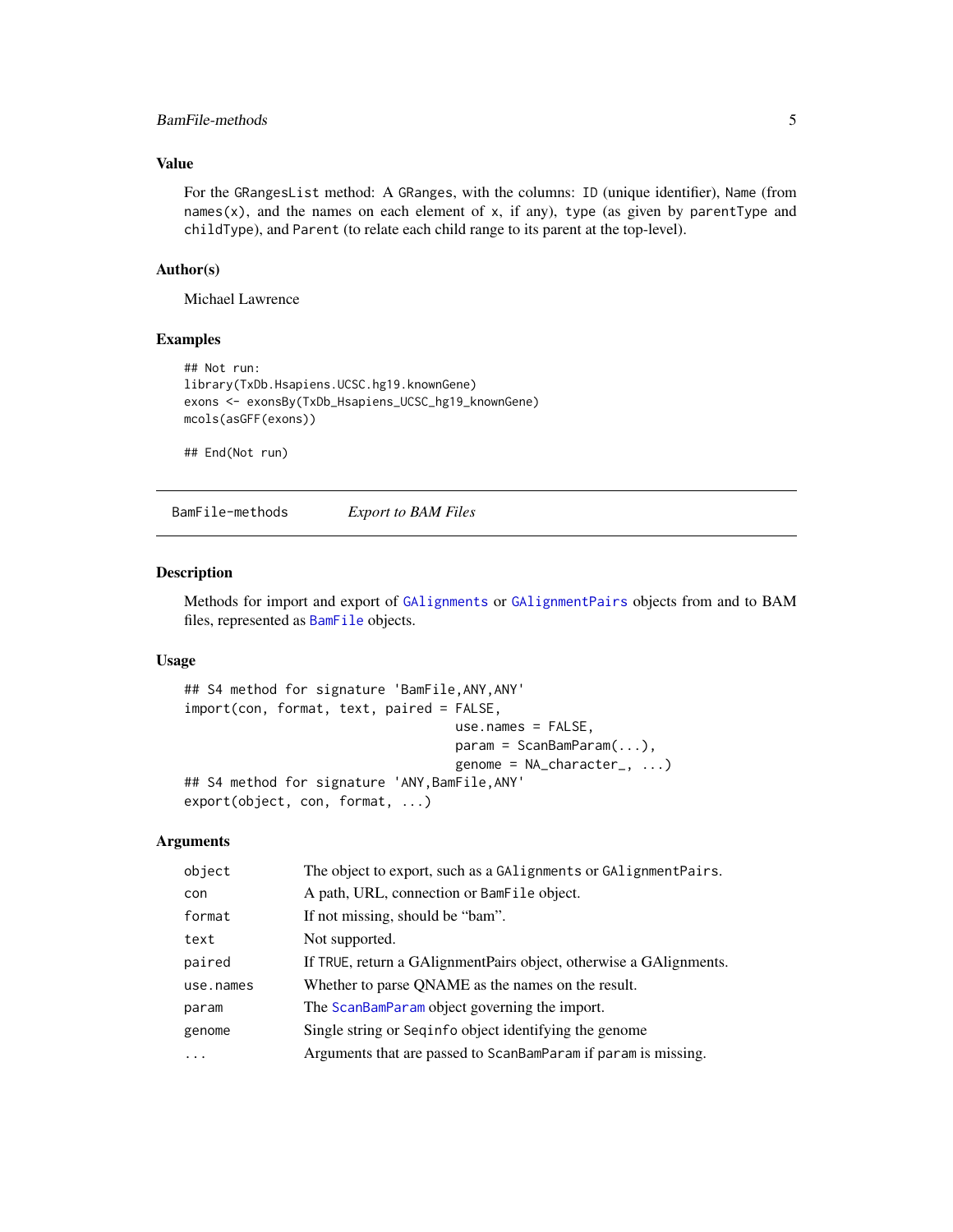#### <span id="page-5-0"></span>Details

BAM fields not formally present in the GAlignments[Pairs] object are extracted from the metadata columns, if present; otherwise, the missing value, ""."", is output. The file is sorted and indexed. This can be useful for subsetting BAM files, although [filterBam](#page-0-0) may eventually become flexible enough to be the favored alternative.

# Author(s)

Michael Lawrence

# See Also

The [readGAlignments](#page-0-0) and [readGAlignmentPairs](#page-0-0) functions for reading BAM files.

#### Examples

```
library(Rsamtools)
     ex1_file <- system.file("extdata", "ex1.bam", package="Rsamtools")
     gal <- import(ex1_file, param=ScanBamParam(what="flag"))
     gal.minus \leftarrow gal[strand(gal) == "-"]## Not run:
     export(gal, BamFile("ex1-minus.bam"))
## End(Not run)
```
BasicTrackLine-class *Class "BasicTrackLine"*

# **Description**

The type of UCSC track line used to annotate most types of tracks (every type except Wiggle).

# Objects from the Class

Objects can be created by calls of the form new("BasicTrackLine", ...) or parsed from a character vector track line with as(text, "BasicTrackLine") or converted from a [GraphTrackLine](#page-36-1) using as(wig, "BasicTrackLine").

# **Slots**

itemRgb: Object of class "logical" indicating whether each feature in a track uploaded as BED should be drawn in its specified color.

useScore: Object of class "logical" indicating whether the data value should be mapped to color.

group: Object of class "character" naming a group to which this track should belong.

db: Object of class "character" indicating the associated genome assembly.

offset: Object of class "numeric", a number added to all positions in the track.

url: Object of class "character" referring to additional information about this track.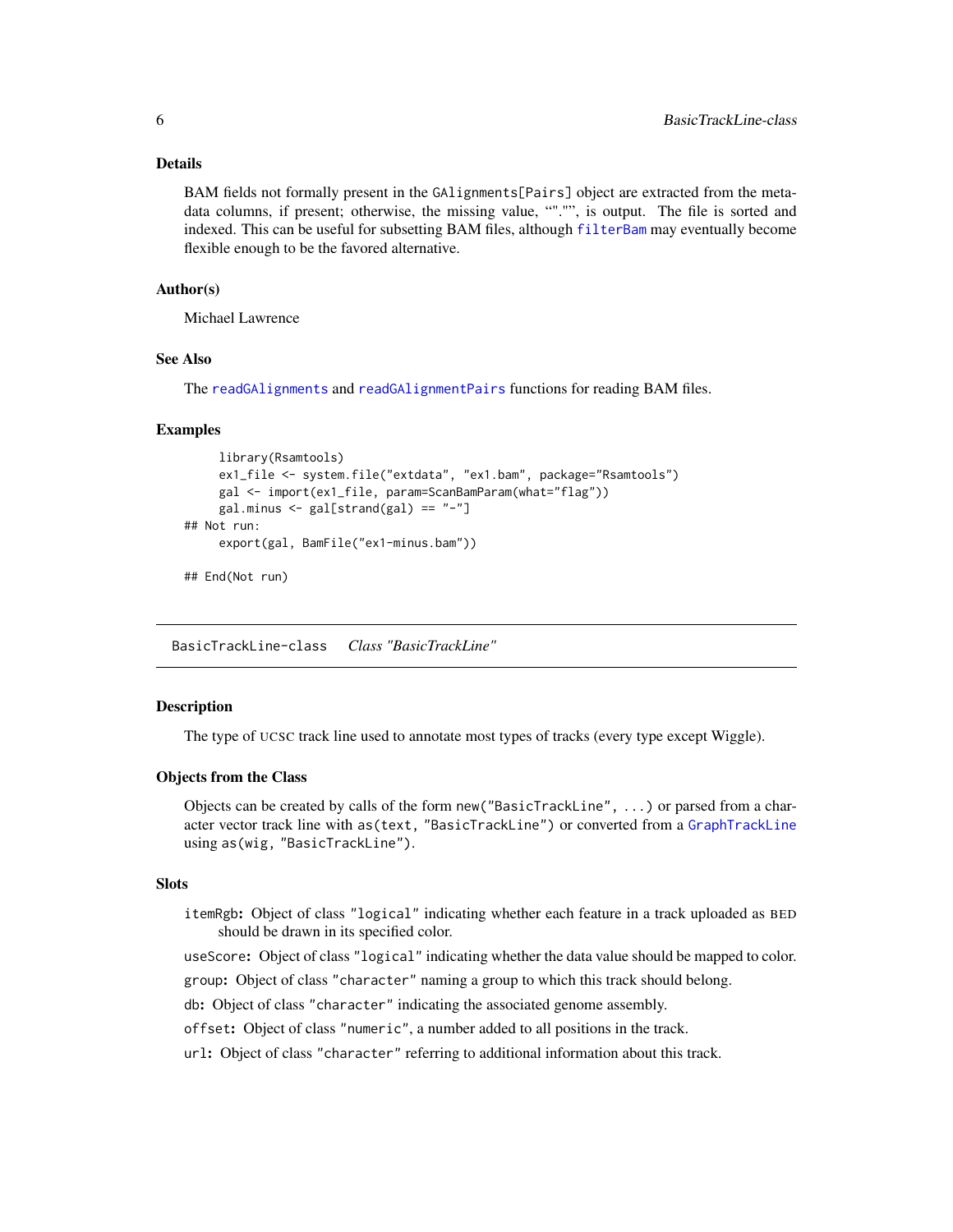<span id="page-6-0"></span>htmlUrl: Object of class "character" referring to an HTML page to be displayed with this track.

name: Object of class "character" specifying the name of the track.

description: Object of class "character" describing the track.

- visibility: Object of class "character" indicating the default visible mode of the track, see [UCSCTrackModes](#page-63-1).
- color: Object of class "integer" representing the track color (as from [col2rgb](#page-0-0)).
- colorByStrand: Object of class "matrix" with two columns, as from col2rgb. The two colors indicate the color for each strand (positive, negative).

priority: Object of class "numeric" specifying the rank of the track.

#### Extends

Class ["TrackLine"](#page-51-1), directly.

# Methods

as(object, "character") Export line to its string representation.

as(object, ["GraphTrackLine"](#page-36-1)) Convert this line to a graph track line, using defaults for slots not held in common.

#### Author(s)

Michael Lawrence

# References

<http://genome.ucsc.edu/goldenPath/help/customTrack.html#TRACK> for the official documentation.

#### See Also

[GraphTrackLine](#page-36-1) for Wiggle/bedGraph tracks.

Bed15TrackLine-class *Class "Bed15TrackLine"*

#### Description

A UCSC track line for graphical tracks.

#### Objects from the Class

Objects can be created by calls of the form new("Bed15TrackLine", ...) or parsed from a character vector track line with as(text, "Bed15TrackLine").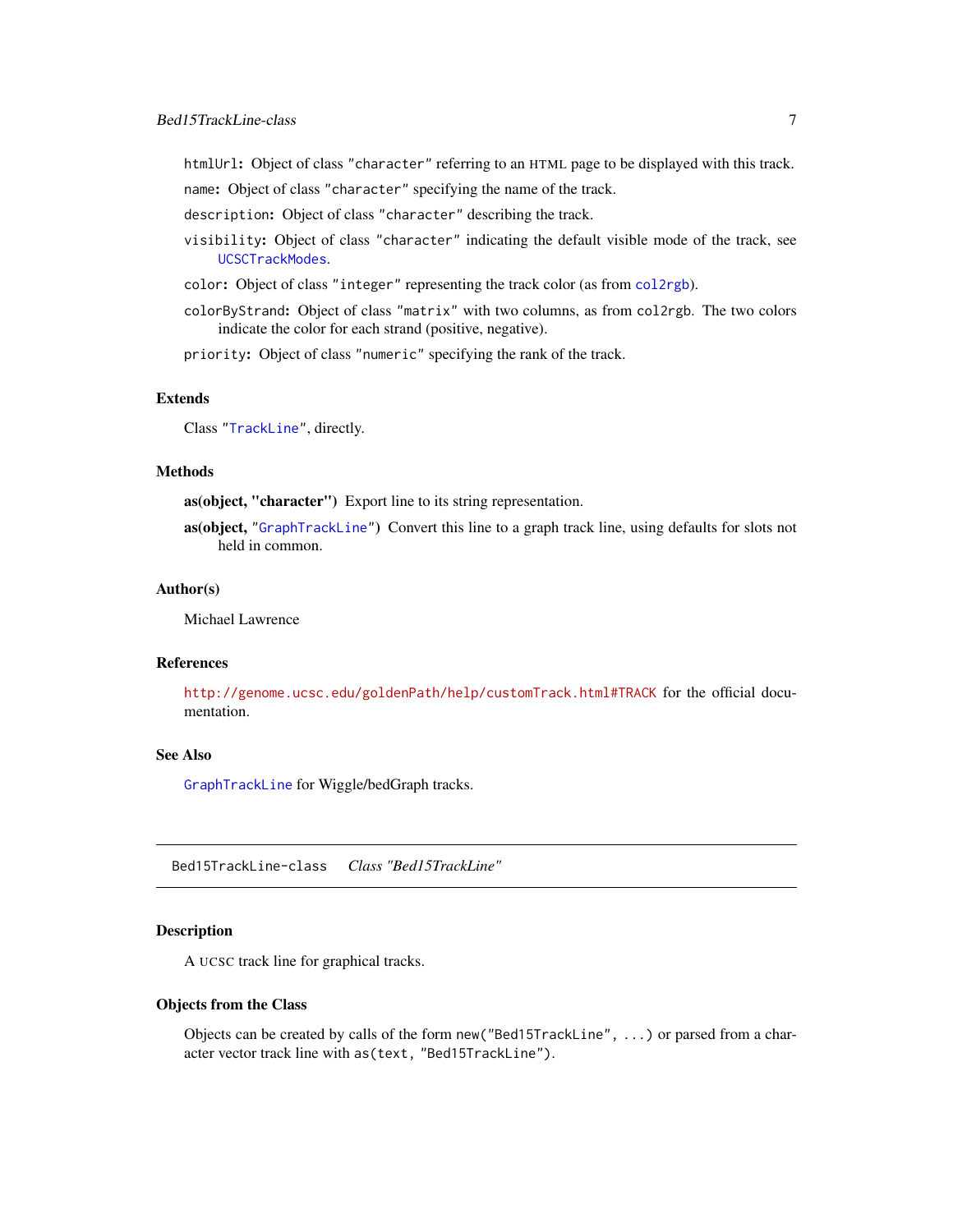#### <span id="page-7-0"></span>Slots

expStep: A "numeric" scalar indicating the step size for the heatmap color gradient.

expScale: A positive "numeric" scalar indicating the range of the data to be [-expScale, expScale] for determining the heatmap color gradient.

expNames: A "character" vector naming the the experimental samples.

name: Object of class "character" specifying the name of the track.

description: Object of class "character" describing the track.

visibility: Object of class "character" indicating the default visible mode of the track, see [UCSCTrackModes](#page-63-1).

color: Object of class "integer" representing the track color (as from [col2rgb](#page-0-0)).

priority: Object of class "numeric" specifying the rank of this track.

# Extends

Class ["TrackLine"](#page-51-1), directly.

# Methods

as(object, "character") Export line to its string representation.

#### Author(s)

Michael Lawrence

# References

Official documentation: [http://genomewiki.ucsc.edu/index.php/Microarray\\_track](http://genomewiki.ucsc.edu/index.php/Microarray_track).

#### See Also

[export.bed15](#page-7-1) for exporting bed15 tracks.

BEDFile-class *BEDFile objects*

# <span id="page-7-1"></span>Description

These functions support the import and export of the UCSC BED format and its variants, including BEDGraph.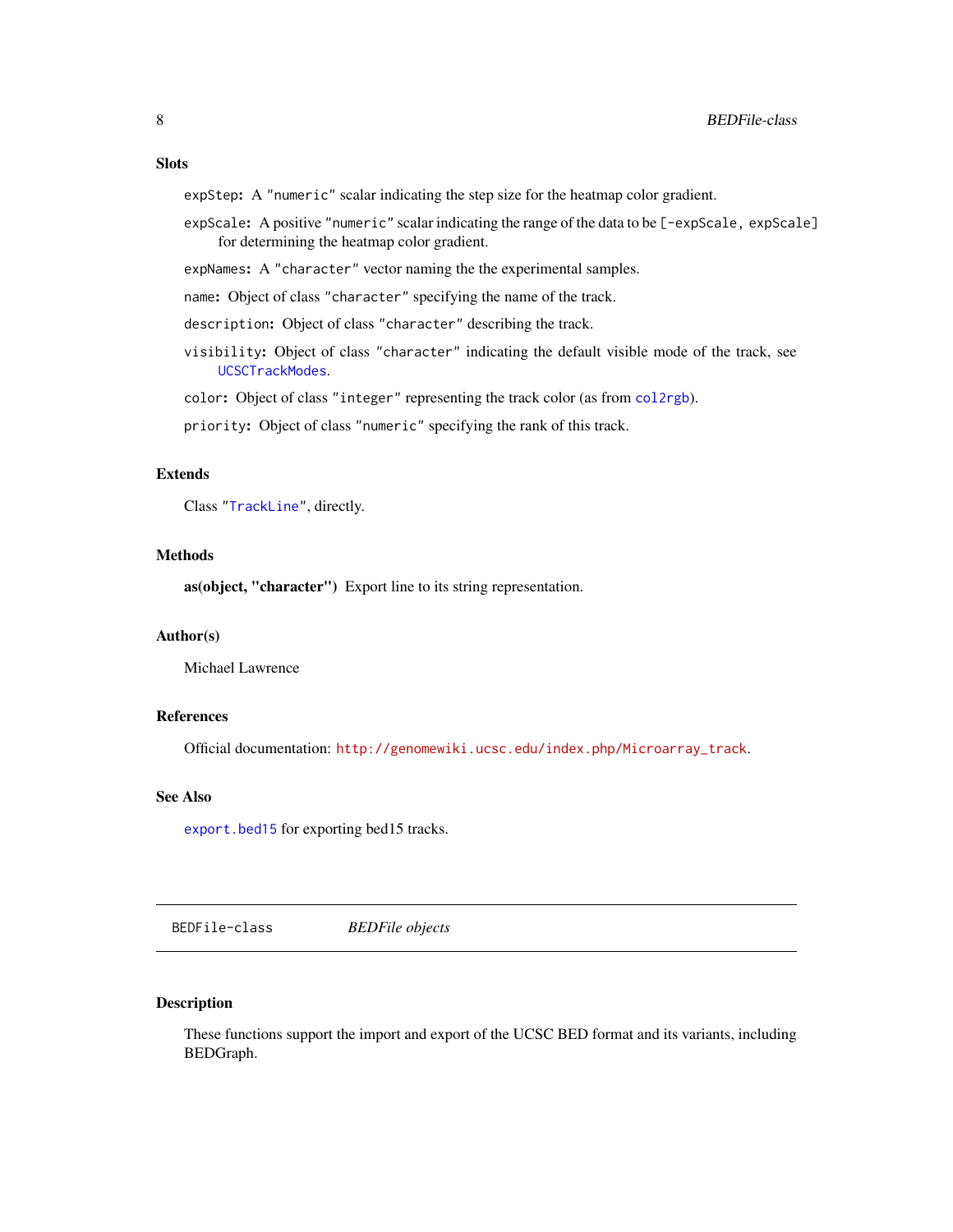#### Usage

```
## S4 method for signature 'BEDFile,ANY,ANY'
import(con, format, text, trackLine = TRUE,
                   genome = NA, colnames = NULL,
                   which = NULL, seqinfo = NULL, extraCols = character(),
                   sep = c("t", ""), na.strings=character(0L))
import.bed(con, ...)
import.bed15(con, ...)
import.bedGraph(con, ...)
## S4 method for signature 'ANY,BEDFile,ANY'
export(object, con, format, ...)
## S4 method for signature 'GenomicRanges, BEDFile, ANY'
export(object, con, format,
                  append = FALSE, index = FALSE,
                  ignore.strand = FALSE, trackLine = NULL)
## S4 method for signature 'UCSCData,BEDFile,ANY'
export(object, con, format,
                  trackLine = TRUE, ...export.bed(object, con, ...)
export.bed15(object, con, ...)
## S4 method for signature 'GenomicRanges, BED15File, ANY'
export(object, con, format,
                  expNames = NULL, trackLine = NULL, ...)export.bedGraph(object, con, ...)
```

| con       | A path, URL, connection or BEDFile object. For the functions ending in .bed,<br>.bedGraph and .bed15, the file format is indicated by the function name. For<br>the base export and import functions, the format must be indicated another<br>way. If con is a path, URL or connection, either the file extension or the format<br>argument needs to be one of "bed", "bed15", "bedGraph", "bedpe", "narrow-<br>Peak", or "broadPeak". Compressed files ("gz", "bz2" and "xz") are handled<br>transparently. |
|-----------|--------------------------------------------------------------------------------------------------------------------------------------------------------------------------------------------------------------------------------------------------------------------------------------------------------------------------------------------------------------------------------------------------------------------------------------------------------------------------------------------------------------|
| object    | The object to export, should be a GRanges or something coercible to a GRanges.<br>If targeting the BEDPE format, this should be something coercible to Pairs.<br>If the object has a method for asBED (like GRangesList), it is called prior to<br>coercion. This makes it possible to export a GRangesList or TxDb in a way that<br>preserves the hierarchical structure. For exporting multiple tracks, in the UCSC<br>track line metaformat, pass a GenomicRangesList, or something coercible to<br>one.  |
| format    | If not missing, should be one of "bed", "bed15", "bedGraph", "bedpe", "nar-<br>rowPeak" or "broadPeak".                                                                                                                                                                                                                                                                                                                                                                                                      |
| text      | If con is missing, a character vector to use as the input                                                                                                                                                                                                                                                                                                                                                                                                                                                    |
| trackLine | For import, an imported track line will be stored in a TrackLine object, as part<br>of the returned UCSCData. For the UCSCData method on export, whether to                                                                                                                                                                                                                                                                                                                                                  |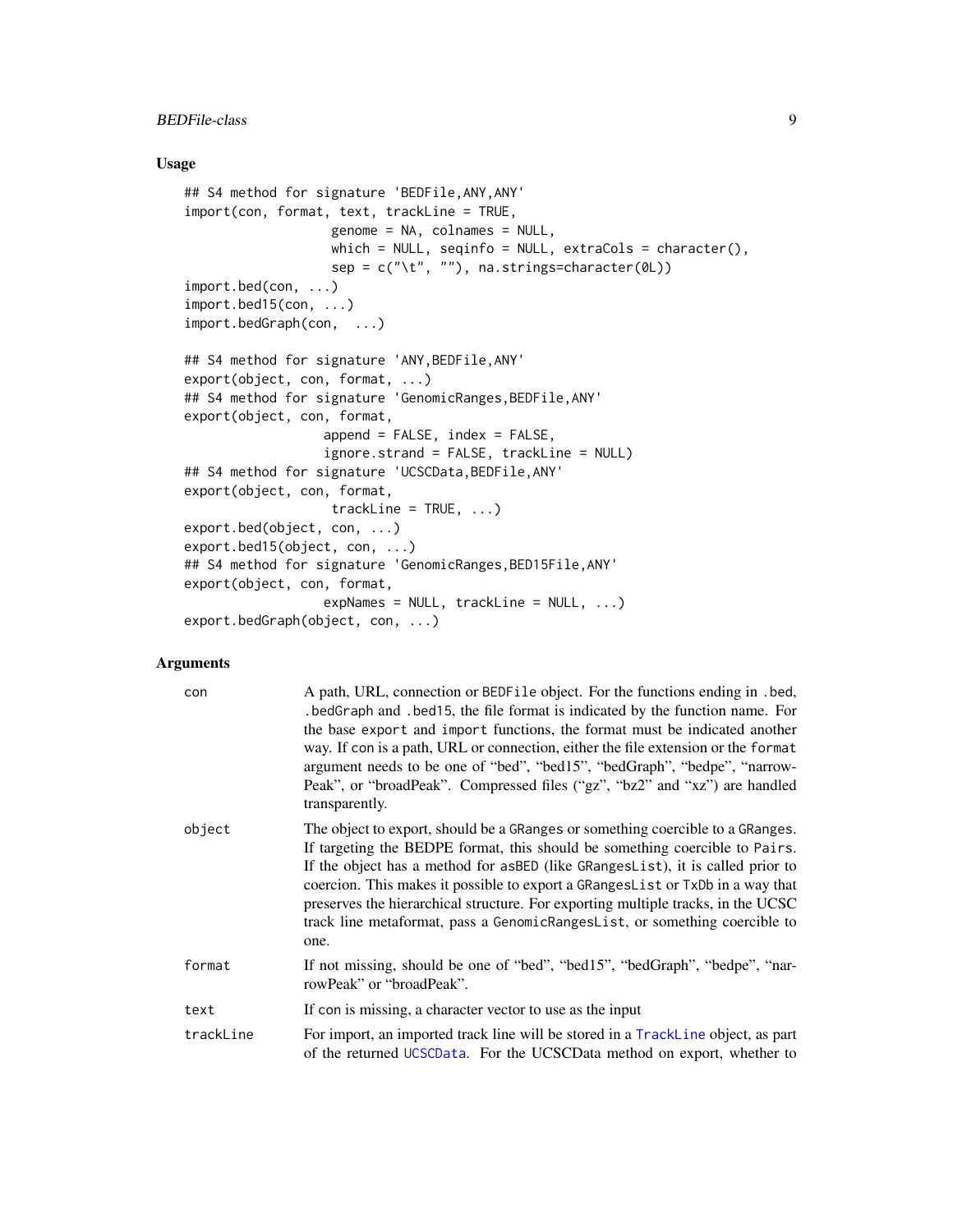|               | output the UCSC track line stored on the object, for the other export methods,<br>the actual TrackLine object to export.                                                                                                                                                                                                  |
|---------------|---------------------------------------------------------------------------------------------------------------------------------------------------------------------------------------------------------------------------------------------------------------------------------------------------------------------------|
| genome        | The identifier of a genome, or a Seqinfo, or NA if unknown. Typically, this is<br>a UCSC identifier like "hg19". An attempt will be made to derive the seqinfo<br>on the return value using either an installed BSgenome package or UCSC, if<br>network access is available.                                              |
| colnames      | A character vector naming the columns to parse. These should name columns<br>in the result, not those in the BED spec, so e.g. specify "thick", instead of<br>"thickStart".                                                                                                                                               |
| which         | A GRanges or other range-based object supported by findOverlaps. Only the<br>intervals in the file overlapping the given ranges are returned. This is much more<br>efficient when the file is indexed with the tabix utility.                                                                                             |
| index         | If TRUE, automatically compress and index the output file with bgzf and tabix.<br>Note that tabix indexing will sort the data by chromosome and start. Tabix<br>supports a single track in a file.                                                                                                                        |
| ignore.strand | Whether to output the strand when not required (by the existence of later fields).                                                                                                                                                                                                                                        |
| seqinfo       | If not NULL, the Seqinfo object to set on the result. Ignored if genome is a<br>Seqinfo object. If the genome argument is not NA, it must agree with genome (seqinfo).                                                                                                                                                    |
| extraCols     | A character vector in the same form as colclasses from read, table. It should<br>indicate the name and class of each extra/special column to read from the BED<br>file. As BED does not encode column names, these are assumed to be the last<br>columns in the file. This enables parsing of the various BEDX+Y formats. |
| sep           | A character vector with a single character indicating the field separator, like<br>read.table. This defaults to "\t", as BEDtools requires, but BED files are<br>also allowed to be whitespace separated ("") according to the UCSC spec.                                                                                 |
| na.strings    | Character vector with strings, appended to the standard ".", that represent an NA<br>value.                                                                                                                                                                                                                               |
| append        | If TRUE, and con points to a file path, the data is appended to the file. Obviously,<br>if con is a connection, the data is always appended.                                                                                                                                                                              |
| expNames      | character vector naming columns in mcols (object) to export as data columns<br>in the BED15 file. These correspond to the sample names in the experiment. If<br>NULL (the default), there is an attempt to extract these from trackLine. If the<br>attempt fails, no scores are exported.                                 |
| $\cdots$      | Arguments to pass down to methods to other methods. For import, the flow<br>eventually reaches the BEDFile method on import. When trackLine is TRUE<br>or the target format is BED15, the arguments are passed through export.ucsc,<br>so track line parameters are supported.                                            |

# Details

The BED format is a tab-separated table of intervals, with annotations like name, score and even sub-intervals for representing alignments and gene models. Official (UCSC) child formats currently include BED15 (adding a number matrix for e.g. expression data across multiple samples) and BEDGraph (a compressed means of storing a single score variable, e.g. coverage; overlapping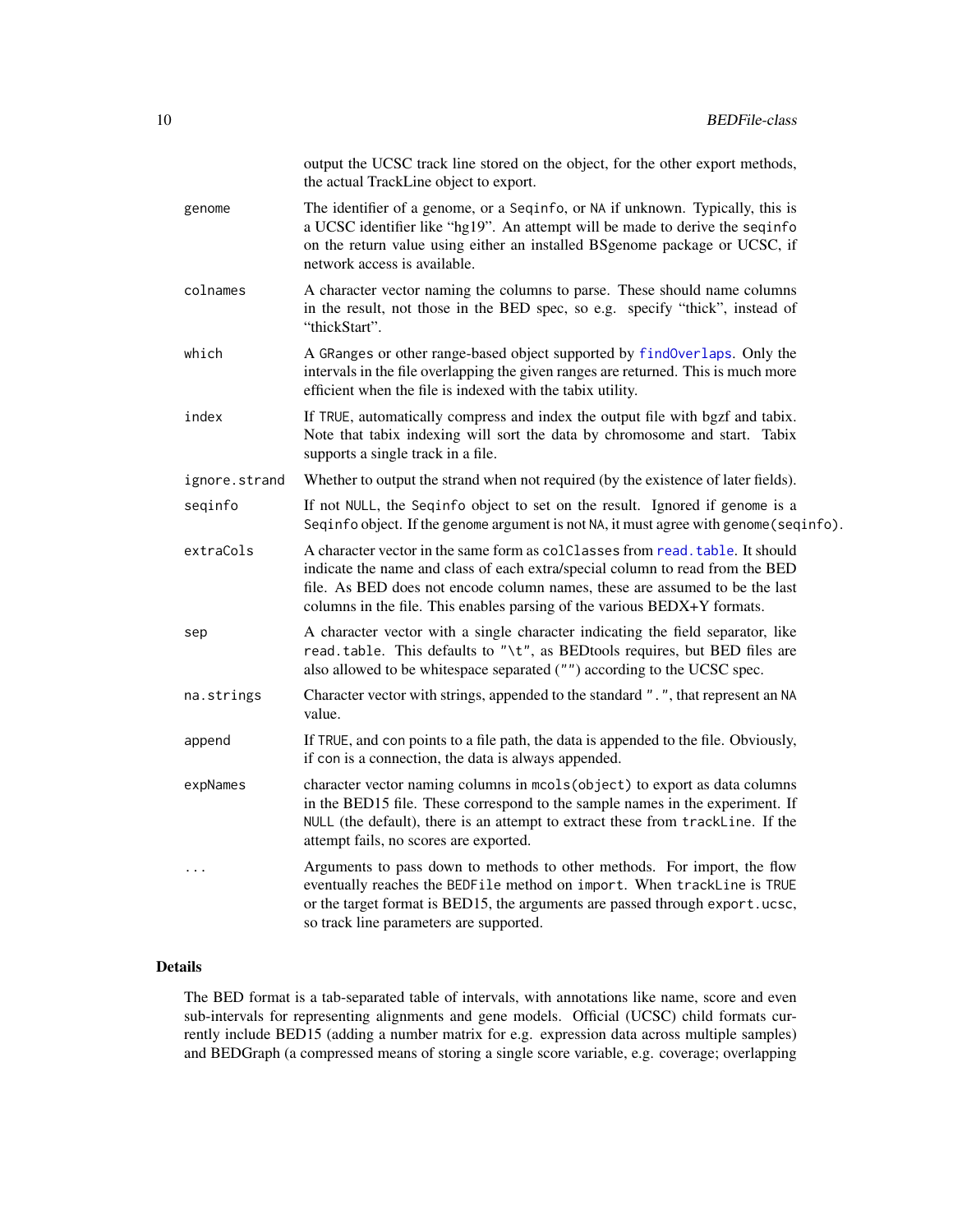#### BEDFile-class 11

features are not allowed). Many tools and organizations have extended the BED format with additional columns for particular use cases. The advantage of BED is its balance between simplicity and expressiveness. It is also relatively scalable, because only the first three columns (chrom, start and end) are required. Thus, BED is best suited for representing simple features. For specialized cases, one is usually better off with another format. For example, genome-scale vectors belong in [BigWig,](#page-15-1) alignments from high-throughput sequencing belong in [BAM,](#page-0-0) and gene models are more richly expressed in [GFF.](#page-31-1)

The following is the mapping of BED elements to a GRanges object. NA values are allowed only where indicated. These appear as a "." in the file. Only the first three columns (chrom, start and strand) are required. The other columns can only be included if all previous columns (to the left) are included. Upon export, default values are used to automatically pad the table, if necessary.

#### chrom, start, end the ranges component.

- name character vector (NA's allowed) in the name column; defaults to NA on export.
- score numeric vector in the score column, accessible via the score accessor. Defaults to 0 on export. This is the only column present in BEDGraph (besides chrom, start and end), and it is required.
- strand strand factor (NA's allowed) in the strand column, accessible via the strand accessor; defaults to NA on export.
- thickStart, thickEnd IntegerRanges object in a column named thick; defaults to the ranges of the feature on export.
- **itemRgb** an integer matrix of color codes, as returned by [col2rgb](#page-0-0), or any valid input to col2rgb, in the itemRgb column; default is NA on export, which translates to black.
- blockSizes, blockStarts, blockCounts IntegerRangesList object in a column named blocks; defaults to empty upon BED15 export.

For BED15 files, there should be a column of scores in mcols(object) for each sample in the experiment. The columns are named according to the expNames (found in the file, or passed as an argument during export). NA scores are stored as "-10000" in the file.

#### Value

For a "bedpe" file, a Pairs object combining two GRanges. The name and score are carried over to the metadata columns.

Otherwise, a GRanges with the metadata columns described in the details.

#### BEDX+Y formats

To import one of the multitude of BEDX+Y formats, such as those used to distribute ENCODE data through UCSC (narrowPeaks, etc), specify the extraCols argument to indicate the expected names and classes of the special columns. We assume that the last length(extraCols) columns are special, and that the preceding columns adhere to the BED format. "narrowPeak" and "broadPeak" types are handled explicitly by specifying these types as the format argument, rather than by using extraCols.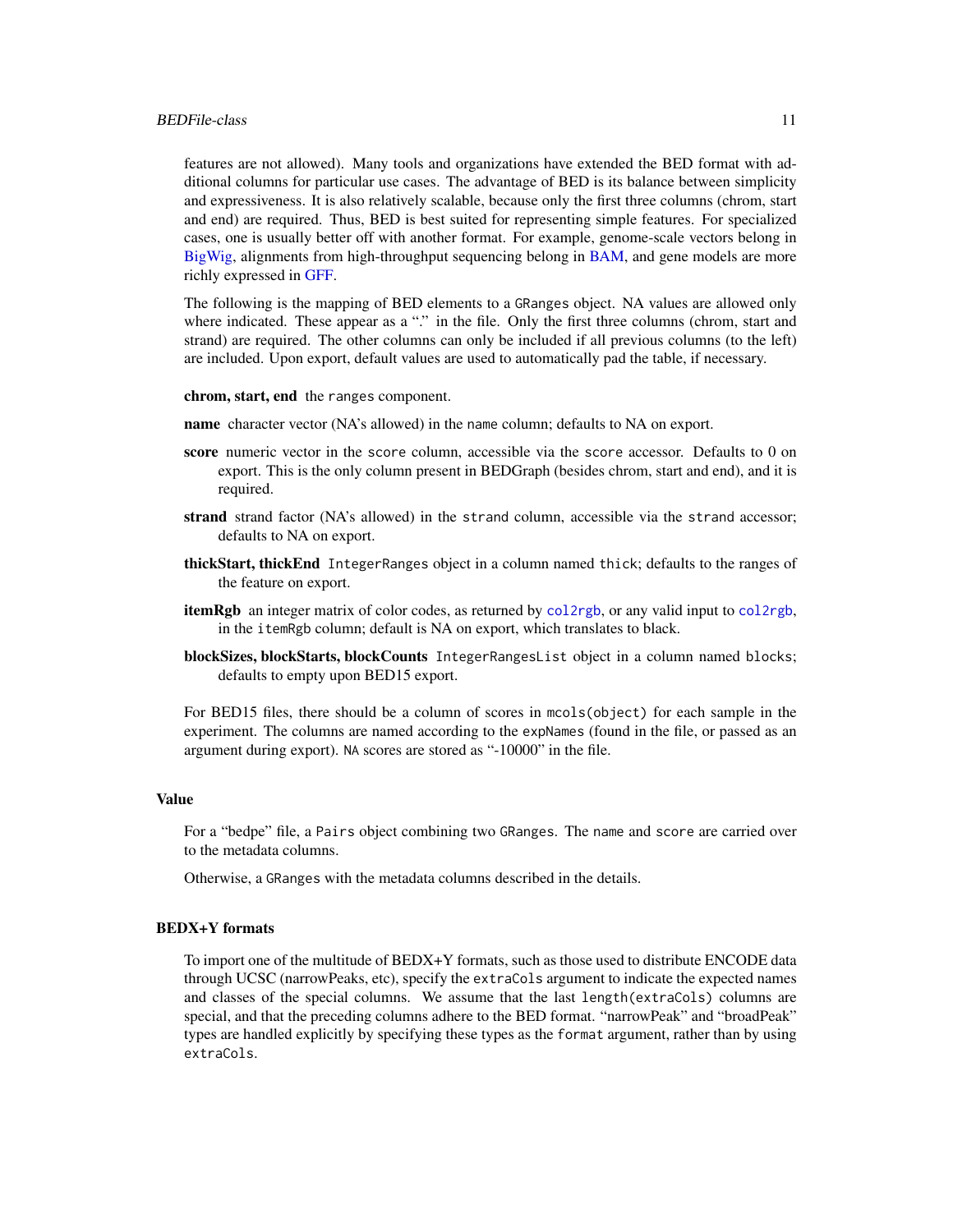#### BEDFile objects

The BEDFile class extends [BiocFile](#page-0-0) and is a formal represention of a resource in the BED format. To cast a path, URL or connection to a BEDFile, pass it to the BEDFile constructor. Classes and constructors also exist for the subclasses BED15File, BEDGraphFile and BEDPEFile.

#### Author(s)

Michael Lawrence

# References

<http://genome.ucsc.edu/goldenPath/help/customTrack.html> [http://bedtools.readthed](http://bedtools.readthedocs.org/en/latest/content/general-usage.html)ocs. [org/en/latest/content/general-usage.html](http://bedtools.readthedocs.org/en/latest/content/general-usage.html)

```
test_path <- system.file("tests", package = "rtracklayer")
 test_bed <- file.path(test_path, "test.bed")
 test <- import(test_bed)
 test
 test_bed_file <- BEDFile(test_bed)
 import(test_bed_file)
 test_bed_con <- file(test_bed)
 import(test_bed_con, format = "bed")
 import(test_bed, trackLine = FALSE)
 import(test_bed, genome = "hg19")
 import(test_bed, colnames = c("name", "strand", "thick"))
 which <- GRanges("chr7:1-127473000")
 import(test_bed, which = which)
 bed15_file <- file.path(test_path, "test.bed15")
 bed15 <- import(bed15_file)
## Not run:
 test_bed_out <- file.path(tempdir(), "test.bed")
 export(test, test_bed_out)
 test_bed_out_file <- BEDFile(test_bed_out)
 export(test, test_bed_out_file)
 export(test, test_bed_out, name = "Alternative name")
 test_bed_gz <- paste(test_bed_out, ".gz", sep = "")
 export(test, test_bed_gz)
 export(test, test_bed_out, index = TRUE)
 export(test, test_bed_out, index = TRUE, trackLine = FALSE)
```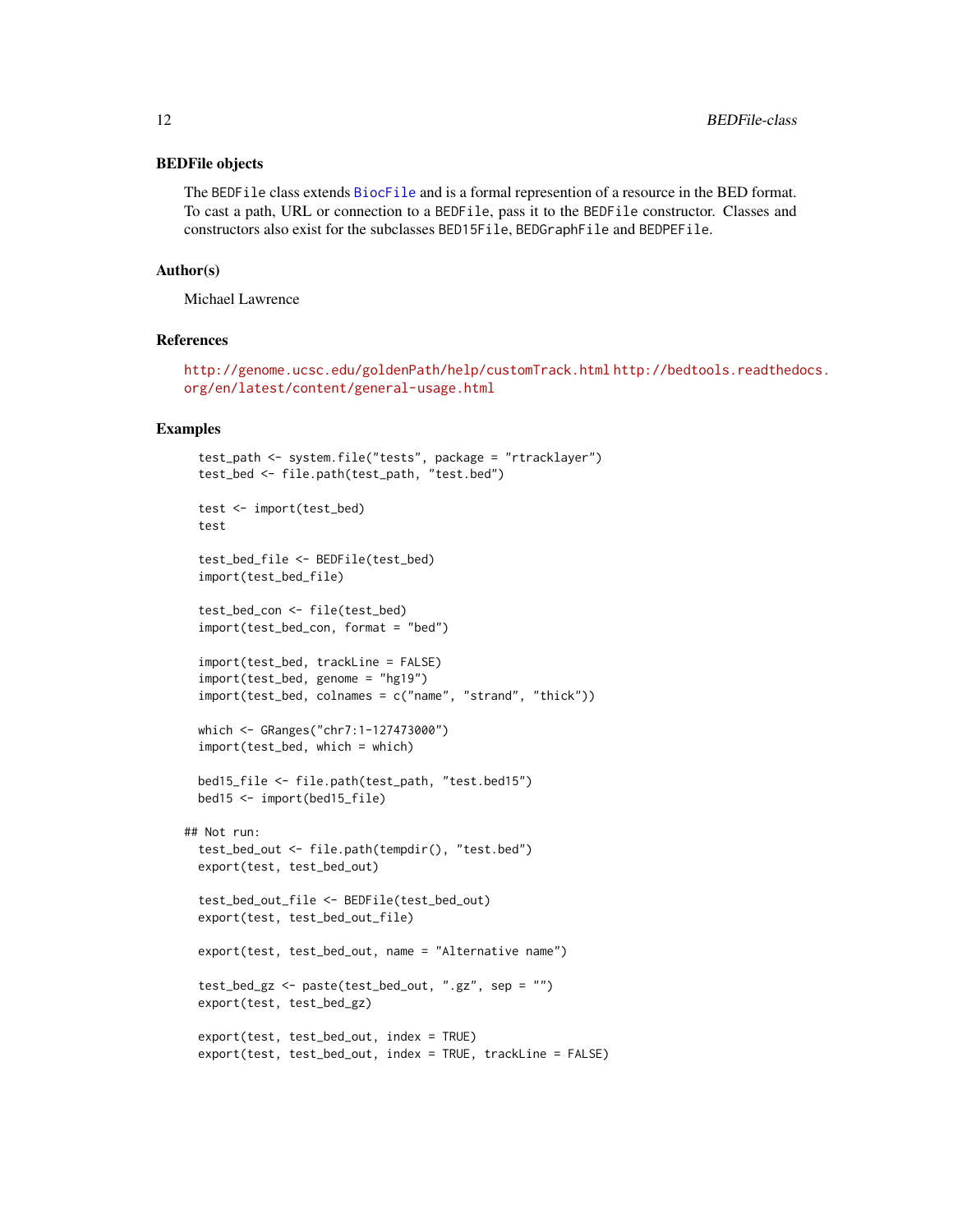```
bed_text <- export(test, format = "bed")
test <- import(format = "bed", text = bed_text)
test_bed15_out <- file.path(tempdir(), "test.bed15")
export(bed15, test_bed15_out) # UCSCData knows the expNames
export(as(bed15, "GRanges"), test_bed15_out, # have to specify expNames
       expNames=paste0("breast_", c("A", "B", "C")))
```
## End(Not run)

<span id="page-12-2"></span>BigBedFile-class *BigBed Import and Export*

# <span id="page-12-1"></span>Description

These functions support the import and export of the UCSC BigBed format, a compressed, binary form of BED with a spatial index and precomputed summaries. These functions do not work on Windows.

#### Usage

```
## S4 method for signature 'BigBedFile,ANY,ANY'
import(con, format, text,
                   selection = BigBedSelection(which, ...),
                   which = con, ...)
import.bb(con, ...)
## S4 method for signature 'ANY,BigBedFile,ANY'
export(object, con, format, ...)
## S4 method for signature 'GenomicRanges, BigBedFile, ANY'
export(object, con, format,
                   compress = TRUE, extraIndexes = "")
export.bb(object, con, ...)
```

| con       | A path, URL or BigBedFile object. Connections are not supported. For the<br>functions ending in .bb, the file format is indicated by the function name. For<br>the export and import methods, the format must be indicated another way. If<br>con is a path, or URL, either the file extension or the format argument needs to<br>be "bigBed" or "bb". |
|-----------|--------------------------------------------------------------------------------------------------------------------------------------------------------------------------------------------------------------------------------------------------------------------------------------------------------------------------------------------------------|
| object    | The object to export, should be GRanges.                                                                                                                                                                                                                                                                                                               |
| format    | If not missing, should be "bigBed" or "bb" (case insensitive).                                                                                                                                                                                                                                                                                         |
| text      | Not supported.                                                                                                                                                                                                                                                                                                                                         |
| selection | A BigBedSelection object indicating the ranges to load.                                                                                                                                                                                                                                                                                                |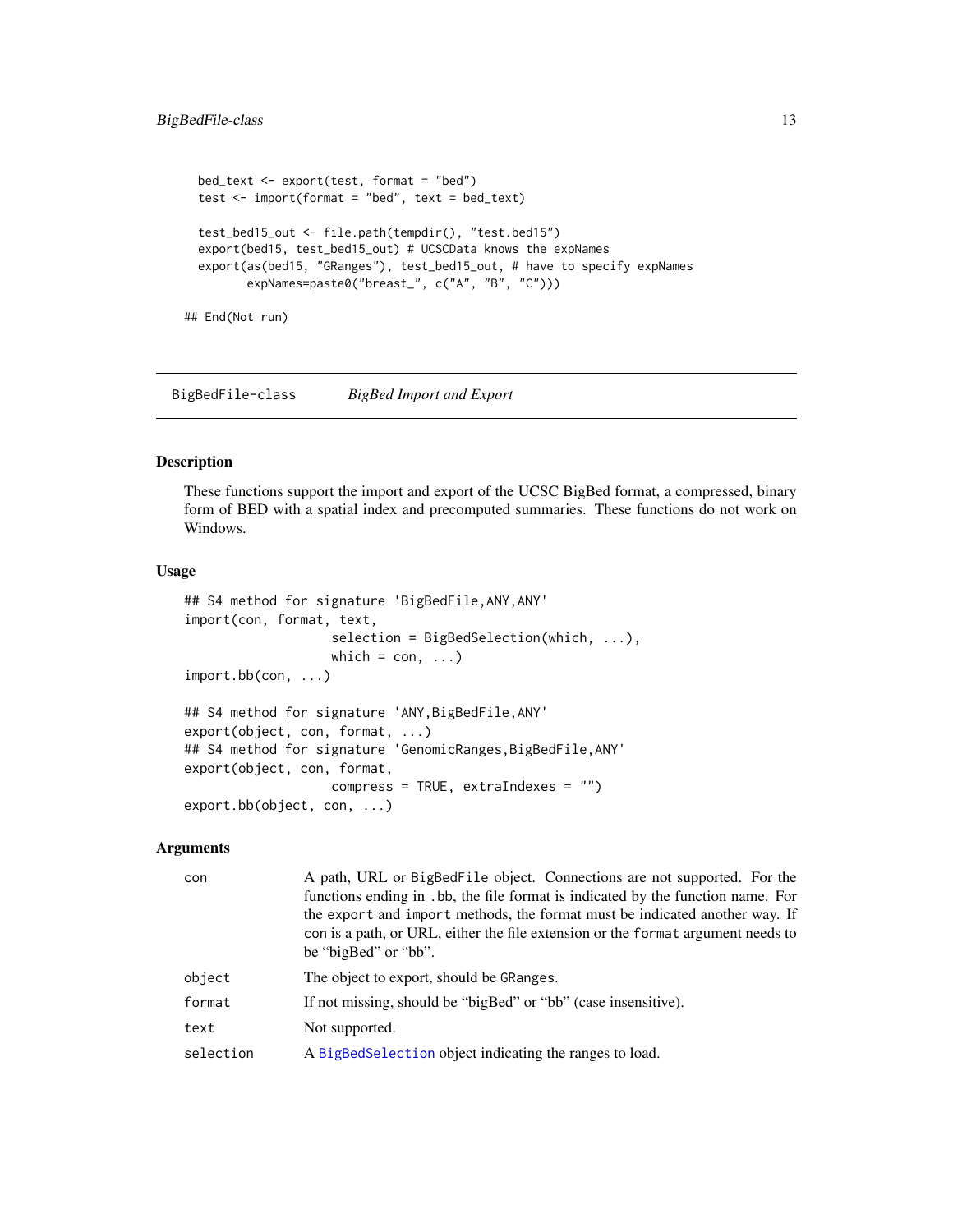| which                   | A range data structure coercible to Integer Ranges List, like a GRanges, or a                                                   |
|-------------------------|---------------------------------------------------------------------------------------------------------------------------------|
|                         | BigBedFile. Only the intervals in the file overlapping the given ranges are                                                     |
|                         | returned. By default, the value is the BigBedFile itself. Its Seqinfo object is                                                 |
|                         | extracted and coerced to a IntegerRangesList that represents the entirety of<br>the file.                                       |
| compress                | If TRUE, compress the data. No reason to change this.                                                                           |
| extraIndexes            | If set, make an index on each field in a comma separated list                                                                   |
| $\cdot$ $\cdot$ $\cdot$ | Arguments to pass down to methods to other methods. For import, the flow<br>eventually reaches the BigBedFile method on import. |

# BigBedFile objects

A BigWigFile object, an extension of [BiocFile](#page-0-0) is a reference to a BigBed file. To cast a path, URL or connection to a BigBedFile, pass it to the BigBedFile constructor.

BigBed files are more complex than most track files, and there are a number of methods on BigBedFile for accessing the additional information:

seqinfo(x): Gets the [Seqinfo](#page-0-0) object indicating the lengths of the sequences for the intervals in the file. No circularity or genome information is available.

When accessing remote data, the UCSC library caches data in the '/tmp/udcCache' directory. To clean the cache, call cleanBigBedCache(maxDays), where any files older than maxDays days old will be deleted.

#### Author(s)

Michael Lawrence

```
if (.Platform$OS.type != "windows") {
  test_path <- system.file("tests", package = "rtracklayer")
 test_bb <- file.path(test_path, "test.bb")
 ## Returns ranges with all fields
 gr <- import(test_bb)
 gr
 ## Retuns ranges only for 'chr10'
 ## between 180185-180185 with all fields
 which <- GRanges(c("chr10"), IRanges(c(180185, 180185)))
 import(test_bb, which = which)
 ## Retuns ranges only for 'chr10'
 ## between 180185-180185 with name and peak fields
 selection <- BigBedSelection(which, colnames = c("name", "peak"))
  import(test_bb, selection = selection)
## Not run:
 test_bb_out <- file.path(tempdir(), "test_out.bb")
```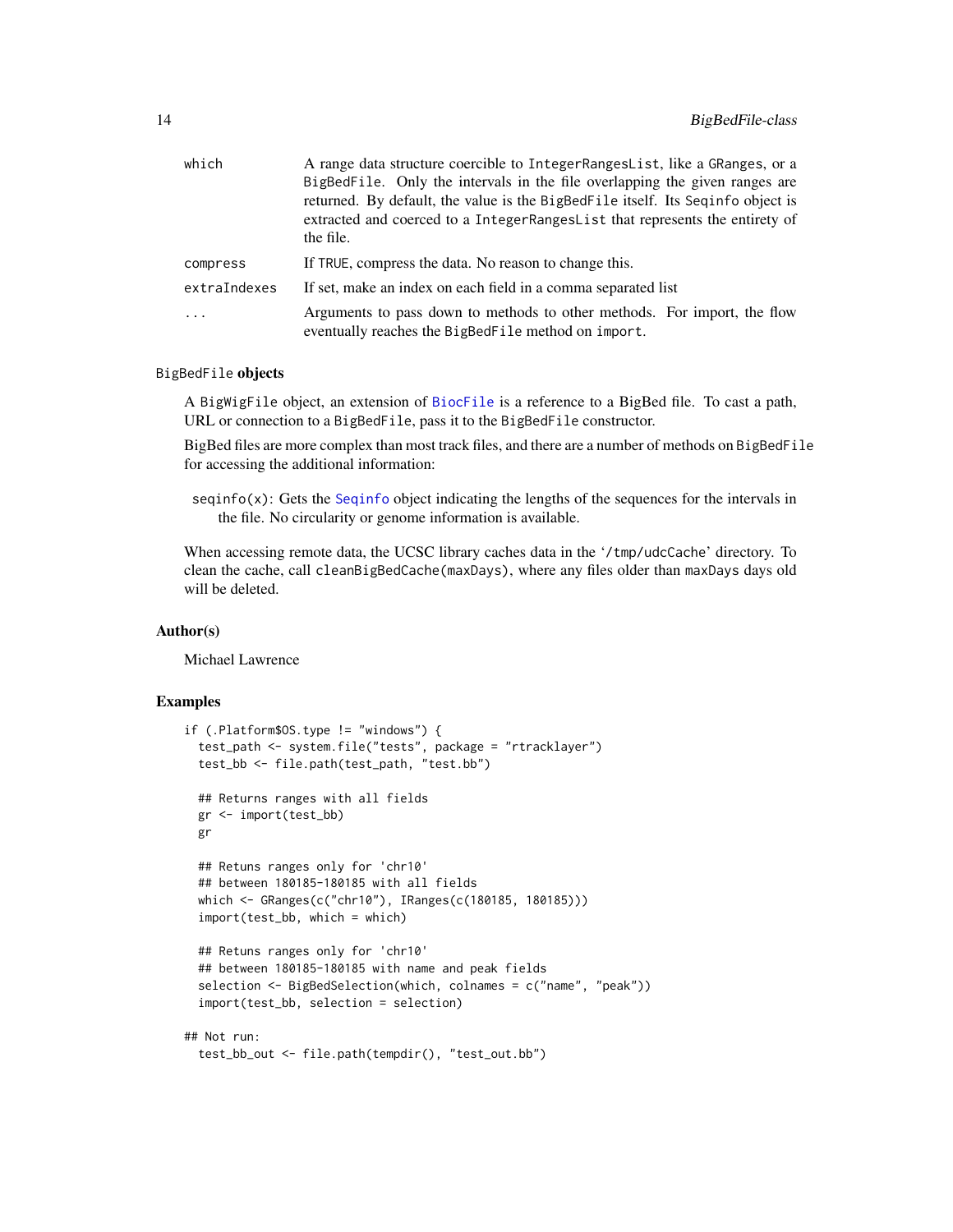# <span id="page-14-0"></span>BigBedSelection-class 15

```
export(test, test_bb_out)
 ## make an index for 'name'
 test_bb_out <- file.path(tempdir(), "test_out.bb")
 export(test, test_bb_out, extraIndexes = "name")
## End(Not run)
}
```
<span id="page-14-1"></span>BigBedSelection-class *Selection of ranges and columns*

# **Description**

A BigBedSelection represents a query against a BigBed file, see [import.bb](#page-12-1). It is simply a [RangedSelection](#page-0-0) with colnames parameter.colnames should be a character vector of column names. Default columns are "name", "score", "thick", "itemRgb" and "blocks", if non-empty, as that is the only column supported by BigBed.

#### **Constructor**

BigBedSelection(ranges = GRanges(), colnames = "score"): Constructs a BigBedSelection with the given ranges and colnames. a character identifying a genome (see [GenomicSelection](#page-30-1)), or a [BigBedFile](#page-12-2), in which case the ranges are derived from the bounds of its sequences.

# Coercion

as(from, "BigBedSelection"): Coerces from to a BigBedSelection object. Typically, from is a [GRanges](#page-0-0) or a [IntegerRangesList](#page-0-0), the ranges of which become the ranges in the new BigBedSelection.

#### Author(s)

Michael Lawrence

```
rl <- IRangesList(chr1 = IRanges::IRanges(c(1, 5), c(3, 6)))
```

```
BigBedSelection(rl)
as(rl, "BigBedSelection") # same as above
```

```
# do not select any column
BigBedSelection(rl, character())
```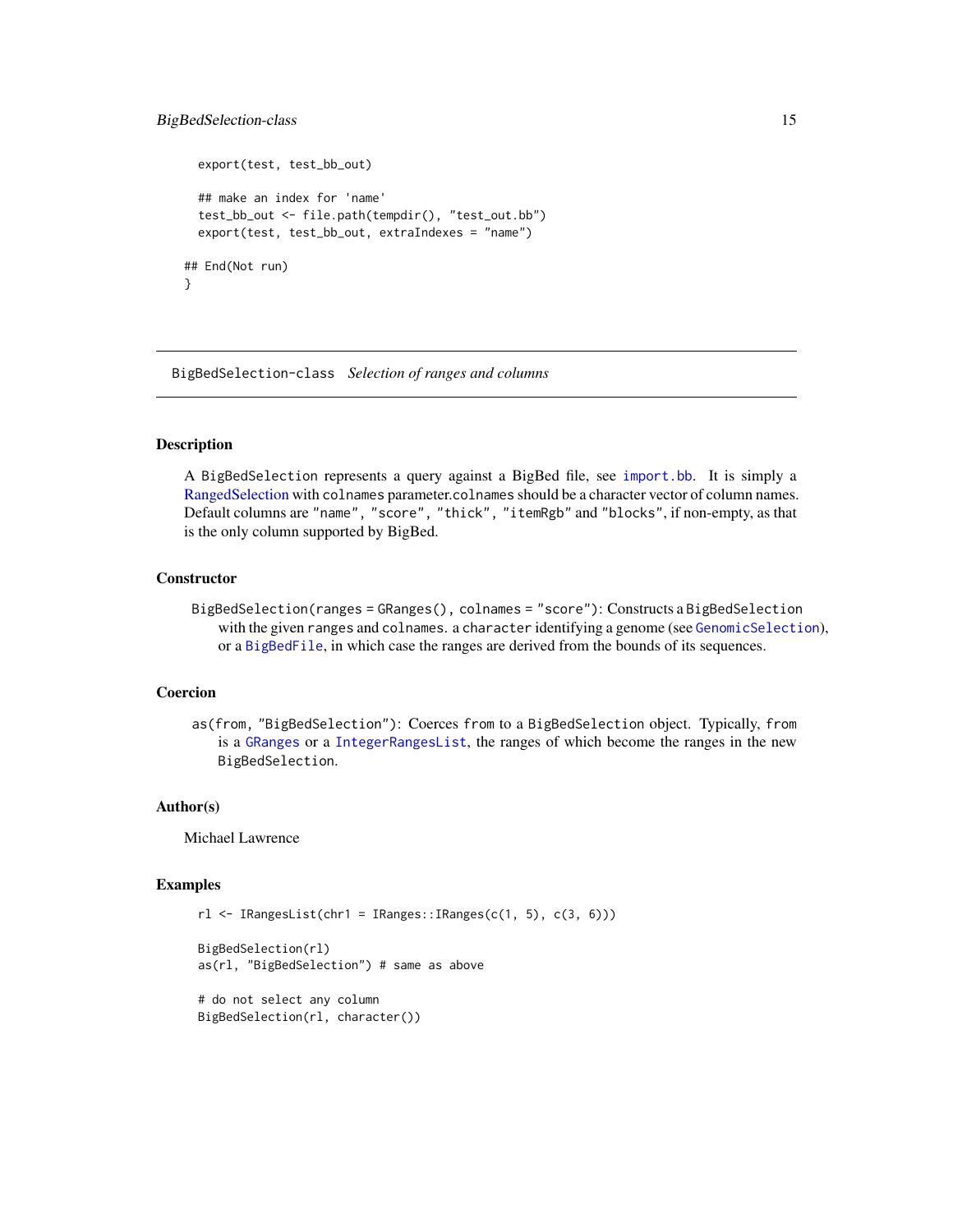# <span id="page-15-2"></span><span id="page-15-1"></span><span id="page-15-0"></span>Description

These functions support the import and export of the UCSC BigWig format, a compressed, binary form of WIG/BEDGraph with a spatial index and precomputed summaries. These functions do not work on Windows.

#### Usage

```
## S4 method for signature 'BigWigFile,ANY,ANY'
import(con, format, text,
                   selection = BigWigSelection(which, ...),
                   which = con,
                   as = c("GRanges", "RleList", "NumericList"), ...)
import.bw(con, ...)
## S4 method for signature 'ANY,BigWigFile,ANY'
export(object, con, format, ...)
## S4 method for signature 'GenomicRanges, BigWigFile, ANY'
export(object, con, format,
                   dataFormat = c("auto", "variableStep", "fixedStep",
                     "bedGraph"), compress = TRUE, fixedSummaries = FALSE)
export.bw(object, con, ...)
```

| con       | A path, URL or BigWigFile object. Connections are not supported. For the<br>functions ending in . bw, the file format is indicated by the function name. For<br>the export and import methods, the format must be indicated another way. If<br>con is a path, or URL, either the file extension or the format argument needs to<br>be "bigWig" or "bw".                                   |
|-----------|-------------------------------------------------------------------------------------------------------------------------------------------------------------------------------------------------------------------------------------------------------------------------------------------------------------------------------------------------------------------------------------------|
| object    | The object to export, should be an R1eList, IntegerList, NumericList, GRanges<br>or something coercible to a GRanges.                                                                                                                                                                                                                                                                     |
| format    | If not missing, should be "bigWig" or "bw" (case insensitive).                                                                                                                                                                                                                                                                                                                            |
| text      | Not supported.                                                                                                                                                                                                                                                                                                                                                                            |
| as        | Specifies the class of the return object. Default is GRanges, which has one range<br>per range in the file, and a score column holding the value for each range. For<br>NumericList, one numeric vector is returned for each range in the selection<br>argument. For Release, there is one Repeat and that Research that Research and that Research and that Research<br>entire sequence. |
| selection | A BigWigSelection object indicating the ranges to load.                                                                                                                                                                                                                                                                                                                                   |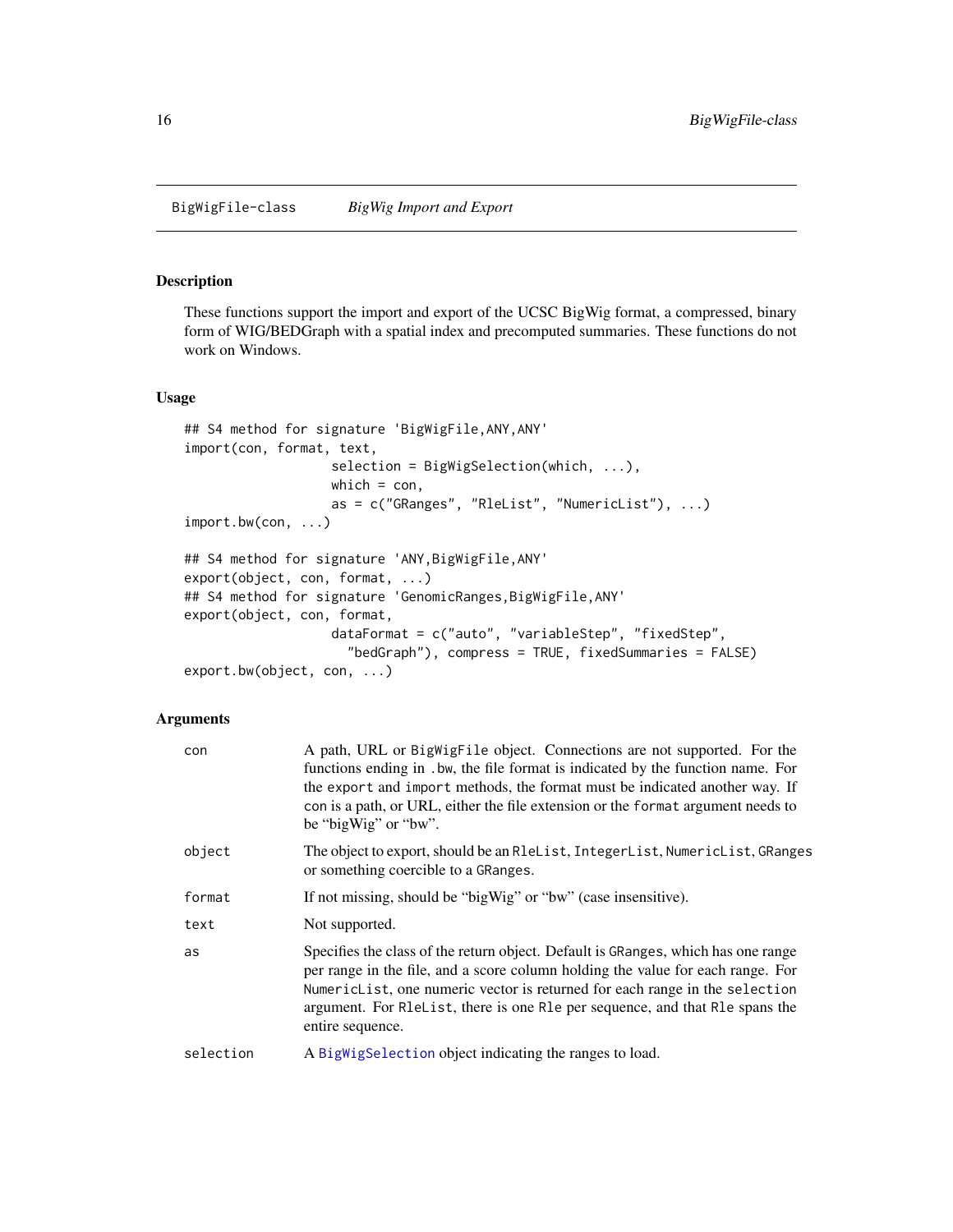| which          | A range data structure coercible to IntegerRangesList, like a GRanges, or a<br>BigWigFile. Only the intervals in the file overlapping the given ranges are<br>returned. By default, the value is the BigWigFile itself. Its Seqinfo object is<br>extracted and coerced to a IntegerRangesList that represents the entirety of<br>the file.                                                                                                                                                                                                                                                                                                                                             |
|----------------|----------------------------------------------------------------------------------------------------------------------------------------------------------------------------------------------------------------------------------------------------------------------------------------------------------------------------------------------------------------------------------------------------------------------------------------------------------------------------------------------------------------------------------------------------------------------------------------------------------------------------------------------------------------------------------------|
| dataFormat     | Probably best left to "auto". Exists only for historical reasons.                                                                                                                                                                                                                                                                                                                                                                                                                                                                                                                                                                                                                      |
| compress       | If TRUE, compress the data. No reason to change this.                                                                                                                                                                                                                                                                                                                                                                                                                                                                                                                                                                                                                                  |
| fixedSummaries | If TRUE, compute summaries at fixed resolutions corresponding to the default<br>zoom levels in the Ensembl genome browser (with some extrapolation): 30X,<br>65X, 130X, 260X, 450X, 648X, 950X, 1296X, 4800X, 19200X. Otherwise, the<br>resolutions are dynamically determined by an algorithm that computes an initial<br>summary size by initializing to 10X the size of the smallest feature and doubling<br>the size as needed until the size of the summary is less than half that of the data<br>(or there are no further gains). It then computes up to 10 more levels of summary,<br>quadrupling the size each time, until the summaries start to exceed the sequence<br>size. |

... Arguments to pass down to methods to other methods. For import, the flow eventually reaches the BigWigFile method on import.

#### Value

A GRanges (default), RleList or NumericList. GRanges return ranges with non-zero score values in a score metadata column. The length of the NumericList is the same length as the selection argument (one list element per range). The return order in the NumericList matches the order of the BigWigSelection object.

#### BigWigFile objects

A BigWigFile object, an extension of [BiocFile](#page-0-0) is a reference to a BigWig file. To cast a path, URL or connection to a BigWigFile, pass it to the BigWigFile constructor.

BigWig files are more complex than most track files, and there are a number of methods on BigWigFile for accessing the additional information:

- $seqinfo(x)$ : Gets the [Seqinfo](#page-0-0) object indicating the lengths of the sequences for the intervals in the file. No circularity or genome information is available.
- summary(ranges = as(seqinfo(object), "GenomicRanges"), size = 1L, type = c("mean", "min", "max", "coverage", "sd"), defaultValue = NA\_real\_),as = c("GRangesList", "RleList", "matrix"),  $\dots$ : Aggregates the intervals in the file that fall into ranges, which should be something coercible to GRanges. The aggregation essentially compresses each sequence to a length of size. The algorithm is specified by type; available algorithms include the mean, min, max, coverage (percent sequence covered by at least one feature), and standard deviation. When a window contains no features, default Value is assumed. The result type depends on as, and can be a GRangesList, RleList or matrix, where the number elements (or rows) is equal to the length of ranges. For as="matrix", there must be one unique value of size, which is equal to the number of columns in the result. The as="matrix" case is the only one that supports a size greater than the width of the corresponding element in ranges, where values are interpolated to yield the matrix result. The driving use case for this is visualization of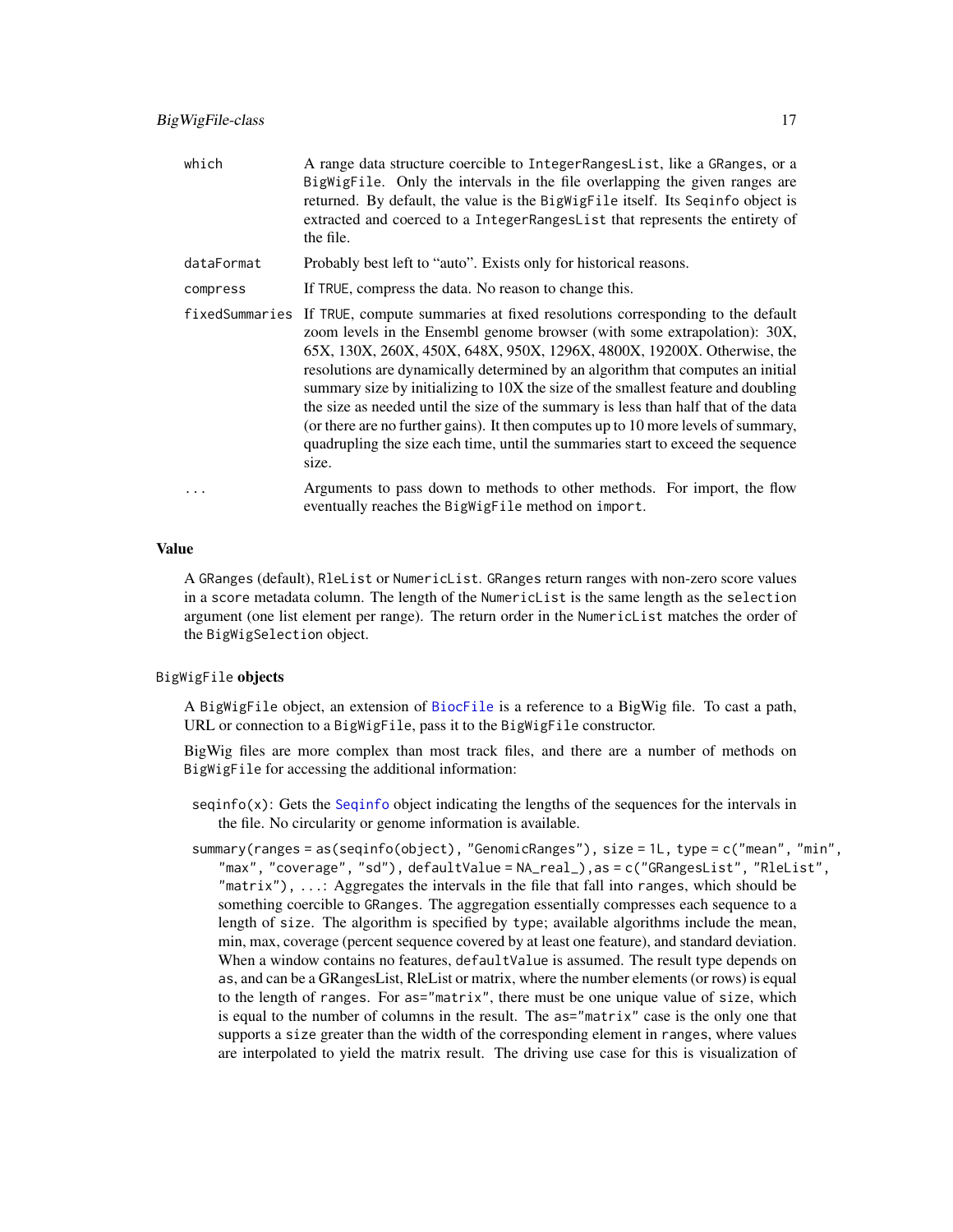coverage when the screen space is small compared to the viewed portion of the sequence. The operation is very fast, as it leverages cached multi-level summaries present in every BigWig file.

If a summary statistic is not available / cannot be computed for a given range a warning is thrown and the defaultValue NA\_real\_ is returned.

When accessing remote data, the UCSC library caches data in the '/tmp/udcCache' directory. To clean the cache, call cleanBigWigCache(maxDays), where any files older than maxDays days old will be deleted.

#### BigWigFileList objects

A BigWigFileList() provides a convenient way of managing a list of BigWigFile instances.

#### Author(s)

Michael Lawrence

# See Also

[wigToBigWig](#page-69-1) for converting a WIG file to BigWig.

```
if (.Platform$OS.type != "windows") {
 test_path <- system.file("tests", package = "rtracklayer")
 test_bw <- file.path(test_path, "test.bw")
 ## GRanges
 ## Returns ranges with non-zero scores.
 gr <- import(test_bw)
 gr
 which <- GRanges(c("chr2", "chr2"), IRanges(c(1, 300), c(400, 1000)))
 import(test_bw, which = which)
 ## RleList
 ## Scores returned as an RleList is equivalent to the coverage.
 ## Best option when 'which' or 'selection' contain many small ranges.
 mini <- narrow(unlist(tile(which, 50)), 2)
 rle \le import(test_bw, which = mini, as = "RleList")
 rle
 ## NumericList
 ## The 'which' is stored as metadata:
 track <- import(test_bw, which = which, as = "NumericList")
 metadata(track)
## Not run:
 test_bw_out <- file.path(tempdir(), "test_out.bw")
 export(test, test_bw_out)
```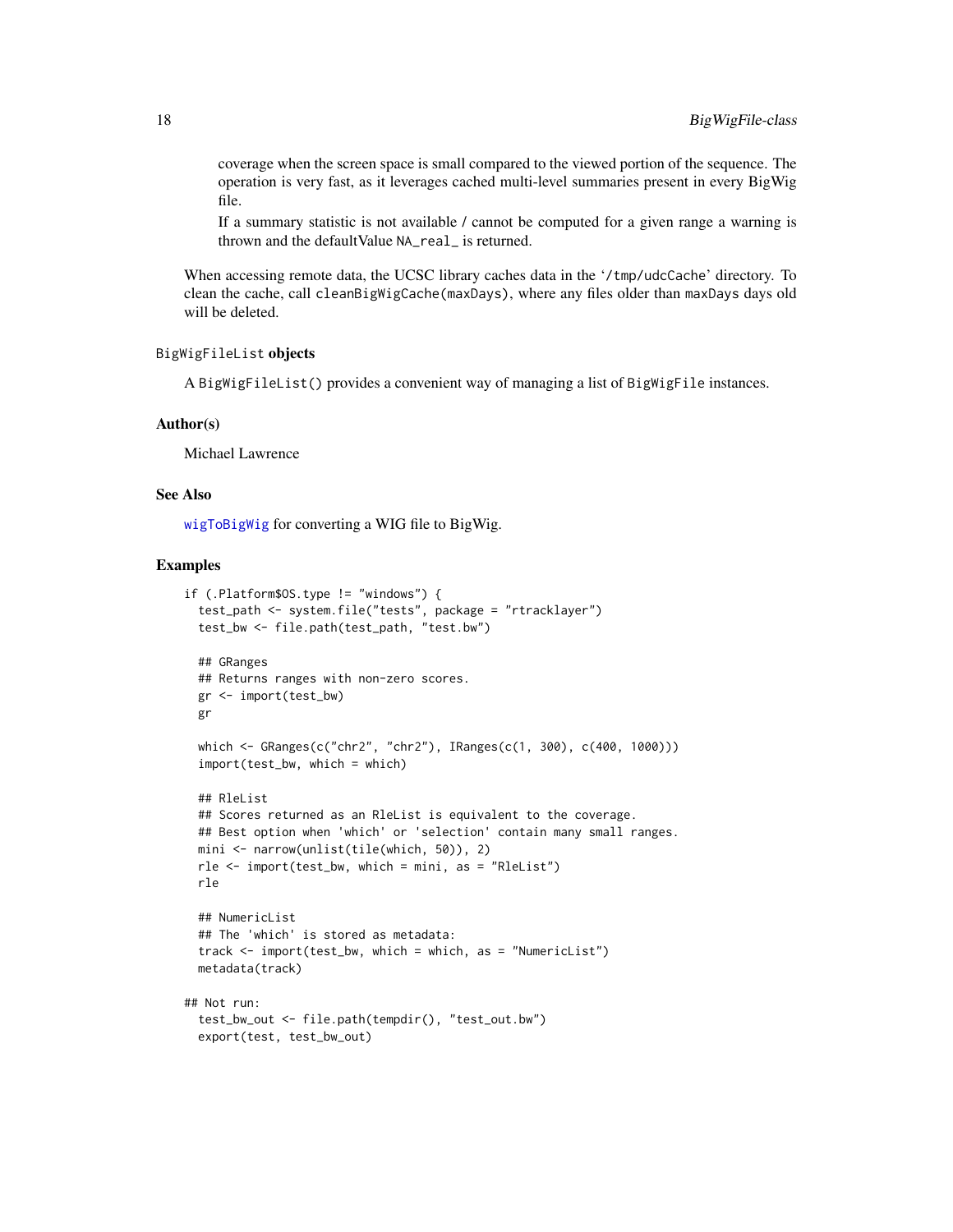# <span id="page-18-0"></span>BigWigSelection-class 19

```
## End(Not run)
 bwf <- BigWigFile(test_bw)
 track <- import(bwf)
 seqinfo(bwf)
 summary(bwf) # for each sequence, average all values into one
 summary(bwf, range(head(track))) # just average the first few features
 summary(bwf, size = seqlengths(bwf) / 10) # 10X reduction
 summary(bwf, type = "min") # min instead of mean
 summary(bwf, track, size = 10, as = "matrix") # each feature 10 windows
}
```
<span id="page-18-1"></span>BigWigSelection-class *Selection of ranges and columns*

# <span id="page-18-2"></span>Description

A BigWigSelection represents a query against a BigWig file, see [import.bw](#page-15-1). It is simply a [RangedSelection](#page-0-0) that requires its colnames parameter to be "score", if non-empty, as that is the only column supported by BigWig.

#### **Constructor**

BigWigSelection(ranges = GRanges(), colnames = "score"): Constructs a BigWigSelection with the given ranges and colnames. ranges can be either something coercible to a [IntegerRangesList](#page-0-0), a character identifying a genome (see [GenomicSelection](#page-30-1)), or a [BigWigFile](#page-15-2), in which case the ranges are derived from the bounds of its sequences.

#### Coercion

as(from, "BigWigSelection"): Coerces from to a BigWigSelection object. Typically, from is a [GRanges](#page-0-0) or a [IntegerRangesList](#page-0-0), the ranges of which become the ranges in the new BigWigSelection.

# Author(s)

Michael Lawrence

```
r1 \leftarrow IRangesList(chr1 = IRanges::IRanges(c(1, 5), c(3, 6)))
BigWigSelection(rl)
as(rl, "BigWigSelection") # same as above
# do not select the 'score' column
BigWigSelection(rl, character())
```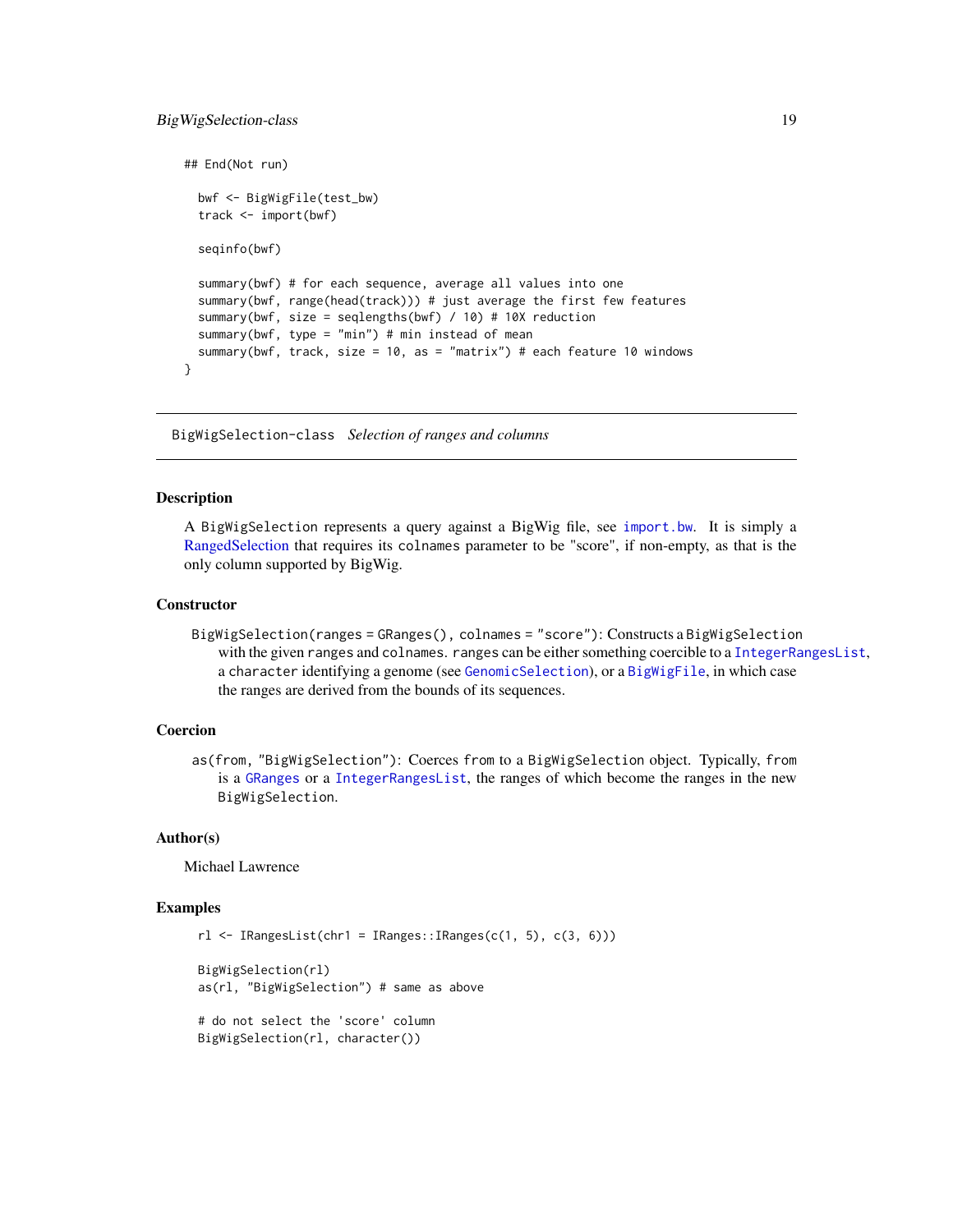<span id="page-19-0"></span>blocks-methods *Get blocks/exons*

# Description

Obtains the block ranges (subranges, usually exons) from an object, such as a [GRanges](#page-0-0) imported from a BED file.

# Usage

blocks(x, ...)

#### Arguments

| X | The instance from which to obtain the block/exon information. Currently must<br>be a GenomicRanges, with a metadata column of name "blocks" and of type |
|---|---------------------------------------------------------------------------------------------------------------------------------------------------------|
|   | IntegerRangesList. Such an object is returned by import. bed and as BED.                                                                                |
| . | Additional arguments for methods                                                                                                                        |

# Value

A [GRangesList](#page-0-0) with an element for each range in x. The original block ranges are relative to the start of the containing range, so the returned ranges are shifted to absolute coordinates. The seqname and strand are inherited from the containing range.

# Author(s)

Michael Lawrence

# See Also

[import.bed](#page-7-1) for importing a track from BED, which can store block information; [asBED](#page-2-1) for coercing a GenomicRanges into a BED-like structure that can be passed to this function.

<span id="page-19-1"></span>browseGenome *Browse a genome*

# Description

A generic function for launching a genome browser.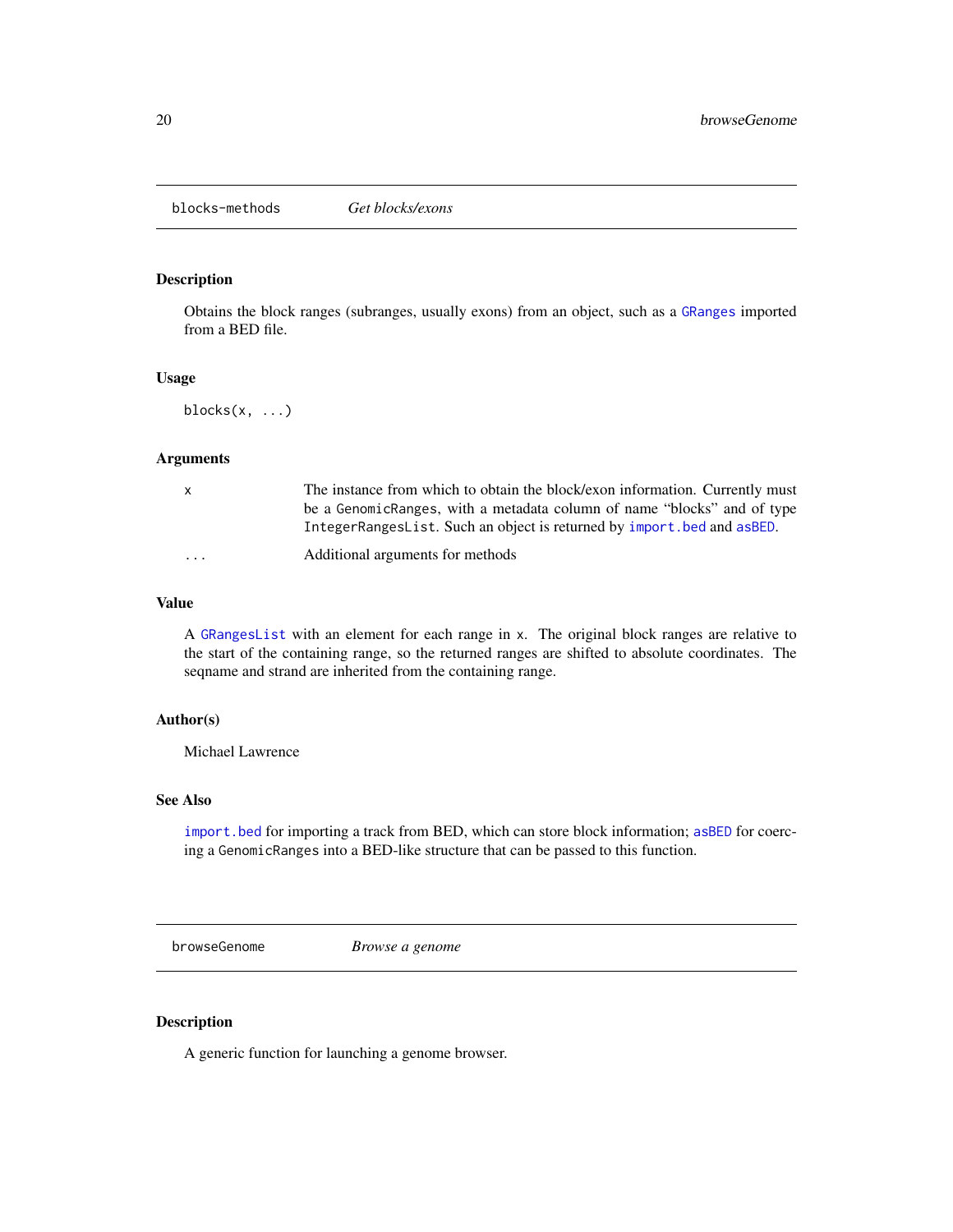# browseGenome 21

# Usage

```
browseGenome(object, ...)
## S4 method for signature 'GenomicRanges_OR_GenomicRangesList'
browseGenome(object,
 browser = "UCSC", range = base::range(object),
 view = TRUE, trackParams = list(), viewParams = list(),name = "customTrack", ...)
```
# Arguments

| object      | A GRanges object or a list of GRanges objects (e.g. a GenomicRangesList<br>object).          |
|-------------|----------------------------------------------------------------------------------------------|
| browser     | The name of the genome browser.                                                              |
| range       | A genome identifier or a GRanges or Integer Ranges List to display in the ini-<br>tial view. |
| view        | Whether to open a view.                                                                      |
| trackParams | Named list of parameters to pass to track <-.                                                |
| viewParams  | Named list of parameters to pass to browserView.                                             |
| name        | The name for the track.                                                                      |
| $\cdots$    | Arguments passed to browser Session.                                                         |
|             |                                                                                              |

# Value

Returns a [BrowserSession](#page-21-1).

# Author(s)

Michael Lawrence

# See Also

[BrowserSession](#page-21-1) and [BrowserView](#page-22-1), the two main classes for interfacing with genome browsers.

# Examples

```
## Not run:
## open UCSC genome browser:
browseGenome()
## to view a specific range:
range <- GRangesForUCSCGenome("hg18", "chr22", IRanges(20000, 50000))
browseGenome(range = range)
## a slightly larger range:
browseGenome(range = range, end = 75000)
## with a track:
track <- import(system.file("tests", "v1.gff", package = "rtracklayer"))
browseGenome(GRangesList(track))
```
## End(Not run)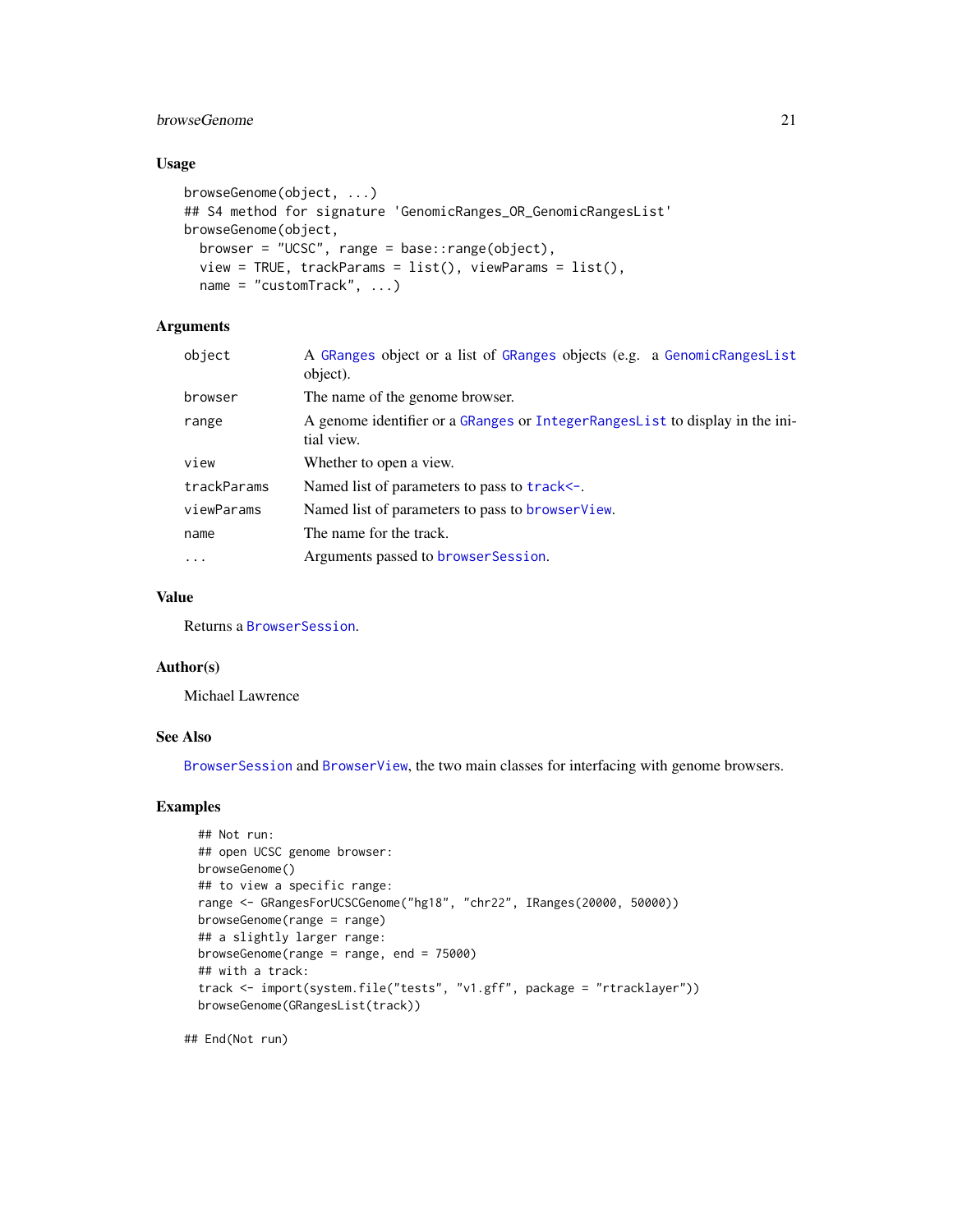<span id="page-21-1"></span><span id="page-21-0"></span>BrowserSession-class *Class "BrowserSession"*

#### Description

An object representing a genome browser session. As a derivative of [TrackDb](#page-47-1), each session contains a set of loaded tracks. In addition, it has a set of views, in the form of [BrowserView](#page-22-1) instances, on those tracks. Note that this is a virtual class; a concrete implementation is provided by each backend driver.

# Objects from the Class

A virtual Class: No objects may be created from it. See [browserSession](#page-22-2) for obtaining an instance of an implementation for a particular genome browser.

#### Methods

This specifies the API implemented by each browser backend. Note that a backend is not required to support all operations, and that each backend often has additional parameters for each of the methods. See the backend-specific documentation for more details. The only built-in backend is [UCSCSession](#page-59-1).

If a method is denoted as *virtual*, it must be implemented by the backend to support the corresponding feature. Otherwise, the fallback behavior is described.

- virtual [browserView\(](#page-23-1)object, range = range(object), track = trackNames(object), ...) Constructs a [BrowserView](#page-22-1) of range for this session.
- *virtual* [browserViews\(](#page-25-1)object, ...) Gets the [BrowserView](#page-22-1) instances belonging to this session.
- [activeView\(](#page-2-2)object, ...) Returns the [BrowserView](#page-22-1) that is currently active in the session. Fallback calls browserViews and queries each view with activeView.
- [range\(](#page-0-0) $x, \ldots$ ) Gets the [GRanges](#page-0-0) representing the range of the genome currently displayed by the browser (i.e. the range shown by the active view) or a default value (possibly NULL) if no views exist.
- *virtual* [getSeq\(](#page-0-0)object, range = range(object), ...) gets a genomic sequence of range from this session.
- *virtual* [sequence\(](#page-44-1)object, ...) <- value Loads a sequence into the session.
- *virtual* [track\(](#page-46-1)object, name = deparse(substitute(track)), view = TRUE, ...) <- value Loads one or more tracks into the session and optionally open a view of the track.
- $x[[i]]$  <- value Loads the track value into session x, under the name i. Shortcut to above.

x\$name <- value Loads the track value into session x, under the name name. Shortcut to above.

*virtual* [track\(](#page-60-1)object, ...) Gets a track from a session.

 $x[[i]]$  Gets the track named i from session x. A shortcut to track.

x\$name Gets the track named name from session x. A shortcut to track.

*virtual* [trackNames\(](#page-52-1)object, ...) Gets the names of the tracks stored in this session.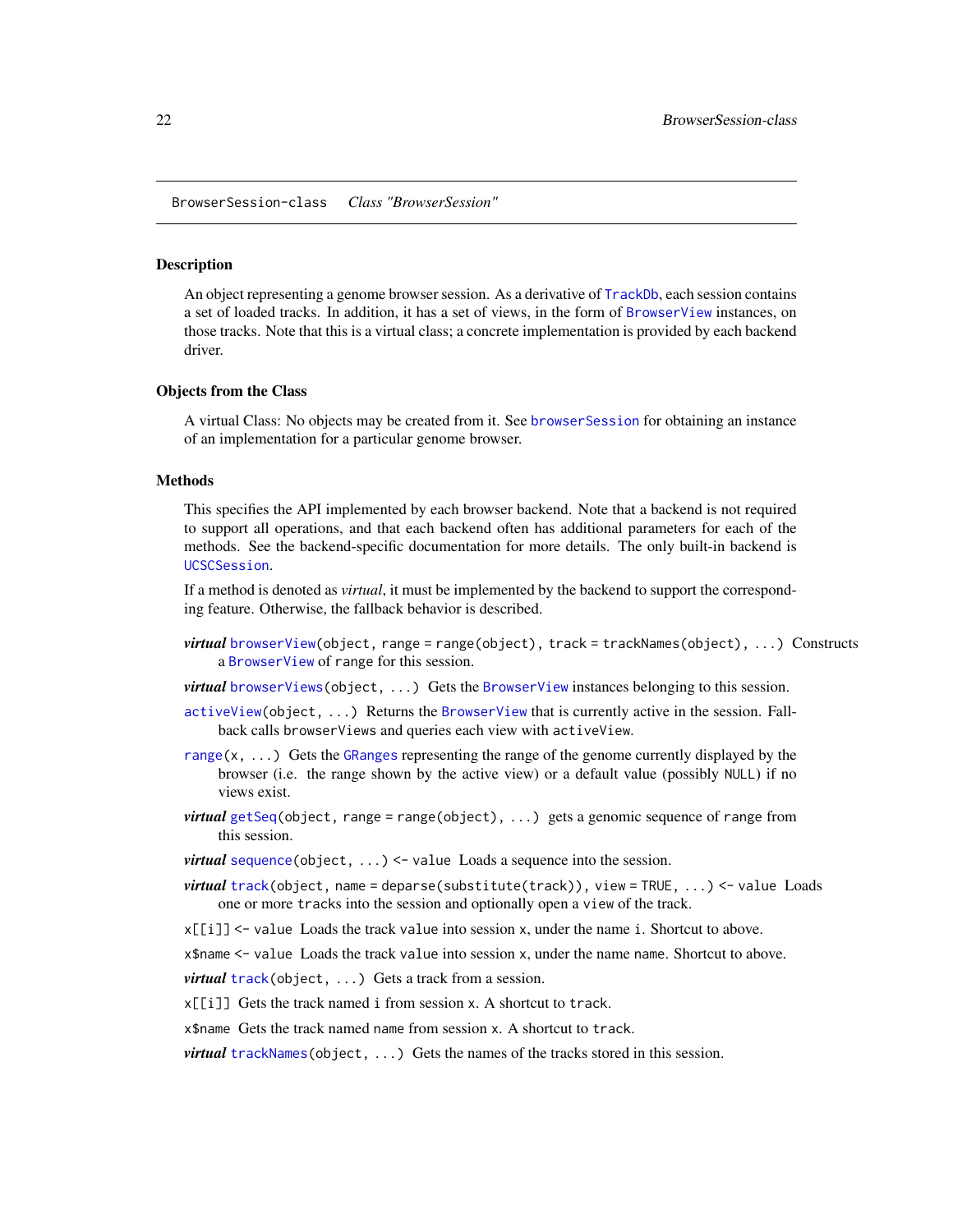# <span id="page-22-0"></span>browserSession-methods 23

*virtual* [genome\(](#page-0-0)x), genome(x)  $\le$  value Gets or sets the genome identifier (e.g. "hg18") for the session.

*virtual* [close\(](#page-0-0)con, ...) Close this session.

[show\(](#page-0-0)object, ...) Output a textual description of this session.

# Author(s)

Michael Lawrence

#### See Also

[browserSession](#page-22-2) for obtaining implementations of this class for a particular genome browser.

browserSession-methods

*Get a genome browser session*

#### <span id="page-22-2"></span>Description

Methods for getting browser sessions.

#### Methods

The following methods are defined by rtracklayer.

object = "character" browserSession(object, ...): Creates a [BrowserSession](#page-21-1) from a genome browser identifier. The identifier corresponds to the prefix of the session class name (e.g. "UCSC" in "UCSCSession"). The arguments in . . . are passed to the initialization function of the class.

object = "browserView" Gets the [BrowserSession](#page-21-1) for the view.

object = "missing" Calls browserSession("ucsc", ...).

<span id="page-22-1"></span>BrowserView-class *Class "BrowserView"*

#### Description

An object representing a genome browser view of a particular segment of a genome.

#### Objects from the Class

A virtual Class: No objects may be created from it directly. See [browserView](#page-23-1) for obtaining an instance of an implementation for a particular genome browser.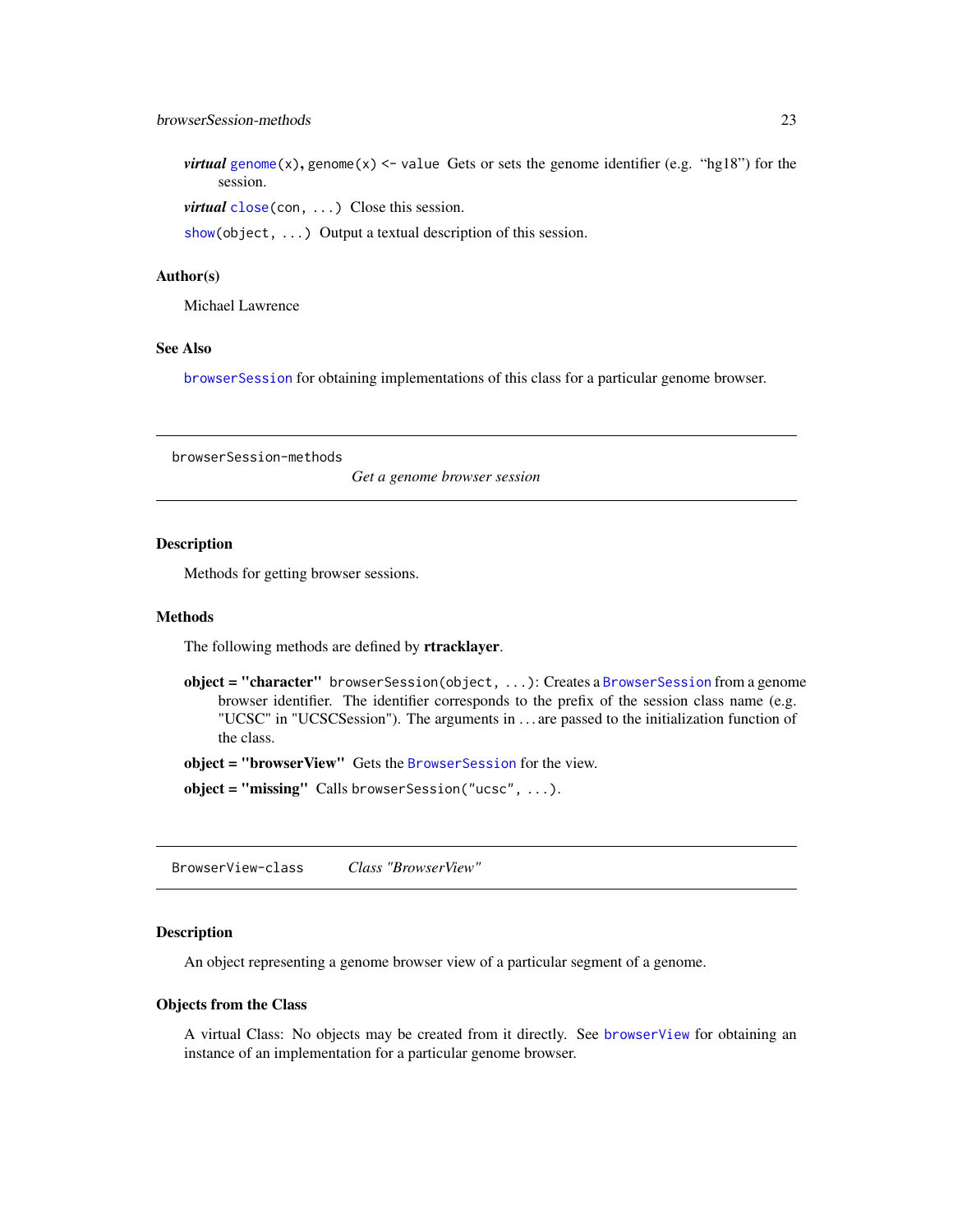# <span id="page-23-0"></span>**Slots**

session: Object of class "BrowserSession" the browser session to which this view belongs.

#### Methods

This specifies the API implemented by each browser backend. Note that a backend is not guaranteed to support all operations. See the backend-specific documentation for more details. The only builtin backend is [UCSCView](#page-65-1).

[browserSession\(](#page-22-2)object) Obtains the [BrowserSession](#page-21-1) to which this view belongs.

[close\(](#page-0-0)object) Close this view.

[range\(](#page-0-0)object) Obtains the [GRanges](#page-0-0) displayed by this view.

[trackNames\(](#page-52-1)object) Gets the names of the visible tracks in the view.

[trackNames\(](#page-52-1)object) <- value Sets the visible tracks by their names.

[show\(](#page-0-0)object) Outputs a textual description of this view.

visible(object) Get a named logical vector indicating whether each track is visible.

visible(object) <- value Set a logical vector indicating the visibility of each track, with the same names and in the same order as that returned by visible(object).

#### Author(s)

Michael Lawrence

#### See Also

[browserView](#page-23-1) for obtaining instances of this class.

browserView-methods *Getting browser views*

#### <span id="page-23-1"></span>Description

Methods for creating and getting browser views.

# Usage

```
browserView(object, range, track, ...)
```

| object    | The object from which to get the views.                                                                                                               |
|-----------|-------------------------------------------------------------------------------------------------------------------------------------------------------|
| range     | The GRanges or IntegerRangesList to display. If there are multiple elements,<br>a view is created for each element and a BrowserViewList is returned. |
| track     | List of track names to make visible in the view.                                                                                                      |
| $\ddotsc$ | Arguments to pass to methods                                                                                                                          |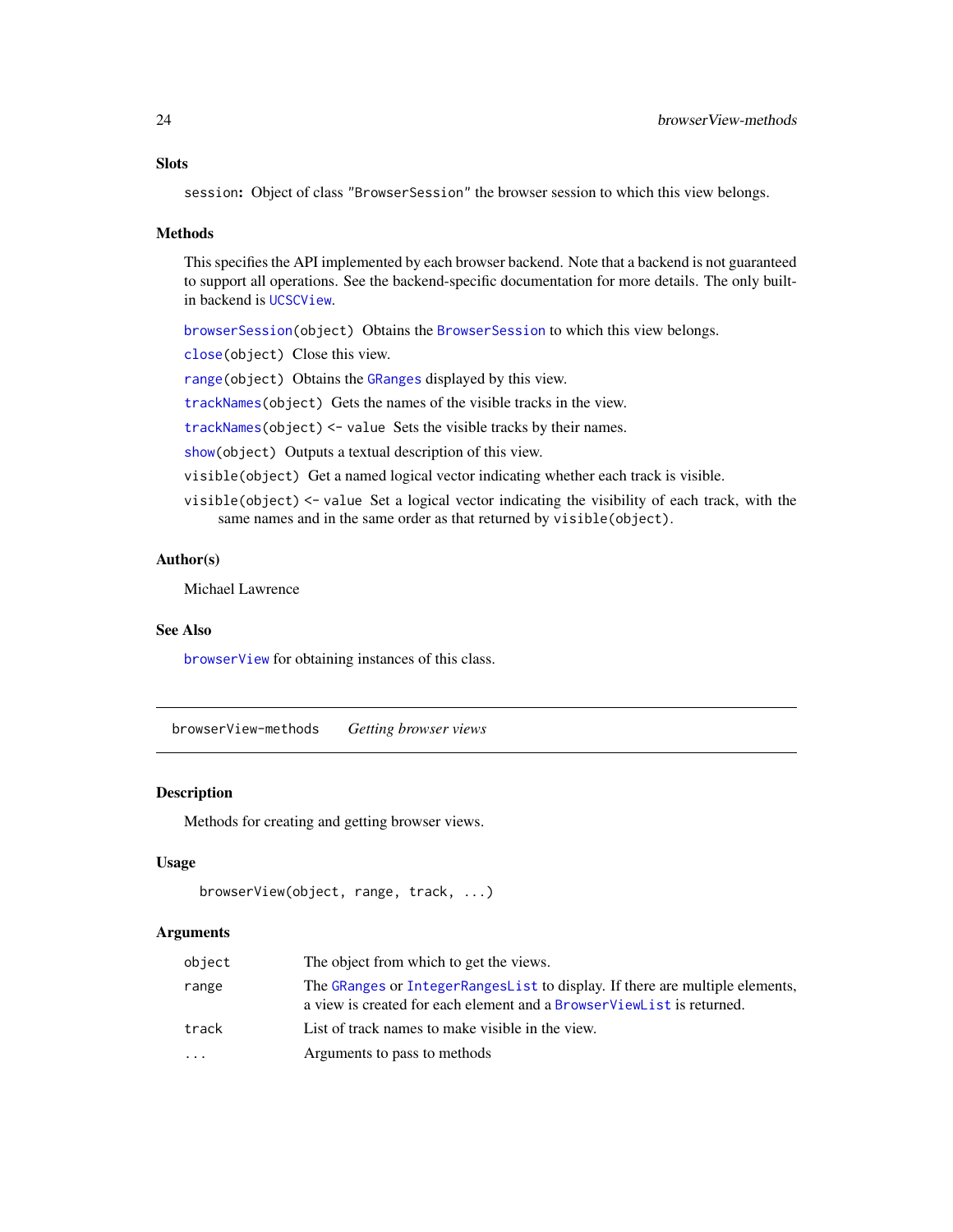# <span id="page-24-0"></span>Methods

The following methods are defined by rtracklayer.

object = "UCSCSession" browserView(object, range = range(object), track = trackNames(object), imagewidth =  $800, ...$ ): Creates a [BrowserView](#page-22-1) of range with visible tracks specified by track. The imagewidth parameter specifies the width of the track image in pixels. track may be an instance of [UCSCTrackModes](#page-63-1). Arguments in ... are passed to [ucscTrackModes](#page-64-1) to create the UCSCTrackModes instance that will override modes indicated by the track parameter.

# Examples

```
## Not run:
 session <- browserSession()
 browserView(session,
             GRangesForUCSCGenome("hg19", "chr2", IRanges(20000, 50000)))
 ## only view "knownGene" track
 browserView(session, track = "knownGene")
```
## End(Not run)

<span id="page-24-1"></span>BrowserViewList-class *Lists of BrowserView*

# **Description**

A formal list of [BrowserView](#page-22-1) objects. Extends and inherits all its methods from [Vector](#page-0-0). Usually generated by passing multiple ranges to the [browserView](#page-23-1) function.

#### **Constructor**

BrowserViewList(...): Concatenates the BrowserView objects in ... into a new BrowserViewList. This is rarely called by the user.

# Author(s)

Michael Lawrence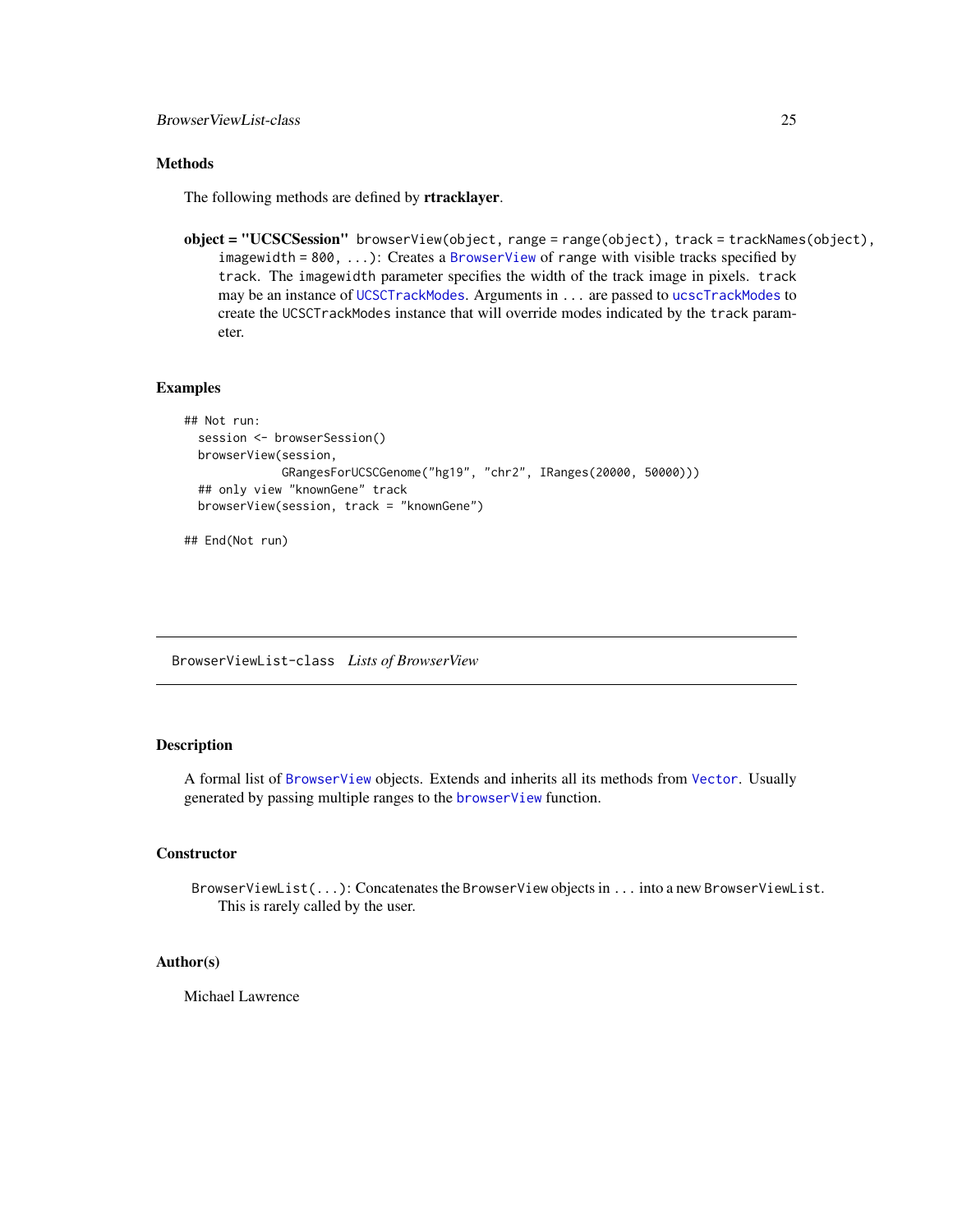<span id="page-25-0"></span>browserViews-methods *Getting the browser views*

#### <span id="page-25-1"></span>Description

Methods for getting browser views.

#### Methods

The following methods are defined by rtracklayer.

Gets the instances of [BrowserView](#page-22-1) in the session.

# See Also

object = "UCSCSession" [browserView](#page-23-1) for creating a browser view.

# Examples

```
## Not run:
session <- browseGenome()
browserViews(session)
```
## End(Not run)

Chain-class *Chain objects*

# **Description**

A Chain object represents a UCSC chain alignment, typically imported from a chain file, and is essentially a list of ChainBlock objects. Each ChainBlock has a corresponding chromosome (its name in the list) and is a run-length encoded alignment, mapping a set of intervals on that chromosome to intervals on the same or other chromosomes.

# Accessor Methods

In the code snippets below, x and object are ChainBlock objects.

- ranges $(x)$ : Get the [IntegerRanges](#page-0-0) object holding the starts and ends of the "from" ranges. Each range is a contiguous block of positions aligned without gaps to the other sequence.
- offset $(x)$ : Integer offset from the "from" start to the "end" start (which could be in another chromosome).

 $score(x)$ : The score for each mapping.

- $space(x)$ : The space (chromosome) of the "to" range.
- reversed $(x)$ : Whether the mapping inverts the region, i.e., the alignment is between different strands.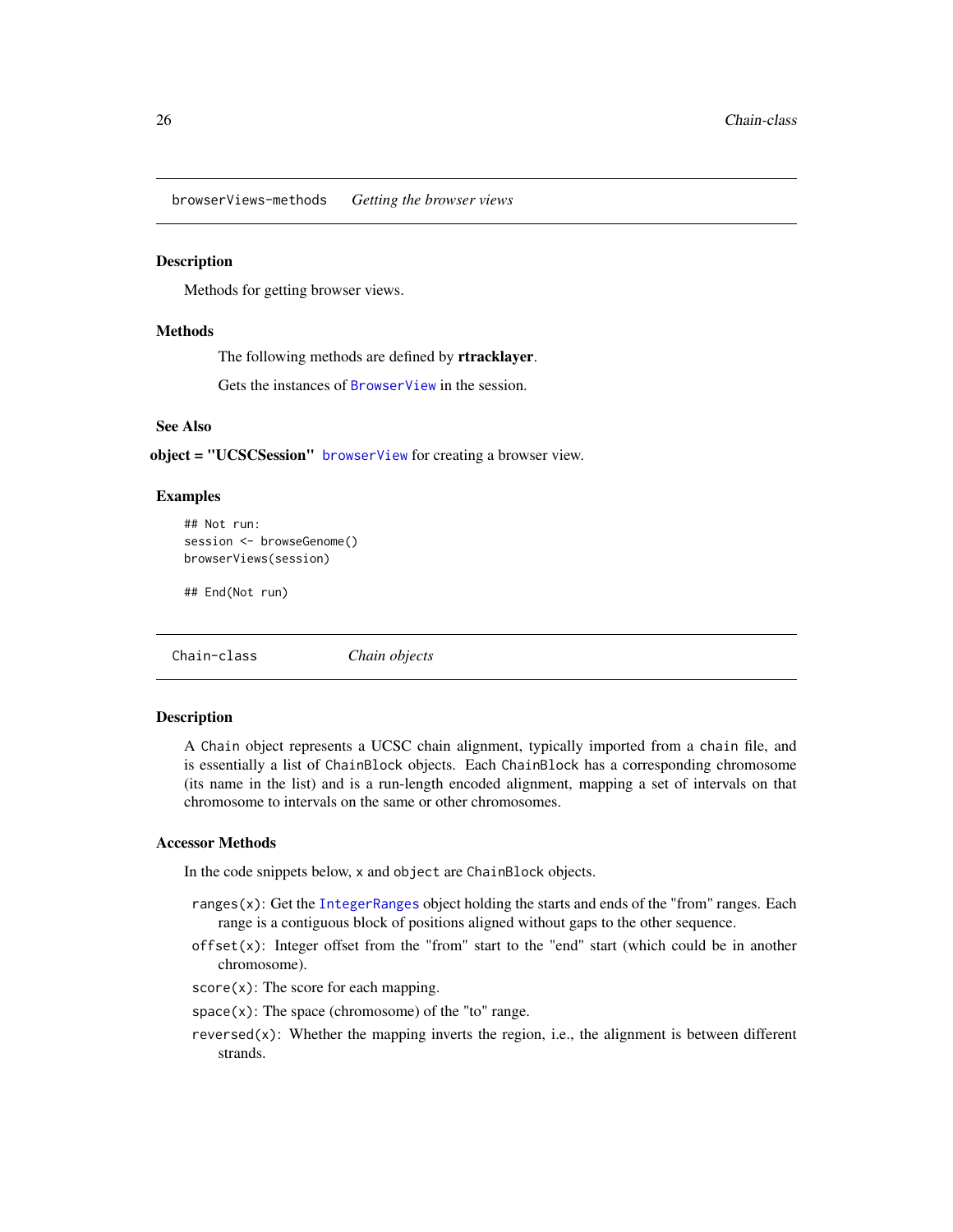#### <span id="page-26-0"></span>cpneTrack 27

# Import

A Chain object can be loaded from a UCSC chain format file simply by passing the path import function. If the file extension is not "chain", then either pass "chain" to the format argument, or cast the path to a ChainFile object. The import.chain function is provided as a (slight) convenience. It is documented below, along with the extra exclude argument to the import method.

import.chain(con, exclude =  $"_", \ldots$ ): Imports a chain file named con as a Chain object, a list of ChainBlocks. Alignments for chromosomes matching the exclude pattern are not imported.

#### Note

A chain file essentially details many local alignments, so it is possible for the "from" ranges to map to overlapping regions in the other sequence. The "from" ranges are guaranteed to be disjoint (but do not necessarily cover the entire "from" sequence).

# Author(s)

Michael Lawrence

# See Also

[liftOver](#page-38-1) for performing lift overs using a chain alignment

cpneTrack *CPNE1 SNP track*

# Description

A GRanges object (created by the GGtools package) with features from a subset of the SNPs on chromosome 20 from 60 HapMap founders in the CEU cohort. Each SNP has an associated data value indicating its association with the expression of the CPNE1 gene according to a Cochran-Armitage 1df test. The top 5000 scoring SNPs were selected for the track.

#### Usage

```
data(cpneTrack)
```
#### Format

Each feature (row) is a SNP. The association test scores are accessible via [score](#page-0-0).

# Source

Vince Carey and the GGtools package.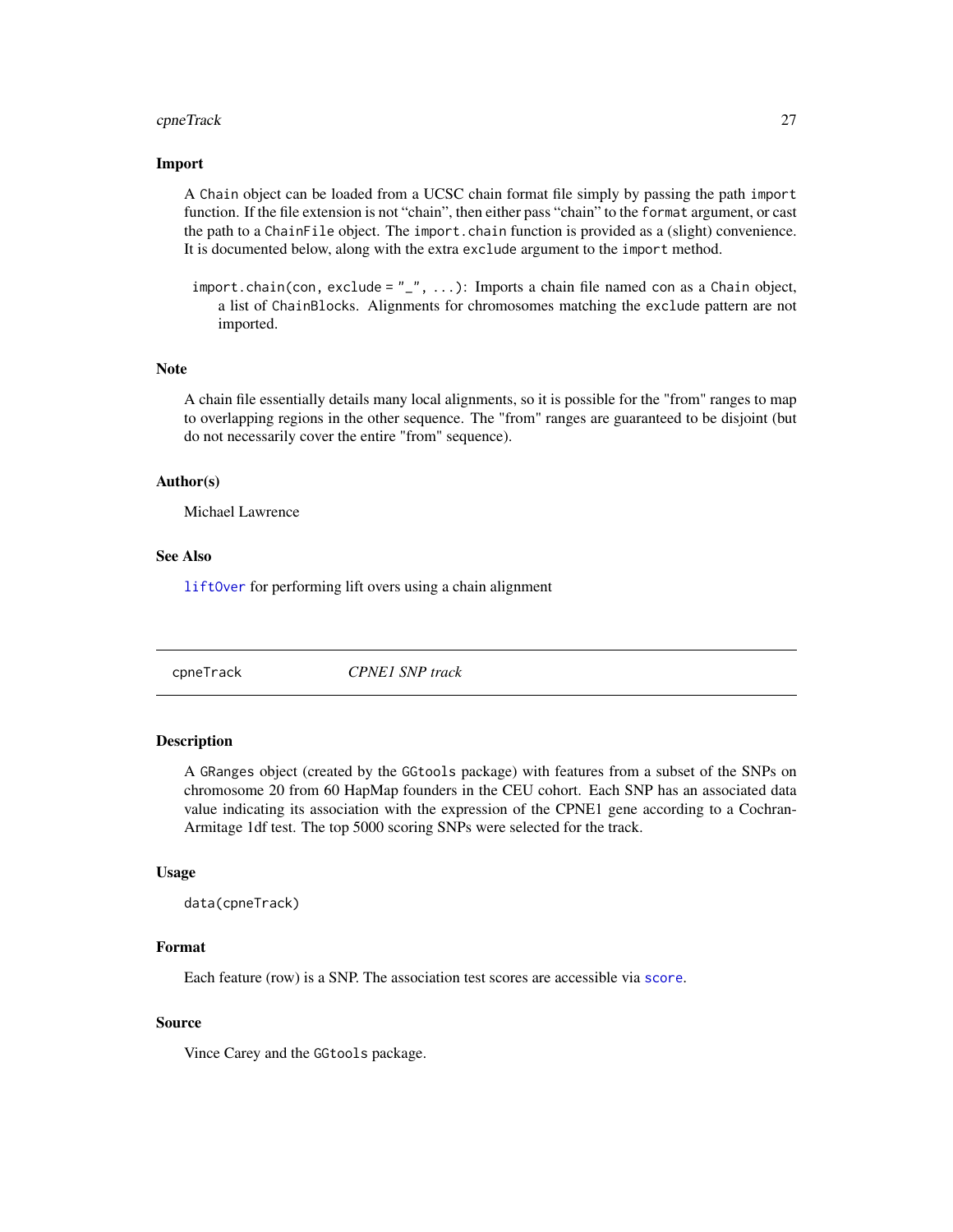# Examples

```
data(cpneTrack)
plot(start(cpneTrack), score(cpneTrack))
```
FastaFile-class *FastaFile objects*

# Description

These functions support the import and export of the Fasta sequence format, using the Biostrings package.

# Usage

```
## S4 method for signature 'FastaFile,ANY,ANY'
import(con, format, text,
           type = c("DNA", "RNA", "AA", "B"), ...)
## S4 method for signature 'ANY,FastaFile,ANY'
export(object, con, format, ...)
## S4 method for signature 'XStringSet,FastaFile,ANY'
export(object, con, format, ...)
```
# Arguments

| con        | A path or FastaFile object. URLs and connections are not supported. If con<br>is not a FastaFile, either the file extension or the format argument needs to be<br>"fasta". Compressed files ("gz", "bz2" and "xz") are handled transparently. |
|------------|-----------------------------------------------------------------------------------------------------------------------------------------------------------------------------------------------------------------------------------------------|
| object     | The object to export, should be an XString Set or something coercible to a<br>DNAString Set, like a character vector.                                                                                                                         |
| format     | If not missing, should be "fasta".                                                                                                                                                                                                            |
| text       | If con is missing, a character vector to use as the input                                                                                                                                                                                     |
| type       | Type of biological sequence.                                                                                                                                                                                                                  |
| $\ddots$ . | Arguments to pass down to write XString Set (export) or the read DNAString Set<br>family of functions (import).                                                                                                                               |

# FastaFile objects

The FastaFile class extends [BiocFile](#page-0-0) and is a formal represention of a resource in the Fasta format. To cast a path, URL or connection to a FastaFile, pass it to the FastaFile constructor.

#### Author(s)

Michael Lawrence

<span id="page-27-0"></span>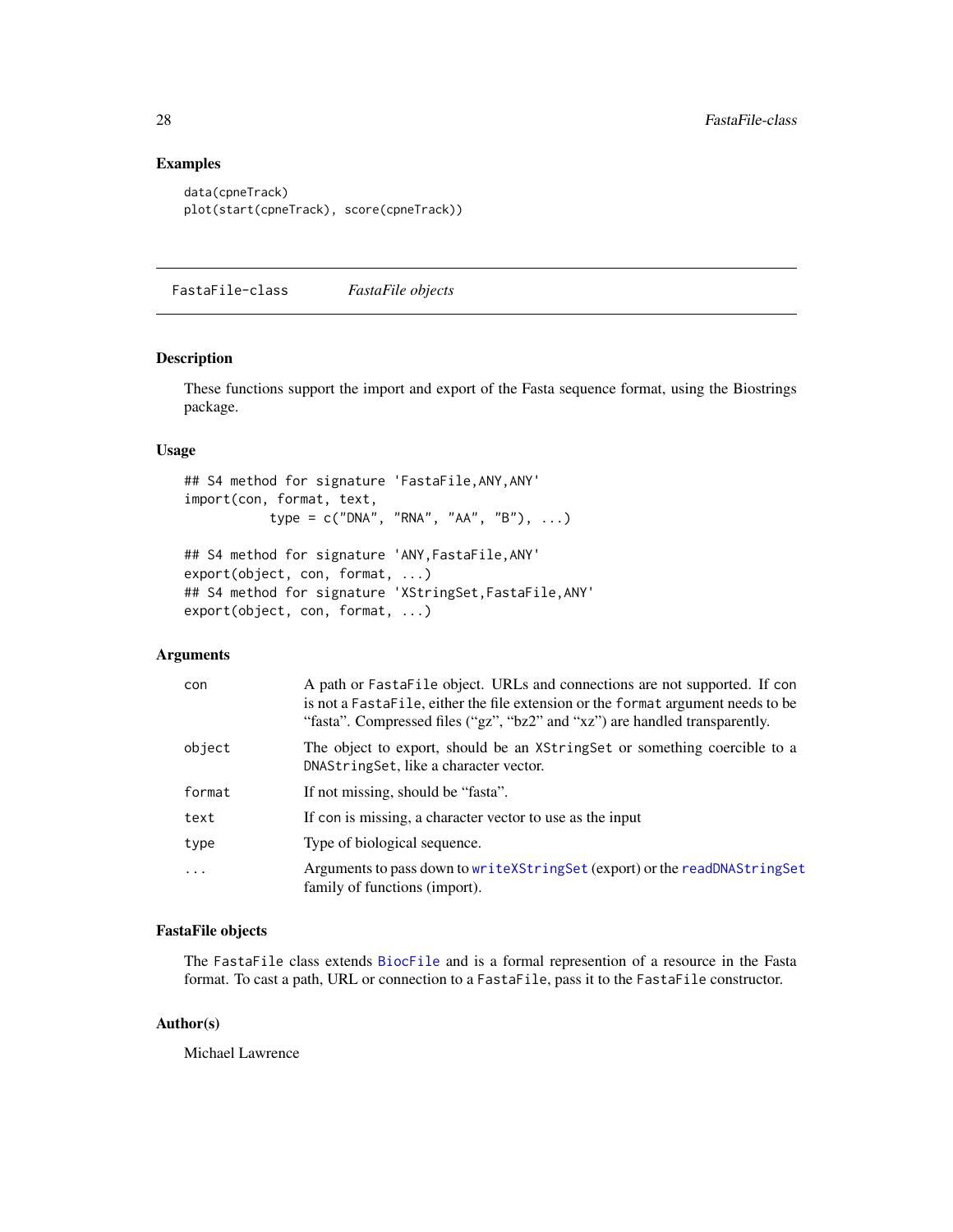# <span id="page-28-0"></span>genomeBrowsers 29

# See Also

These functions are implemented by the Biostrings [writeXStringSet](#page-0-0) (export) and the [readDNAStringSet](#page-0-0) family of functions (import).

See [export-methods](#page-0-0) in the BSgenome package for exporting a [BSgenome](#page-0-0) object as a FASTA file.

genomeBrowsers *Get available genome browsers*

# Description

Gets the identifiers of the loaded genome browser drivers.

# Usage

```
genomeBrowsers(where = topenv(parent.frame()))
```
# Arguments

where The environment in which to search for drivers.

### Details

This searches the specified environment for classes that extend [BrowserSession](#page-21-1). The prefix of the class name, e.g. "ucsc" in "UCSCSession", is returned for each driver.

# Value

A character vector of driver identifiers.

#### Author(s)

Michael Lawrence

# See Also

[browseGenome](#page-19-1) and [browserSession](#page-22-2) that create browserSession implementations given an identifier returned from this function.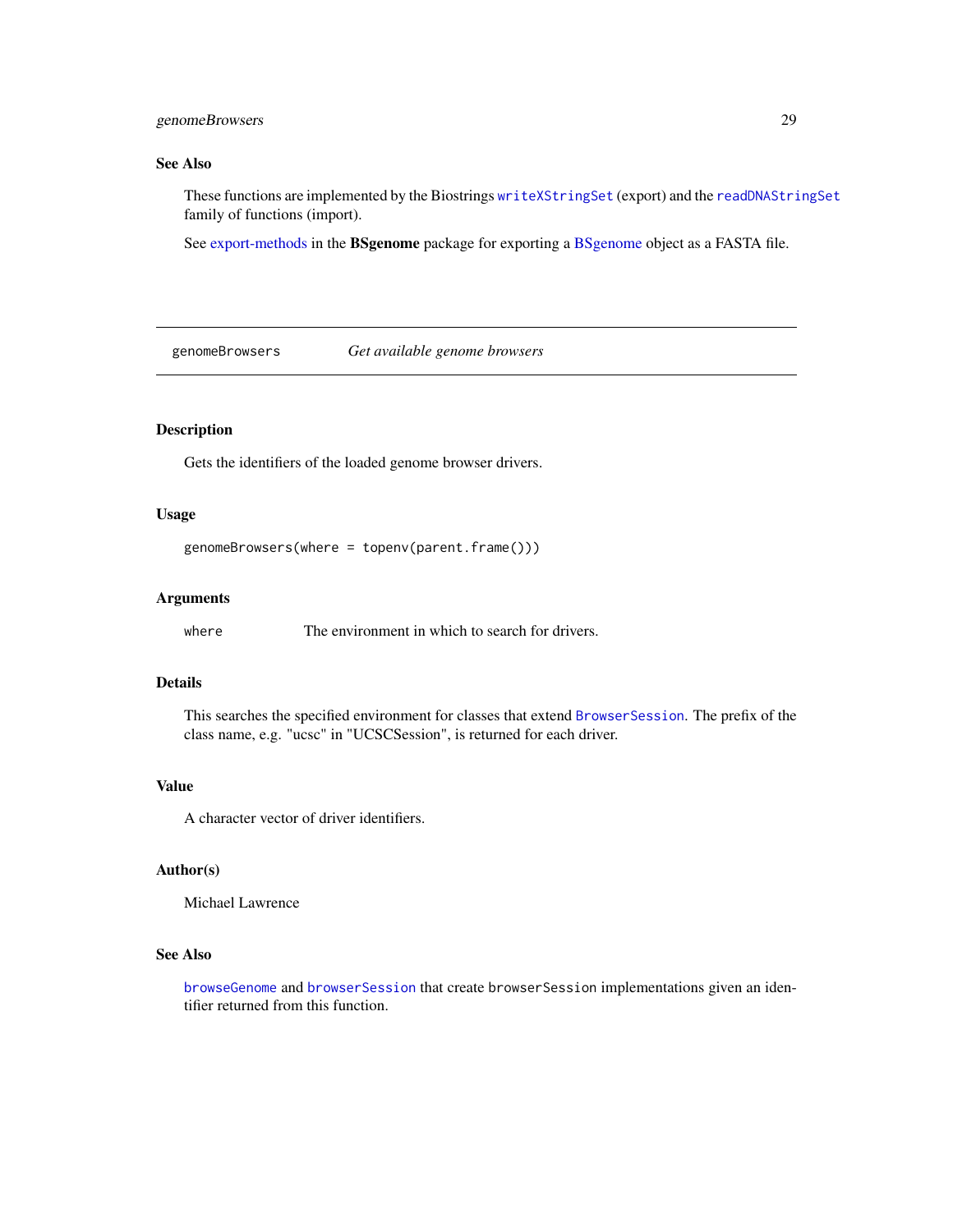<span id="page-29-0"></span>

#### Description

The rtracklayer package adds convenience methods on top of GenomicRanges and IntegerRangesList to manipulate data on genomic ranges.

#### Accessors

In the code snippets below, x is a GenomicRanges or IntegerRangesList object.

- chrom(x), chrom(x)  $\le$  value: Gets or sets the chromosome names for x. The length of value should equal the length of x.
- score(x): Gets the "score" column from the element metadata of a GenomicRanges or GRangesList. Many track formats have a score column, so this is often used during export. The ANY fallback for this method simply returns NULL.

#### **Constructor**

GenomicData(ranges, ..., strand = NULL, chrom = NULL, genome = NULL): Constructs a GRanges instance with the given ranges and variables in ... (see the [GRanges](#page-0-0) constructor).

If non-NULL, the strand argument specifies the strand of each range. It should be a character vector or factor of length equal to that of ranges. All values should be either -, +, or \*. To get the levels for strand, call levels(strand()).

chrom argument is analogous to seqnames in the GRanges constructor.

The genome argument should be a scalar string. See the examples.

#### Author(s)

Michael Lawrence and Patrick Aboyoun

```
range1 <- IRanges(c(1,2,3), c(5,2,8))
```

```
## with some data ##
filter \leq c(1L, 0L, 1L)
score <- c(10L, 2L, NA)
strand \leq factor(c("+", NA, "-"), levels = levels(strand()))
## GRanges instance
gr <- GenomicData(range1, score, chrom = "chr1", genome = "hg18")
mcols(gr)[["score"]]
strand(gr) ## all '*'
gr <- GenomicData(range1, score, filt = filter, strand = strand,
                  chrom = "chr1")
mcols(gr)[["filt"]]
strand(gr) ## equal to 'strand'
```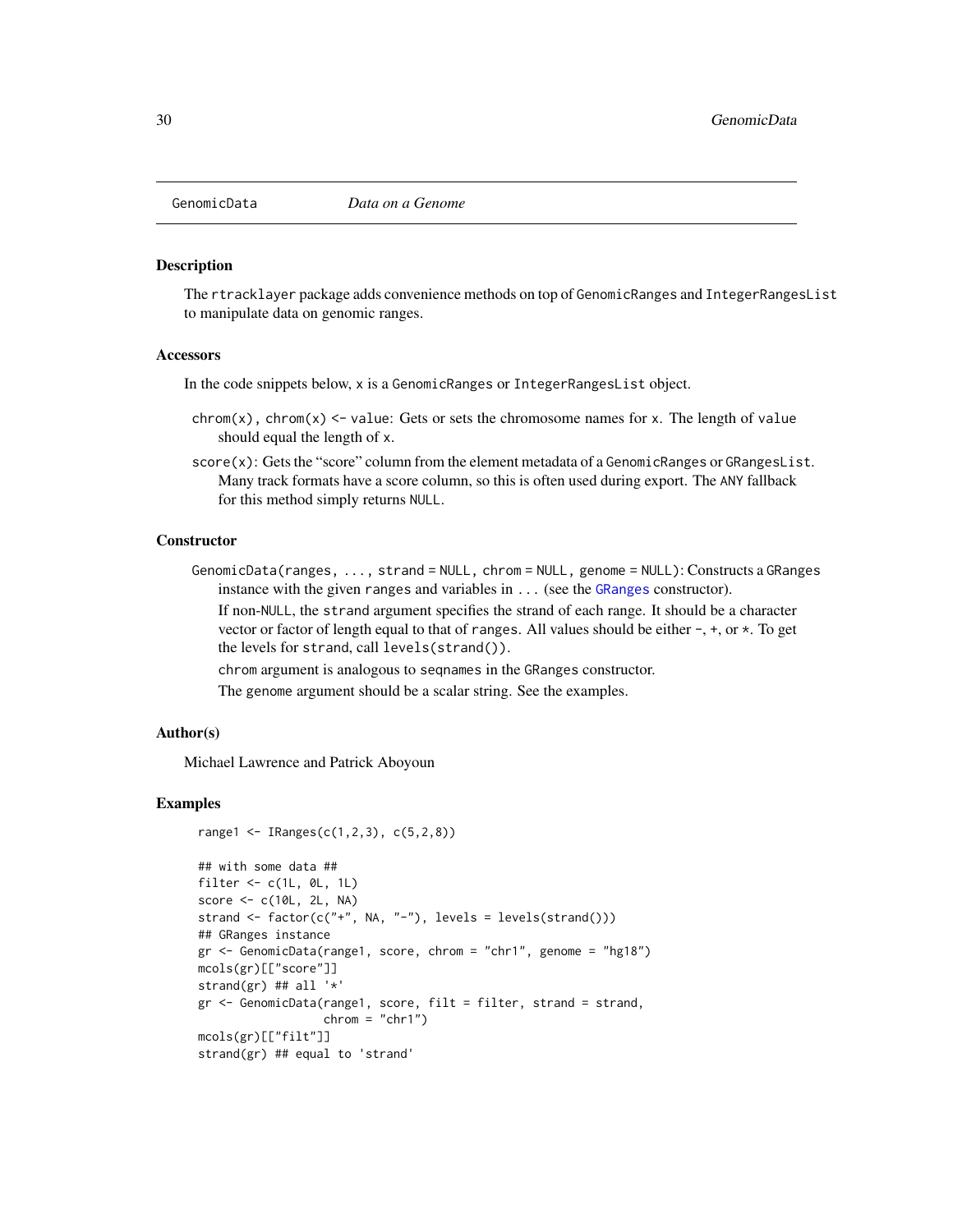# <span id="page-30-0"></span>GenomicSelection 31

```
## coercion from data.frame ##
df <- as.data.frame(gr)
```
<span id="page-30-1"></span>GenomicSelection *Genomic data selection*

# Description

Convenience constructor of a [RangedSelection](#page-0-0) object for selecting a data on a per-chromosome basis for a given genome.

# Usage

```
GenomicSelection(genome, chrom = NULL, colnames = character(0))
```
# Arguments

| genome   | A string identifying a genome. Should match the end of a BS genome package<br>name, e.g. $"$ hg $19"$ . |
|----------|---------------------------------------------------------------------------------------------------------|
| chrom    | Character vector naming chromosomes to select.                                                          |
| colnames | The column names to select from the dataset.                                                            |

# Value

A [RangedSelection](#page-0-0) object, selecting entire chromosomes

#### Author(s)

Michael Lawrence

# See Also

[RangedSelection](#page-0-0), [BigWigSelection](#page-18-2)

```
# every chromosome from hg19
GenomicSelection("hg19")
# chr1 and 2 from hg19, with a score column
GenomicSelection("hg19", c("chr1", "chr2"), "score")
```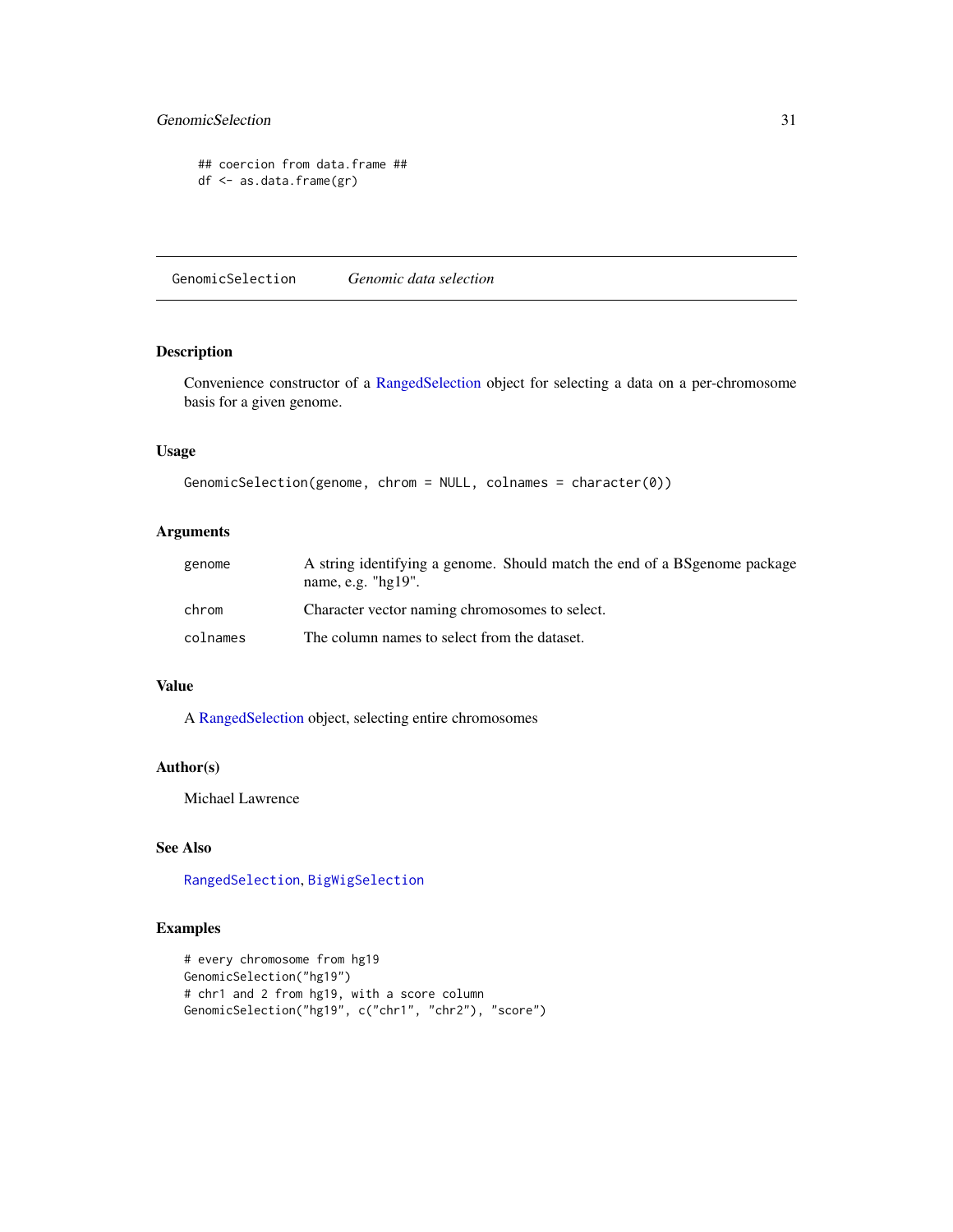# <span id="page-31-1"></span><span id="page-31-0"></span>Description

These functions support the import and export of the GFF format, of which there are three versions and several flavors.

# Usage

```
## S4 method for signature 'GFFFile,ANY,ANY'
import(con, format, text,
           version = c("", "1", "2", "3"),
           genome = NA, colnames = NULL, which = NULL,
           feature.type = NULL, sequenceRegionsAsSeqinfo = FALSE)
import.gff(con, ...)
import.gff1(con, ...)
import.gff2(con, ...)
import.gff3(con, ...)
## S4 method for signature 'ANY,GFFFile,ANY'
export(object, con, format, ...)
## S4 method for signature 'GenomicRanges,GFFFile,ANY'
export(object, con, format,
                   version = c("1", "2", "3"),
                   source = "rtracklayer", append = FALSE, index = FALSE)
## S4 method for signature 'GenomicRangesList,GFFFile,ANY'
export(object, con, format, ...)
export.gff(object, con, ...)
export.gff1(object, con, ...)
export.gff2(object, con, ...)
export.gff3(object, con, ...)
```

| con    | A path, URL, connection or GFFFile object. For the functions ending in .gff,<br>.gff1, etc, the file format is indicated by the function name. For the base export<br>and import functions, the format must be indicated another way. If con is a path,<br>URL or connection, either the file extension or the format argument needs to<br>be one of "gff", "gff1" "gff2", "gff3", "gvf", or "gtf". Compressed files ("gz",<br>"bz2" and "xz") are handled transparently. |
|--------|---------------------------------------------------------------------------------------------------------------------------------------------------------------------------------------------------------------------------------------------------------------------------------------------------------------------------------------------------------------------------------------------------------------------------------------------------------------------------|
| object | The object to export, should be a GRanges or something coercible to a GRanges.<br>If the object has a method for as GFF, it is called prior to coercion. This makes it<br>possible to export a GRange slat or TxDb in a way that preserves the hierarchi-<br>cal structure. For exporting multiple tracks, in the UCSC track line metaformat,<br>pass a GenomicRangesList, or something coercible to one.                                                                 |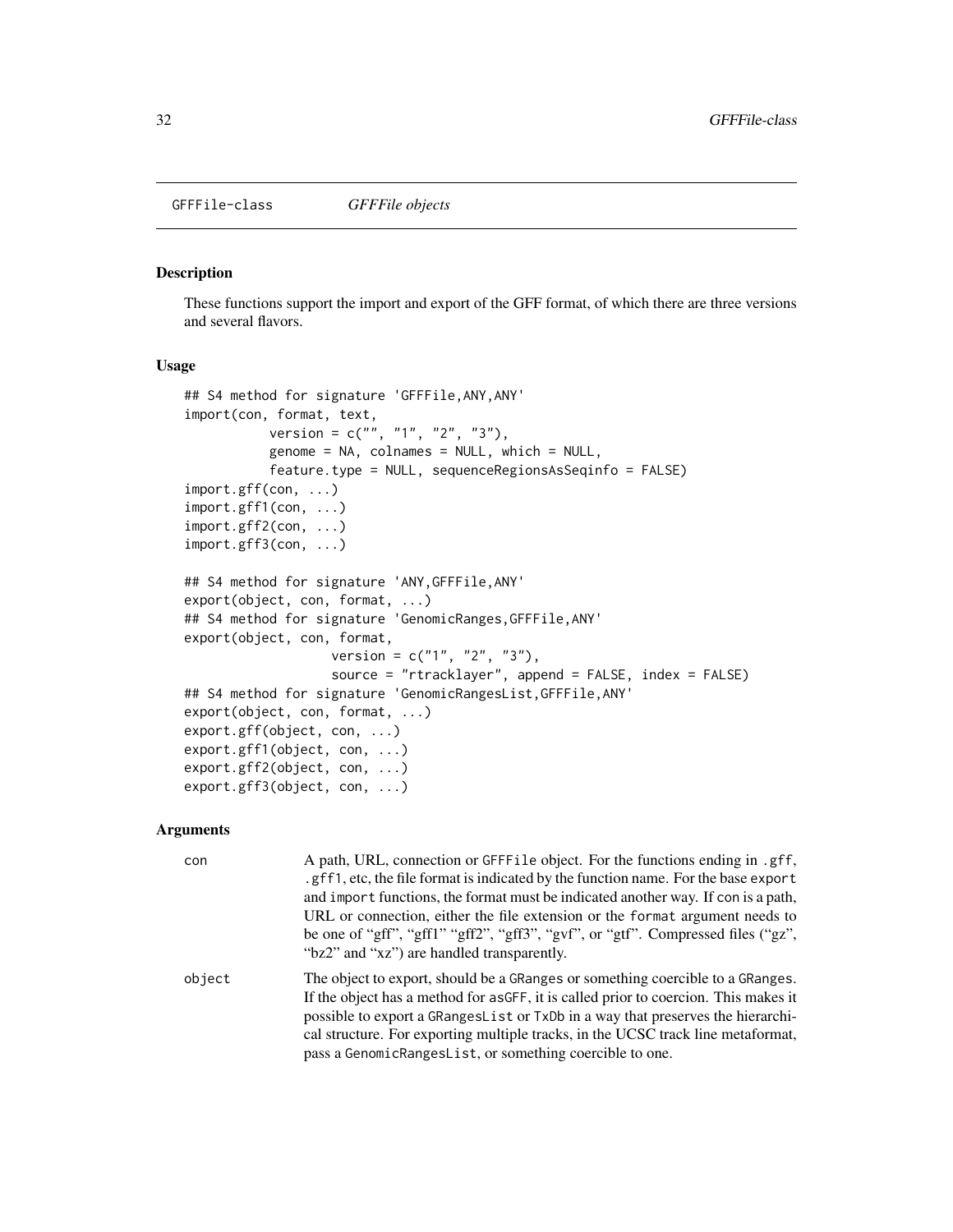| format                   | If not missing, should be one of "gff", "gff1" "gff2", "gff3", "gvf", or "gtf".                                                                                                                                                                                                |
|--------------------------|--------------------------------------------------------------------------------------------------------------------------------------------------------------------------------------------------------------------------------------------------------------------------------|
| version                  | If the format is given as "gff", i.e., it does not specify a version, then this should<br>indicate the GFF version as one of "" (for import only, from the gff-version<br>directive in the file or "1" if none), "1", "2" or "3".                                              |
| text                     | If con is missing, a character vector to use as the input.                                                                                                                                                                                                                     |
| genome                   | The identifier of a genome, or a Seqinfo, or NA if unknown. Typically, this is<br>a UCSC identifier like "hg19". An attempt will be made to derive the Seqinfo<br>on the return value using either an installed BSgenome package or UCSC, if<br>network access is available.   |
| colnames                 | A character vector naming the columns to parse. These should name either fixed<br>fields, like source or type, or, for GFF2 and GFF3, any attribute.                                                                                                                           |
| which                    | A GRanges or other range-based object supported by findOverlaps. Only the<br>intervals in the file overlapping the given ranges are returned. This is much more<br>efficient when the file is indexed with the tabix utility.                                                  |
| feature.type             | NULL (the default) or a character vector of valid feature types. If not NULL, then<br>only the features of the specified type(s) are imported.                                                                                                                                 |
| sequenceRegionsAsSeqinfo |                                                                                                                                                                                                                                                                                |
|                          | If TRUE, attempt to infer the Seqinfo (seqlevels and seqlengths) from the<br>"##sequence-region" directives as specified by GFF3.                                                                                                                                              |
| source                   | The value for the source column in GFF. This is typically the name of the pack-<br>age or algorithm that generated the feature.                                                                                                                                                |
| index                    | If TRUE, automatically compress and index the output file with bgzf and tabix.<br>Note that tabix indexing will sort the data by chromosome and start. Tabix<br>supports a single track in a file.                                                                             |
| append                   | If TRUE, and con points to a file path, the data is appended to the file. Obviously,<br>if con is a connection, the data is always appended.                                                                                                                                   |
|                          | Arguments to pass down to methods to other methods. For import, the flow<br>eventually reaches the GFFFile method on import. When trackLine is TRUE<br>or the target format is BED15, the arguments are passed through export.ucsc,<br>so track line parameters are supported. |

#### Details

The Generic Feature Format (GFF) format is a tab-separated table of intervals. There are three different versions of GFF, and they all have the same number of columns. In GFF1, the last column is a grouping factor, whereas in the later versions the last column holds application-specific attributes, with some conventions defined for those commonly used. This attribute support facilitates specifying extensions to the format. These include GTF (Gene Transfer Format, an extension of GFF2) and GVF (Genome Variation Format, an extension of GFF3). The rtracklayer package recognizes the "gtf" and "gvf" extensions and parses the extra attributes into columns of the result; however, it does not perform any extension-specific processing. Both GFF1 and GFF2 have been proclaimed obsolete; however, the UCSC Genome Browser only supports GFF1 (and GTF), and GFF2 is still in broad use.

GFF is distinguished from the simpler BED format by its flexible attribute support and its hierarchical structure, as specified by the group column in GFF1 (only one level of grouping) and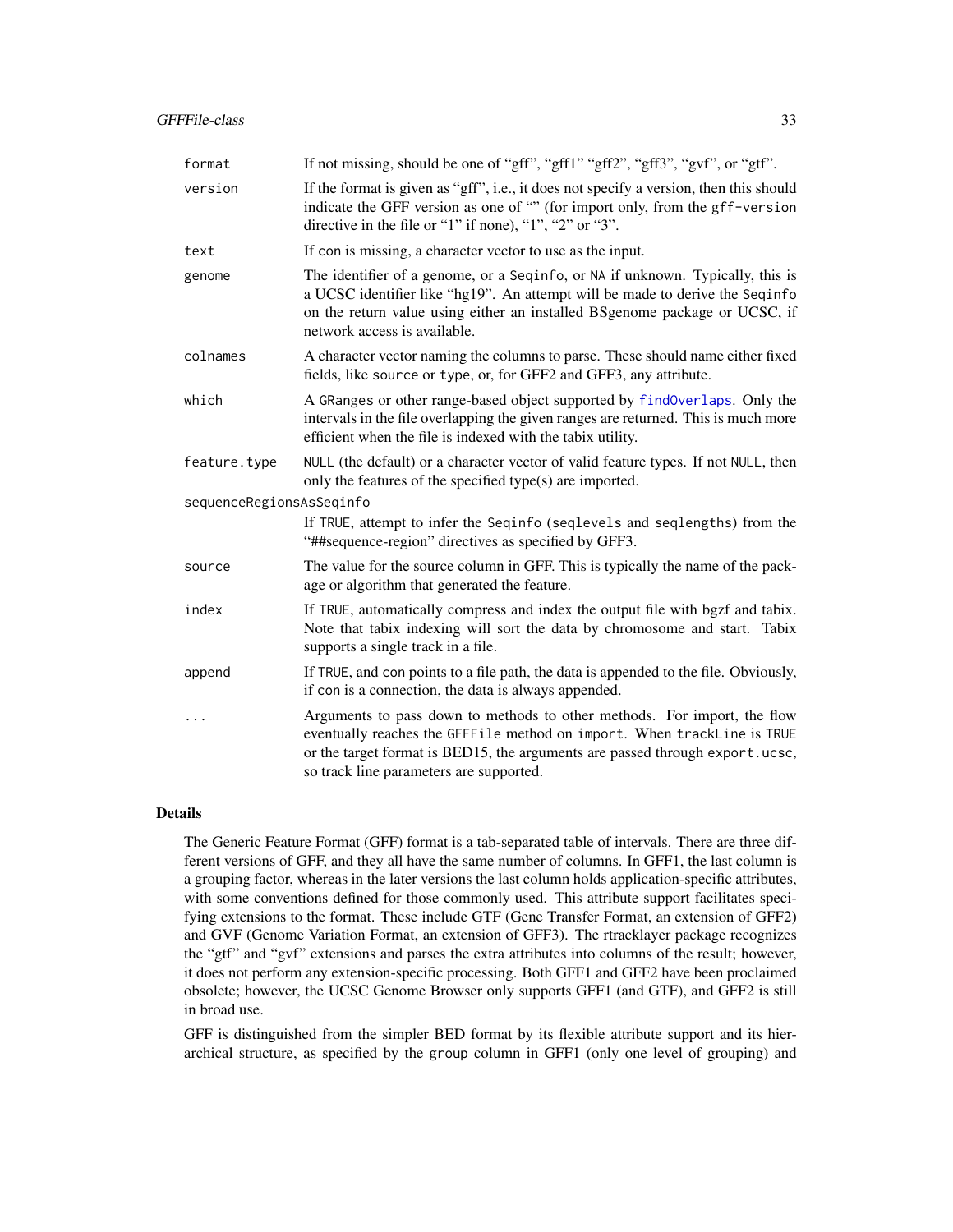the Parent attribute in GFF3. GFF2 does not specify a convention for representing hierarchies, although its GTF extension provides this for gene structures. The combination of support for hierarchical data and arbitrary descriptive attributes makes GFF(3) the preferred format for representing gene models.

Although GFF features a score column, large quantitative data belong in a format like [BigWig](#page-15-1) and alignments from high-throughput experiments belong in [BAM.](#page-0-0) For variants, the VCF format (supported by the VariantAnnotation package) seems to be more widely adopted than the GVF extension.

A note on the UCSC track line metaformat: track lines are a means for passing hints to visualization tools like the UCSC Genome Browser and the Integrated Genome Browser (IGB), and they allow multiple tracks to be concatenated in the same file. Since GFF is not a UCSC format, it is not common to annotate GFF data with track lines, but rtracklayer still supports it. To export or import GFF data in the track line format, call [export.ucsc](#page-55-1) or [import.ucsc](#page-55-1).

The following is the mapping of GFF elements to a GRanges object. NA values are allowed only where indicated. These appear as a "." in the file. GFF requires that all columns are included, so export generates defaults for missing columns.

seqid, start, end the ranges component.

source character vector in the source column; defaults to "rtracklayer" on export.

type character vector in the type column; defaults to "sequence\_feature" in the output, i.e., SO:0000110.

- score numeric vector (NA's allowed) in the score column, accessible via the score accessor; defaults to NA upon export.
- strand strand factor (NA's allowed) in the strand column, accessible via the strand accessor; defaults to NA upon export.

phase integer vector, either 0, 1 or 2 (NA's allowed); defaults to NA upon export.

group a factor (GFF1 only); defaults to the seqid (e.g., chromosome) on export.

In GFF versions 2 and 3, attributes map to arbitrary columns in the result. In GFF3, some attributes (Parent, Alias, Note, DBxref and Ontology\_term) can have multiple, comma-separated values; these columns are thus always CharacterList objects.

#### Value

A GRanges with the metadata columns described in the details.

# GFFFile objects

The GFFFile class extends [BiocFile](#page-0-0) and is a formal represention of a resource in the GFF format. To cast a path, URL or connection to a GFFFile, pass it to the GFFFile constructor. The GFF1File, GFF2File, GFF3File, GVFFile and GTFFile classes all extend GFFFile and indicate a particular version of the format.

It has the following utility methods:

genome: Gets the genome identifier from the "genome-build" header directive.

# Author(s)

Michael Lawrence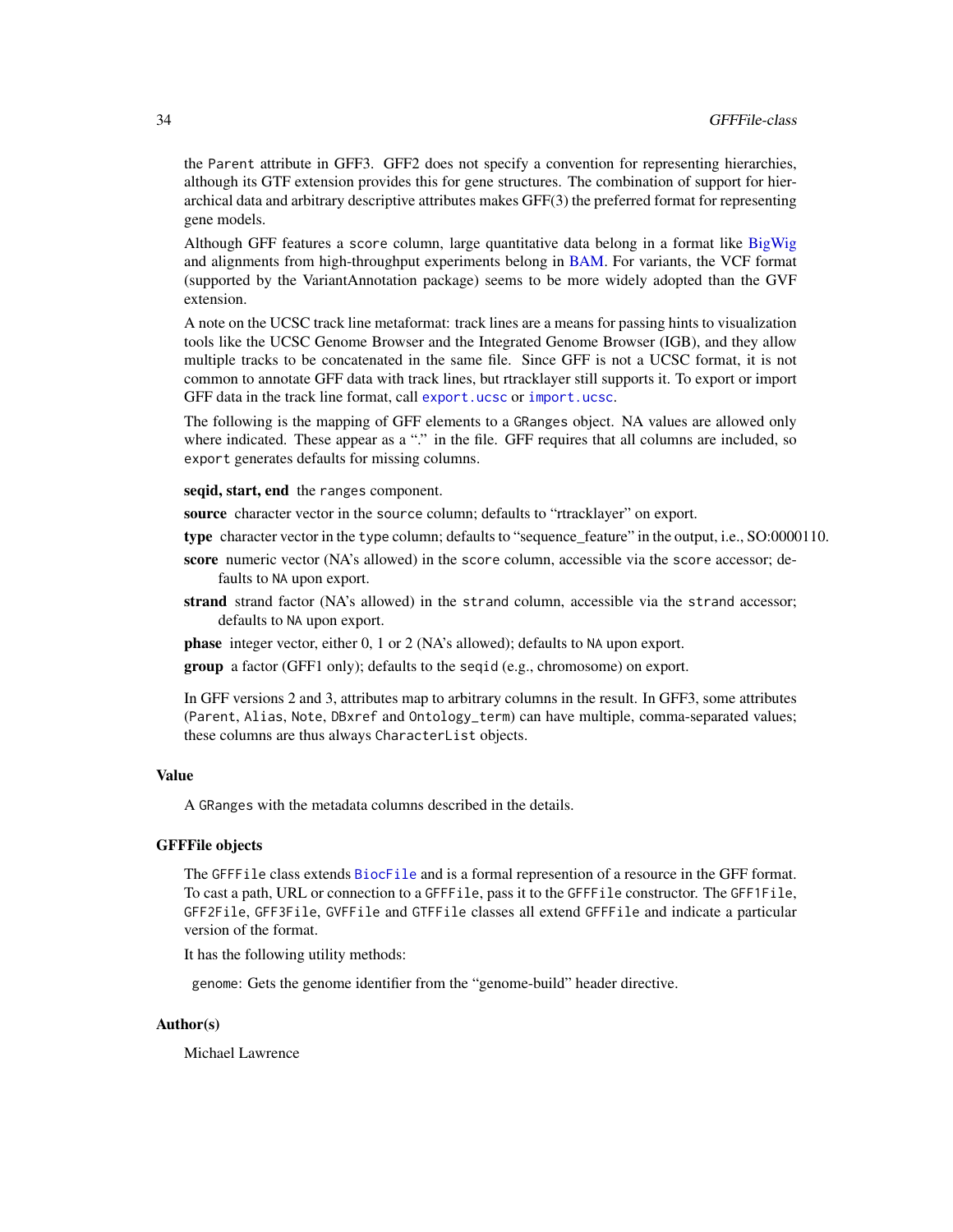# GFFFile-class 35

#### References

GFF1, GFF2 <http://www.sanger.ac.uk/resources/software/gff/spec.html> GFF3 <http://www.sequenceontology.org/gff3.shtml> GVF <http://www.sequenceontology.org/resources/gvf.html> GTF <http://mblab.wustl.edu/GTF22.html>

```
test_path <- system.file("tests", package = "rtracklayer")
 test_gff3 <- file.path(test_path, "genes.gff3")
 ## basic import
 test <- import(test_gff3)
 test
 ## import.gff functions
 import.gff(test_gff3)
 import.gff3(test_gff3)
 ## GFFFile derivatives
 test_gff_file <- GFF3File(test_gff3)
 import(test_gff_file)
 test_gff_file <- GFFFile(test_gff3)
 import(test_gff_file)
 test_gff_file <- GFFFile(test_gff3, version = "3")
 import(test_gff_file)
 ## from connection
 test_gff_con <- file(test_gff3)
 test <- import(test_gff_con, format = "gff")
 ## various arguments
 import(test_gff3, genome = "hg19")
 import(test_gff3, colnames = character())
 import(test_gff3, colnames = c("type", "geneName"))
 ## 'which'
 which <- GRanges("chr10:90000-93000")
 import(test_gff3, which = which)
## Not run:
 ## 'append'
 test_gff3_out <- file.path(tempdir(), "genes.gff3")
 export(test[seqnames(test) == "chr10"], test_gff3_out)
 export(test[seqnames(test) == "chr12"], test_gff3_out, append = TRUE)
 import(test_gff3_out)
 ## 'index'
 export(test, test_gff3_out, index = TRUE)
 test_bed_gz <- paste(test_gff3_out, ".gz", sep = "")
```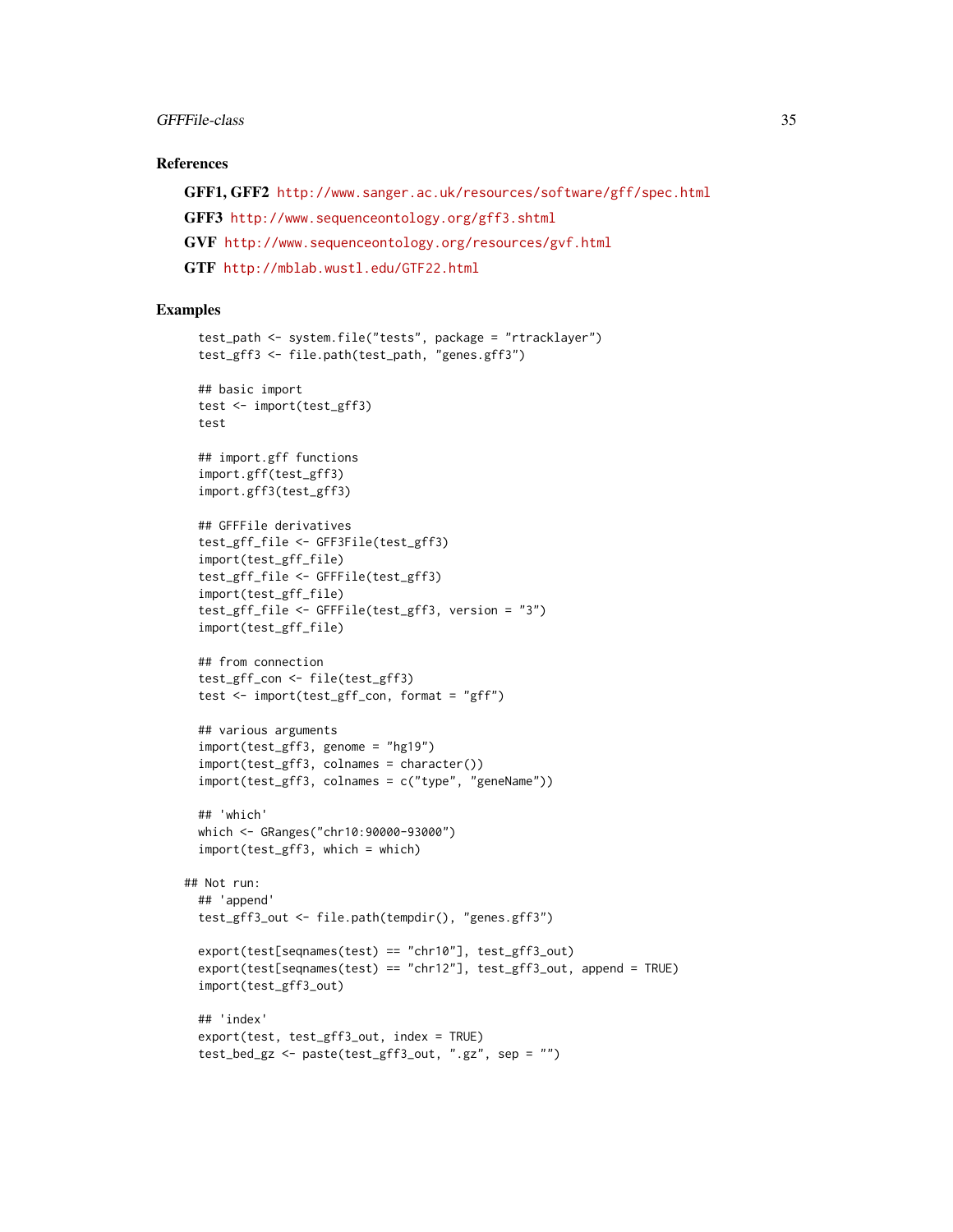```
import(test_bed_gz, which = which)
```
## End(Not run)

GRangesForUCSCGenome *GRanges for a Genome*

#### Description

These functions assist in the creation of [Seqinfo](#page-0-0) or [GRanges](#page-0-0) for a genome.

#### Usage

```
GRangesForUCSCGenome(genome, chrom = NULL, ranges = NULL, ...)
GRangesForBSGenome(genome, chrom = NULL, ranges = NULL, ...)
```
SeqinfoForUCSCGenome(genome) SeqinfoForBSGenome(genome)

# Arguments

| genome   | A string identifying a genome, usually one assigned by UCSC, like "hg19". |
|----------|---------------------------------------------------------------------------|
| chrom    | A character vector of chromosome names, or NULL.                          |
| ranges   | A Integer Ranges object with the intervals.                               |
| $\cdots$ | Additional arguments to pass to the GRanges constructor.                  |

# Details

The genome ID is stored in the metadata of the ranges and is retrievable via the [genome](#page-0-0) function. The sequence lengths are also properly initialized for the genome. This mitigates the possibility of accidentally storing intervals for the wrong genome.

GRangesForUCSCGenome obtains sequence information from the UCSC website, while GRangesForBSGenome looks for it in an installed BSGenome package. Using the latter is more efficient in the long-run, but requires downloading and installing a potentially large genome package, or creating one from scratch if it does not yet exist for the genome of interest.

#### Value

For the GRangesFor\* functions, a GRanges object, with the appropriate [seqlengths](#page-0-0) and [genome](#page-0-0) ID.

The SeqinfoFor\* functions return a Seqinfo for the indicated genome.

#### Author(s)

Michael Lawrence

<span id="page-35-0"></span>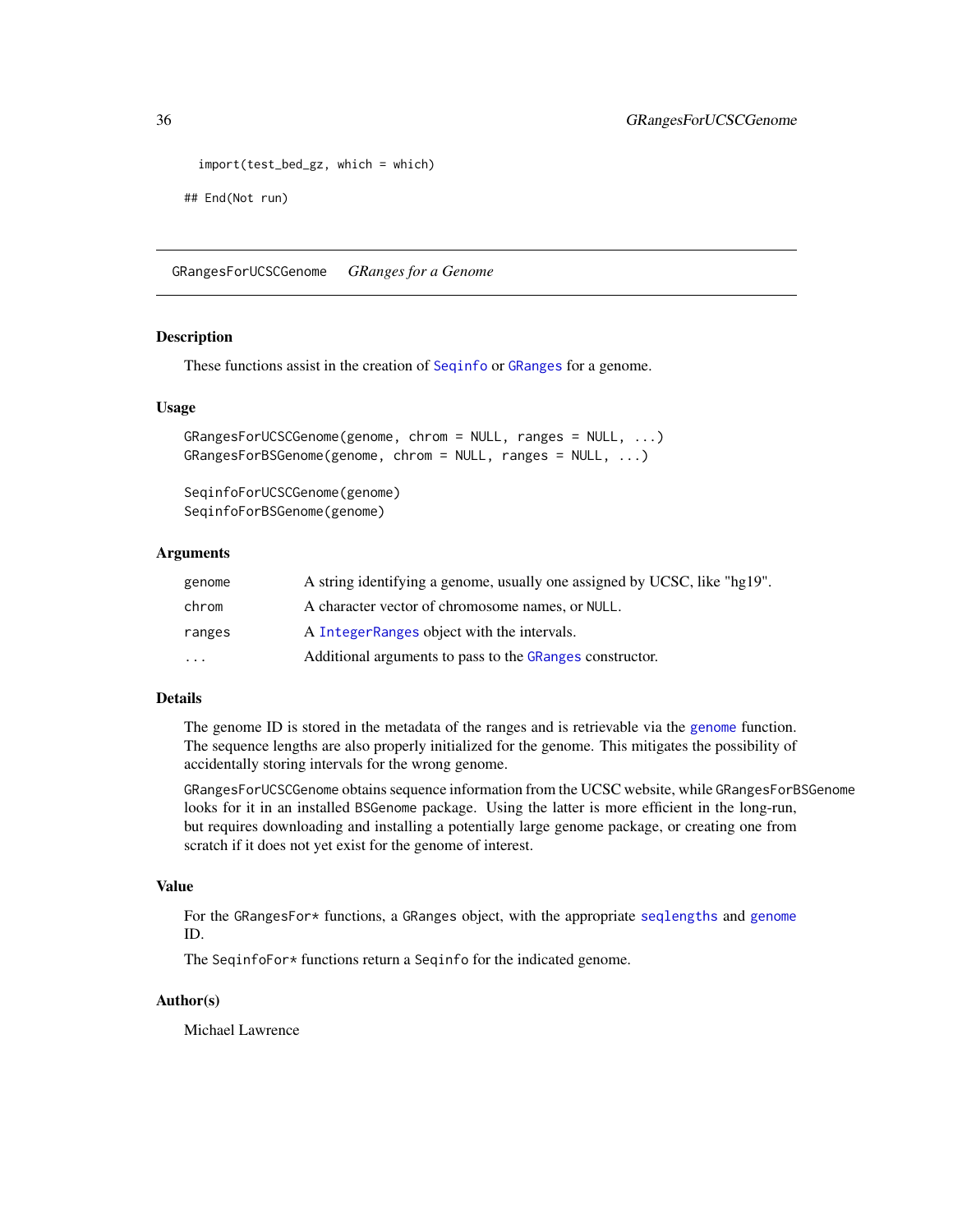<span id="page-36-1"></span><span id="page-36-0"></span>GraphTrackLine-class *Class "GraphTrackLine"*

#### **Description**

A UCSC track line for graphical tracks.

#### Objects from the Class

Objects can be created by calls of the form new("GraphTrackLine", ...) or parsed from a character vector track line with as(text, "GraphTrackLine") or converted from a [BasicTrackLine](#page-5-0) using as(basic, "GraphTrackLine").

# **Slots**

altColor: Object of class "integer" giving an alternate color, as from [col2rgb](#page-0-0).

- autoScale: Object of class "logical" indicating whether to automatically scale to min/max of the data.
- alwaysZero: Object of class "logical" indicating whether to fix the lower limit of the Y axis at zero.
- gridDefault: Object of class "logical" indicating whether a grid should be drawn.
- maxHeightPixels: Object of class "numeric" of length three (max, default, min), giving the allowable range for the vertical height of the graph.
- graphType: Object of class "character", specifying the graph type, either "bar" or "points".
- viewLimits: Object of class "numeric" and of length two specifying the data range (min, max) shown in the graph.
- yLineMark: Object of class "numeric" giving the position of a horizontal line.
- yLineOnOff: Object of class "logical" indicating whether the yLineMark should be visible.
- windowingFunction: Object of class "character", one of "maximum", "mean", "minimum", for removing points when the graph shrinks.
- smoothingWindow: Object of class "numeric" giving the window size of a smoother to pass over the graph.
- type: Scalar "character" indicating the type of the track, either "wig" or "bedGraph".
- name: Object of class "character" specifying the name of the track.
- description: Object of class "character" describing the track.
- visibility: Object of class "character" indicating the default visible mode of the track, see [UCSCTrackModes](#page-63-0).
- color: Object of class "integer" representing the track color (as from [col2rgb](#page-0-0)).
- priority: Object of class "numeric" specifying the rank of this track.

# Extends

Class ["TrackLine"](#page-51-0), directly.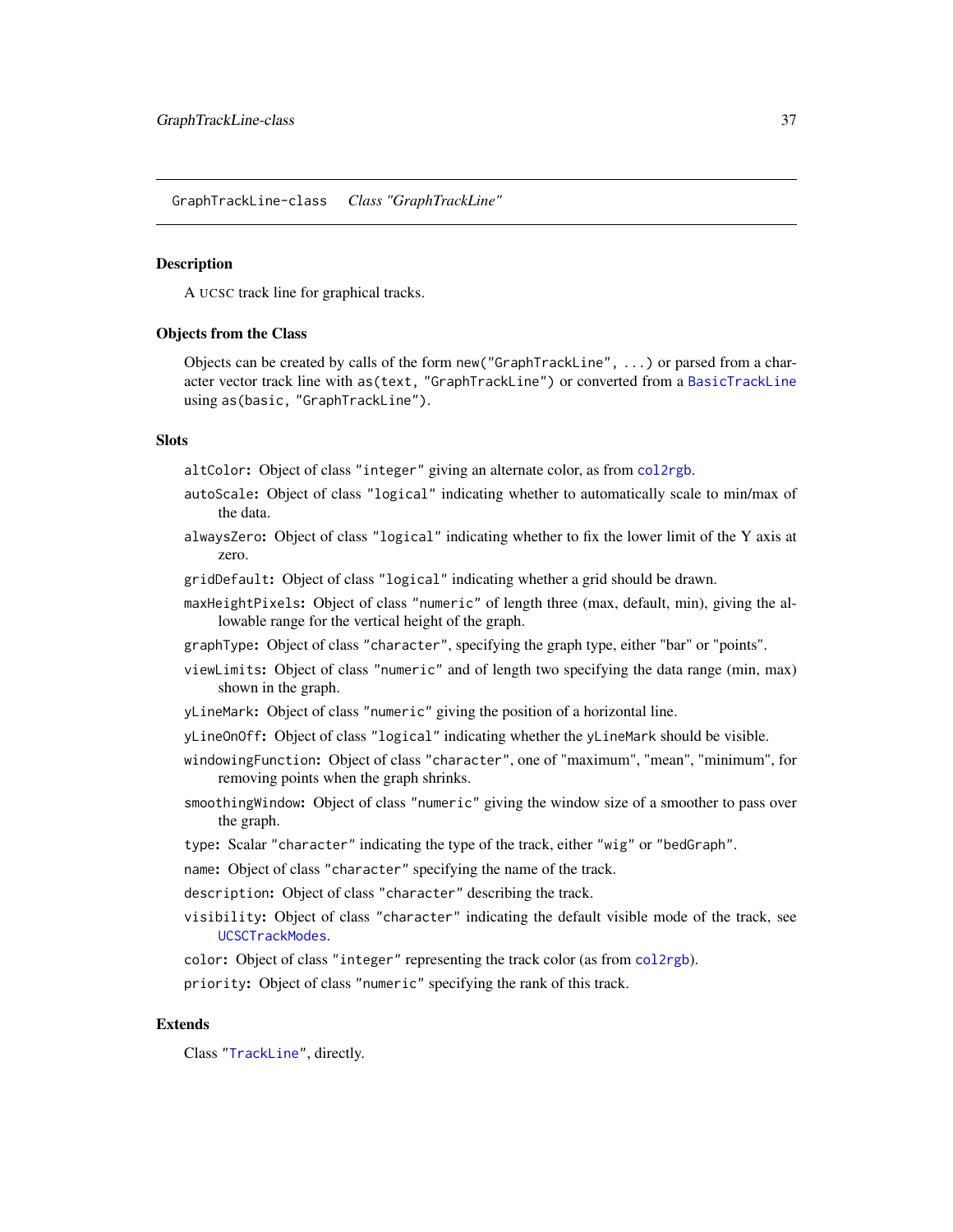# <span id="page-37-0"></span>Methods

as(object, "character") Export line to its string representation.

as(object, ["BasicTrackLine"](#page-5-0)) Convert this line to a basic UCSC track line, using defaults for slots not held in common.

#### Author(s)

Michael Lawrence

#### References

Official documentation: <http://genome.ucsc.edu/goldenPath/help/wiggle.html>.

# See Also

[export.wig](#page-66-0), [export.bedGraph](#page-7-0) for exporting graphical tracks.

IntegerRangesList-methods

*Ranges on a Genome*

#### Description

Genomic coordinates are often specified in terms of a genome identifier, chromosome name, start position and end position. The rtracklayer package adds convenience methods to IntegerRangesList for the manipulation of genomic ranges. The spaces (or names) of IntegerRangesList are the chromosome names. The universe slot indicates the genome, usually as given by UCSC (e.g. "hg18").

#### **Accessors**

In the code snippets below, x is a IntegerRangesList object.

chrom(x), chrom(x)  $\le$  value: Gets or sets the chromosome names for x. This is an alias for names(x).

#### Author(s)

Michael Lawrence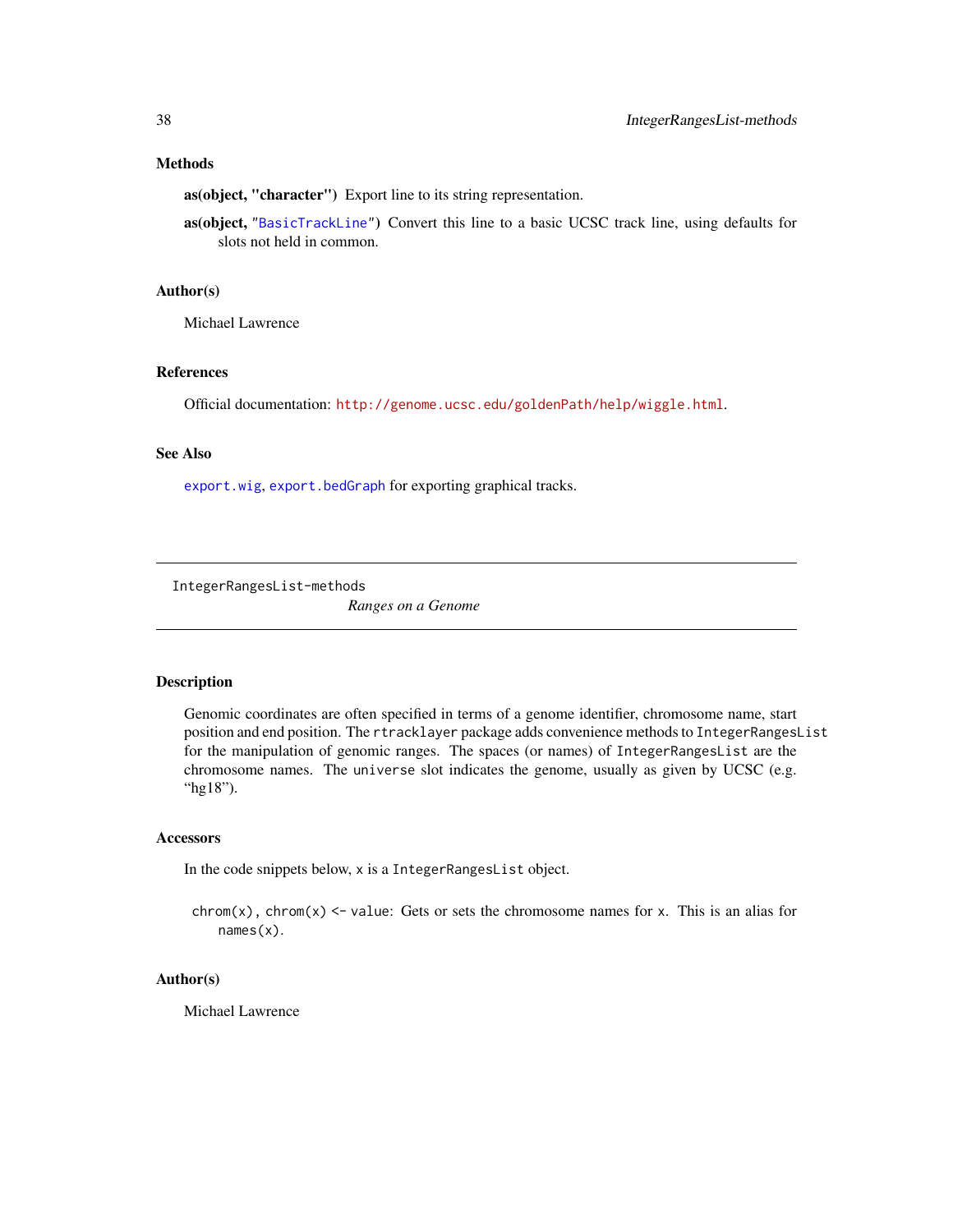# Description

A reimplementation of the UCSC liftover tool for lifting features from one genome build to another. In our preliminary tests, it is significantly faster than the command line tool. Like the UCSC tool, a chain file is required input.

# Usage

liftOver(x, chain, ...)

# Arguments

| X        | The intervals to lift-over, usually a GRanges.                                         |
|----------|----------------------------------------------------------------------------------------|
| chain    | A Chain object, usually imported with import, chain, or something coercible<br>to one. |
| $\cdots$ | Arguments for methods.                                                                 |

# Value

A GRangesList object. Each element contains the ranges mapped from the corresponding element in the input (may be one-to-many).

# Author(s)

Michael Lawrence

# References

<http://genome.ucsc.edu/cgi-bin/hgLiftOver>

# Examples

```
## Not run:
chain <- import.chain("hg19ToHg18.over.chain")
library(TxDb.Hsapiens.UCSC.hg19.knownGene)
tx_hg19 <- transcripts(TxDb.Hsapiens.UCSC.hg19.knownGene)
tx_hg18 <- liftOver(tx_hg19, chain)
```
## End(Not run)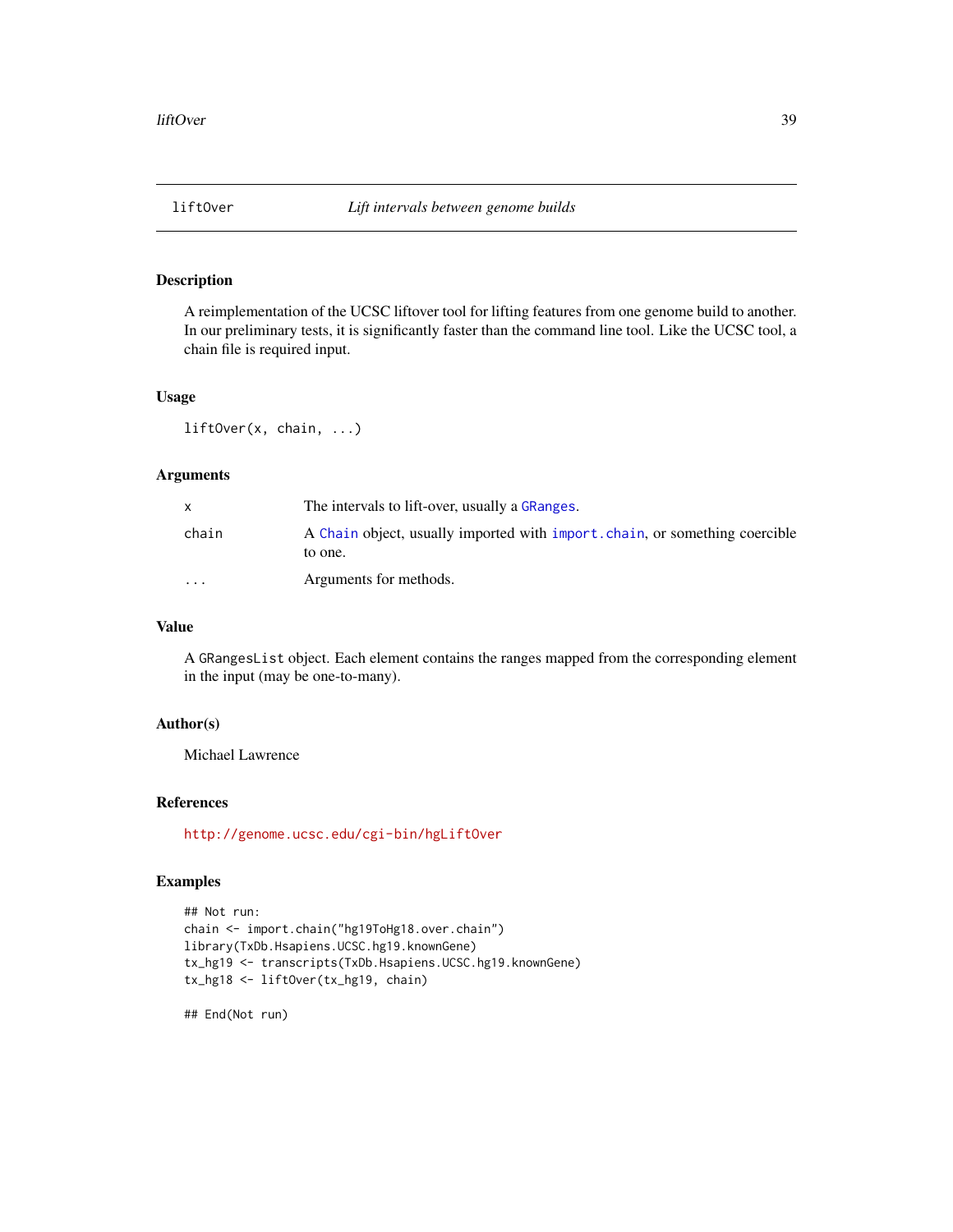<span id="page-39-1"></span><span id="page-39-0"></span>Quickload-class *Quickload Access*

#### Description

The Quickload class represents a Quickload data source, essentially directory layout separating tracks and sequences by genome, along with a few metadata files. This interface abstracts those details and provides access to a Quickload at any URL supported by R (HTTP, FTP, and local files). This is an easy way to make data accessible to the Integrated Genome Browser (IGB).

#### **Constructor**

Quickload(uri = "quickload", create = FALSE): Constructs a new Quickload object, representing a repository at uri. If create is TRUE, and uri is writeable (i.e., local), the repository is created if it does not already exist. If it does exist, then a message is emitted to indicate that the repository was not recreated.

#### Accessor Methods

In the code snippets below, x represents a Quickload object.

- x\$genome, x[["genome"]]: Get the [QuickloadGenome](#page-40-0) object for the genome named genome. This is where all the data is stored.
- length $(x)$ : number of genomes in the repository

 $uri(x)$ : Get the URI pointing to the Quickload repository.

 $genome(x)$ : Get the identifiers of the genomes present in the repository.

#### Author(s)

Michael Lawrence

## Examples

```
ql <- Quickload(system.file("tests", "quickload", package = "rtracklayer"))
uri(ql)
genome(ql)
ql$T_species_Oct_2011
```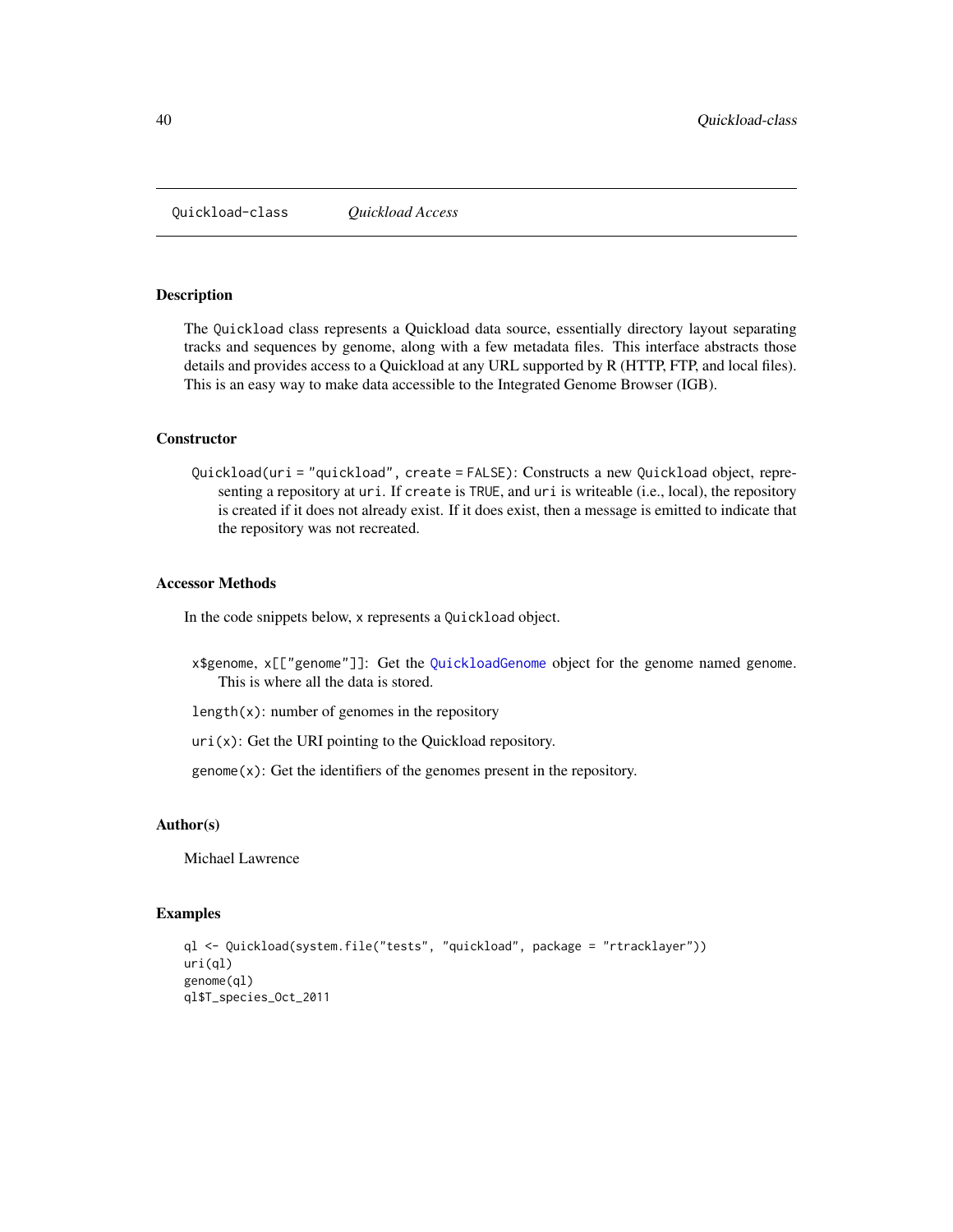#### <span id="page-40-1"></span><span id="page-40-0"></span>QuickloadGenome-class *Quickload Genome Access*

# **Description**

A Quickload data source is a collection of tracks and sequences, separated by genome. This class, QuickloadGenome provides direct access to the data for one particular genome.

#### **Constructor**

QuickloadGenome(quickload, genome, create = FALSE, seqinfo = seqinfo(genome), title = toString(genome)): Constructs a new QuickloadGenome object, representing genome in the repository quickload (a URI string or a [Quickload](#page-39-0) object).

The genome argument can be an ID corresponding to a genome (potentially) in quickload or an installed BSgenome package. It can also be any instance of a class which has methods for organism and releaseDate. A good example is [BSgenome](#page-0-0) or any other derivative of [GenomeDescription](#page-0-0). Those items are necessary for constructing the canonical Quickload genome string (G\_Species\_Month\_Year).

If create is TRUE, and the genome does not already exist, the genome will be created, using seqinfo for the sequence lengths and title for the display name of the genome in a UI. Creation only works if the repository is local and writeable. Reasonable defaults are used for seqinfo and title when the necessary methods are available (and they are for BSgenome).

#### Accessor Methods

In the code snippets below, x and object represent a Quickload object.

seqinfo(x), seqinfo(x)  $\le$  value: Gets or sets the [Seqinfo](#page-0-0) object indicating the lengths of the sequences in the genome. No circularity information or genome identifier is stored.

quickload(x): Get the Quickload object that contains this genome.

 $uri(x)$ : Get the uri pointing to the genome directory in the Quickload repository

genome(x): Get the name of the genome, e.g. "H\_sapiens\_Feb\_2009".

releaseDate(x): Get the release portion of the genome name, e.g., "Feb  $2009$ ".

organism(object): Get the organism portion of the genome name, e.g., "H sapiens".

# Data Access

length(x): number of datasets

names(x), trackNames(x): names of the datasets

mcols(x): merged metadata on the datasets

track(x, name), x\$name: get the track called name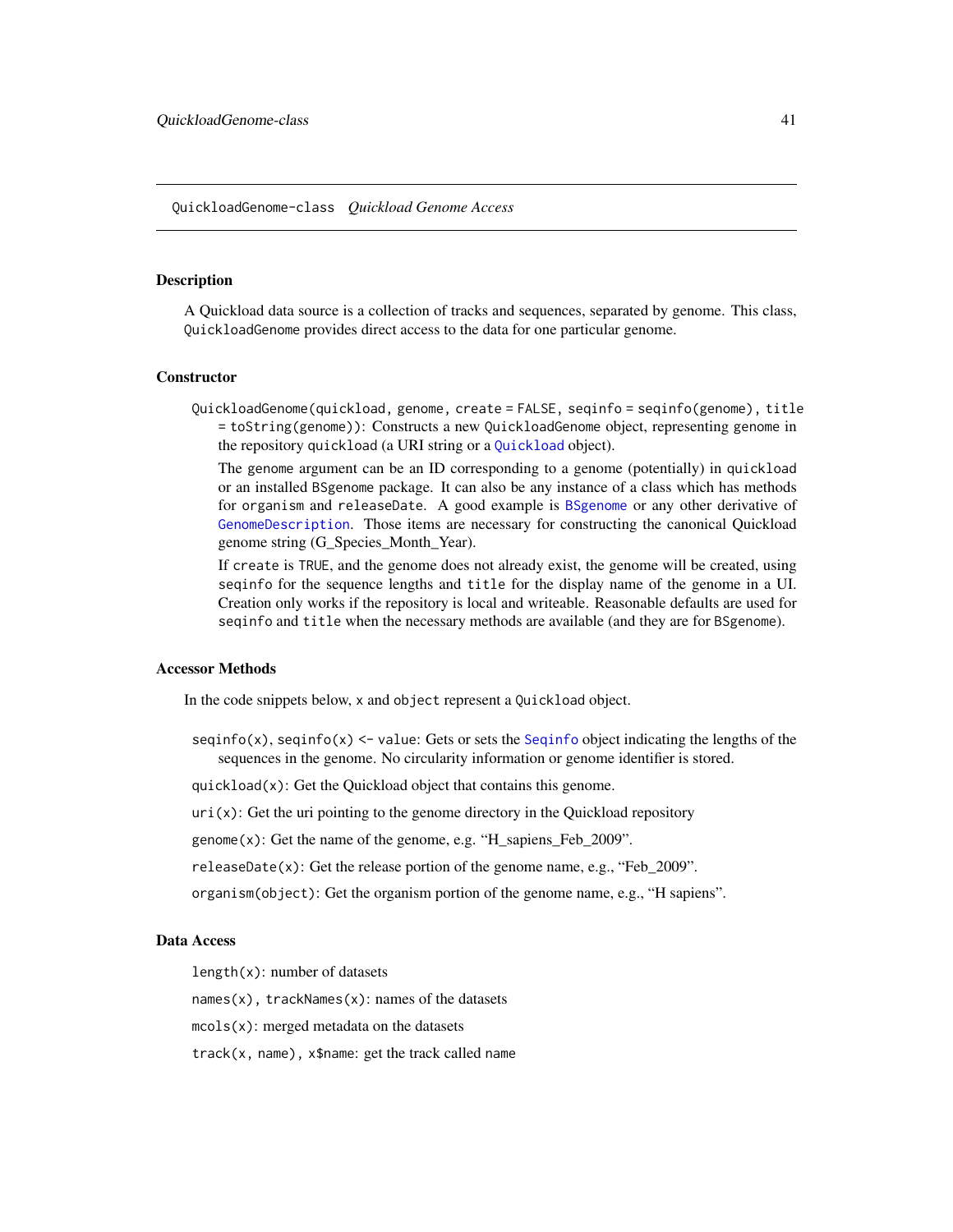<span id="page-41-0"></span>track(x, name, format = bestFileFormat(value), ...) <- value, x\$name <- value: store the track value under name. Note that track storing is only supported for local repositories, i.e., those with a file:// URI scheme.

Currently, supported value types include a GenomicRanges, GRangesList, or a file resource (copied to the repository). The file resource may be represented as a path, URL, [BiocFile](#page-0-0) or [RsamtoolsFile](#page-0-0). If not a file name, value is written in format. For generic interval data, this means a BigWig file (if there is a numeric "score" column) or a BED file otherwise. An RleList (e.g., coverage) is output as BigWig. For UCSCData values, the format is chosen according to the type of track line. For RsamtoolsFile objects, the file and its index are copied.

The arguments in ... become attributes in the XML metadata. The "description" attribute is standard and is a blurb for describing the track in a UI. For the rest, the interpretation is up to the client. IGB supports an ever-growing list; please see its documentation.

- referenceSequence(x): Get the reference sequence, as a DNAStringSet.
- referenceSequence $(x)$  <- value: Set the reference sequence, as a DNAStringSet. It is written as a 2bit file. This only works on local repositories.

#### Author(s)

Michael Lawrence

#### Examples

```
tests_dir <- system.file("tests", package = "rtracklayer")
ql <- Quickload(file.path(tests_dir, "quickload"))
qlg <- QuickloadGenome(ql, "T_species_Oct_2011")
seqinfo(qlg)
organism(qlg)
releaseDate(qlg)
names(qlg)
mcols(qlg)
if (.Platform$OS.type != "windows") { # temporary
qlg$bedData
}
## Not run:
## populating the test repository
ql <- Quickload(file.path(tests_dir, "quickload"), create = TRUE)
reference_seq <- import(file.path(tests_dir, "test.2bit"))
names(reference_seq) <- "test"
qlg <- QuickloadGenome(ql, "T_species_Oct_2011", create = TRUE,
                       seqinfo = seqinfo(reference_seq))
referenceSequence(qlg) <- reference_seq
test_bed <- import(file.path(tests_dir, "test.bed"))
names(test_bed) <- "test"
qlg$bedData <- test_bed
test_bedGraph <- import(file.path(tests_dir, "test.bedGraph"))
names(test_bedGraph) <- "test"
start(test_bedGraph) <- seq(1, 90, 10)
width(test_bedGraph) <- 10
```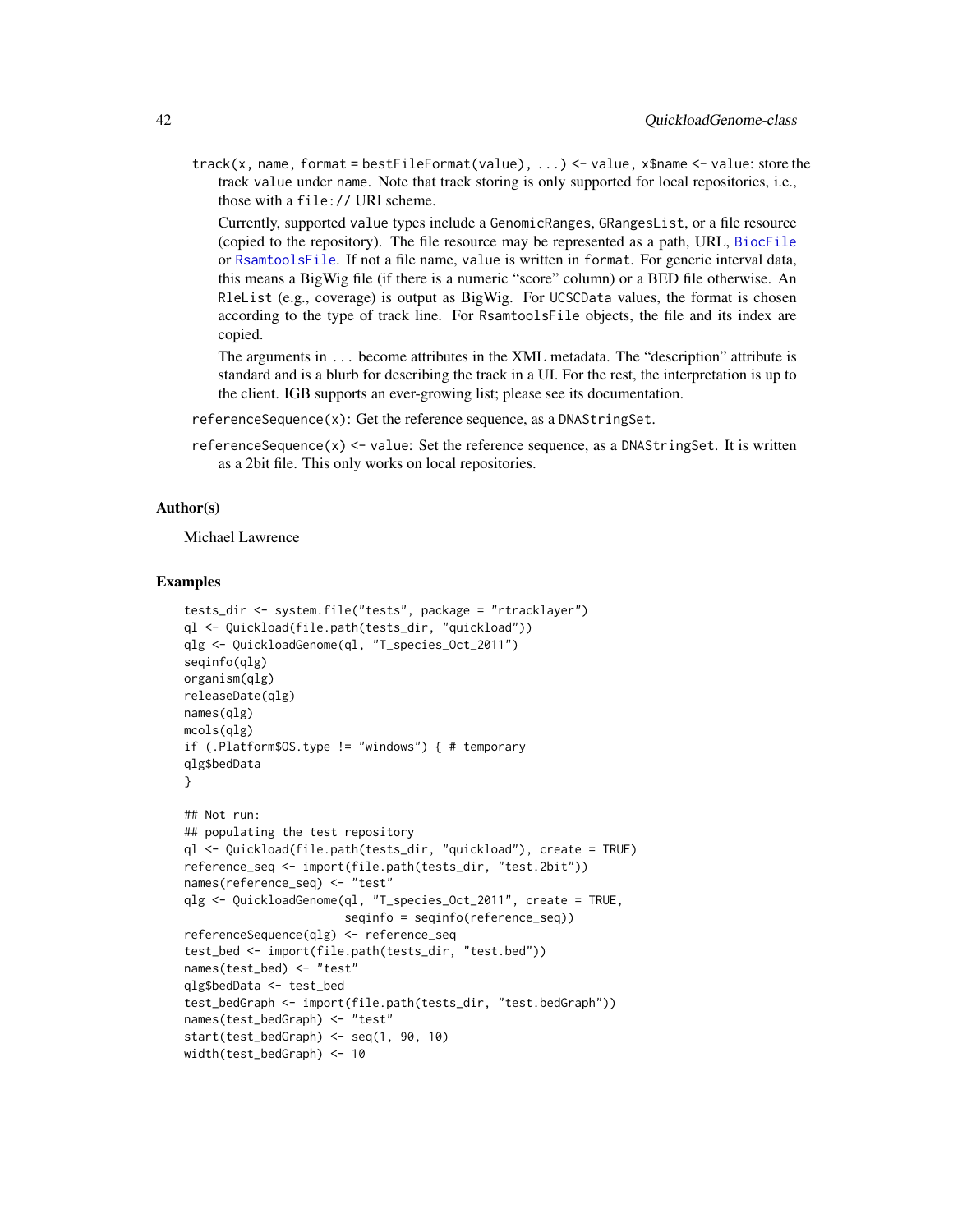#### <span id="page-42-0"></span>readGFF 43

```
track(qlg, "bedGraphData", format = "bw") <- test_bedGraph
## End(Not run)
```
readGFF *Reads a file in GFF format*

# Description

Reads a file in GFF format and creates a data frame or [DataFrame](#page-0-0) object from it. This is a low-level function that should not be called by user code.

# Usage

```
readGFF(filepath, version=0,
       columns=NULL, tags=NULL, filter=NULL, nrows=-1,
       raw_data=FALSE)
```
GFFcolnames(GFF1=FALSE)

# Arguments

| filepath | A single string containing the path or URL to the file to read. Alternatively can<br>be a connection.                                                                                                                                                                                                                                                                                                             |
|----------|-------------------------------------------------------------------------------------------------------------------------------------------------------------------------------------------------------------------------------------------------------------------------------------------------------------------------------------------------------------------------------------------------------------------|
| version  | readGFF should do a pretty descent job at detecting the GFF version. Use this<br>argument <i>only</i> if it doesn't or if you want to force it to parse and import the file<br>as if its 9-th column was in a different format than what it really is (e.g. specify<br>version=1 on a GTF or GFF3 file to interpret its 9-th column as the "group"<br>column of a GFF1 file). Supported versions are 1, 2, and 3. |
| columns  | The standard GFF columns to load. All of them are loaded by default.                                                                                                                                                                                                                                                                                                                                              |
| tags     | The tags to load. All of them are loaded by default.                                                                                                                                                                                                                                                                                                                                                              |
| filter   |                                                                                                                                                                                                                                                                                                                                                                                                                   |
| nrows    | -1 or the maximum number of rows to read in (after filtering).                                                                                                                                                                                                                                                                                                                                                    |
| raw_data |                                                                                                                                                                                                                                                                                                                                                                                                                   |
| GFF1     |                                                                                                                                                                                                                                                                                                                                                                                                                   |

# Value

A DataFrame with columns corresponding to those in the GFF.

# Author(s)

H. Pages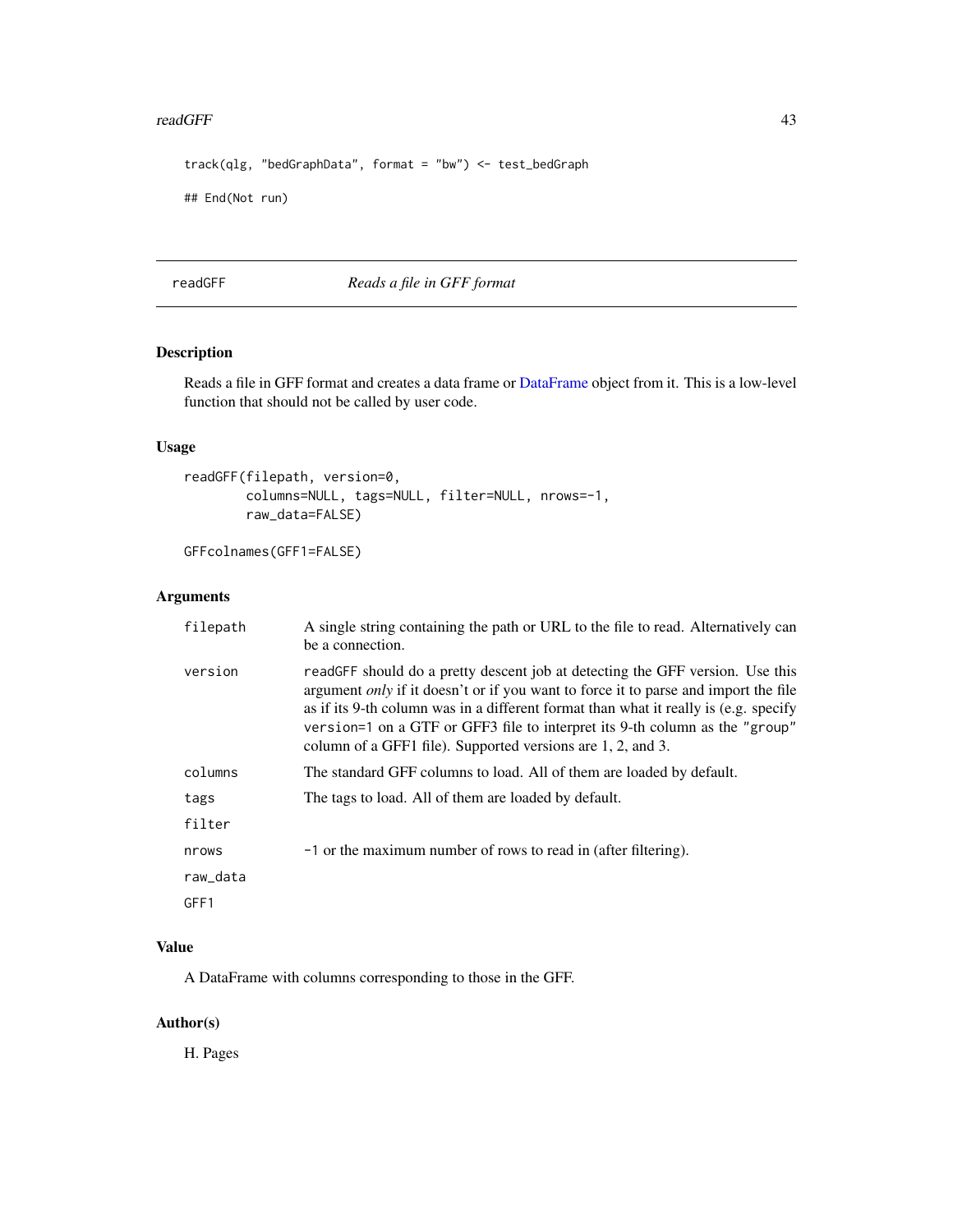# See Also

- [import](#page-0-0) for importing a GFF file as a [GRanges](#page-0-0) object.
- [makeGRangesFromDataFrame](#page-0-0) in the GenomicRanges package for making a [GRanges](#page-0-0) object from a data frame or [DataFrame](#page-0-0) object.
- [makeTxDbFromGFF](#page-0-0) in the GenomicFeatures package for importing a GFF file as a [TxDb](#page-0-0) object.
- The [DataFrame](#page-0-0) class in the S4Vectors package.

#### Examples

```
## Standard GFF columns.
GFFcolnames()
GFFcolnames(GFF1=TRUE) # "group" instead of "attributes"
tests_dir <- system.file("tests", package="rtracklayer")
test_gff3 <- file.path(tests_dir, "genes.gff3")
## Load everything.
df0 <- readGFF(test_gff3)
head(df0)
## Load some tags only (in addition to the standard GFF columns).
my_tags <- c("ID", "Parent", "Name", "Dbxref", "geneID")
df1 <- readGFF(test_gff3, tags=my_tags)
head(df1)
## Load no tags (in that case, the "attributes" standard column
## is loaded).
df2 <- readGFF(test_gff3, tags=character(0))
head(df2)
## Load some standard GFF columns only (in addition to all tags).
my_columns <- c("seqid", "start", "end", "strand", "type")
df3 <- readGFF(test_gff3, columns=my_columns)
df3
table(df3$seqid, df3$type)
makeGRangesFromDataFrame(df3, keep.extra.columns=TRUE)
## Combine use of 'columns' and 'tags' arguments.
readGFF(test_gff3, columns=my_columns, tags=c("ID", "Parent", "Name"))
readGFF(test_gff3, columns=my_columns, tags=character(0))
## Use the 'filter' argument to load only features of type "gene"
## or "mRNA" located on chr10.
my_filter <- list(type=c("gene", "mRNA"), seqid="chr10")
readGFF(test_gff3, filter=my_filter)
readGFF(test_gff3, columns=my_columns, tags=character(0), filter=my_filter)
```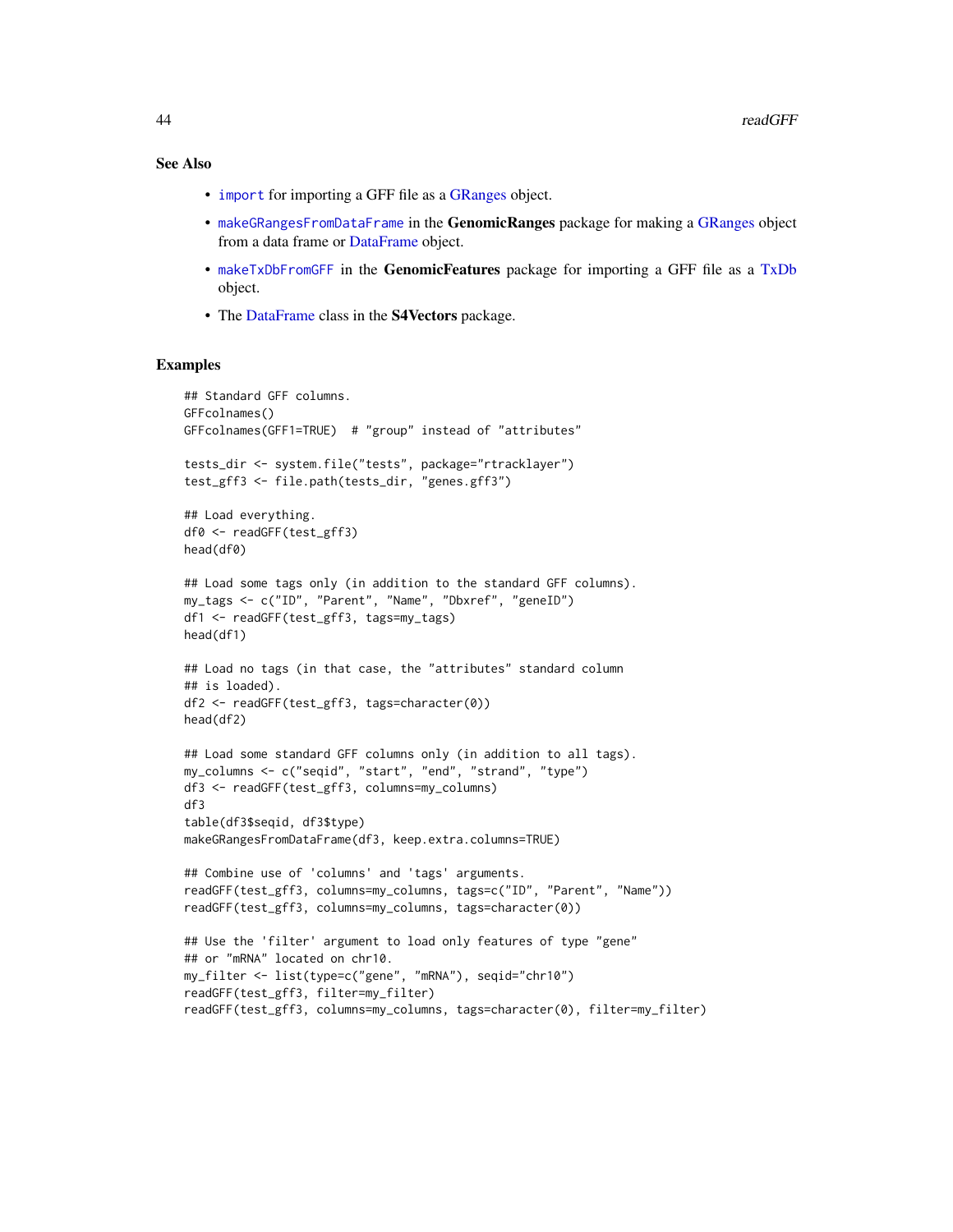<span id="page-44-0"></span>sequence<–methods *Load a sequence*

# Description

Methods for loading sequences.

# Methods

No methods are defined by **rtracklayer** for the sequence (object,  $\dots$ ) <- value generic.

TabixFile-methods *TabixFile Import/Export*

# Description

These methods support the import and export of Rsamtools:TabixFileTabixFile objects. These are generally useful when working with tabix-indexed files that have a non-standard format (i.e., not BED nor GFF), as well as exporting an object with arbitrary columns (like a GRanges) to an indexed, tab-separated file. This relies on the tabix header, which indicates the columns in the file that correspond to the chromosome, start and end. The BED and GFF parsers handle tabix transparently.

# Usage

```
## S4 method for signature 'TabixFile,ANY,ANY'
import(con, format, text,
                   which = if (is.na(genome)) NULL
                           else as(seqinfoForGenome(genome), "GenomicRanges"),
                   genome = NA, header = TRUE, ...)
exportToTabix(object, con, ...)
```
#### Arguments

| con    | For import, a TabixFile object; for exportToTabix, a string naming the des-<br>tination file.                                                                                                                                                  |
|--------|------------------------------------------------------------------------------------------------------------------------------------------------------------------------------------------------------------------------------------------------|
| object | The object to export. It is coerced to a data. frame, written to a tab-separated<br>file, and indexed with tabix for efficient range-based retrieval of the data using<br>import.                                                              |
| format | If any known format, like "bed" or "gff" (or one of their variants), then the ap-<br>propriate parser is applied. If any other value, then the tabix header is consulted<br>for the format. By default, this is taken from the file extension. |
| text   | Ignored.                                                                                                                                                                                                                                       |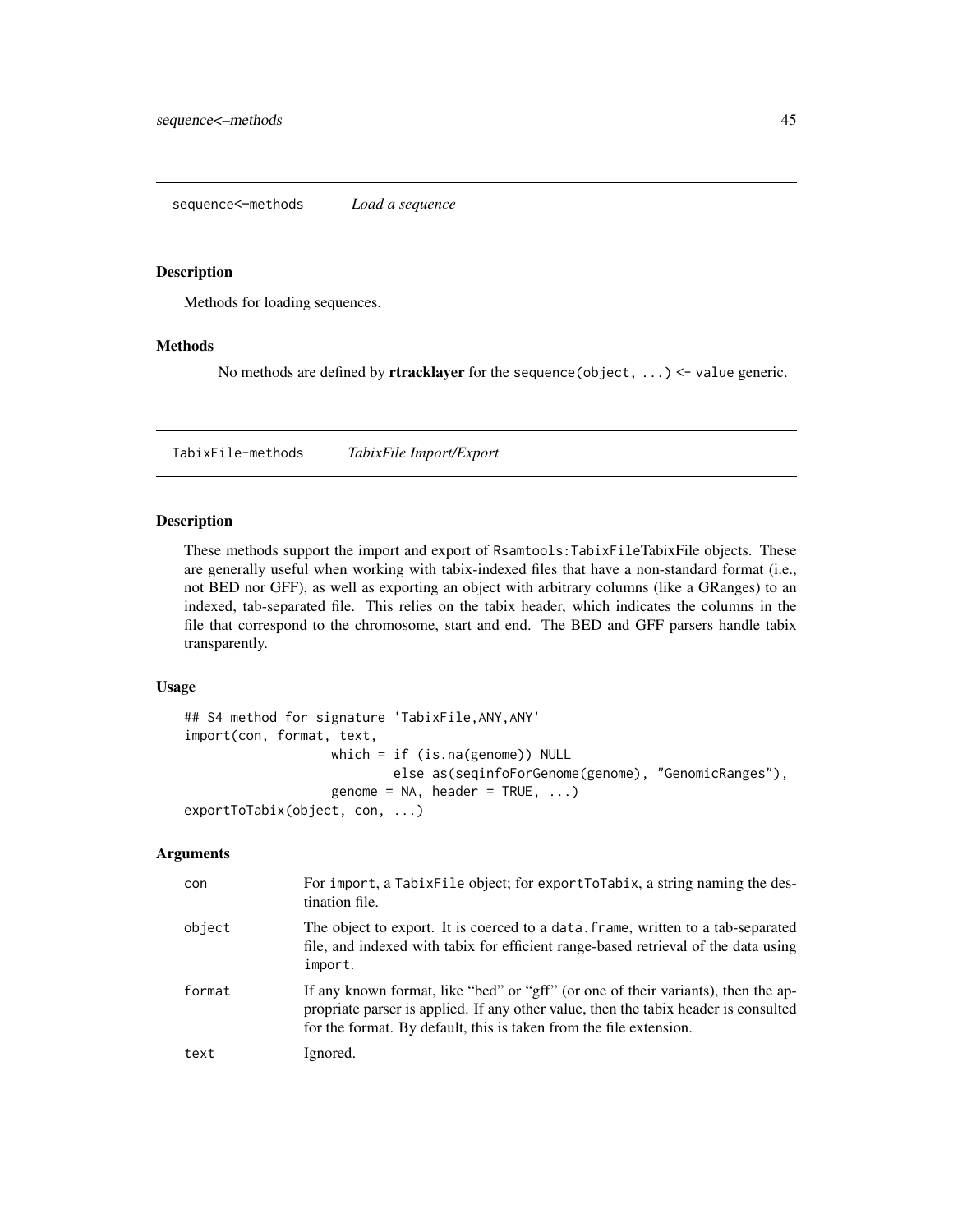<span id="page-45-0"></span>

| The identifier of a genome, or NA if unknown. Typically, this is a UCSC identi-<br>genome<br>fier like "hg19". An attempt will be made to derive the sequation on the return<br>value using either an installed BSgenome package or UCSC, if network access<br>is available.<br>If TRUE, then the header in the indexed file, which might include a track line, is<br>header<br>sent to the parser. Otherwise, the initial lines are skipped, according to the skip<br>field in the tabix index header.<br>Extra arguments to pass to the underlying import routine, which for non-standard<br>$\ddotsc$ | A range data structure coercible to Integer Ranges List, like a GRanges. Only<br>the intervals in the file overlapping the given ranges are returned. The default is<br>to use the range over the entire genome given by genome, if specified. |
|----------------------------------------------------------------------------------------------------------------------------------------------------------------------------------------------------------------------------------------------------------------------------------------------------------------------------------------------------------------------------------------------------------------------------------------------------------------------------------------------------------------------------------------------------------------------------------------------------------|------------------------------------------------------------------------------------------------------------------------------------------------------------------------------------------------------------------------------------------------|
|                                                                                                                                                                                                                                                                                                                                                                                                                                                                                                                                                                                                          |                                                                                                                                                                                                                                                |
|                                                                                                                                                                                                                                                                                                                                                                                                                                                                                                                                                                                                          |                                                                                                                                                                                                                                                |
| formats is read, table or write, table.                                                                                                                                                                                                                                                                                                                                                                                                                                                                                                                                                                  |                                                                                                                                                                                                                                                |

# Value

For import, a GRanges object.

For exportToTabix, a TabixFile object that is directly passable to import.

# Author(s)

Michael Lawrence

# References

<http://samtools.sourceforge.net/tabix.shtml>

# See Also

[scanTabix](#page-0-0) and friends

targets *microRNA target sites*

# Description

A data frame of human microRNA target sites retrieved from MiRBase. This is a subset of the hsTargets data frame in the microRNA package. See the rtracklayer vignette for more details.

# Usage

data(targets)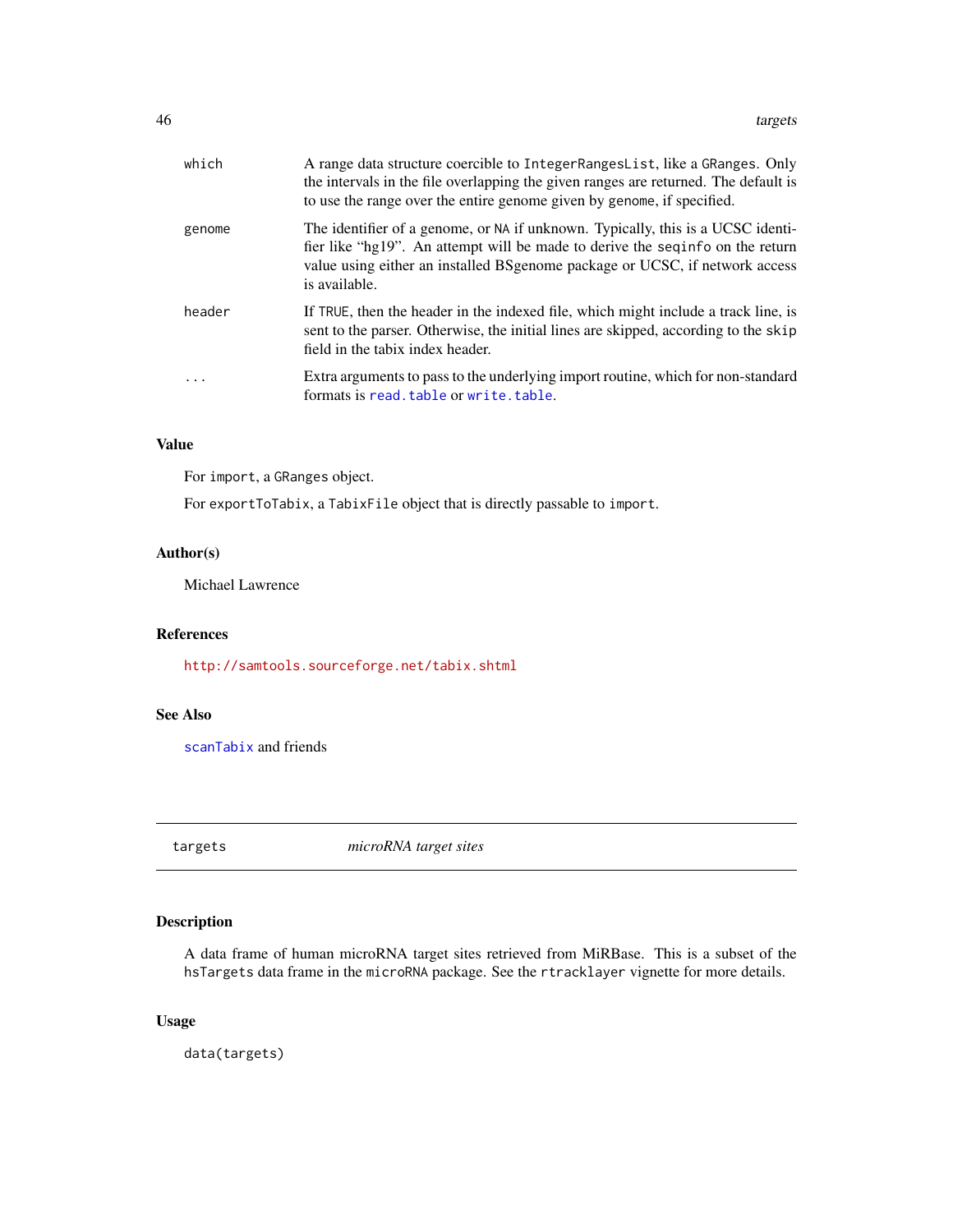# <span id="page-46-1"></span>Format

A data frame with 2981 observations on the following 6 variables.

name The miRBase ID of the microRNA.

target The Ensembl ID of the targeted transcript.

chrom The name of the chromosome for target site.

start Target start position.

end Target stop position.

strand The strand of the target site, "+", or "-".

# Source

The microRNA package, dataset hsTargets. Originally MiRBase ([http://microrna.sanger.ac.](http://microrna.sanger.ac.uk/) [uk/](http://microrna.sanger.ac.uk/)).

# Examples

```
data(targets)
targetTrack <- with(targets,
    GenomicData(IRanges::IRanges(start, end),
                strand = strand, chrom = chrom))
```
track<–methods *Laying tracks*

# <span id="page-46-0"></span>Description

Methods for loading tracks into genome browsers.

#### Usage

track(object, ...) <- value

#### Arguments

| object                  | A Browser Session into which the track is loaded.  |
|-------------------------|----------------------------------------------------|
| value                   | The track(s) to load.                              |
| $\cdot$ $\cdot$ $\cdot$ | Arguments to pass on to methods. Can be:           |
|                         | • name The name (s) of the track (s) being loaded. |
|                         |                                                    |

• viewWhether to create a view of the track after loading it.

# See Also

[track](#page-60-0) for getting a track from a session.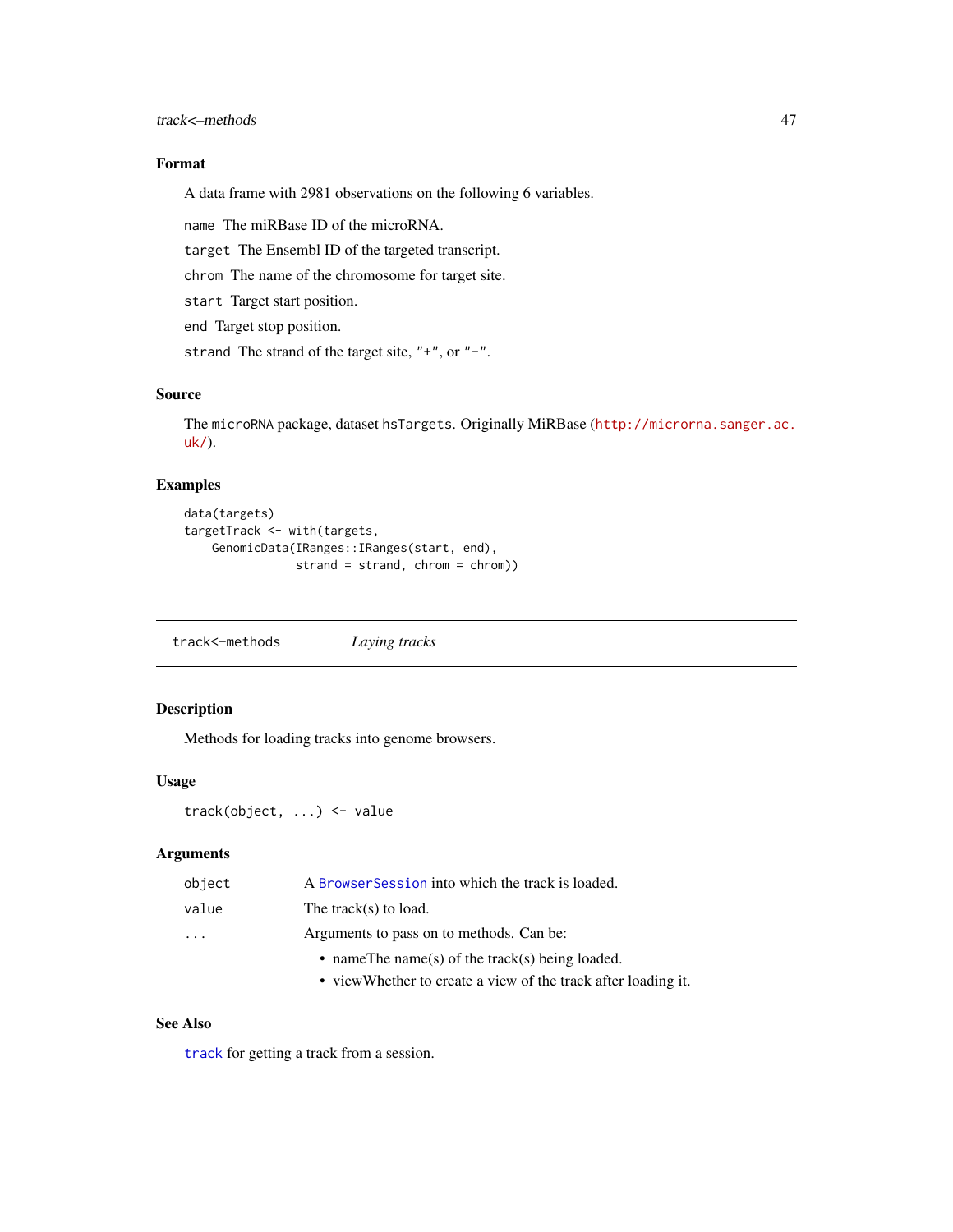# Examples

```
## Not run:
 session <- browserSession()
 track <- import(system.file("tests", "v1.gff", package = "rtracklayer"))
 track(session, "My Track") <- track
## End(Not run)
```
TrackDb-class *Track Databases*

#### **Description**

The TrackDb class is an abstraction around a database of tracks. Implementations include [BrowserSession](#page-21-0) derivatives and [QuickloadGenome](#page-40-0). Here, a track is defined as an interval dataset.

#### Accessor Methods

Every implementation should support these methods:

length(x): number of tracks

names(x), trackNames(x): names of the tracks

mcols(x): merged metadata on the tracks

track(x, name), x\$name, x[[name]]: get the track called name

track(x, name) <- value, x\$name <- value, x[[name]] <- value: store the track value under name. Different implementations will support different types for value. Generally, an interval data structure like GenomicRanges.

# Author(s)

Michael Lawrence

<span id="page-47-0"></span>TrackHub-class *TrackHub Access*

# Description

The TrackHub class represents a TrackHub data source, essentially directory layout separating tracks and sequences by genome, along with a few metadata files. This interface abstracts those details and provides access to a TrackHub at any URL supported by R (HTTP, FTP, and local files). This is an easy way to make data accessible to the UCSC Genome Browser.

<span id="page-47-1"></span>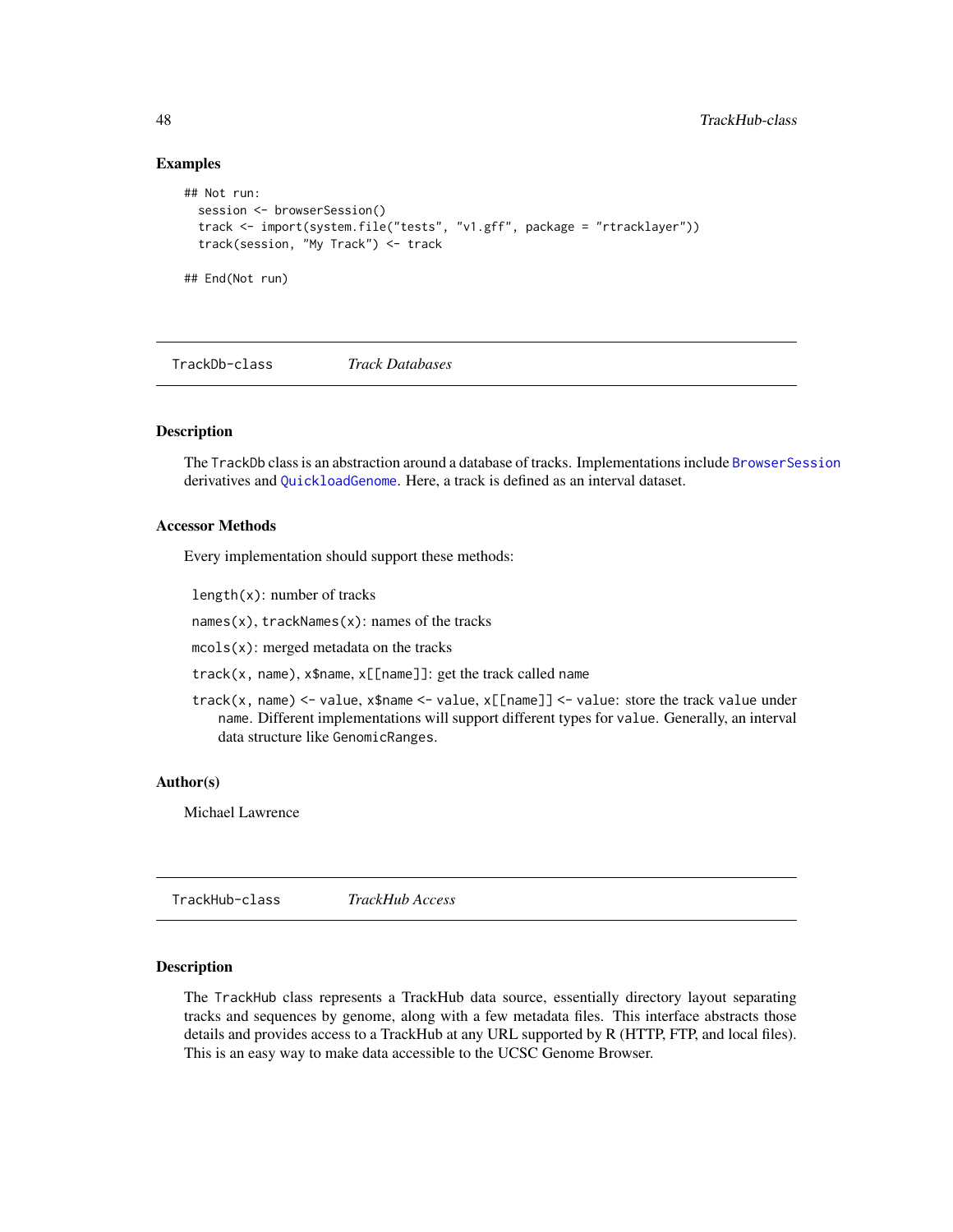# TrackHub-class 49

# **Constructor**

TrackHub(uri, create = FALSE): Constructs a new TrackHub object, representing a repository at uri. If create is TRUE, and uri is writeable (i.e., local), the repository is created if it does not already exist. If it does exist, then a message is emitted to indicate that the repository was not recreated.

# Accessor Methods

In the code snippets below, x represents a TrackHub object.

x\$genome, x[["genome"]]: Get the [TrackHubGenome](#page-49-0) object for the genome named genome.

 $length(x)$ : number of genomes in the repository.

 $uri(x)$ : Get the URI pointing to the TrackHub repository.

genome(x): Get the identifiers of the genomes present in the repository.

 $writeTrackHub(x)$ : Write hub content and genomes from memory representation to the hub file and genomes file. It also create resources if they are missing like genomes file and genome directory for newly add genome.

#### Data Access

Note that all storing methods(like hub() $\leq$ -) are only supported for local repositories, i.e., those with a file:// URI scheme.

hub( $x$ ): get the value of hub.

hub(x)  $\le$  value: store the value of hub for x.

shortLabel(x): get the value of hub.

shortLabel(x)  $\le$  value: store the value of shortLabel for x.

longLabel(x): get the value of hub.

longLabel(x) <- value: store the value of longLabel for x.

genomeFile(x): get the value of hub.

genomeFile(x)  $\le$  value: store the value of genomesFile for x.

 $email(x)$ : get the value of hub.

email(x)  $\le$  value: store the value of email for x.

descriptionUrl(x): get the value of hub.

descriptionUrl(x)  $\le$  value: store the value of descriptionUrl for x.

genomeField(x, name, field): Get the value of field for name genome.

genomeField(x, name, field) <- value: Set or Update the field and value for name genome.

genomeInfo(x, name): Get the Genome object for name genome.

genomeInfo(x)  $\le$  value: Add value (Genome object) to existing genomes list. Genome takes named arguemnts of all UCSC supported fields for genome file(like genome, trackDb, twoBitPath, etc).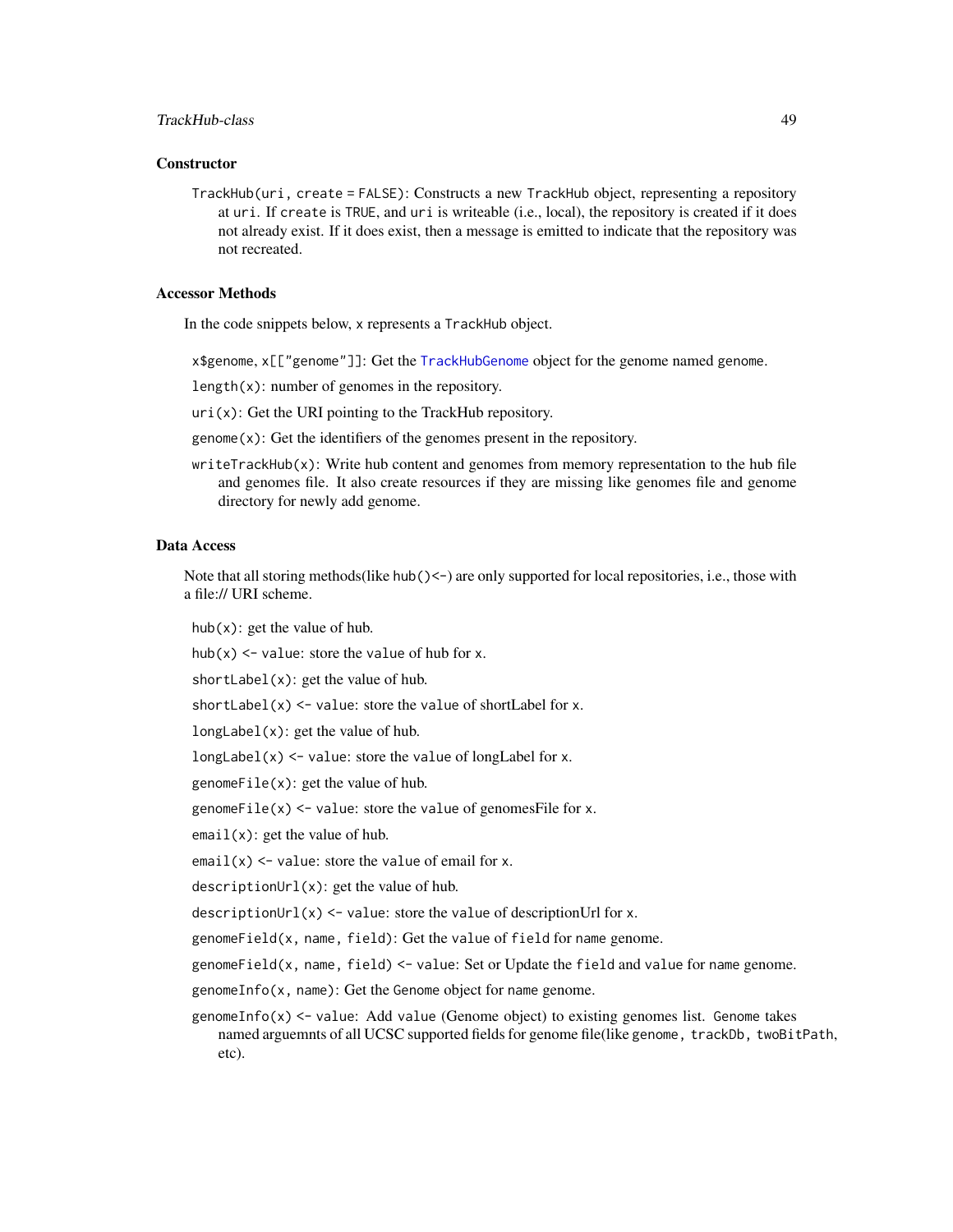# <span id="page-49-1"></span>Author(s)

Michael Lawrence

# Examples

```
th <- TrackHub(system.file("tests", "trackhub", package = "rtracklayer"))
uri(th)
genome(th)
length(th)
th$hg19
th[["hg19"]]
hub(th)
email(th)
## Not run:
hub(th) <- "new_hub"
writeTrackHub(th)
## End(Not run)
```
<span id="page-49-0"></span>TrackHubGenome-class *TrackHub Genome Access*

# Description

A TrackHub data source is a collection of tracks and sequences, separated by genome. This class, TrackHubGenome provides direct access to the data for one particular genome.

# **Constructor**

TrackHubGenome(trackhub, genome, create = FALSE: Constructs a new TrackHubGenome object, representing genome in the repository trackhub (a URI string or a [TrackHub](#page-47-0) object). The genome argument can be an ID corresponding to a genome (potentially) in trackhub or

an installed BSgenome package. If create is TRUE, and the trackDb file does not already exist, it will be created. Creation only works if the repository is local and writeable.

#### Accessor Methods

In the code snippets below, x represent a TrackHubGenome object.

 $uri(x)$ : Get the uri pointing to the genome directory in the TrackHub repository.

genome $(x)$ : Get the name of the genome, e.g. "hg19".

length $(x)$ : number of tracks

names(x), trackNames(x): names of the tracks

getTracks(x): Get the List of Track from the tracks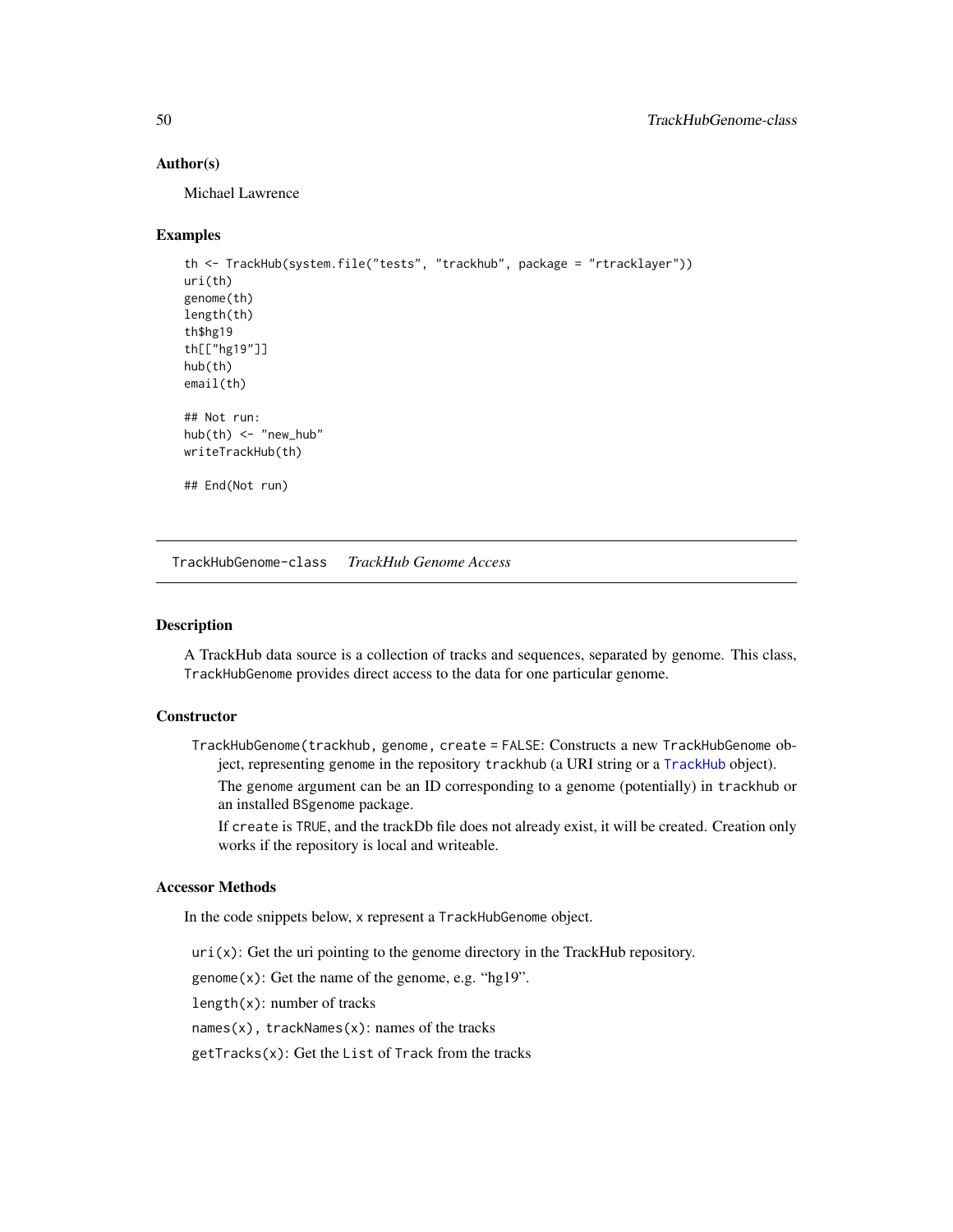<span id="page-50-0"></span>trackhub(x): Get the TrackHub object that contains this genome.

organism(x): Get the organism name for this genome, e.g., "H sapiens".

trackField(x, name, field): Get the value of field for name track.

trackField(x, name, field) <- value: Store the field and value for name track.

writeTrackHub(x): Write tracks from memory representation to the trackDb file.

# Data Access

track(x, name), x\$name: get the track called name

track(x, name, format = bestFileFormat(value)) <- value, x\$name <- value: store the track value under name. Note that track storing is only supported for local repositories, i.e., those with a file:// URI scheme.

Currently, supported value types include a GenomicRanges, GRangesList, or a file resource (copied to the repository). The file resource may be represented as a path, URL, [BiocFile](#page-0-0) or [RsamtoolsFile](#page-0-0). If not a file name, value is written in format. For generic interval data, this means a BigWig file (if there is a numeric "score" column) or a BED file otherwise. An RleList (e.g., coverage) is output as BigWig. For UCSCData values, the format is chosen according to the type of track line. For RsamtoolsFile objects, the file and its index are copied.

referenceSequence(x): Get the reference sequence, as a DNAStringSet.

 $referenceSequence(x) \le value$ : Set the reference sequence, as a DNAStringSet. It is written as a 2bit file. This only works on local repositories.

#### Author(s)

Michael Lawrence

# Examples

```
tests_dir <- system.file("tests", package = "rtracklayer")
th <- TrackHub(file.path(tests_dir, "trackhub"))
thg <- TrackHubGenome(th, "hg19")
length(thg)
organism(thg)
names(thg)
## Not run:
th <- TrackHub(file.path(tests_dir, "trackhub"), create = TRUE)
genomesFile(th) <- "genomes.txt"
genomeInfo(th) <- Genome(genome = "hg38", trackDb = "hg38/trackDb.txt")
genomeField(th, "hg38", "twoBitPath") <- "hg38/seq.2bit"
writeTrackHub(th)
thg <- TrackHubGenome(th, "hg38", create = TRUE)
seq <- import(file.path(tests_dir, "test.2bit"))
referenceSequence(thg) <- seq
track(thg, "PeaksData") <- paste0(tests_dir, "/test.bigWig")
trackField(thg, "wgEncodeUWDukeDnaseGM12878FdrPeaks", "bigDataUrl") <- "hg38/wgEncodeCshlShortRnaSeq.bigWig"
trackField(thg, "wgEncodeUWDukeDnaseGM12878FdrPeaks", "color") <- "8,104,172"
writeTrackHub(thg)
```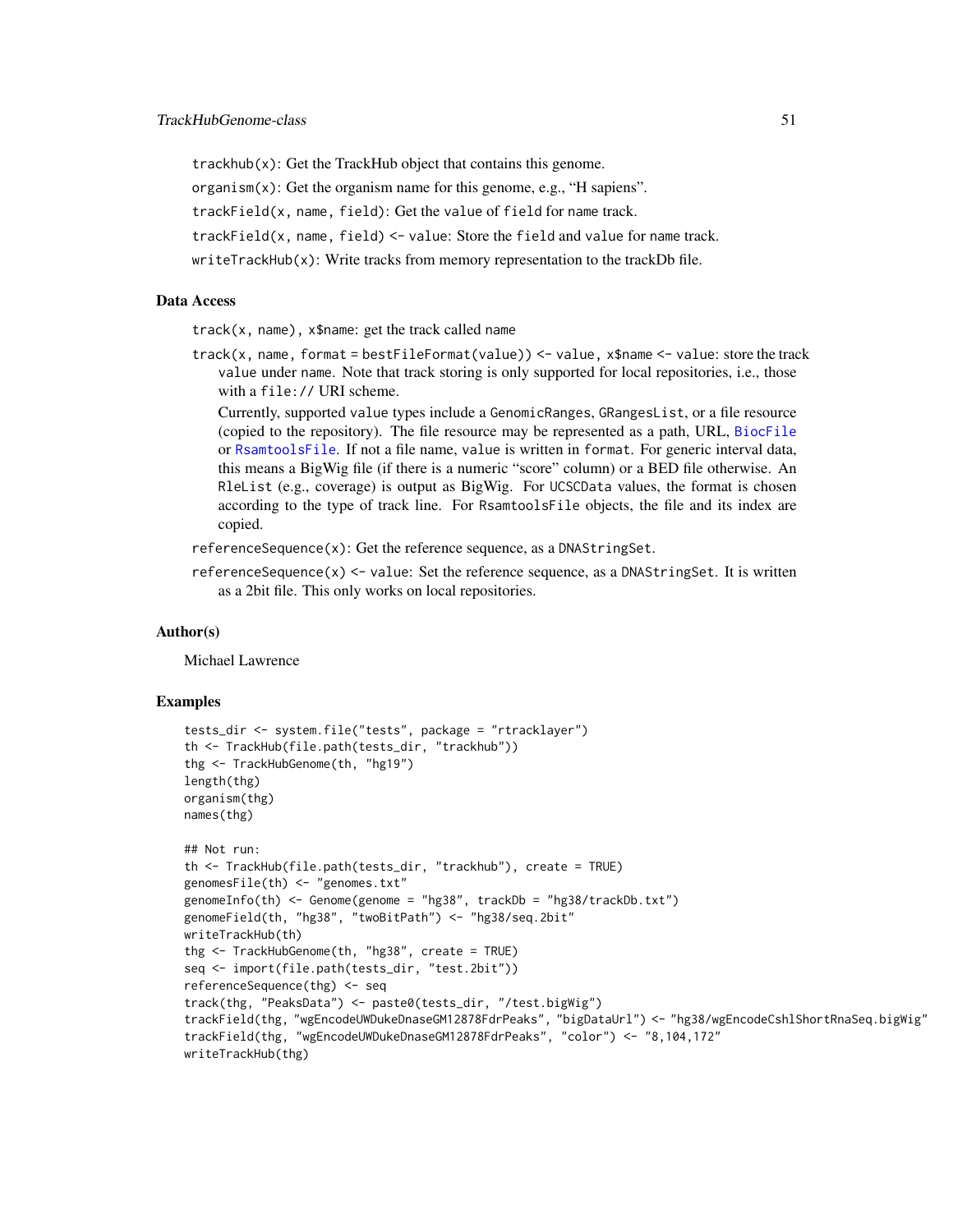<span id="page-51-1"></span>## End(Not run)

<span id="page-51-0"></span>TrackLine-class *Class "TrackLine"*

#### **Description**

An object representing a "track line" in the UCSC format. There are two concrete types of track lines: [BasicTrackLine](#page-5-0) (used for most types of tracks) and [GraphTrackLine](#page-36-0) (used for graphical tracks). This class only declares the common elements between the two.

#### Objects from the Class

Objects can be created by calls of the form new("TrackLine", ...) or parsed from a character vector track line with as(text, "TrackLine"). But note that UCSC only understands one of the subclasses mentioned above.

# **Slots**

name: Object of class "character" specifying the name of the track.

description: Object of class "character" describing the track.

visibility: Object of class "character" indicating the default visible mode of the track, see [UCSCTrackModes](#page-63-0).

color: Object of class "integer" representing the track color (as from [col2rgb](#page-0-0)).

priority: Object of class "numeric" specifying the rank of this track.

#### Methods

as(object, "character") Export line to its string representation.

#### Author(s)

Michael Lawrence

# References

<http://genome.ucsc.edu/goldenPath/help/customTrack.html#TRACK> for the official documentation.

# See Also

[BasicTrackLine](#page-5-0) (used for most types of tracks) and [GraphTrackLine](#page-36-0) (used for Wiggle/bedGraph tracks).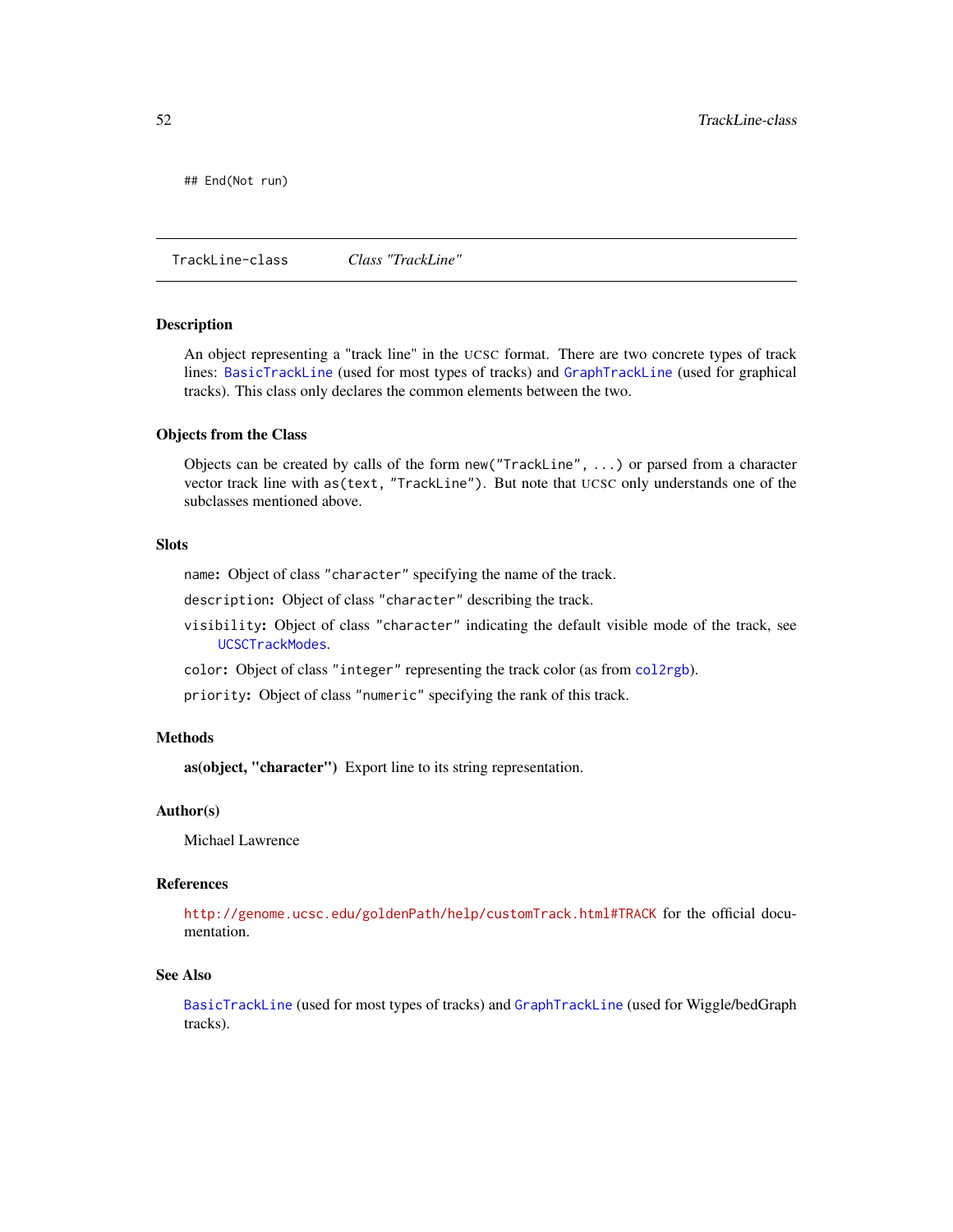<span id="page-52-1"></span>

#### <span id="page-52-0"></span>**Description**

Methods for getting and setting track names.

#### **Methods**

The following methods are defined by rtracklayer for getting track names via the generic trackNames(object, ...).

Get the tracks loaded in the session.

- object = "UCSCSessiohject = "UCSCTrackModes" Get the visible tracks according to the modes (all tracks not set to "hide").
- object = "UCSCView" Get the visible tracks in the view.

The following methods are defined by rtracklayer for setting track names via the generic trackNames(object) <- value.

- object = "UCSCTrackModes" Sets the tracks that should be visible in the modes. All specified tracks with mode "hide" in object are set to mode "full". Any tracks in object that are not specified in the value are set to "hide". No other modes are changed.
- object = "UCSCView" Sets the visible tracks in the view. This opens a new web browser with only the specified tracks visible.

TwoBitFile-class *2bit Files*

# Description

These functions support the import and export of the UCSC 2bit compressed sequence format. The main advantage is speed of subsequence retrieval, as it only loads the sequence in the requested intervals. Compared to the FA format supported by Rsamtools, 2bit offers the additional feature of masking and also has better support in Java (and thus most genome browsers). The supporting TwoBitFile class is a reference to a TwoBit file.

#### Usage

```
## S4 method for signature 'TwoBitFile,ANY,ANY'
import(con, format, text,
          which = as(seqinfo(con), "GenomicRanges"), ...)
## S4 method for signature 'TwoBitFile'
getSeq(x, which = as(seqinfo(x), "GenomicRange"))import.2bit(con, ...)
## S4 method for signature 'ANY,TwoBitFile,ANY'
```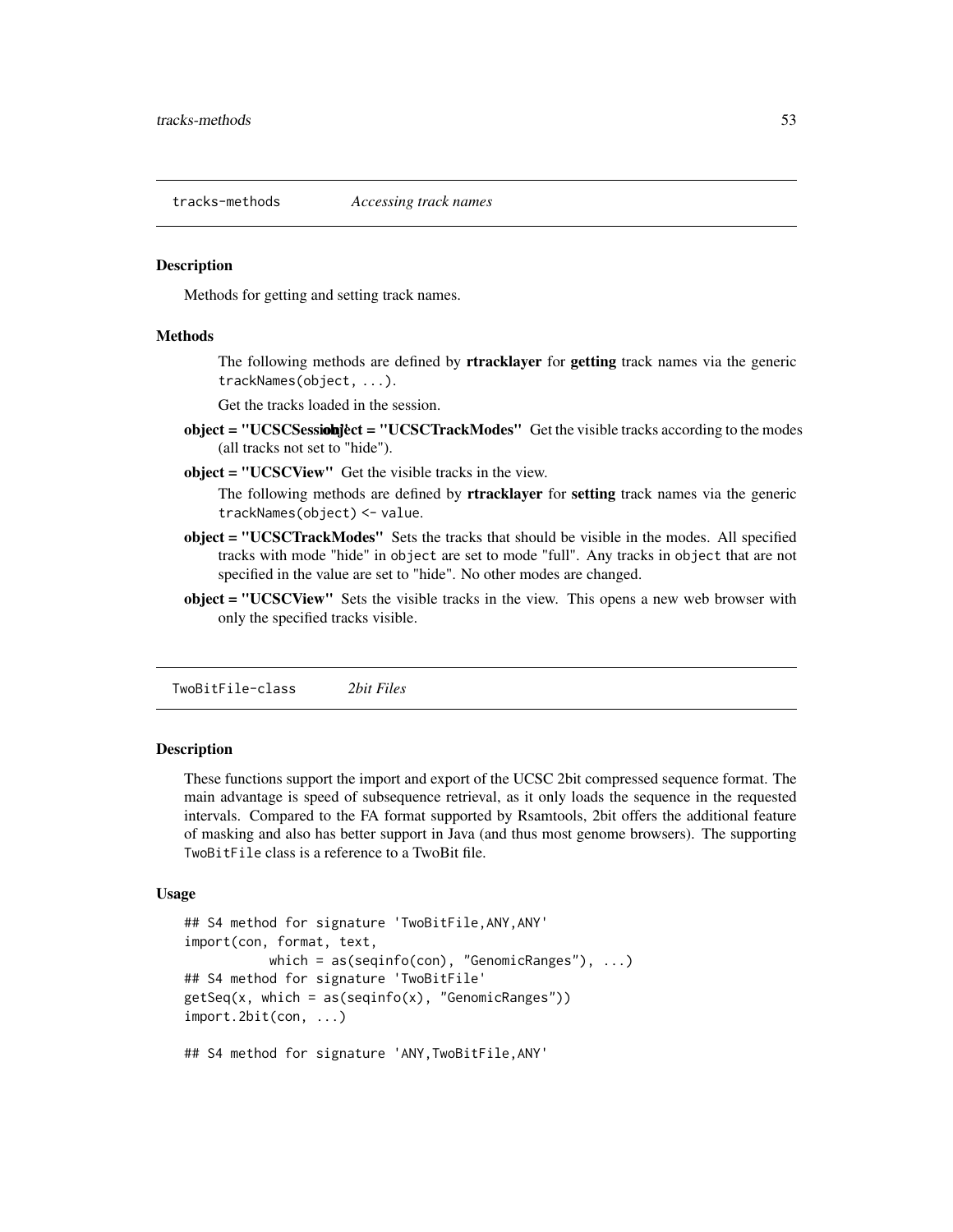```
export(object, con, format, ...)
## S4 method for signature 'DNAStringSet, TwoBitFile, ANY'
export(object, con, format)
## S4 method for signature 'DNAStringSet, character, ANY'
export(object, con, format, ...)
export.2bit(object, con, ...)
```
# Arguments

| con        | A path, URL or TwoBitFile object. Connections are not supported. For the<br>functions ending in . 2bit, the file format is indicated by the function name. For<br>the export and import methods, the format must be indicated another way. If<br>con is a path, or URL, either the file extension or the format argument needs to<br>be "twoBit" or "2bit". |
|------------|-------------------------------------------------------------------------------------------------------------------------------------------------------------------------------------------------------------------------------------------------------------------------------------------------------------------------------------------------------------|
| object, x  | The object to export, either a DNAStringSet or something coercible to a DNAStringSet,<br>like a character vector.                                                                                                                                                                                                                                           |
| format     | If not missing, should be "twoBit" or "2bit" (case insensitive).                                                                                                                                                                                                                                                                                            |
| text       | Not supported.                                                                                                                                                                                                                                                                                                                                              |
| which      | A range data structure coercible to IntegerRangesList, like a GRanges, or a<br>TwoBitFile. Only the intervals in the file overlapping the given ranges are<br>returned. By default, the value is the TwoBitFile itself. Its Seqinfo object is<br>extracted and coerced to a IntegerRangesList that represents the entirety of<br>the file.                  |
| $\ddots$ . | Arguments to pass down to methods to other methods. For import, the flow even-<br>tually reaches the TwoBitFile method on import. For export, the TwoBitFile<br>methods on export are the sink.                                                                                                                                                             |

# Value

For import, a DNAStringSet.

#### TwoBitFile objects

A TwoBitFile object, an extension of [BiocFile-class](#page-0-0) is a reference to a TwoBit file. To cast a path, URL or connection to a TwoBitFile, pass it to the TwoBitFile constructor.

- A TwoBit file embeds the sequence information, which can be retrieved with the following:
- seqinfo(x): Gets the [Seqinfo](#page-0-0) object indicating the lengths of the sequences for the intervals in the file. No circularity or genome information is available.

# Note

The 2bit format only suports A, C, G, T and N (via an internal mask). To export sequences with additional IUPAC ambiguity codes, first pass the object through [replaceAmbiguities](#page-0-0) from the Biostrings package.

#### Author(s)

Michael Lawrence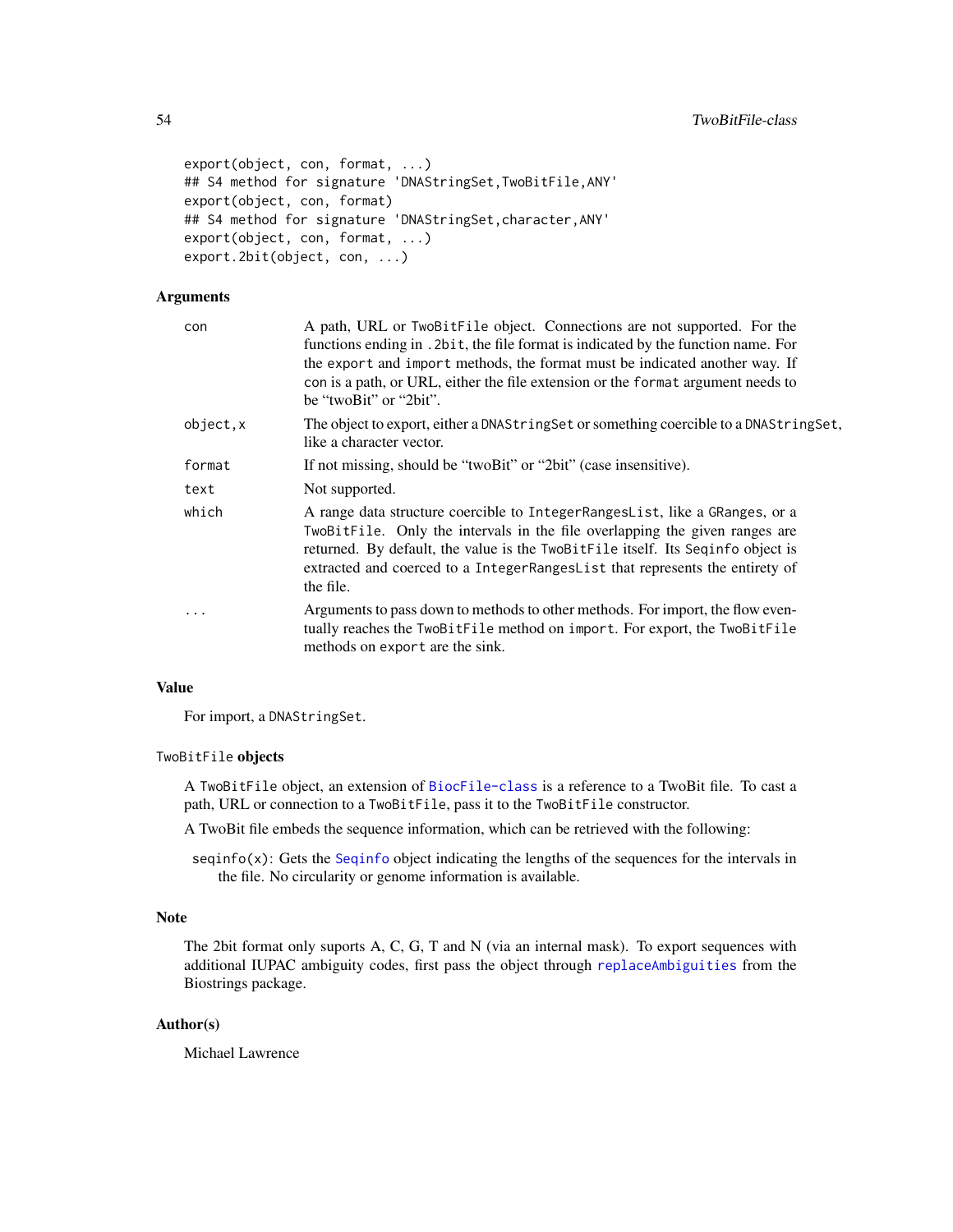# <span id="page-54-1"></span>UCSCData-class 55

#### See Also

[export-methods](#page-0-0) in the BSgenome package for exporting a [BSgenome](#page-0-0) object as a twoBit file.

#### Examples

```
test_path <- system.file("tests", package = "rtracklayer")
 test_2bit <- file.path(test_path, "test.2bit")
 test <- import(test_2bit)
 test
 test_2bit_file <- TwoBitFile(test_2bit)
 import(test_2bit_file) # the whole file
 which_range <- IRanges(c(10, 40), c(30, 42))
 which <- GRanges(names(test), which_range)
 import(test_2bit, which = which)
 seqinfo(test_2bit_file)
## Not run:
 test_2bit_out <- file.path(tempdir(), "test_out.2bit")
 export(test, test_2bit_out)
 ## just a character vector
 test_char <- as.character(test)
 export(test_char, test_2bit_out)
## End(Not run)
```
<span id="page-54-0"></span>UCSCData-class *Class "UCSCData"*

# **Description**

Each track in UCSC has an associated [TrackLine](#page-51-0) that contains metadata on the track.

# Slots

trackLine: Object of class "TrackLine" holding track metadata.

#### Methods

- [export.bed\(](#page-7-0)object, con, variant = c("base", "bedGraph", "bed15"), color, trackLine = TRUE, ...) Exports the track and its track line (if trackLine is TRUE) to con in the Browser Extended Display (BED) format. The arguments in ... are passed to [export.ucsc](#page-55-0).
- [export.bed15\(](#page-7-0)object, con, expNames = NULL,  $\ldots$ ) Exports the track and its track line (if trackLine is TRUE) to con in the Bed15 format. The data is taken from the columns named in expNames, which defaults to the expNames in the track line, if any, otherwise all column names. The arguments in ... are passed to [export.ucsc](#page-55-0).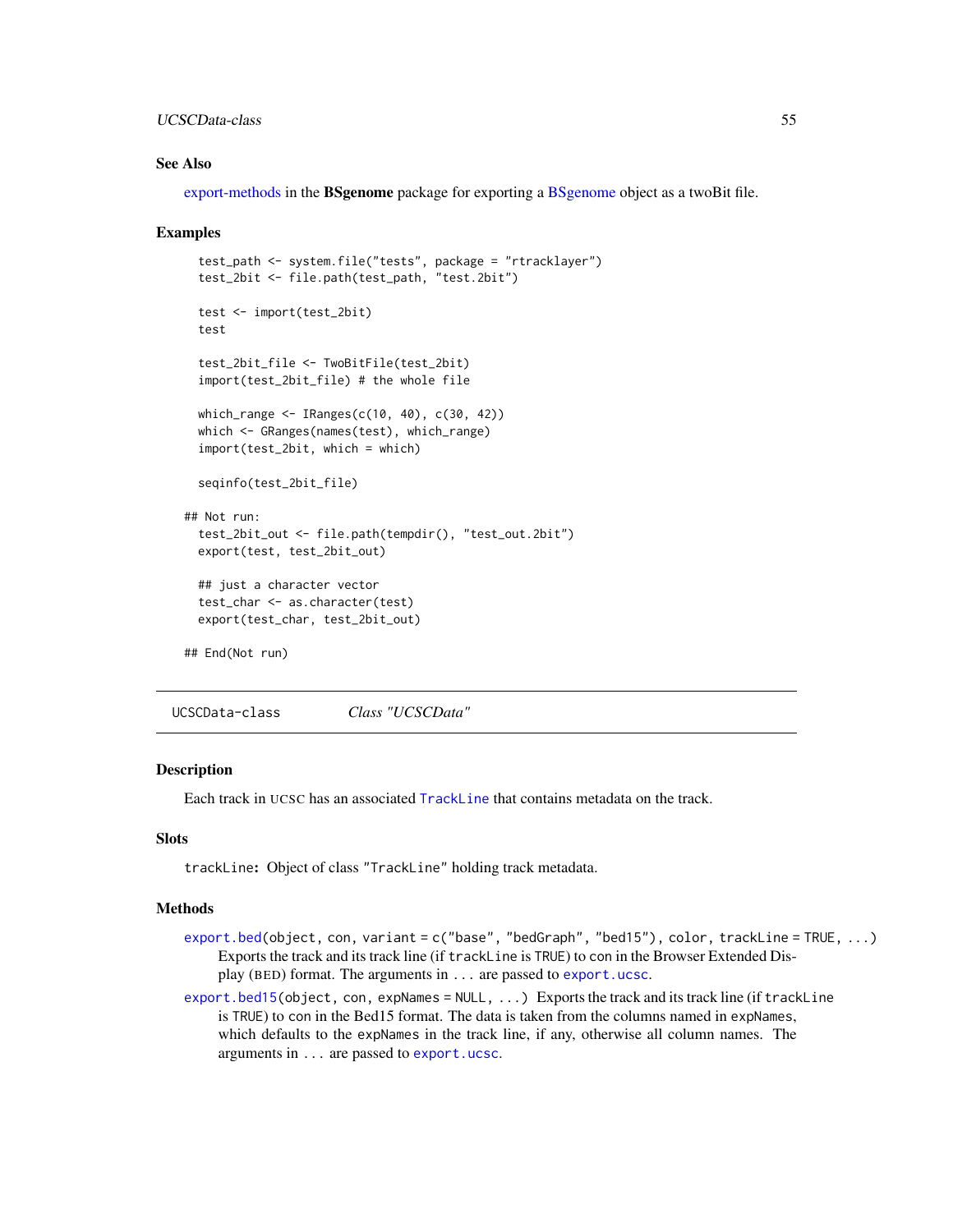- <span id="page-55-1"></span>[export.gff\(](#page-31-0)object) Exports the track and its track line (as a comment) to con in the General Feature Format (GFF).
- [export.ucsc\(](#page-55-0)object, con, subformat, ...) Exports the track and its track line to con in the UCSC meta-format.
- as(object, "UCSCData") Constructs a UCSCData from a GRanges instance, by adding a default track line and ensuring that the sequence/chromosome names are compliant with UCSC conventions. If there is a numeric score, the track line type is either "bedGraph" or "wig", depending on the feature density. Otherwise, "bed" is chosen.

#### Author(s)

Michael Lawrence

#### See Also

[import](#page-0-0) and [export](#page-0-0) for reading and writing tracks to and from connections (files), respectively.

UCSCFile-class *UCSCFile objects*

#### <span id="page-55-0"></span>Description

These functions support the import and export of tracks emucscded within the UCSC track line metaformat, whereby multiple tracks may be concatenated within a single file, along with metadata mostly oriented towards visualization. Any [UCSCData](#page-54-0) object is automatically exported in this format, if the targeted format is known to be compatible. The BED and WIG import methods check for a track line, and delegate to these functions if one is found. Thus, calling this API directly is only necessary when importing embedded GFF (rare), or when one wants to create the track line during the export process.

#### Usage

```
## S4 method for signature 'UCSCFile,ANY,ANY'
import(con, format, text,
                   subformat = "auto", drop = FALSE,
                   genome = NA, ...)
import.ucsc(con, ...)
## S4 method for signature 'ANY,UCSCFile,ANY'
export(object, con, format, ...)
## S4 method for signature 'GenomicRanges,UCSCFile,ANY'
export(object, con, format, ...)
## S4 method for signature 'GenomicRangesList,UCSCFile,ANY'
export(object, con, format,
                   append = FALSE, index = FALSE, ...)## S4 method for signature 'UCSCData,UCSCFile,ANY'
export(object, con, format,
```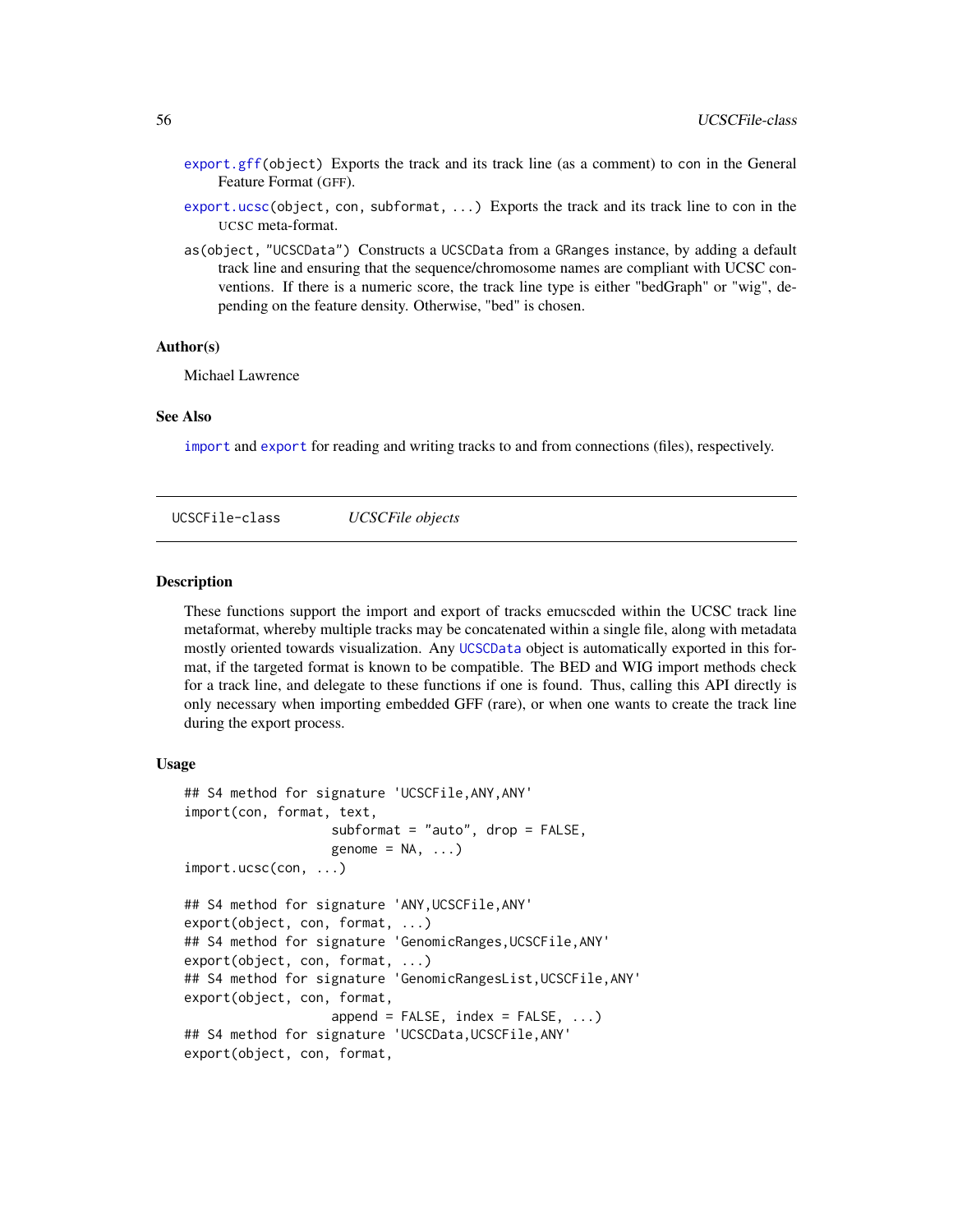```
subformat = "auto", append = FALSE, index = FALSE, ...)
export.ucsc(object, con, ...)
```
# Arguments

| con       | A path, URL, connection or UCSCFile object. For the functions ending in<br>.ucsc, the file format is indicated by the function name. For the base export<br>and import functions, "ucsc" must be passed as the format argument.                                                                                                                                                                                                                                                                                                                                                                                                                                                                                                                                                                                                                                                         |
|-----------|-----------------------------------------------------------------------------------------------------------------------------------------------------------------------------------------------------------------------------------------------------------------------------------------------------------------------------------------------------------------------------------------------------------------------------------------------------------------------------------------------------------------------------------------------------------------------------------------------------------------------------------------------------------------------------------------------------------------------------------------------------------------------------------------------------------------------------------------------------------------------------------------|
| object    | The object to export, should be a GRanges or something coercible to a GRanges.<br>For exporting multiple tracks pass a GenomicRangesList, or something co-<br>ercible to one.                                                                                                                                                                                                                                                                                                                                                                                                                                                                                                                                                                                                                                                                                                           |
| format    | If not missing, should be "ucsc".                                                                                                                                                                                                                                                                                                                                                                                                                                                                                                                                                                                                                                                                                                                                                                                                                                                       |
| text      | If con is missing, a character vector to use as the input                                                                                                                                                                                                                                                                                                                                                                                                                                                                                                                                                                                                                                                                                                                                                                                                                               |
| subformat | The file format to use for the actual features, between the track lines. Must be a<br>text-based format that is compatible with track lines (most are). If an BiocFile<br>subclass other than UCSCFile is passed as con to import.ucsc or export.ucsc,<br>the subformat is assumed to be the corresponding format of con. Otherwise it<br>defaults to "auto". The following describes the logic of the "auto" mode. For<br>import, the subformat is taken as the type field in the track line. If none, the<br>file extension is consulted. For export, if object is a UCSCData, the subformat<br>is taken as the type in its track line, if present. Otherwise, the subformat is<br>chosen based on whether object contains a "score" column. If there is a score,<br>the target is either BEDGraph or WIG, depending on the structure of the ranges.<br>Otherwise, BED is the target. |
| genome    | The identifier of a genome, or NA if unknown. Typically, this is a UCSC identi-<br>fier like "hg19". An attempt will be made to derive the seqinfo on the return<br>value using either an installed BSgenome package or UCSC, if network access<br>is available. This defaults to the db BED track line parameter, if any.                                                                                                                                                                                                                                                                                                                                                                                                                                                                                                                                                              |
| drop      | If TRUE, and there is only one track in the file, return the track object directly,<br>rather than embedding it in a list.                                                                                                                                                                                                                                                                                                                                                                                                                                                                                                                                                                                                                                                                                                                                                              |
| append    | If TRUE, and con points to a file path, the data is appended to the file. Obviously,<br>if con is a connection, the data is always appended.                                                                                                                                                                                                                                                                                                                                                                                                                                                                                                                                                                                                                                                                                                                                            |
| index     | If TRUE, automatically compress and index the output file with bgzf and tabix.<br>Note that tabix indexing will sort the data by chromosome and start. Tabix<br>supports a single track in a file.                                                                                                                                                                                                                                                                                                                                                                                                                                                                                                                                                                                                                                                                                      |
| .         | Should either specify track line parameters or arguments to pass down to the<br>import and export routine for the subformat.                                                                                                                                                                                                                                                                                                                                                                                                                                                                                                                                                                                                                                                                                                                                                            |

#### Details

The UCSC track line permits the storage of multiple tracks in a single file by separating them with a so-called "track line", a line belonging with the word "track" and containing various key=value pairs encoding metadata, most related to visualization. The standard fields in a track depend on the type of track being annotated. See [TrackLine](#page-51-0) and its derivatives for how these lines are represented in R. The class [UCSCData](#page-54-0) is an extension of GRanges with a formal slot for a TrackLine. Each GRanges in the returned GenomicRangesList has the track line stored in its metadata, under the trackLine key.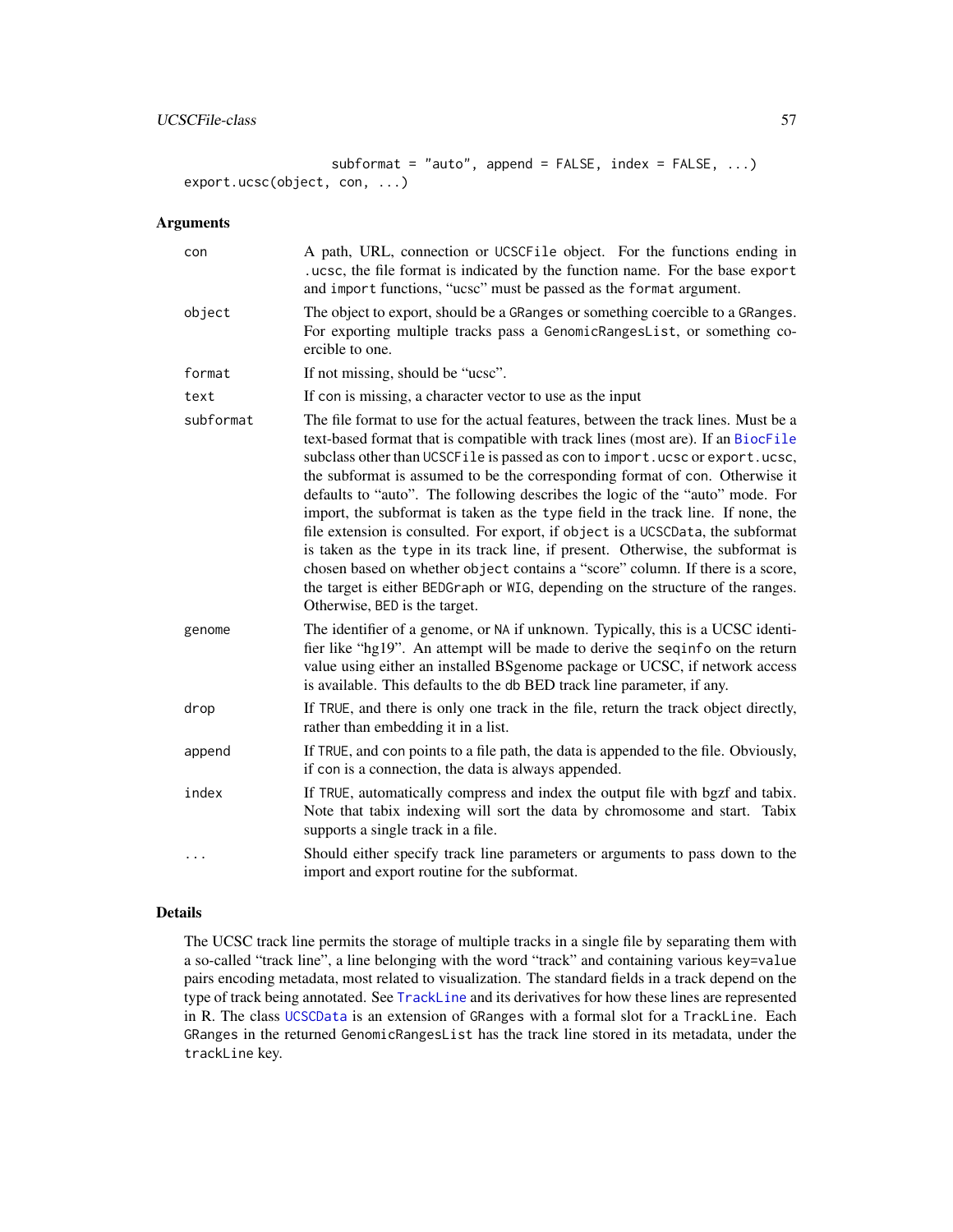<span id="page-57-0"></span>For each track object to be exported, if the object is not a UCSCData, and there is no trackLine element in the metadata, then a new track line needs to be generated. This happens through the coercion of object to UCSCData. The track line is initialized to have the appropriate type parameter for the subformat, and the required name parameter is taken from the name of the track in the input list (if any). Otherwise, the default is simply "R Track". The db parameter (specific to BED track lines) is taken as genome(object) if not NA. Additional arguments passed to the export routines override parameters in the provided track line.

If the subformat is either WIG or BEDGraph, and the features are stranded, a separate track will be output in the file for each strand. Neither of those formats encodes the strand and disallow overlapping features (which might occur upon destranding).

#### Value

A GenomicRangesList unless drop is TRUE and there is only a single track in the file. In that case, the first and only object is extracted from the list and returned. The structure of that object depends on the format of the data. The GenomicRangesList contains UCSCData objects.

#### UCSCFile objects

The UCSCFile class extends [BiocFile](#page-0-0) and is a formal represention of a resource in the UCSC format. To cast a path, URL or connection to a UCSCFile, pass it to the UCSCFile constructor.

# Author(s)

Michael Lawrence

# References

<http://genome.ucsc.edu/goldenPath/help/customTrack.html>

ucscGenomes *Get available genomes on UCSC*

#### Description

Get a data. frame describing the available UCSC genomes.

#### Usage

```
ucscGenomes(organism=FALSE)
```
#### Arguments

organism A logical(1) indicating whether scientific name should be appended.

#### Details

For populating the organism column, the web url <http://genome.ucsc.edu/cgi-bin> is scraped for every assembly version to get the scientific name.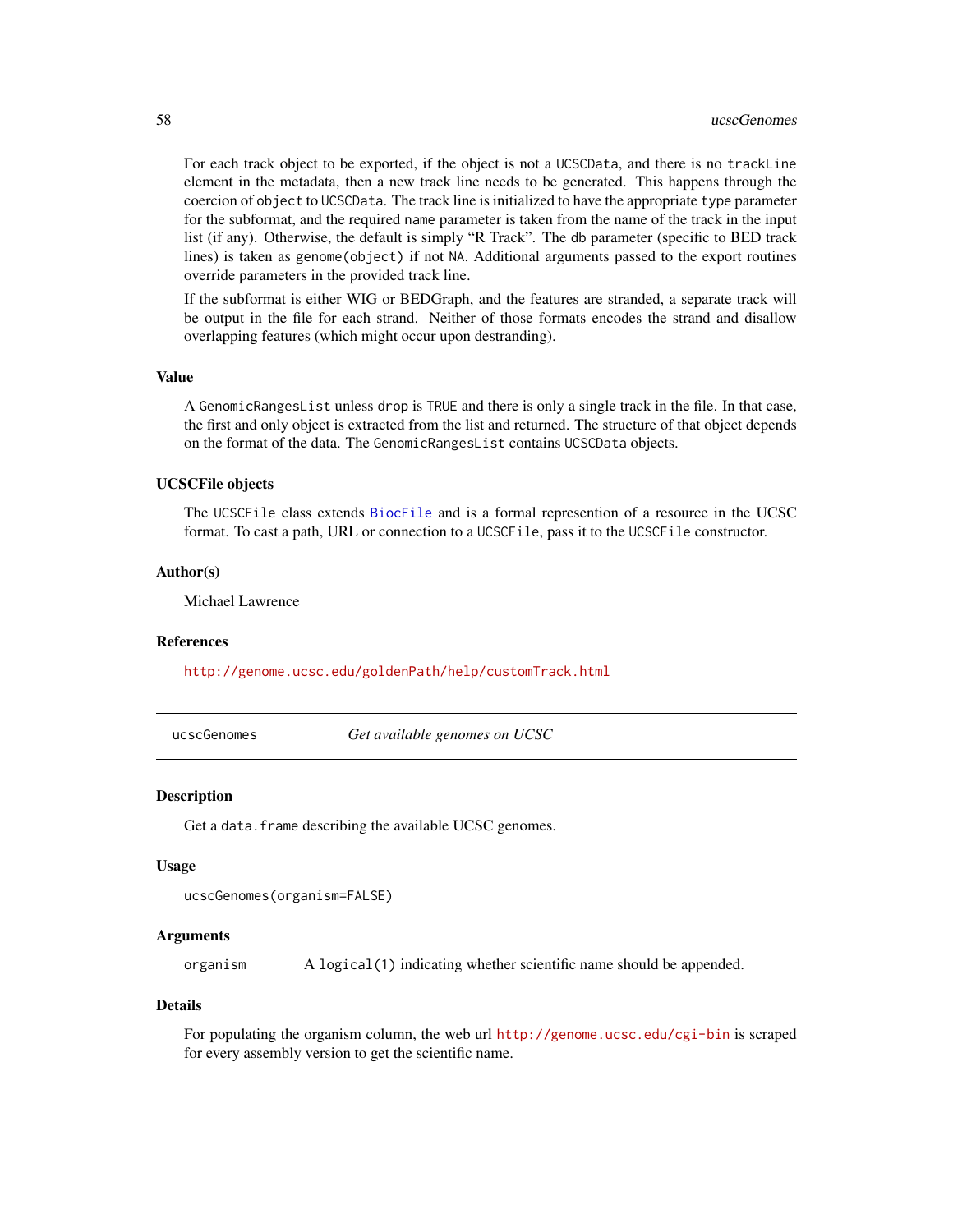# <span id="page-58-1"></span>Value

A data.frame with the following columns:

| db       | UCSC DB identifier $(e.g., "hg18")$                      |
|----------|----------------------------------------------------------|
| species  | The name of the species (e.g. "Human")                   |
| date     | The date the genome was built                            |
| name     | The official name of the genome build                    |
| organism | The scientific name of the species (e.g. "Homo sapiens") |

# Author(s)

Michael Lawrence

# See Also

[UCSCSession](#page-59-0) for details on specifying the genome.

# Examples

ucscGenomes()

<span id="page-58-0"></span>UCSCSchema-class *UCSC Schema*

# Description

This is a preliminary class that describes a table in the UCSC database. The description includes the table name, corresponding genome, row count, and a textual description of the format. In the future, we could provide more table information, like the links and sample data frame. This is awaiting a use-case.

#### Accessor methods

In the code snippets below, x/object is a UCSCSchema object.

genome(x): Get the genome for the table.

tableName(x): Get the name of the table.

 $nrow(x)$ : Get the number of rows in the table.

#### Author(s)

Michael Lawrence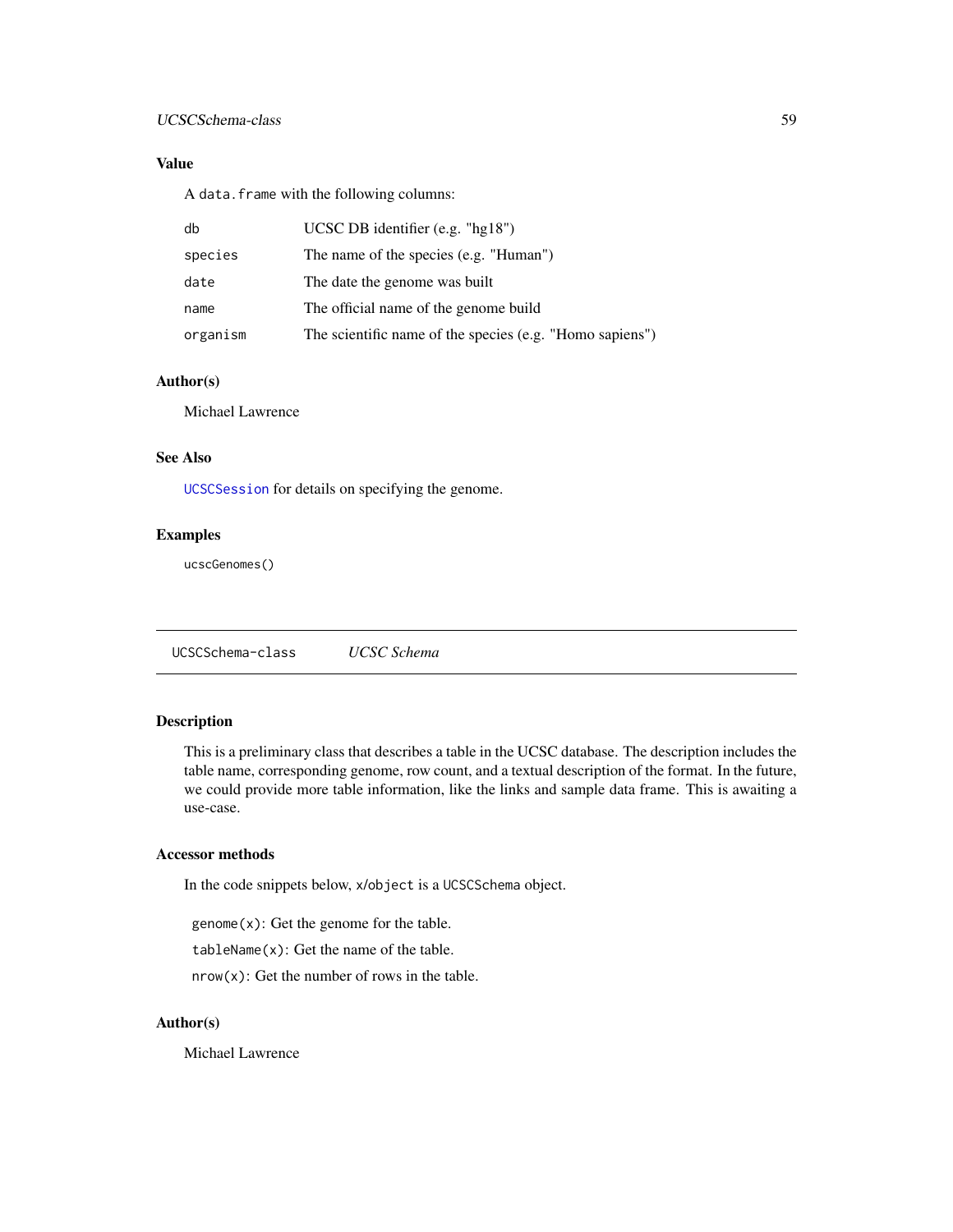# Examples

```
## Not run:
session <- browserSession()
genome(session) <- "mm9"
query <- ucscTableQuery(session, "knownGene")
schema <- ucscSchema(query)
nrow(schema)
```
## End(Not run)

<span id="page-59-0"></span>UCSCSession-class *Class "UCSCSession"*

# **Description**

An implementation of [BrowserSession](#page-21-0) for the UCSC genome browser.

#### Objects from the Class

Objects can be created by calls of the form [browserSession\(](#page-22-0)"ucsc", url = "http://genome.ucsc.edu/cgi-bin", ...). The arguments in ... correspond to libcurl options, see [getCurlHandle](#page-0-0). Setting these options may be useful e.g. for getting past a proxy.

#### Slots

url: Object of class "character" holding the base URL of the UCSC browser.

hguid: Object of class "numeric" holding the user identification code.

views: Object of class "environment" containing a list stored under the name "instances". The list holds the instances of [BrowserView](#page-22-1) for this session.

# Extends

Class ["BrowserSession"](#page-21-0), directly.

#### Methods

[browserView\(](#page-23-0)object, range = range(object), track = trackNames(object), ...) Creates a [BrowserView](#page-22-1) of range with visible tracks specified by track. track may be an instance of [UCSCTrackModes](#page-63-0). Arguments in ... should match parameters to a [ucscTrackModes](#page-64-0) method for creating a UCSCTrackModes instance that will be merged with and override modes indicated by the track parameter.

[browserViews](#page-25-2)(object) Gets the [BrowserView](#page-22-1) instances for this session.

[range](#page-0-0) $(x)$  Gets the [GRanges](#page-0-0) last displayed in this session.

genome(x) Gets the genome identifier of the session, i.e. genome(range(x)).

seqinfo Gets the [Seqinfo](#page-0-0) object with the lengths of the chromosomes in the currenet genome. No circularity information is available.

<span id="page-59-1"></span>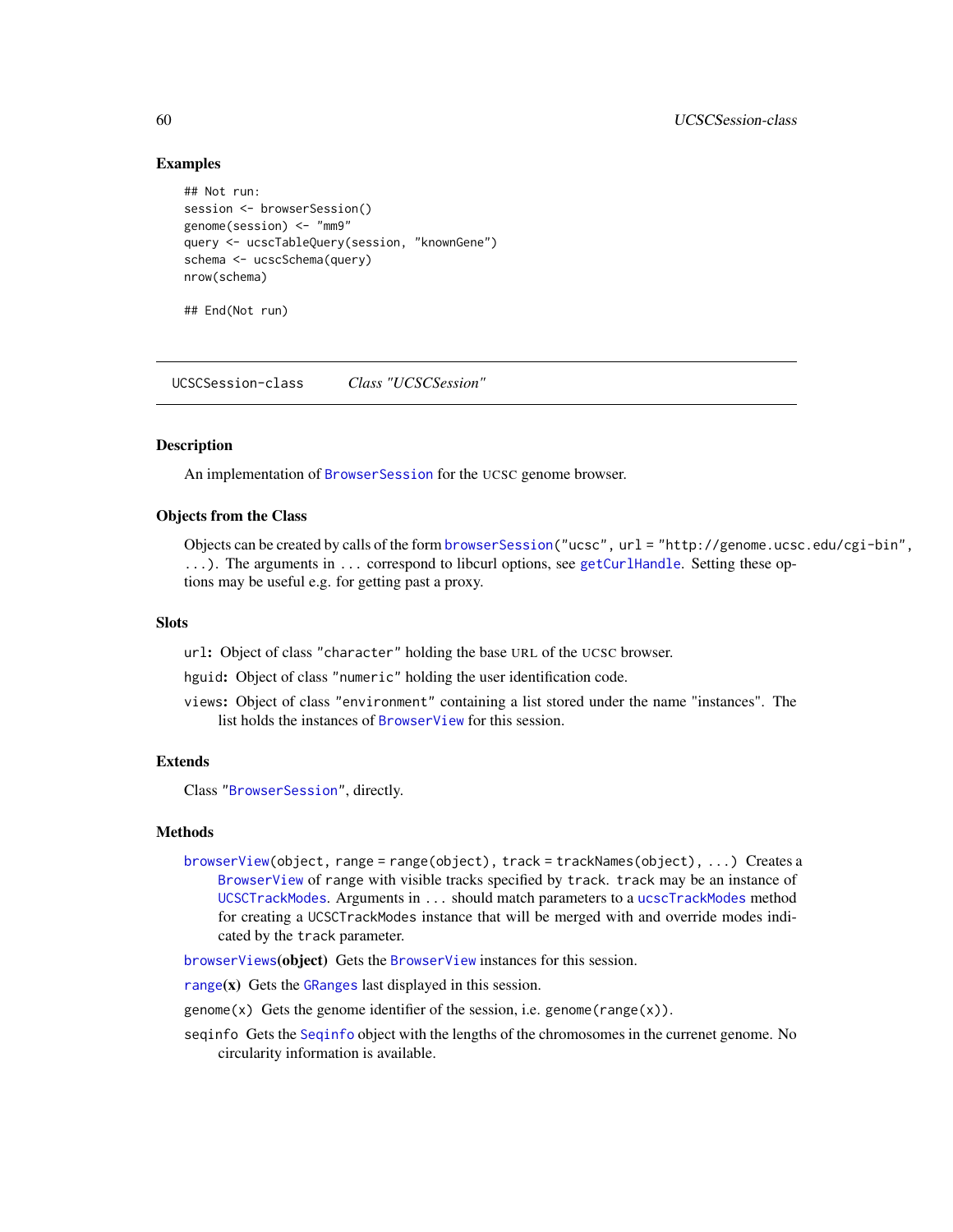- <span id="page-60-1"></span>range(x) <- value Sets value, usually a GRanges object or IntegerRangesList, as the range of session x. Note that this setting only lasts until a view is created or manipulated. This mechanism is useful, for example, when treating the UCSC browser as a database, rather than a genome viewer.
- genome $(x)$  <- value Sets the genome identifier on the range of session x.
- [getSeq\(](#page-0-0)object, range, track = "Assembly") Gets the sequence in range and track.
- [track\(](#page-46-0)object, name = names(track), format = "auto", ...) <- value Loads a track, stored under name and formatted as format. The "auto" format resolves to "bed" for qualitative data. For quantitative data, i.e., data with a numeric score column, "wig" or "bedGraph" is chosen, depending on how well the data compresses into wig. The arguments in ... are passed on to [export.ucsc](#page-55-0), so they could be slots in a [TrackLine](#page-51-0) subclass (and thus specify visual attributes like color) or parameters to pass on to the export function for format. The value may be either a range object (like a GRanges) or a file object (like a BEDFile).
- [track\(](#page-60-0)object, name, range = range(object), table = NULL) Retrieves a [GRanges](#page-0-0) with features in range from track named name. Some built-in tracks have multiple series, each stored in a separate database table. A specific table may be retrieved by passing its name in the table parameter. See [tableNames](#page-60-0) for a way to list the available tables.
- getTable(object, name, range = base::range(object), table = NULL): Retrieves the table indicated by the track name and table name, over range, as a data. frame. See [getTable](#page-60-0).

[trackNames](#page-52-0)(object) Gets the names of the tracks stored in the session.

[ucscTrackModes](#page-64-0)(object) Gets the default view modes for the tracks in the session.

#### Author(s)

Michael Lawrence

#### See Also

[browserSession](#page-22-0) for creating instances of this class.

UCSCTableQuery-class *Querying UCSC Tables*

#### <span id="page-60-0"></span>**Description**

The UCSC genome browser is backed by a large database, which is exposed by the Table Browser web interface. Tracks are stored as tables, so this is also the mechanism for retrieving tracks. The UCSCTableQuery class represents a query against the Table Browser. Storing the query fields in a formal class facilitates incremental construction and adjustment of a query.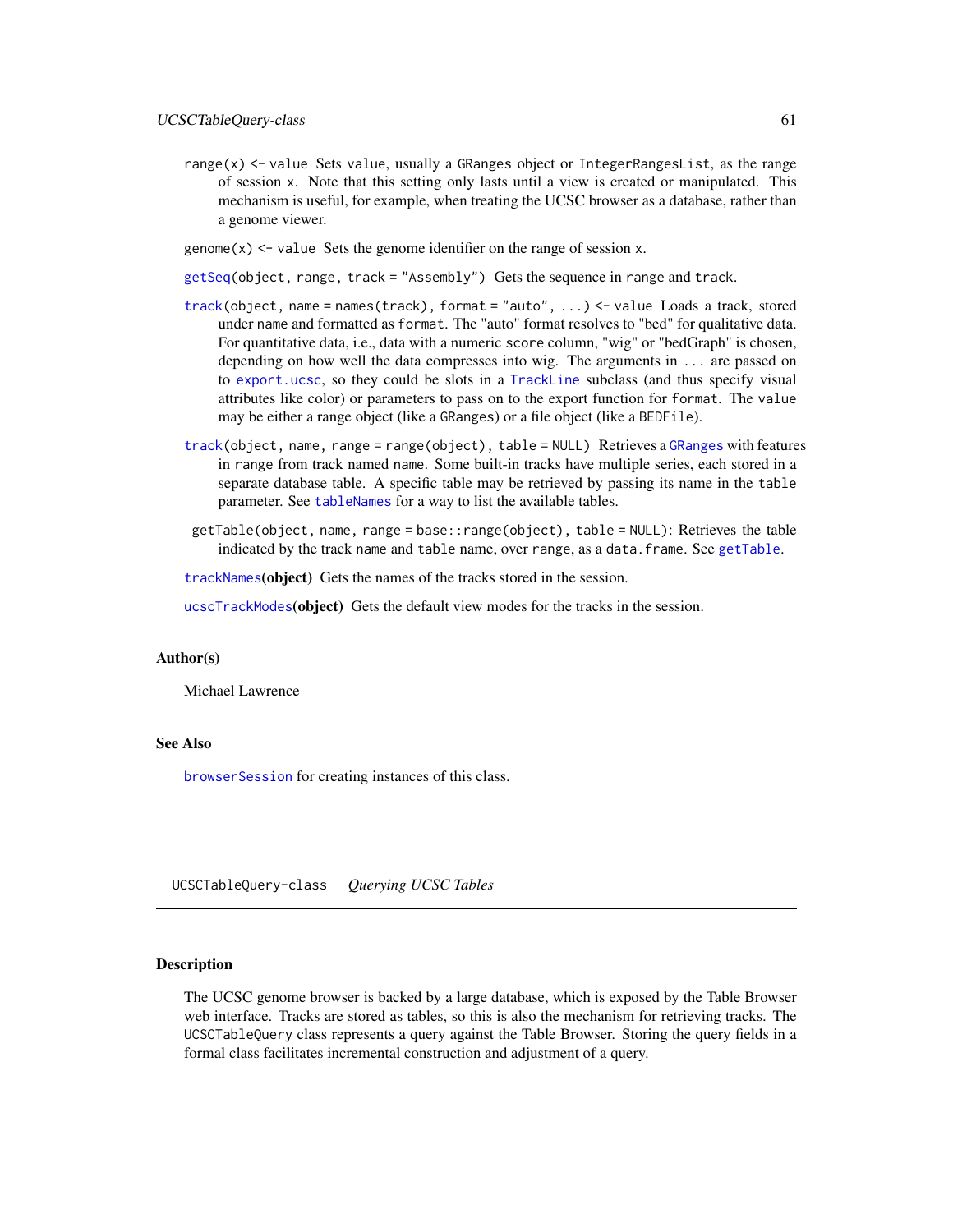# Details

There are six supported fields for a table query:

- provider The provider should be a session, a genome identifier, or a TrackHub URI. session: The [UCSCSession](#page-59-0) instance from the tables are retrieved. Although all sessions are based on the same database, the set of user-uploaded tracks, which are represented as tables, is not the same, in general.
- tableName The name of the specific table to retrieve. May be NULL, in which case the behavior depends on how the query is executed, see below.
- range A genome identifier, a [GRanges](#page-0-0) or a [IntegerRangesList](#page-0-0) indicating the portion of the table to retrieve, in genome coordinates. Simply specifying the genome string is the easiest way to download data for the entire genome, and [GRangesForUCSCGenome](#page-35-0) facilitates downloading data for e.g. an entire chromosome.
- hubUrl The URI of the specific TrackHub
- **genome** A genome identifier of the specific TrackHub, only need to provide it if the provider is up of TrackHub URI.
- names Names/accessions of the desired features

A common workflow for querying the UCSC database is to create an instance of UCSCTableQuery using the ucscTableQuery constructor, invoke tableNames to list the available tables for a track, and finally to retrieve the desired table either as a data. frame via getTable or as a track via track. See the examples.

The reason for a formal query class is to facilitate multiple queries when the differences between the queries are small. For example, one might want to query multiple tables within the track and/or same genomic region, or query the same table for multiple regions. The UCSCTableQuery instance can be incrementally adjusted for each new query. Some caching is also performed, which enhances performance.

# **Constructor**

ucscTableQuery(x, range = seqinfo(x), table = NULL, names = NULL, hubUrl = NULL, genome = NULL): Creates a UCSCTableQuery with the UCSCSession, genome identifier or TrackHub URI given as x and the table name given by the single string table. range should be a genome string identifier, a GRanges instance or IntegerRangesList instance, and it effectively defaults to genome $(x)$ . If the genome is missing, it is taken from the provider. Feature names, such as gene identifiers, may be passed via names as a character vector.

#### Executing Queries

Below, object is a UCSCTableQuery instance.

- track(object): Retrieves the indicated table as a track, i.e. a GRanges object. Note that not all tables are available as tracks.
- getTable(object): Retrieves the indicated table as a data.frame. Note that not all tables are output in parseable form, and that UCSC will truncate responses if they exceed certain limits (usually around 100,000 records). The safest (and most efficient) bet for large queries is to download the file via FTP and query it locally.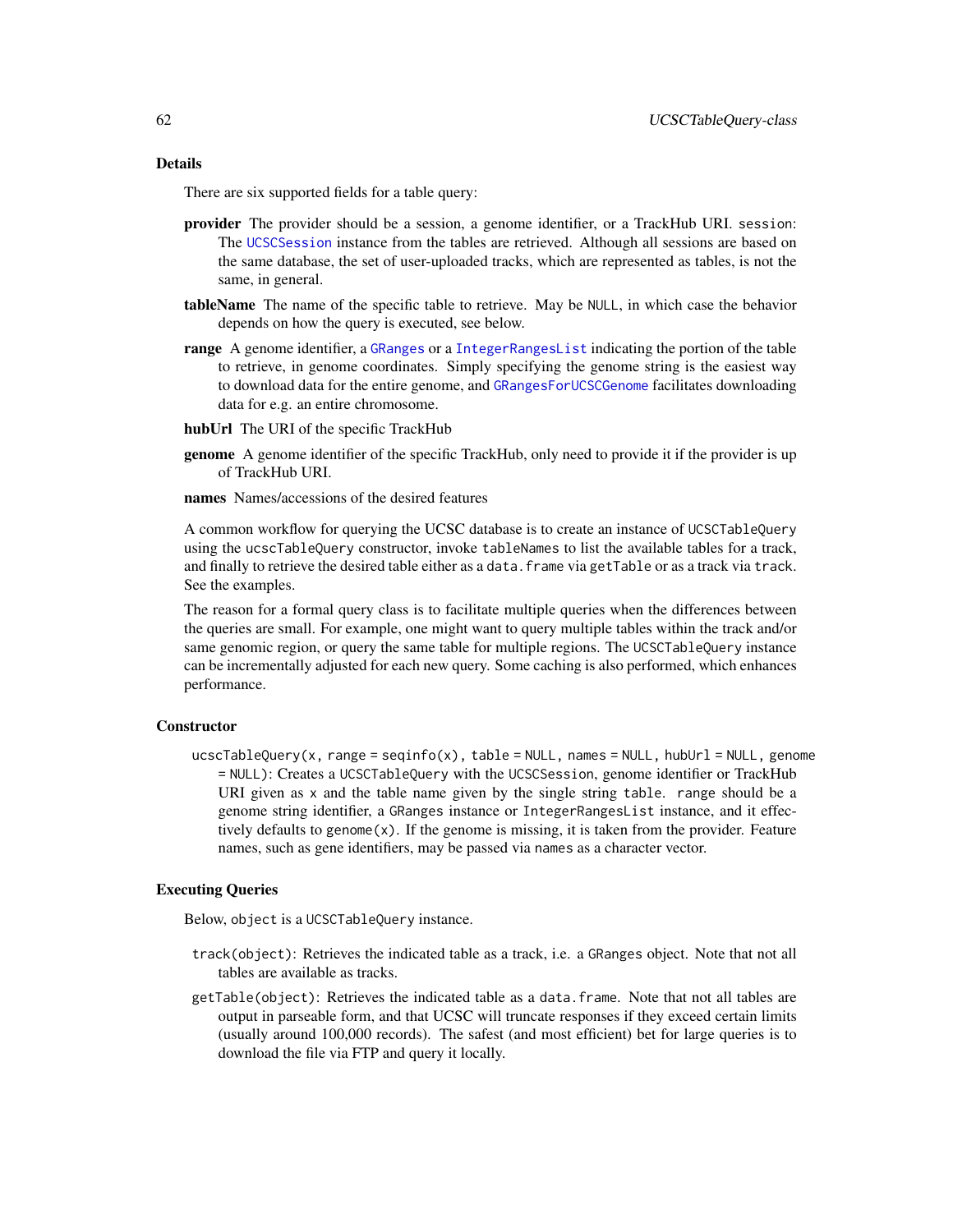tableNames(object): Gets the names of the tables available for the provider, table and range specified by the query.

#### Accessor methods

In the code snippets below, x/object is a UCSCTableQuery object.

genome(x), genome(x)  $\le$  value: Gets or sets the genome identifier (e.g. "hg18") of the object.

hubUrl(x), hubUrl(x) <- value: Gets or sets the TrackHub URI.

- tableName(x), tableName(x)  $\le$  value: Get or set the single string indicating the name of the table to retrieve. May be NULL, in which case the table is automatically determined.
- range(x), range(x)  $\le$  value: Get or set the GRanges indicating the portion of the table to retrieve in genomic coordinates. Any missing information, such as the genome identifier, is filled in using range(browserSession $(x)$ ). It is also possible to set the genome identifier string or a IntegerRangesList.
- names(x), names(x)  $\le$  value: Get or set the names of the features to retrieve. If NULL, this filter is disabled.

ucscSchema(x): Get the [UCSCSchema](#page-58-0) object describing the selected table.

ucscTables(genome, track): Get the list of tables for the specified track(e.g. "Assembly") and genome identifier (e.g. "hg19"). Here genome and track must be a single non-NA string.

#### Author(s)

Michael Lawrence

# Examples

```
## Not run:
# query using `session` provider
session <- browserSession()
genome(session) <- "mm9"
## choose the phastCons30way table for a portion of mm9 chr1
query <- ucscTableQuery(session, table = "phastCons30way",
                        range = GRangesForUCSCGenome("mm9", "chr12",
                                             IRanges(57795963, 57815592)))
## list the table names
tableNames(query)
## retrieve the track data
track(query) # a GRanges object
## get the multiz30waySummary track
tableName(query) <- "multiz30waySummary"
## get a data.frame summarizing the multiple alignment
getTable(query)
# query using `genome identifier` provider
query <- ucscTableQuery("hg18", table = "snp129",
                       names = c("rs10003974", "rs10087355", "rs10075230"))
ucscSchema(query)
getTable(query)
```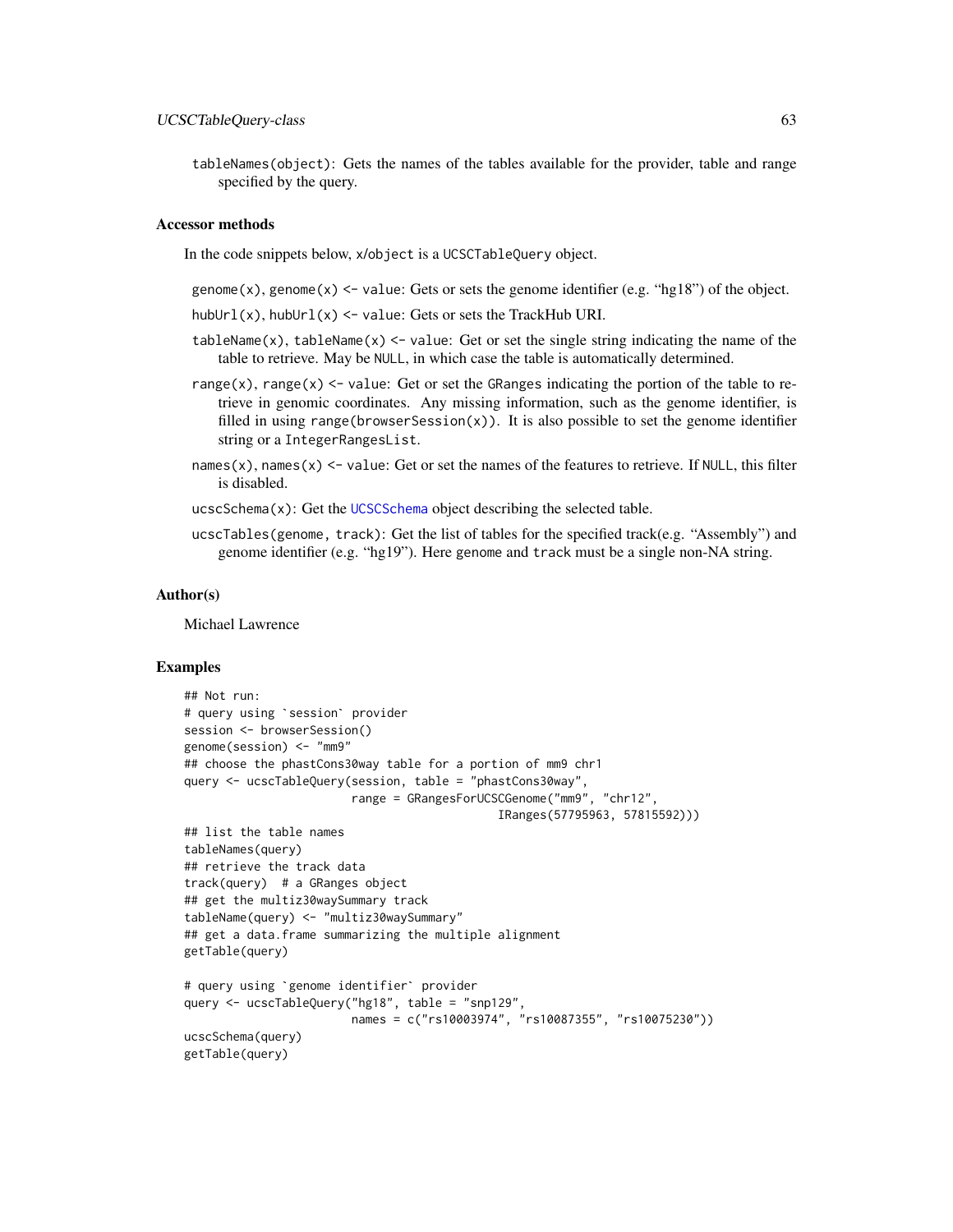```
# query using `TrackHub URI` provider
query <- ucscTableQuery("https://ftp.ncbi.nlm.nih.gov/snp/population_frequency/TrackHub/20200227123210/",
                        genome = "hg19", table = "ALFA_GLB")getTable(query)
# get the list of tables for 'Assembly' track and 'hg19' genome identifier
ucscTables("hg19", "Assembly")
## End(Not run)
```
<span id="page-63-0"></span>UCSCTrackModes-class *Class "UCSCTrackModes"*

#### Description

A vector of view modes ("hide", "dense", "full", "pack", "squish") for each track in a UCSC view.

# Objects from the Class

Objects may be created by calls of the form [ucscTrackModes\(](#page-64-0)object = character(), hide = character(), dense = character(), pack = character(), squish = character(), full = character()), where object should be a character vector of mode names (with its names attribute specifying the corresponding track names). The other parameters should contain track names that override the modes in object. Later parameters override earlier ones, so, for example, if a track is named in hide and full, it is shown in the full view mode.

# **Slots**

- .Data: Object of class "character" holding the modes ("hide", "dense", "full", "pack", "squish"), with its names attribute holding corresponding track names.
- labels: Object of class "character" holding labels (human-readable names) corresponding to each track/mode.

#### Extends

Class ["character"](#page-0-0), from data part. Class ["vector"](#page-0-0), by class "character", distance 2.

#### **Methods**

[trackNames\(](#page-52-0)object) Gets the names of the visible tracks (those that do not have mode "hide").

- [trackNames\(](#page-52-0)object) <- value Sets the names of the visible tracks. Any tracks named in value are set to "full" if the are currently set to "hide" in this object. Any tracks not in value are set to "hide". All other modes are preserved.
- object[i] Gets the track mode of the tracks indexed by i, which can be any type of index supported by character vector subsetting. If i is a character vector, it indexes first by the internal track IDs (the names on .Data) and then by the user-level track names (the labels slot).
- $object[i] < -$  value Sets the track modes indexed by i (in the same way as in object[i] above) to those specified in value.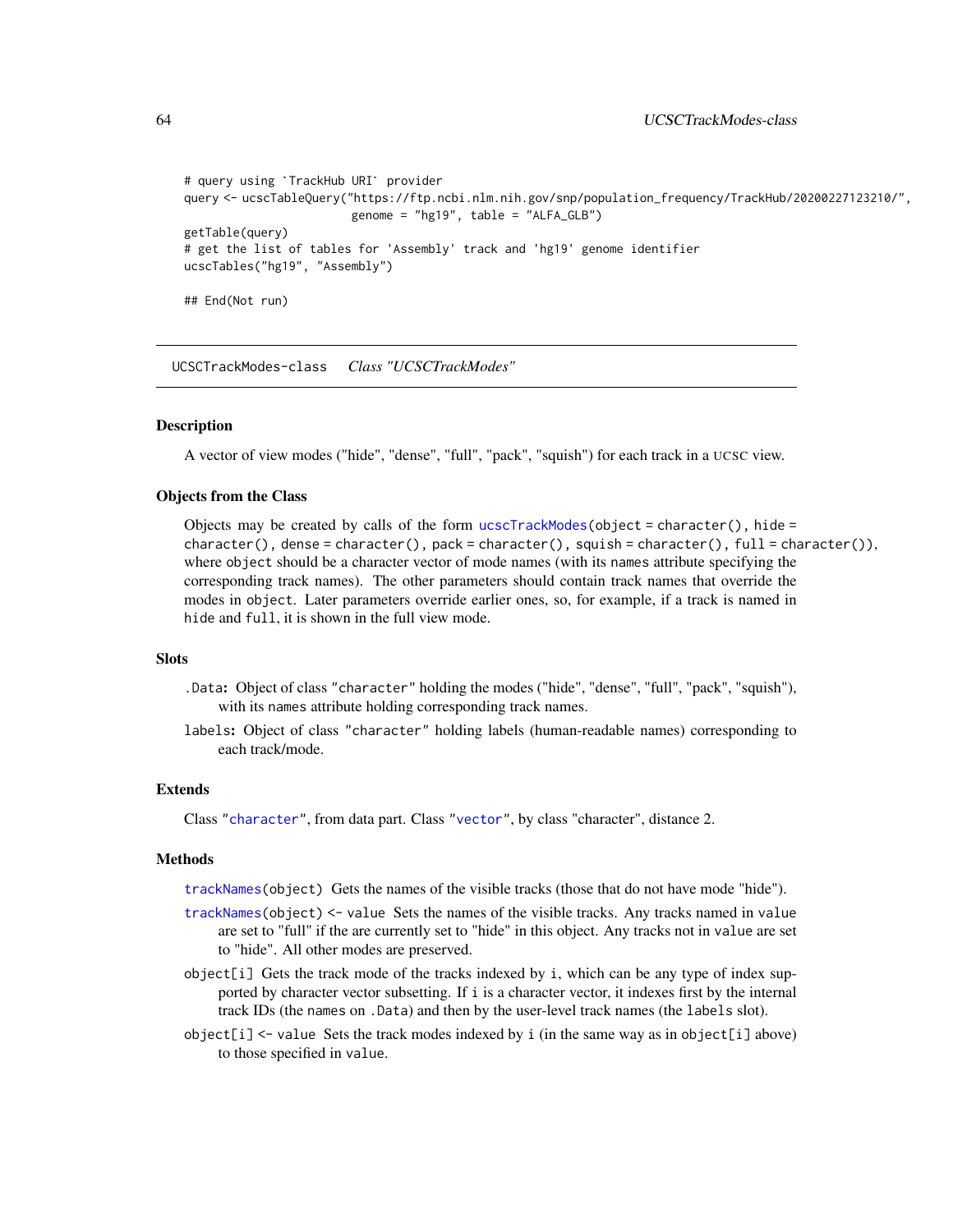#### <span id="page-64-1"></span>Author(s)

Michael Lawrence

#### See Also

[UCSCView](#page-65-0) on which track view modes may be set.

ucscTrackModes-methods

*Accessing UCSC track modes*

# <span id="page-64-0"></span>**Description**

Generics for getting and setting UCSC track visibility modes ("hide", "dense", "full", "pack", "squish").

#### **Methods**

The following methods are defined by **rtracklayer** for **getting** the track modes through the generic ucscTrackModes(object, ...).

function(object, hide = character(), dense = character(), pack = character(), squish = character(), full = character()) Creates an instance of [UCSCTrackModes](#page-63-0) from object, a character vector of mode names, with the corresponding track ids given in the names attribute. Note that object can be a UCSCTrackModes instance, as UCSCTrackModes extends character. The other parameters are character vectors identifying the tracks for each mode and overriding the modes specified by object.

- object = "charactubrject = "missing" The same interface as above, except object defaults to an empty character vector.
- object = "UCSCView" Gets modes for tracks in the view.
- object = "UCSCSession" Gets default modes for the tracks in the session. These are the modes that will be used as the default for a newly created view.

The following methods are defined by rtracklayer for setting the track modes through the generic ucscTrackModes(object) <- value.

- object = "UCSCView", value = "UCSCTrackModes" Sets the modes for the tracks in the view.
- object = "UCSCView", value = "character" Sets the modes from a character vector of mode names, with the corresponding track names given in the names attribute.

#### See Also

[trackNames](#page-52-0) and [trackNames<-](#page-52-0) for just getting or setting which tracks are visible (not of mode "hide").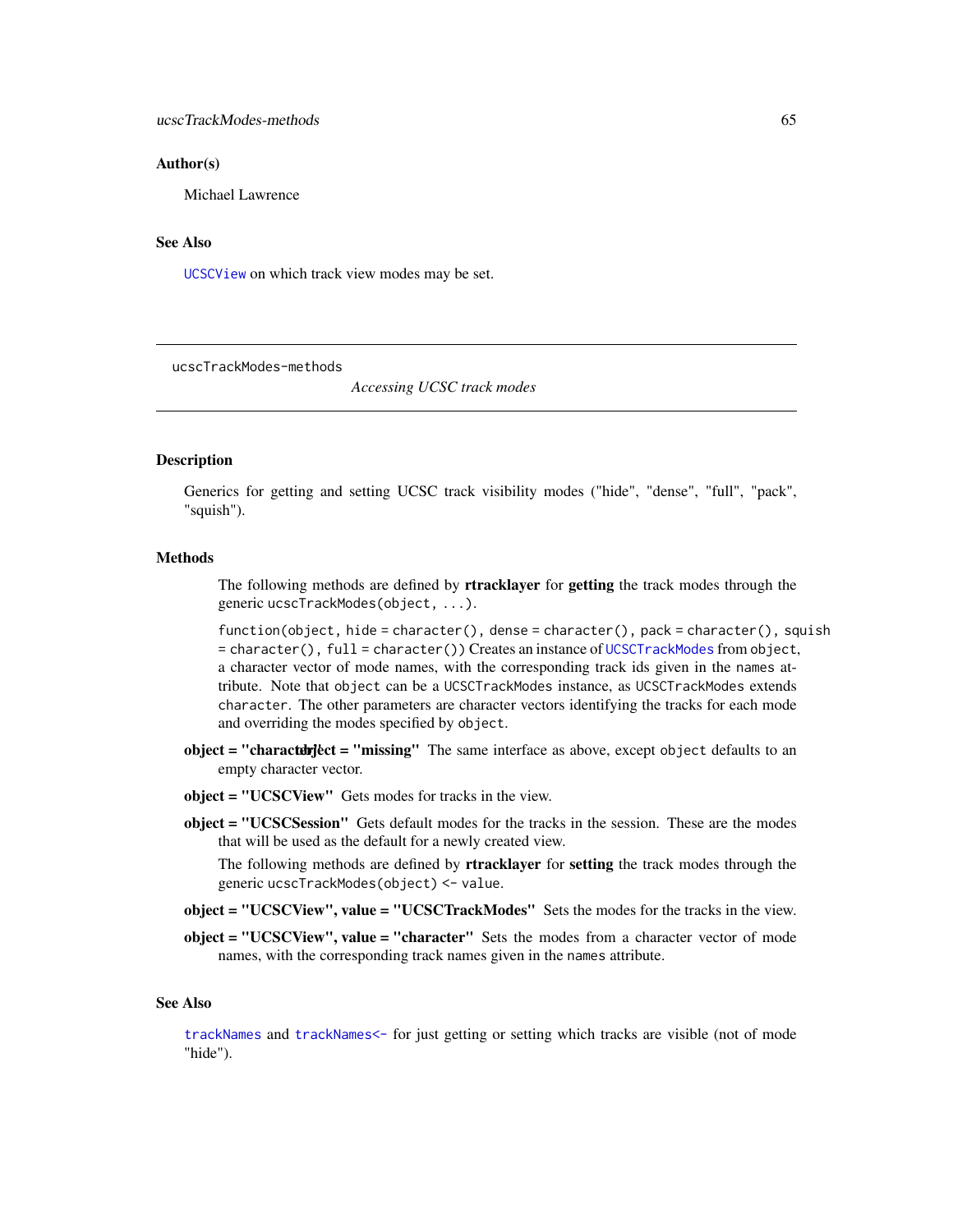# Examples

```
# Tracks "foo" and "bar" are fully shown, "baz" is hidden
modes \leq ucscTrackModes(full = c("foo", "bar"), hide = "baz")
# Update the modes to hide track "bar"
modes2 <- ucscTrackModes(modes, hide = "bar")
```
<span id="page-65-0"></span>UCSCView-class *Class "UCSCView"*

#### **Description**

An object representing a view of a genome in the UCSC browser.

# Objects from the Class

Calling [browserView\(](#page-23-0)session, range = range(object), track = trackNames(object), browse = TRUE, ...) creates [BrowserView](#page-22-1) of range with visible tracks specified by track. track may be an instance of [UCSCTrackModes](#page-63-0). Arguments in ... should match parameters to a [ucscTrackModes](#page-64-0) method for creating a UCSCTrackModes instance that will be merged with and override modes indicated by the track parameter. If browse is TRUE (default), automatically launch a browser to display the view.

#### **Slots**

hgsid: Object of class "numeric", which identifies this view to UCSC. session: Object of class "BrowserSession" to which this view belongs.

# Extends

Class ["BrowserView"](#page-22-1), directly.

# Methods

[activeView\(](#page-2-0)object) Obtains a logical indicating whether this view is the active view.

[range\(](#page-0-0)object) Obtains the [GRanges](#page-0-0) displayed by this view.

[range\(](#page-0-0)object) <- value Sets the [GRanges](#page-0-0) or [IntegerRangesList](#page-0-0) displayed by this view.

[trackNames\(](#page-52-0)object) Gets the names of the visible tracks in this view.

[trackNames\(](#page-52-0)object) <- value Sets the visible tracks by name.

visible(object) Get a named logical vector indicating whether each track is visible.

visible(object) <- value Set a logical vector indicating the visibility of each track, in the same order as returned by visible(object).

[ucscTrackModes\(](#page-64-0)object) Obtains the [UCSCTrackModes](#page-63-0) for this view.

[ucscTrackModes\(](#page-64-0)object) <- value Sets the [UCSCTrackModes](#page-63-0) for this view. The value may be either a UCSCTrackModes instance or a character vector that will be coerced by a call to [ucscTrackModes](#page-64-0).

<span id="page-65-1"></span>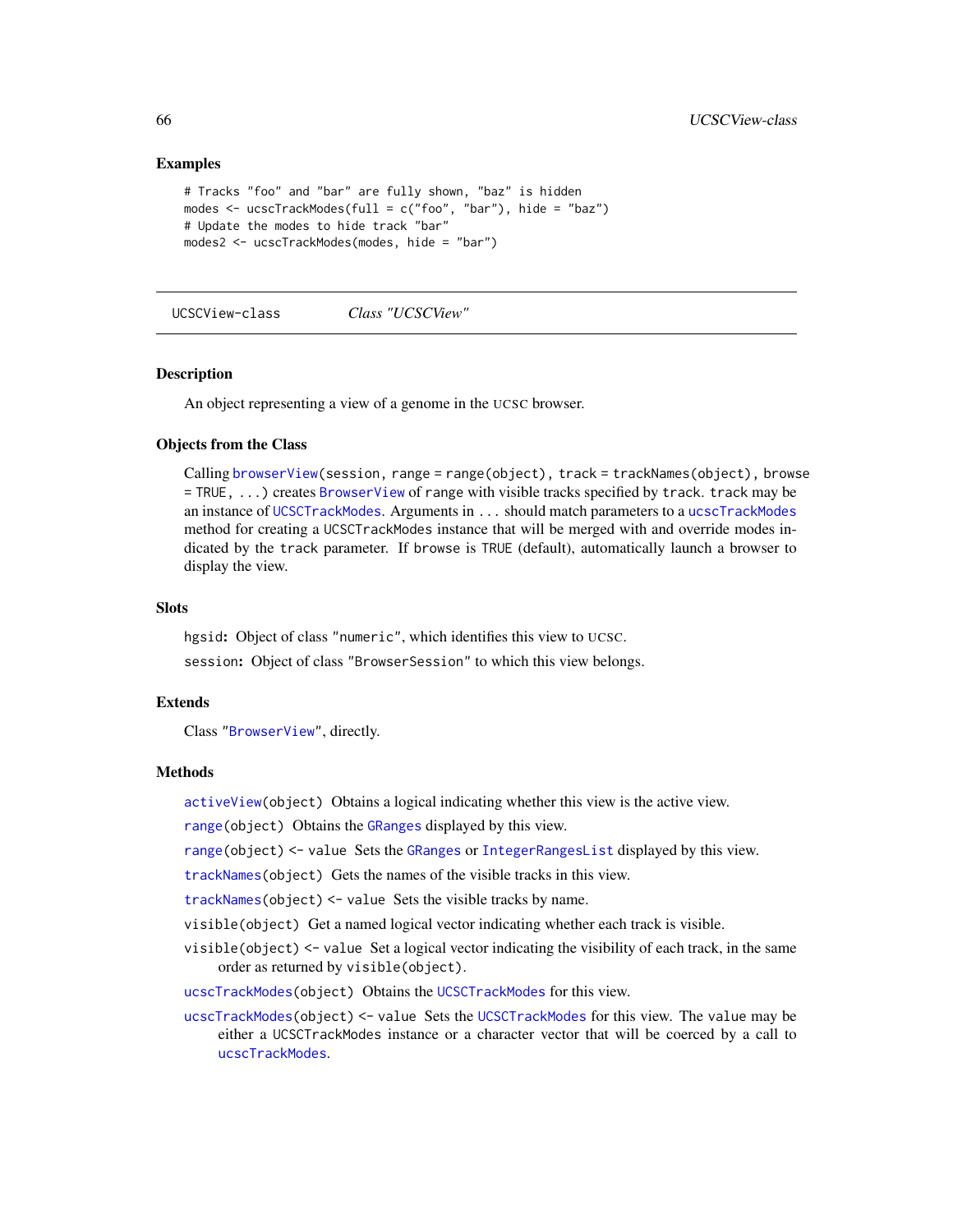#### <span id="page-66-1"></span>WIGFile-class 67

# **Utilities**

viewURL $(x)$  Gets the URL corresponding to the view x. Typically used when passing browse=FALSE to the constructor in order to display the view in another way.

#### Author(s)

Michael Lawrence

#### See Also

[browserView](#page-23-0) for creating instances of this class.

WIGFile-class *WIG Import and Export*

#### <span id="page-66-0"></span>Description

These functions support the import and export of the UCSC WIG (Wiggle) format.

#### Usage

```
## S4 method for signature 'WIGFile,ANY,ANY'
import(con, format, text, genome = NA,
                    trackLine = TRUE, which = NULL, seqinfo = NULL, \ldots)
import.wig(con, ...)
## S4 method for signature 'ANY,WIGFile,ANY'
export(object, con, format, ...)
## S4 method for signature 'GenomicRanges,WIGFile,ANY'
export(object, con, format,
                   dataFormat = c("auto", "variableStep", "fixedStep"),
                   writer = .wigWriter, append = FALSE, ...)
## S4 method for signature 'GenomicRangesList,WIGFile,ANY'
export(object, con, format, ...)
## S4 method for signature 'UCSCData,WIGFile,ANY'
export(object, con, format,
                   trackLine = TRUE, ...)export.wig(object, con, ...)
```
# Arguments

con A path, URL, connection or WIGFile object. For the functions ending in .wig, the file format is indicated by the function name. For the base export and import functions, the format must be indicated another way. If con is a path, URL or connection, either the file extension or the format argument needs to be "wig". Compressed files ("gz", "bz2" and "xz") are handled transparently.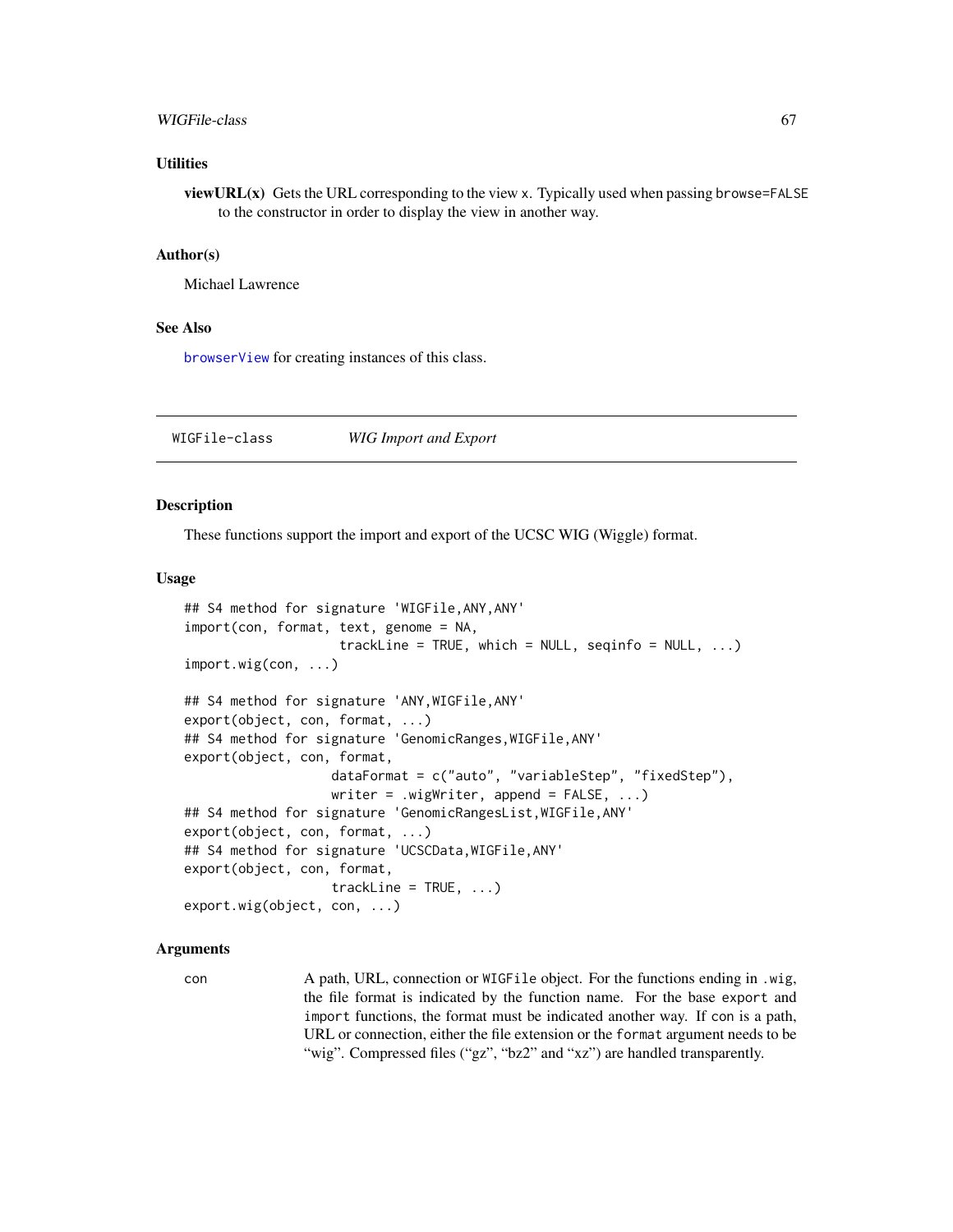<span id="page-67-0"></span>

| object     | The object to export, should be a GRanges or something coercible to a GRanges.<br>For exporting multiple tracks, in the UCSC track line metaformat, pass a GenomicRangesList,<br>or something coercible to one.                                                  |
|------------|------------------------------------------------------------------------------------------------------------------------------------------------------------------------------------------------------------------------------------------------------------------|
| format     | If not missing, should be "wig".                                                                                                                                                                                                                                 |
| text       | If con is missing, a character vector to use as the input                                                                                                                                                                                                        |
| trackLine  | Whether to parse/output a UCSC track line. An imported track line will be<br>stored in a TrackLine object, as part of the returned UCSCData.                                                                                                                     |
| genome     | The identifier of a genome, or NA if unknown. Typically, this is a UCSC identi-<br>fier like "hg19". An attempt will be made to derive the seqinfo on the return<br>value using either an installed BSgenome package or UCSC, if network access<br>is available. |
| seqinfo    | If not NULL, the Seqinfo object to set on the result. If the genome argument is<br>not NA, it must agree with genome (seqinfo).                                                                                                                                  |
| which      | A range data structure like IntegerRangesList or GRanges. Only the intervals<br>in the file overlapping the given ranges are returned. This is inefficient; use<br>BigWig for efficient spatial queries.                                                         |
| append     | If TRUE, and con points to a file path, the data is appended to the file. Obviously,<br>if con is a connection, the data is always appended.                                                                                                                     |
| dataFormat | Probably best left to "auto". Exists only for historical reasons.                                                                                                                                                                                                |
| writer     | Function for writing out the blocks; for internal use only.                                                                                                                                                                                                      |
| .          | Arguments to pass down to methods to other methods. For import, the flow<br>eventually reaches the WIGFile method on import. When trackLine is TRUE,<br>the arguments are passed through export.ucsc, so track line parameters are<br>supported.                 |

# Details

The WIG format is a text-based format for efficiently representing a dense genome-scale score vector. It encodes, for each feature, a range and score. Features from the same sequence (chromosome) are grouped together into a block, with a single block header line indicating the chromosome. There are two block formats: fixed step and variable step. For fixed step, the number of positions (or step) between intervals is the same across an entire block. For variable step, the start position is specified for each feature. For both fixed and variable step, the span (or width) is specified in the header and thus must be the same across all features. This requirement of uniform width dramatically limits the applicability of WIG. For scored features of variable width, consider [BEDGraph](#page-7-0) or [BigWig,](#page-15-0) which is generally preferred over both WIG and BEDGraph. To efficiently convert an existing WIG or BEDGraph file to BigWig, call [wigToBigWig](#page-69-0). Neither WIG, BEDGraph nor BigWig allow overlapping features.

# Value

A GRanges with the score values in the score metadata column, which is accessible via the score function.

#### WIGFile objects

The WIGFile class extends [BiocFile](#page-0-0) and is a formal represention of a resource in the WIG format. To cast a path, URL or connection to a WIGFile, pass it to the WIGFile constructor.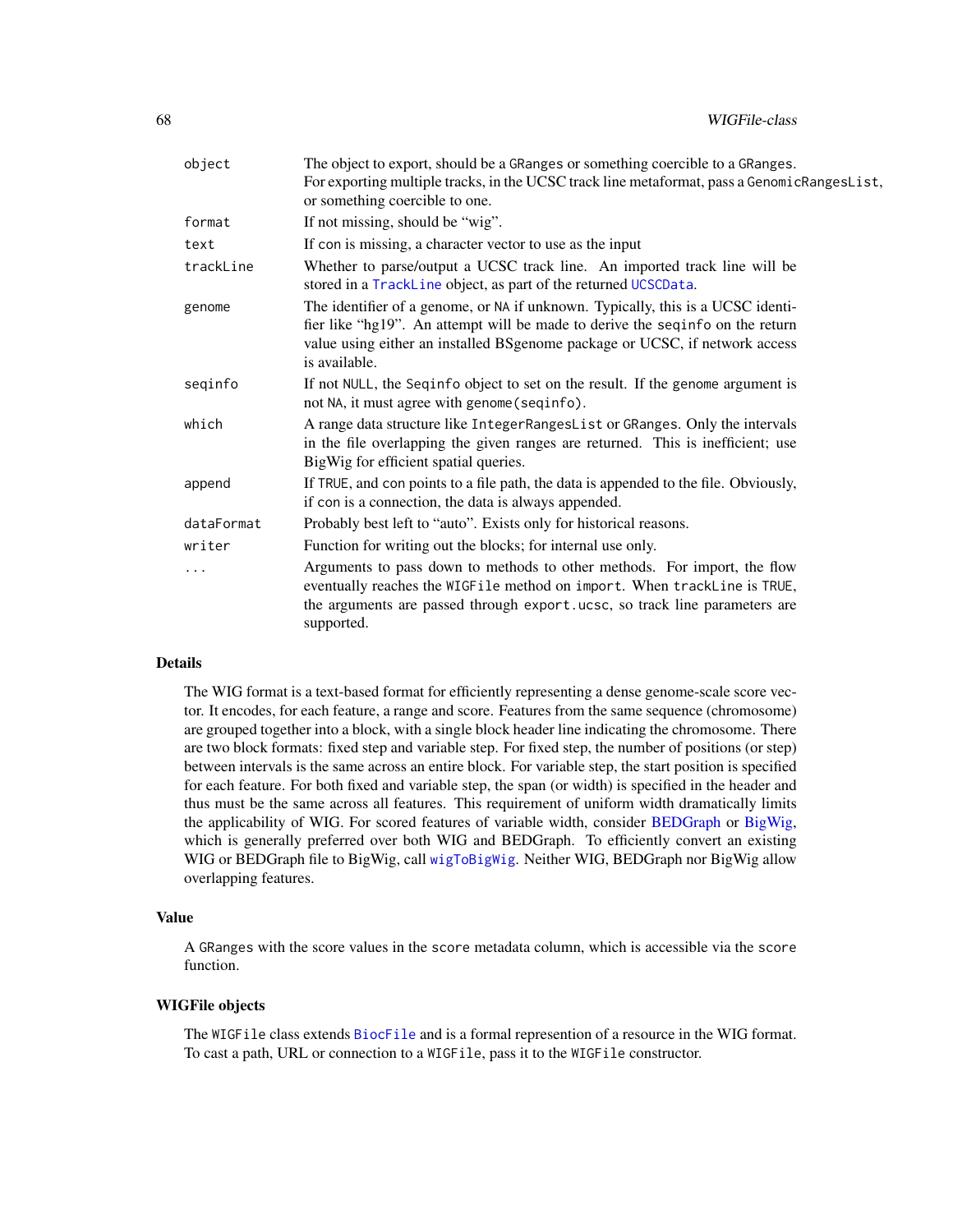# WIGFile-class 69

#### Author(s)

Michael Lawrence

# References

<http://genome.ucsc.edu/goldenPath/help/wiggle.html>

# Examples

```
test_path <- system.file("tests", package = "rtracklayer")
 test_wig <- file.path(test_path, "step.wig")
 ## basic import calls
 test <- import(test_wig)
 test
 import.wig(test_wig)
 test_wig_file <- WIGFile(test_wig)
 import(test_wig_file)
 test_wig_con <- file(test_wig)
 import(test_wig_con, format = "wig")
 test_wig_con <- file(test_wig)
 import(WIGFile(test_wig_con))
 ## various options
 import(test_wig, genome = "hg19")
 import(test_wig, trackLine = FALSE)
 which <- as(test[3:4,], "IntegerRangesList")
 import(test_wig, which = which)
## Not run:
 ## basic export calls
 test_wig_out <- file.path(tempdir(), "test.wig")
 export(test, test_wig_out)
 export.wig(test, test_wig_out)
 test_foo_out <- file.path(tempdir(), "test.foo")
 export(test, test_foo_out, format = "wig")
 test_wig_out_file <- WIGFile(test_wig_out)
 export(test, test_wig_out_file)
 ## appending
 test2 <- test
 metadata(test2)$trackLine <- initialize(metadata(test)$trackLine,
                                          name = "test2")export(test2, test_wig_out_file, append = TRUE)
 ## passing track line parameters
 export(test, test_wig_out, name = "test2")
 ## no track line
 export(test, test_wig_out, trackLine = FALSE)
 ## gzip
```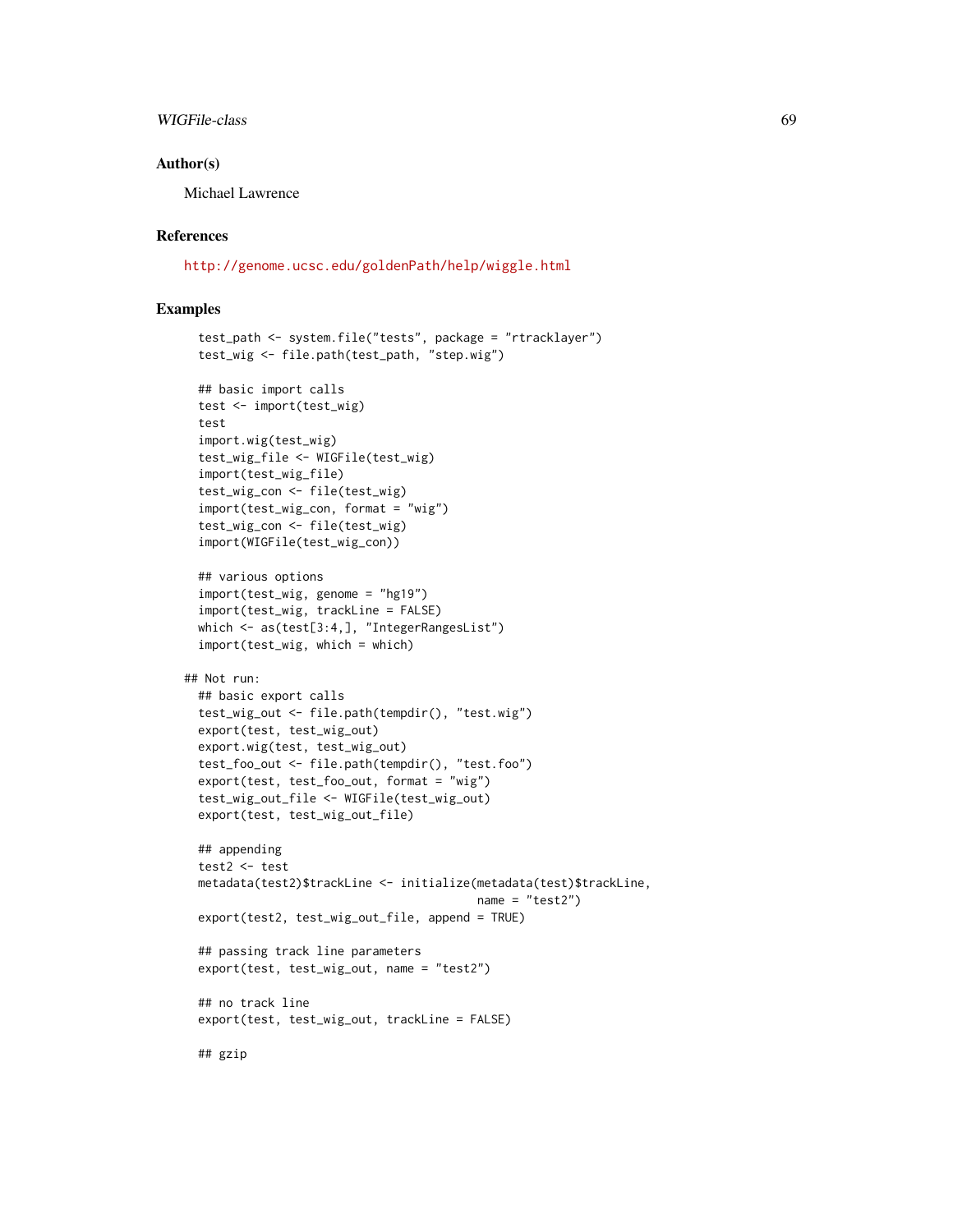```
test_wig_gz <- paste(test_wig_out, ".gz", sep = "")
 export(test, test_wig_gz)
## End(Not run)
```
<span id="page-69-0"></span>wigToBigWig *Convert WIG to BigWig*

# Description

This function calls the Kent C library to efficiently convert a WIG file to a BigWig file, without loading the entire file into memory. This solves the problem where simple tools write out text WIG files, instead of more efficiently accessed binary BigWig files.

# Usage

wigToBigWig(x, seqinfo, dest = paste(file\_path\_sans\_ext(x, TRUE), "bw", sep = "."), clip = FALSE)

# Arguments

| $\mathsf{x}$ | Path or URL to the WIG file. Connections are not supported.                                      |
|--------------|--------------------------------------------------------------------------------------------------|
| seginfo      | Seguinfo object, describing the genome of the data. All BigWig files must have<br>this defined.  |
| dest         | The path to which to write the BigWig file. Defaults to x with the extension<br>changed to "bw". |
| clip         | If TRUE, regions outside of seguinfo will be clipped, so that no error is thrown.                |

# Author(s)

Michael Lawrence

# See Also

[BigWig](#page-15-0) import and export support

<span id="page-69-1"></span>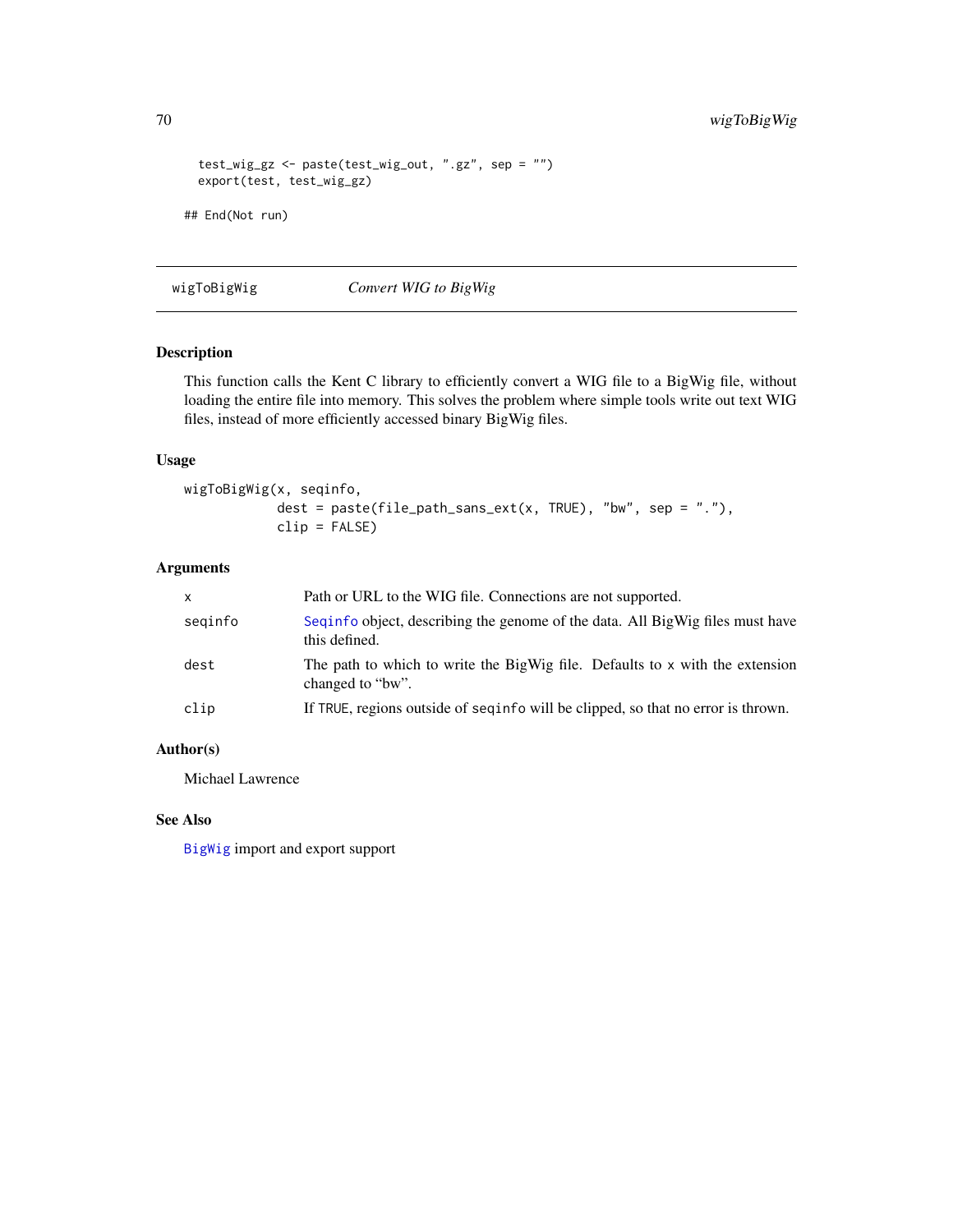# **Index**

∗ classes BasicTrackLine-class, [6](#page-5-1) Bed15TrackLine-class, [7](#page-6-0) BEDFile-class, [8](#page-7-1) BigBedFile-class, [13](#page-12-0) BigBedSelection-class, [15](#page-14-0) BigWigFile-class, [16](#page-15-1) BigWigSelection-class, [19](#page-18-0) BrowserSession-class, [22](#page-21-1) BrowserView-class, [23](#page-22-2) BrowserViewList-class, [25](#page-24-0) Chain-class, [26](#page-25-3) FastaFile-class, [28](#page-27-0) GenomicData, [30](#page-29-0) GFFFile-class, [32](#page-31-1) GraphTrackLine-class, [37](#page-36-1) IntegerRangesList-methods, [38](#page-37-0) Quickload-class, [40](#page-39-1) QuickloadGenome-class, [41](#page-40-1) TrackDb-class, [48](#page-47-1) TrackHub-class, [48](#page-47-1) TrackHubGenome-class, [50](#page-49-1) TrackLine-class, [52](#page-51-1) TwoBitFile-class, [53](#page-52-1) UCSCData-class, [55](#page-54-1) UCSCFile-class, [56](#page-55-1) UCSCSchema-class, [59](#page-58-1) UCSCSession-class, [60](#page-59-1) UCSCTableQuery-class, [61](#page-60-1) UCSCTrackModes-class, [64](#page-63-1) UCSCView-class, [66](#page-65-1) WIGFile-class, [67](#page-66-1) ∗ datasets cpneTrack, [27](#page-26-0) targets, [46](#page-45-0) ∗ interface browseGenome, [20](#page-19-0) genomeBrowsers, [29](#page-28-0) ucscGenomes, [58](#page-57-0)

∗ manip blocks-methods, [20](#page-19-0) GenomicSelection, [31](#page-30-0) readGFF, [43](#page-42-0) ∗ methods activeView-methods, [3](#page-2-1) BEDFile-class, [8](#page-7-1) BigBedFile-class, [13](#page-12-0) BigBedSelection-class, [15](#page-14-0) BigWigFile-class, [16](#page-15-1) BigWigSelection-class, [19](#page-18-0) blocks-methods, [20](#page-19-0) browserSession-methods, [23](#page-22-2) browserView-methods, [24](#page-23-1) browserViews-methods, [26](#page-25-3) Chain-class, [26](#page-25-3) FastaFile-class, [28](#page-27-0) GenomicData, [30](#page-29-0) GFFFile-class, [32](#page-31-1) IntegerRangesList-methods, [38](#page-37-0) Quickload-class, [40](#page-39-1) QuickloadGenome-class, [41](#page-40-1) sequence<–methods, [45](#page-44-0) track<–methods, [47](#page-46-1) TrackDb-class, [48](#page-47-1) TrackHub-class, [48](#page-47-1) TrackHubGenome-class, [50](#page-49-1) tracks-methods, [53](#page-52-1) TwoBitFile-class, [53](#page-52-1) UCSCFile-class, [56](#page-55-1) UCSCSchema-class, [59](#page-58-1) UCSCTableQuery-class, [61](#page-60-1) ucscTrackModes-methods, [65](#page-64-1) WIGFile-class, [67](#page-66-1) [,UCSCTrackModes,ANY,ANY,ANY-method *(*UCSCTrackModes-class*)*, [64](#page-63-1) [<-,UCSCTrackModes,ANY,ANY,ANY-method *(*UCSCTrackModes-class*)*, [64](#page-63-1) [[,Quickload,ANY,ANY-method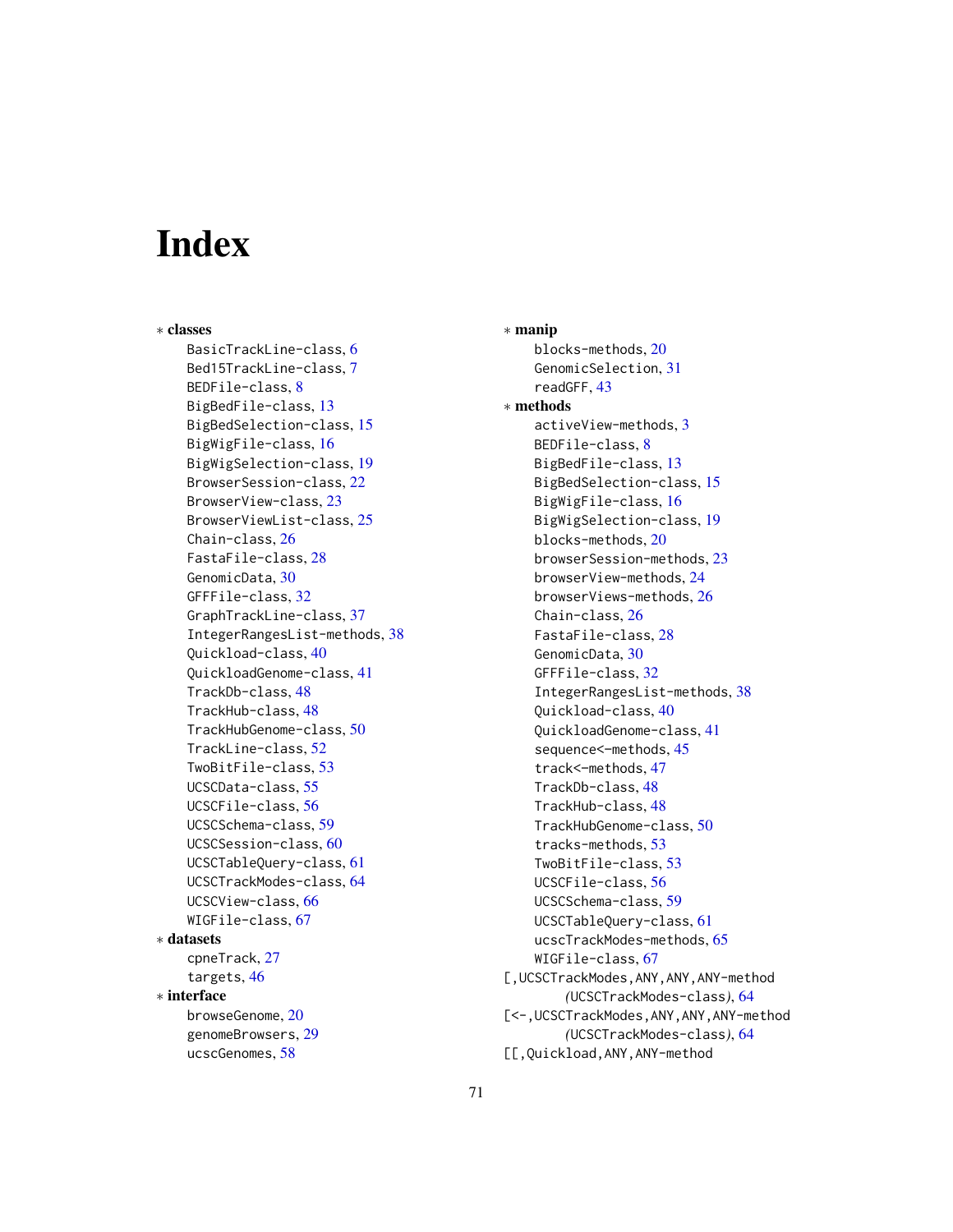*(*Quickload-class*)*, [40](#page-39-1) [[,TrackDb,ANY,ANY-method *(*TrackDb-class*)*, [48](#page-47-1) [[,TrackHub,ANY,ANY-method *(*TrackHub-class*)*, [48](#page-47-1) [[<-,TrackDb,ANY,ANY-method *(*TrackDb-class*)*, [48](#page-47-1) \$,Quickload-method *(*Quickload-class*)*, [40](#page-39-1) \$,TrackDb-method *(*TrackDb-class*)*, [48](#page-47-1) \$,TrackHub-method *(*TrackHub-class*)*, [48](#page-47-1) \$<-,TrackDb-method *(*TrackDb-class*)*, [48](#page-47-1) 2BitFile *(*TwoBitFile-class*)*, [53](#page-52-1) 2BitFile-class *(*TwoBitFile-class*)*, [53](#page-52-1)

```
activeView, 22, 66
activeView (activeView-methods), 3
```
activeView,BrowserSession-method *(*activeView-methods*)*, [3](#page-2-1) activeView,UCSCView-method *(*activeView-methods*)*, [3](#page-2-1) activeView-methods, [3](#page-2-1) activeView<- *(*activeView-methods*)*, [3](#page-2-1) activeView<--methods *(*activeView-methods*)*, [3](#page-2-1) asBED, [3,](#page-2-1) *[20](#page-19-0)* asBED,GAlignments-method *(*asBED*)*, [3](#page-2-1) asBED,GRangesList-method *(*asBED*)*, [3](#page-2-1) asGFF, [4](#page-3-0) asGFF,GRangesList-method *(*asGFF*)*, [4](#page-3-0)

```
BAM, 11, 34
BamFile, 5
BamFile-methods, 5
BasicTrackLine, 37, 38, 52
BasicTrackLine-class, 6
BBFile (BigBedFile-class), 13
BBFile-class (BigBedFile-class), 13
BED15File (BEDFile-class), 8
BED15File-class (BEDFile-class), 8
Bed15TrackLine-class, 7
BEDFile (BEDFile-class), 8
BEDFile-class, 8
BEDGraph, 68
BEDGraphFile (BEDFile-class), 8
BEDGraphFile-class (BEDFile-class), 8
BEDPEFile (BEDFile-class), 8
BEDPEFile-class (BEDFile-class), 8
BigBedFile, 15
BigBedFile (BigBedFile-class), 13
```
BigBedFile-class, [13](#page-12-0) BigBedSelection, *[13](#page-12-0)* BigBedSelection *(*BigBedSelection-class*)*, [15](#page-14-0) BigBedSelection-class, [15](#page-14-0) BigWig, *[11](#page-10-0)*, *[34](#page-33-0)*, *[68](#page-67-0)*, *[70](#page-69-1)* BigWigFile, *[19](#page-18-0)* BigWigFile *(*BigWigFile-class*)*, [16](#page-15-1) BigWigFile-class, [16](#page-15-1) BigWigFileList *(*BigWigFile-class*)*, [16](#page-15-1) BigWigFileList-class *(*BigWigFile-class*)*, [16](#page-15-1) BigWigSelection, *[16](#page-15-1)*, *[31](#page-30-0)* BigWigSelection *(*BigWigSelection-class*)*, [19](#page-18-0) BigWigSelection-class, [19](#page-18-0) BiocFile, *[12](#page-11-0)*, *[14](#page-13-0)*, *[17](#page-16-0)*, *[28](#page-27-0)*, *[34](#page-33-0)*, *[42](#page-41-0)*, *[51](#page-50-0)*, *[57,](#page-56-0) [58](#page-57-0)*, *[68](#page-67-0)* blocks *(*blocks-methods*)*, [20](#page-19-0) blocks,GenomicRanges-method *(*blocks-methods*)*, [20](#page-19-0) blocks-methods, [20](#page-19-0) BroadPeakFile *(*BEDFile-class*)*, [8](#page-7-1) BroadPeakFile-class *(*BEDFile-class*)*, [8](#page-7-1) browseGenome, [20,](#page-19-0) *[29](#page-28-0)* browseGenome,GenomicRanges\_OR\_GenomicRangesList-method *(*browseGenome*)*, [20](#page-19-0) browseGenome,missing-method *(*browseGenome*)*, [20](#page-19-0) BrowserSession, *[21](#page-20-0)*, *[23,](#page-22-2) [24](#page-23-1)*, *[29](#page-28-0)*, *[47,](#page-46-1) [48](#page-47-1)*, *[60](#page-59-1)* browserSession, *[21](#page-20-0)[–24](#page-23-1)*, *[29](#page-28-0)*, *[60,](#page-59-1) [61](#page-60-1)* browserSession *(*browserSession-methods*)*, [23](#page-22-2) browserSession,BrowserView-method *(*browserSession-methods*)*, [23](#page-22-2) browserSession,character-method *(*browserSession-methods*)*, [23](#page-22-2) browserSession,missing-method *(*browserSession-methods*)*, [23](#page-22-2) BrowserSession-class, [22](#page-21-1) browserSession-methods, [23](#page-22-2) BrowserView, *[3](#page-2-1)*, *[21,](#page-20-0) [22](#page-21-1)*, *[25,](#page-24-0) [26](#page-25-3)*, *[60](#page-59-1)*, *[66](#page-65-1)* browserView, *[21](#page-20-0)[–26](#page-25-3)*, *[60](#page-59-1)*, *[66,](#page-65-1) [67](#page-66-1)* browserView *(*browserView-methods*)*, [24](#page-23-1) browserView,UCSCSession-method *(*browserView-methods*)*, [24](#page-23-1) BrowserView-class, [23](#page-22-2) browserView-methods, [24](#page-23-1) BrowserViewList, *[24](#page-23-1)*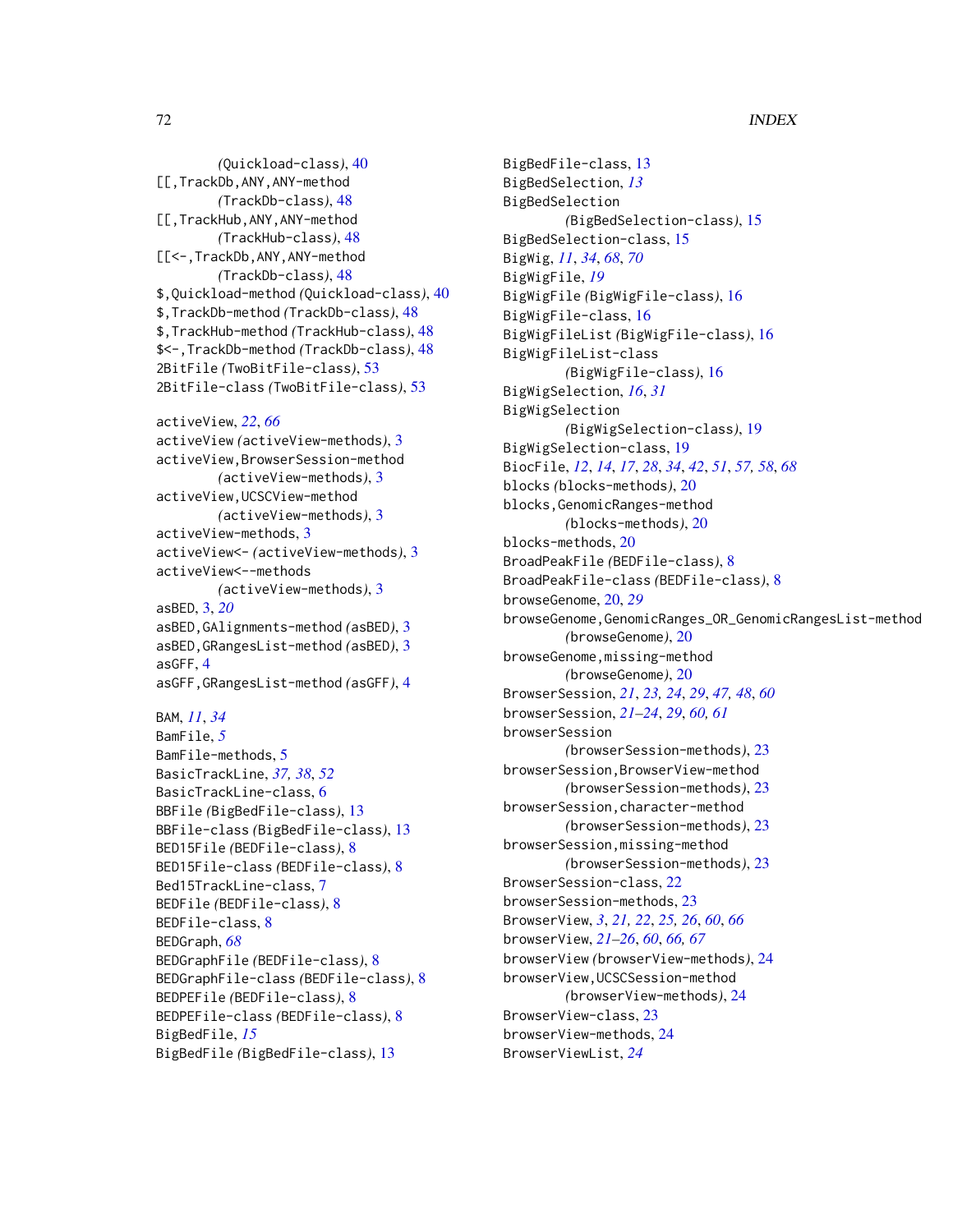# $I<sub>N</sub>$   $I<sub>3</sub>$   $I<sub>3</sub>$   $I<sub>4</sub>$   $I<sub>5</sub>$   $I<sub>6</sub>$   $I<sub>7</sub>$   $I<sub>8</sub>$   $I<sub>9</sub>$   $I<sub>9</sub>$   $I<sub>9</sub>$   $I<sub>9</sub>$   $I<sub>9</sub>$   $I<sub>9</sub>$   $I<sub>9</sub>$   $I<sub>9</sub>$   $I<sub>9</sub>$   $I<sub>9</sub>$   $I<sub>9</sub>$   $I<sub>9</sub>$   $I$

BrowserViewList *(*BrowserViewList-class*)*, [25](#page-24-0) BrowserViewList-class, [25](#page-24-0) browserViews, *[22](#page-21-0)*, *[60](#page-59-0)* browserViews *(*browserViews-methods*)*, [26](#page-25-0) browserViews,UCSCSession-method *(*browserViews-methods*)*, [26](#page-25-0) browserViews-methods, [26](#page-25-0) BSgenome, *[29](#page-28-0)*, *[41](#page-40-0)*, *[55](#page-54-0)* BWFile *(*BigWigFile-class*)*, [16](#page-15-0) BWFile-class *(*BigWigFile-class*)*, [16](#page-15-0)

Chain, *[39](#page-38-0)* Chain-class, [26](#page-25-0) ChainBlock-class *(*Chain-class*)*, [26](#page-25-0) ChainFile *(*Chain-class*)*, [26](#page-25-0) ChainFile-class *(*Chain-class*)*, [26](#page-25-0) character, *[64](#page-63-0)* chrom *(*GenomicData*)*, [30](#page-29-0) chrom,GRanges-method *(*GenomicData*)*, [30](#page-29-0) chrom,IntegerRangesList-method *(*IntegerRangesList-methods*)*, [38](#page-37-0) chrom<- *(*GenomicData*)*, [30](#page-29-0) chrom<-,GRanges-method *(*GenomicData*)*, [30](#page-29-0) chrom<-,IntegerRangesList-method *(*IntegerRangesList-methods*)*, [38](#page-37-0) class:2BitFile *(*TwoBitFile-class*)*, [53](#page-52-0) class:BBFile *(*BigBedFile-class*)*, [13](#page-12-0) class:BED15File *(*BEDFile-class*)*, [8](#page-7-0) class:BEDFile *(*BEDFile-class*)*, [8](#page-7-0) class:BEDGraphFile *(*BEDFile-class*)*, [8](#page-7-0) class:BigBedFile *(*BigBedFile-class*)*, [13](#page-12-0) class:BigWigFile *(*BigWigFile-class*)*, [16](#page-15-0) class:BigWigFileList *(*BigWigFile-class*)*, [16](#page-15-0) class:BroadPeakFile *(*BEDFile-class*)*, [8](#page-7-0) class:BWFile *(*BigWigFile-class*)*, [16](#page-15-0) class:Chain *(*Chain-class*)*, [26](#page-25-0) class:ChainBlock *(*Chain-class*)*, [26](#page-25-0) class:ChainFile *(*Chain-class*)*, [26](#page-25-0) class:FastaFile *(*FastaFile-class*)*, [28](#page-27-0) class:GFF1File *(*GFFFile-class*)*, [32](#page-31-0) class:GFF2File *(*GFFFile-class*)*, [32](#page-31-0) class:GFF3File *(*GFFFile-class*)*, [32](#page-31-0) class:GFFFile *(*GFFFile-class*)*, [32](#page-31-0) class:GTFFile *(*GFFFile-class*)*, [32](#page-31-0) class:GVFFile *(*GFFFile-class*)*, [32](#page-31-0) class:NarrowPeakFile *(*BEDFile-class*)*, [8](#page-7-0) class:Quickload *(*Quickload-class*)*, [40](#page-39-0)

class:QuickloadGenome *(*QuickloadGenome-class*)*, [41](#page-40-0) class:TrackDb *(*TrackDb-class*)*, [48](#page-47-0) class:TrackHub *(*TrackHub-class*)*, [48](#page-47-0) class:TrackHubGenome *(*TrackHubGenome-class*)*, [50](#page-49-0) class:TwoBitFile *(*TwoBitFile-class*)*, [53](#page-52-0) class:UCSCFile *(*UCSCFile-class*)*, [56](#page-55-0) class:WIGFile *(*WIGFile-class*)*, [67](#page-66-0) cleanupBigWigCache *(*BigWigFile-class*)*, [16](#page-15-0) close, *[23,](#page-22-0) [24](#page-23-0)* coerce,BasicTrackLine,character-method *(*BasicTrackLine-class*)*, [6](#page-5-0) coerce,BasicTrackLine,GraphTrackLine-method *(*GraphTrackLine-class*)*, [37](#page-36-0) coerce,Bed15TrackLine,character-method *(*Bed15TrackLine-class*)*, [7](#page-6-0) coerce,character,BasicTrackLine-method *(*BasicTrackLine-class*)*, [6](#page-5-0) coerce,character,Bed15TrackLine-method *(*Bed15TrackLine-class*)*, [7](#page-6-0) coerce,character,GraphTrackLine-method *(*GraphTrackLine-class*)*, [37](#page-36-0) coerce,character,Quickload-method *(*Quickload-class*)*, [40](#page-39-0) coerce,character,TrackHub-method *(*TrackHub-class*)*, [48](#page-47-0) coerce,character,TrackLine-method *(*TrackLine-class*)*, [52](#page-51-0) coerce,GenomicRanges,BigBedSelection-method *(*BigBedSelection-class*)*, [15](#page-14-0) coerce,GenomicRanges,BigWigSelection-method *(*BigWigSelection-class*)*, [19](#page-18-0) coerce,GRanges,UCSCData-method *(*UCSCData-class*)*, [55](#page-54-0) coerce,GraphTrackLine,BasicTrackLine-method *(*GraphTrackLine-class*)*, [37](#page-36-0) coerce,GraphTrackLine,character-method *(*GraphTrackLine-class*)*, [37](#page-36-0) coerce,IntegerRangesList,BigBedSelection-method *(*BigBedSelection-class*)*, [15](#page-14-0) coerce,IntegerRangesList,BigWigSelection-method *(*BigWigSelection-class*)*, [19](#page-18-0) coerce,TrackLine,character-method *(*TrackLine-class*)*, [52](#page-51-0) coerce,UCSCData,GRanges-method *(*UCSCData-class*)*, [55](#page-54-0)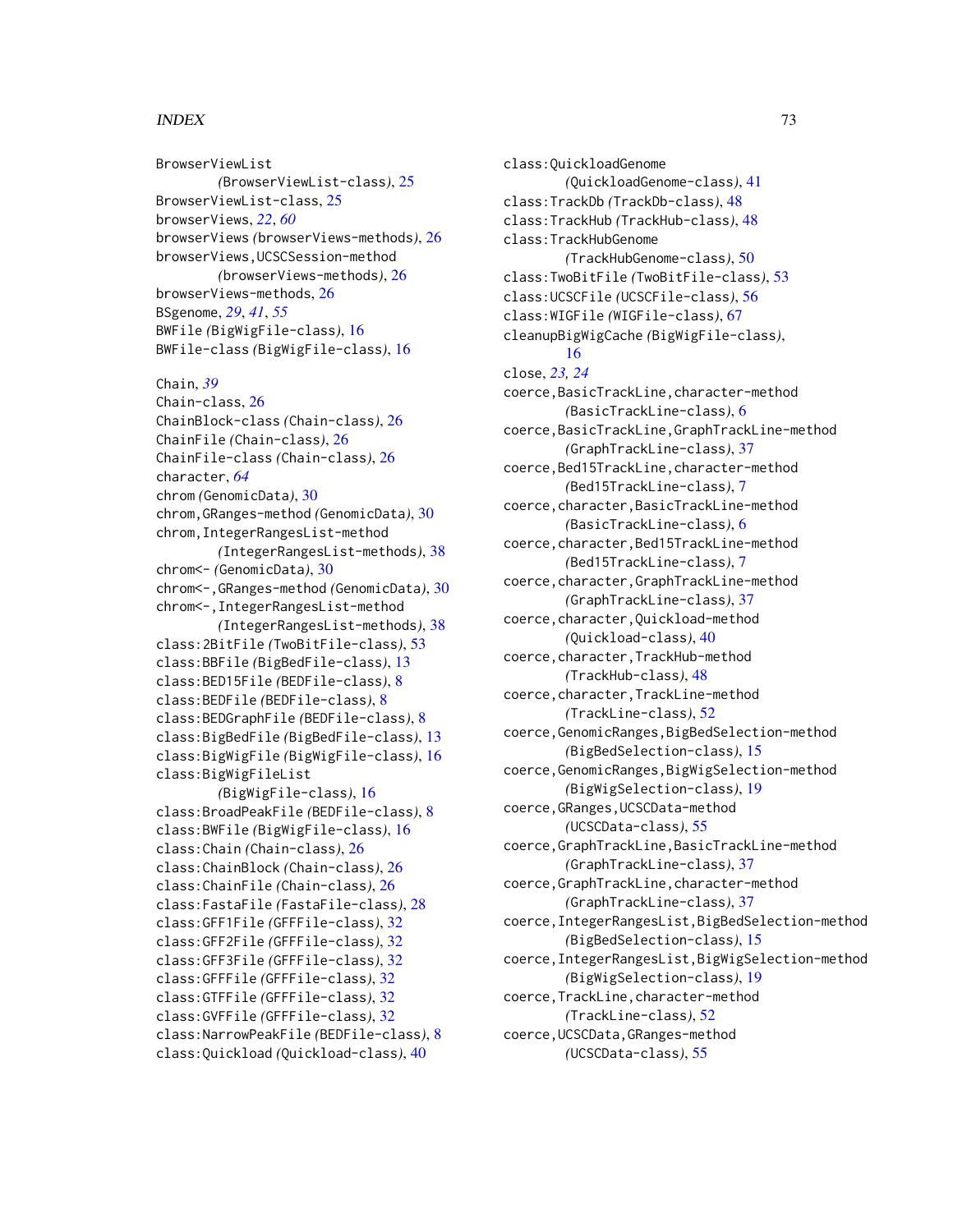col2rgb, *[7,](#page-6-0) [8](#page-7-0)*, *[11](#page-10-0)*, *[37](#page-36-0)*, *[52](#page-51-0)* cpneTrack, [27](#page-26-0) DataFrame, *[43,](#page-42-0) [44](#page-43-0)* descriptionUrl,TrackHub-method *(*TrackHub-class*)*, [48](#page-47-0) descriptionUrl<-,TrackHub-method *(*TrackHub-class*)*, [48](#page-47-0) email,TrackHub-method *(*TrackHub-class*)*, [48](#page-47-0) email<-,TrackHub-method *(*TrackHub-class*)*, [48](#page-47-0) export, *[56](#page-55-0)* export,ANY,BamFile,ANY-method *(*BamFile-methods*)*, [5](#page-4-0) export,ANY,BEDFile,ANY-method *(*BEDFile-class*)*, [8](#page-7-0) export,ANY,BEDPEFile,ANY-method *(*BEDFile-class*)*, [8](#page-7-0) export,ANY,BigBedFile,ANY-method *(*BigBedFile-class*)*, [13](#page-12-0) export,ANY,BigWigFile,ANY-method *(*BigWigFile-class*)*, [16](#page-15-0) export,ANY,FastaFile,ANY-method *(*FastaFile-class*)*, [28](#page-27-0) export,ANY,GFFFile,ANY-method *(*GFFFile-class*)*, [32](#page-31-0) export,ANY,TabSeparatedFile,ANY-method *(*TabixFile-methods*)*, [45](#page-44-0) export,ANY,TwoBitFile,ANY-method *(*TwoBitFile-class*)*, [53](#page-52-0) export,ANY,UCSCFile,ANY-method *(*UCSCFile-class*)*, [56](#page-55-0) export,ANY,WIGFile,ANY-method *(*WIGFile-class*)*, [67](#page-66-0) export,DNAStringSet,character,ANY-method *(*TwoBitFile-class*)*, [53](#page-52-0) export,DNAStringSet,TwoBitFile,ANY-method *(*TwoBitFile-class*)*, [53](#page-52-0) export,GAlignmentPairs,BamFile,ANY-method *(*BamFile-methods*)*, [5](#page-4-0) export,GAlignments,BamFile,ANY-method *(*BamFile-methods*)*, [5](#page-4-0) export,GenomicRanges,BED15File,ANY-method *(*BEDFile-class*)*, [8](#page-7-0) export,GenomicRanges,BEDFile,ANY-method *(*BEDFile-class*)*, [8](#page-7-0)

export,GenomicRanges,BigBedFile,ANY-method *(*BigBedFile-class*)*, [13](#page-12-0) export,GenomicRanges,BigWigFile,ANY-method *(*BigWigFile-class*)*, [16](#page-15-0) export,GenomicRanges,GFFFile,ANY-method *(*GFFFile-class*)*, [32](#page-31-0) export,GenomicRanges,TabSeparatedFile,ANY-method *(*TabixFile-methods*)*, [45](#page-44-0) export,GenomicRanges,UCSCFile,ANY-method *(*UCSCFile-class*)*, [56](#page-55-0) export,GenomicRanges,WIGFile,ANY-method *(*WIGFile-class*)*, [67](#page-66-0) export,GenomicRangesList,BEDFile,ANY-method *(*BEDFile-class*)*, [8](#page-7-0) export,GenomicRangesList,GFFFile,ANY-method *(*GFFFile-class*)*, [32](#page-31-0) export,GenomicRangesList,UCSCFile,ANY-method *(*UCSCFile-class*)*, [56](#page-55-0) export,GenomicRangesList,WIGFile,ANY-method *(*WIGFile-class*)*, [67](#page-66-0) export,GRangesList,BEDFile,ANY-method *(*BEDFile-class*)*, [8](#page-7-0) export,GRangesList,GFFFile,ANY-method *(*GFFFile-class*)*, [32](#page-31-0) export,GRangesList,GTFFile,ANY-method *(*GFFFile-class*)*, [32](#page-31-0) export,List,BigWigFile,ANY-method *(*BigWigFile-class*)*, [16](#page-15-0) export,Pairs,BEDPEFile,ANY-method *(*BEDFile-class*)*, [8](#page-7-0) export,UCSCData,BED15File,ANY-method *(*BEDFile-class*)*, [8](#page-7-0) export,UCSCData,BEDFile,ANY-method *(*BEDFile-class*)*, [8](#page-7-0) export,UCSCData,UCSCFile,ANY-method *(*UCSCFile-class*)*, [56](#page-55-0) export,UCSCData,WIGFile,ANY-method *(*WIGFile-class*)*, [67](#page-66-0) export,XStringSet,FastaFile,ANY-method *(*FastaFile-class*)*, [28](#page-27-0) export-methods, *[29](#page-28-0)*, *[55](#page-54-0)* export.2bit *(*TwoBitFile-class*)*, [53](#page-52-0) export.2bit,ANY-method *(*TwoBitFile-class*)*, [53](#page-52-0) export.bb *(*BigBedFile-class*)*, [13](#page-12-0) export.bb,ANY-method *(*BigBedFile-class*)*, [13](#page-12-0) export.bed, *[55](#page-54-0)*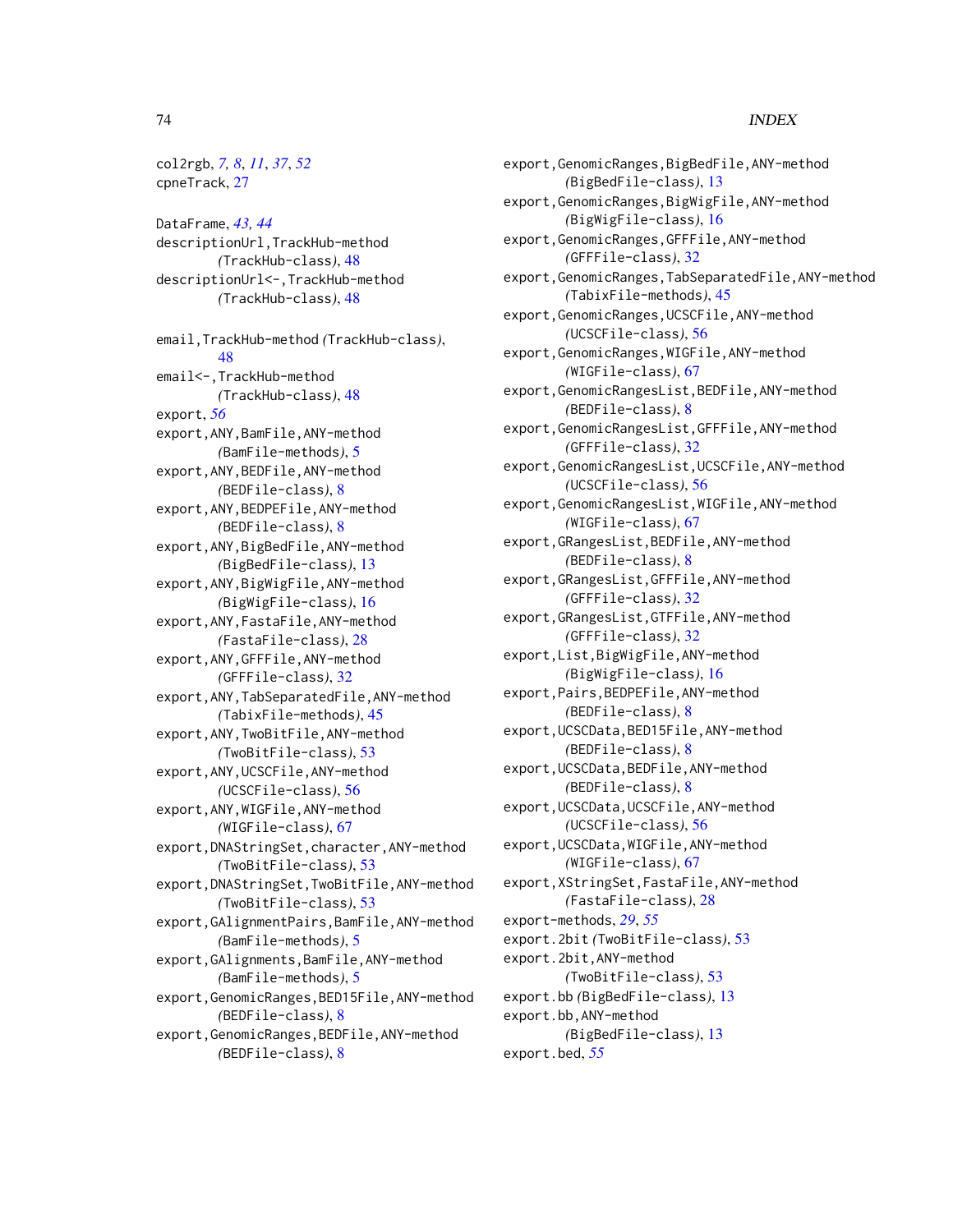export.bed *(*BEDFile-class*)*, [8](#page-7-0) export.bed,ANY-method *(*BEDFile-class*)*, [8](#page-7-0) export.bed, UCSCData, character\_OR\_connection-methodoverlaps, [10](#page-9-0), [33](#page-32-0) *(*UCSCData-class*)*, [55](#page-54-0) export.bed15, *[8](#page-7-0)*, *[55](#page-54-0)* export.bed15 *(*BEDFile-class*)*, [8](#page-7-0) export.bed15,ANY-method *(*BEDFile-class*)*, [8](#page-7-0) export.bed15,UCSCData-method *(*UCSCData-class*)*, [55](#page-54-0) export.bedGraph, *[38](#page-37-0)* export.bedGraph *(*BEDFile-class*)*, [8](#page-7-0) export.bedGraph,ANY-method *(*BEDFile-class*)*, [8](#page-7-0) export.bw *(*BigWigFile-class*)*, [16](#page-15-0) export.bw,ANY-method *(*BigWigFile-class*)*, [16](#page-15-0) export.gff, *[56](#page-55-0)* export.gff *(*GFFFile-class*)*, [32](#page-31-0) export.gff,ANY-method *(*GFFFile-class*)*, [32](#page-31-0) export.gff,UCSCData,character\_OR\_connection-m**ethom**e,UCSCSchema-method *(*UCSCData-class*)*, [55](#page-54-0) export.gff1 *(*GFFFile-class*)*, [32](#page-31-0) export.gff1,ANY-method *(*GFFFile-class*)*, [32](#page-31-0) export.gff2 *(*GFFFile-class*)*, [32](#page-31-0) export.gff2,ANY-method *(*GFFFile-class*)*, [32](#page-31-0) export.gff3 *(*GFFFile-class*)*, [32](#page-31-0) export.gff3,ANY-method *(*GFFFile-class*)*, [32](#page-31-0) export.ucsc, *[34](#page-33-0)*, *[55,](#page-54-0) [56](#page-55-0)*, *[61](#page-60-0)* export.ucsc *(*UCSCFile-class*)*, [56](#page-55-0) export.ucsc,ANY,ANY-method *(*UCSCFile-class*)*, [56](#page-55-0) export.ucsc,ANY,BiocFile-method *(*UCSCFile-class*)*, [56](#page-55-0) export.ucsc,UCSCData,character\_OR\_connection-method *(*TrackHub-class*)*, [48](#page-47-0) *(*UCSCData-class*)*, [55](#page-54-0) export.wig, *[38](#page-37-0)* export.wig *(*WIGFile-class*)*, [67](#page-66-0) export.wig,ANY-method *(*WIGFile-class*)*, [67](#page-66-0) exportToTabix *(*TabixFile-methods*)*, [45](#page-44-0) exportToTabix,ANY,character-method *(*TabixFile-methods*)*, [45](#page-44-0)

FastaFile *(*FastaFile-class*)*, [28](#page-27-0)

FastaFile-class, [28](#page-27-0) filterBam, *[6](#page-5-0)* GAlignmentPairs, *[5](#page-4-0)* GAlignments, *[5](#page-4-0)* genome, *[23](#page-22-0)*, *[36](#page-35-0)* genome,BrowserSession-method *(*BrowserSession-class*)*, [22](#page-21-0) genome,GFFFile-method *(*GFFFile-class*)*, [32](#page-31-0) genome,Quickload-method *(*Quickload-class*)*, [40](#page-39-0) genome,QuickloadGenome-method *(*QuickloadGenome-class*)*, [41](#page-40-0) genome,TrackHub-method *(*TrackHub-class*)*, [48](#page-47-0) genome,TrackHubGenome-method *(*TrackHubGenome-class*)*, [50](#page-49-0) genome,ucscCart-method *(*UCSCSession-class*)*, [60](#page-59-0) *(*UCSCSchema-class*)*, [59](#page-58-0) genome,UCSCSession-method *(*UCSCSession-class*)*, [60](#page-59-0) genome,UCSCTableQuery-method *(*UCSCTableQuery-class*)*, [61](#page-60-0) genome<-,BrowserSession-method *(*BrowserSession-class*)*, [22](#page-21-0) genome<-,UCSCSession-method *(*UCSCSession-class*)*, [60](#page-59-0) genome<-,UCSCTableQuery-method *(*UCSCTableQuery-class*)*, [61](#page-60-0) genomeBrowsers, [29](#page-28-0) GenomeDescription, *[41](#page-40-0)* genomeField,TrackHub-method *(*TrackHub-class*)*, [48](#page-47-0) genomeField<-,TrackHub-method genomeFile,TrackHub-method *(*TrackHub-class*)*, [48](#page-47-0) genomeFile<-,TrackHub-method *(*TrackHub-class*)*, [48](#page-47-0) genomeInfo,TrackHub-method *(*TrackHub-class*)*, [48](#page-47-0) genomeInfo<-,TrackHub-method *(*TrackHub-class*)*, [48](#page-47-0) GenomicData, [30](#page-29-0) GenomicRangesList, *[21](#page-20-0)*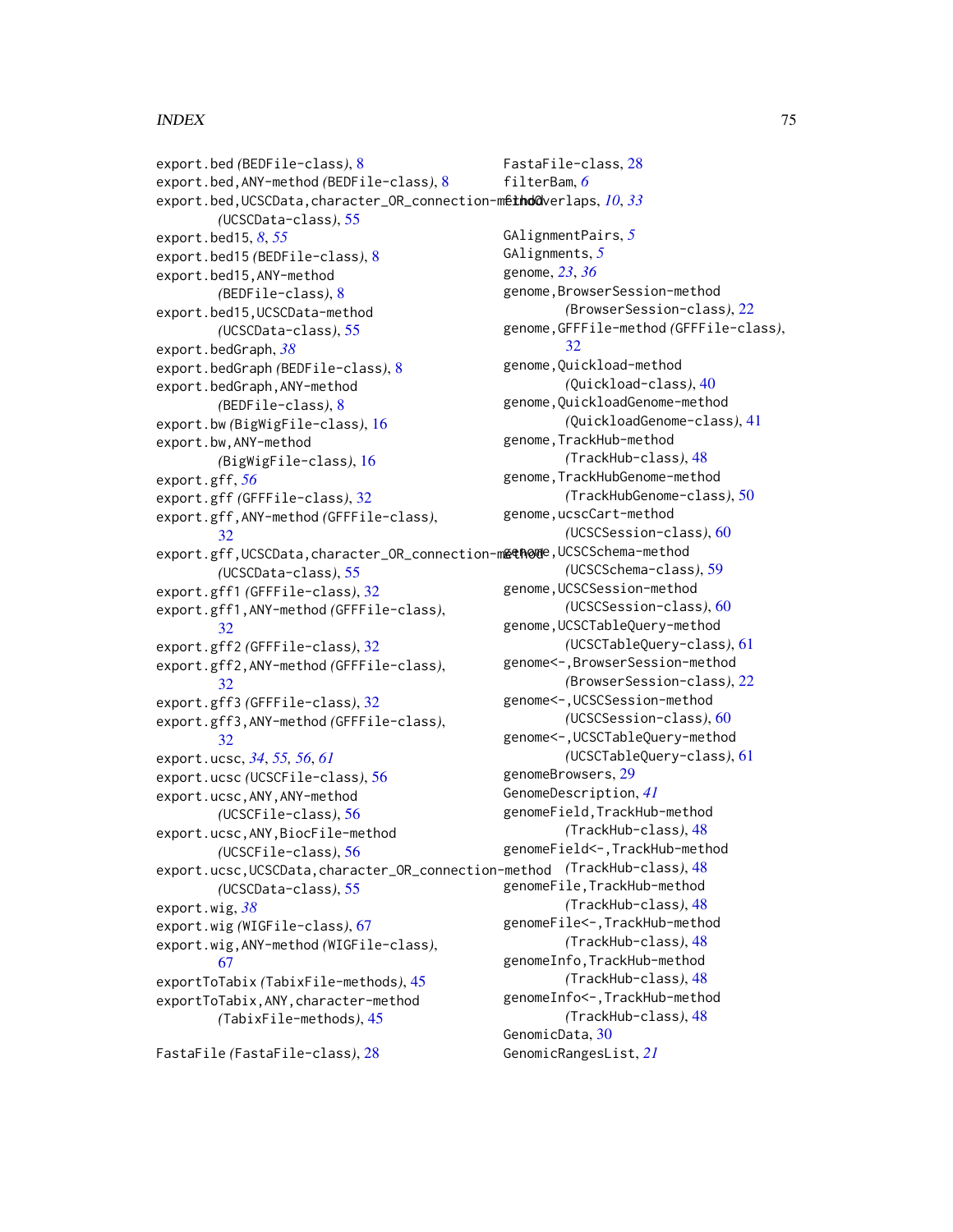```
GenomicSelection, 15, 19, 31
getCurlHandle, 60
getSeq, 22, 61
getSeq,TwoBitFile-method
        (TwoBitFile-class), 53
getTable, 61
getTable (UCSCTableQuery-class), 61
getTable,UCSCSession-method
        (UCSCSession-class), 60
getTable,UCSCTableQuery-method
        (UCSCTableQuery-class), 61
getTracks,TrackHubGenome-method
        (TrackHubGenome-class), 50
GFF, 11
GFF1File (GFFFile-class), 32
GFF1File-class (GFFFile-class), 32
GFF2File (GFFFile-class), 32
GFF2File-class (GFFFile-class), 32
GFF3File (GFFFile-class), 32
GFF3File-class (GFFFile-class), 32
GFFcolnames (readGFF), 43
GFFFile (GFFFile-class), 32
GFFFile-class, 32
GRanges, 15, 19–22, 24, 30, 36, 39, 44, 60–62,
        66
GRangesForBSGenome
        (GRangesForUCSCGenome), 36
GRangesForUCSCGenome, 36, 62
GRangesList, 20
GraphTrackLine, 6, 7, 52
GraphTrackLine-class, 37
GTFFile (GFFFile-class), 32
GTFFile-class (GFFFile-class), 32
GVFFile (GFFFile-class), 32
GVFFile-class (GFFFile-class), 32
hub,TrackHub-method (TrackHub-class), 48
```

```
hub<-,TrackHub-method (TrackHub-class),
        48
hubUrl (UCSCTableQuery-class), 61
hubUrl,UCSCTableQuery-method
        (UCSCTableQuery-class), 61
hubUrl<-,UCSCTableQuery-method
        (UCSCTableQuery-class), 61
```
import, *[44](#page-43-0)*, *[56](#page-55-0)* import,BamFile,ANY,ANY-method *(*BamFile-methods*)*, [5](#page-4-0)

import,BED15File,ANY,ANY-method *(*BEDFile-class*)*, [8](#page-7-0) import,BEDFile,ANY,ANY-method *(*BEDFile-class*)*, [8](#page-7-0) import,BEDPEFile,ANY,ANY-method *(*BEDFile-class*)*, [8](#page-7-0) import,BigBedFile,ANY,ANY-method *(*BigBedFile-class*)*, [13](#page-12-0) import,BigWigFile,ANY,ANY-method *(*BigWigFile-class*)*, [16](#page-15-0) import,BroadPeakFile,ANY,ANY-method *(*BEDFile-class*)*, [8](#page-7-0) import,BroadPeakFile,ANY-method *(*BEDFile-class*)*, [8](#page-7-0) import,ChainFile,ANY,ANY-method *(*Chain-class*)*, [26](#page-25-0) import,FastaFile,ANY,ANY-method *(*FastaFile-class*)*, [28](#page-27-0) import,GFFFile,ANY,ANY-method *(*GFFFile-class*)*, [32](#page-31-0) import,NarrowPeakFile,ANY,ANY-method *(*BEDFile-class*)*, [8](#page-7-0) import,NarrowPeakFile,ANY-method *(*BEDFile-class*)*, [8](#page-7-0) import,TabixFile,ANY,ANY-method *(*TabixFile-methods*)*, [45](#page-44-0) import,TwoBitFile,ANY,ANY-method *(*TwoBitFile-class*)*, [53](#page-52-0) import,UCSCFile,ANY,ANY-method *(*UCSCFile-class*)*, [56](#page-55-0) import,WIGFile,ANY,ANY-method *(*WIGFile-class*)*, [67](#page-66-0) import.2bit *(*TwoBitFile-class*)*, [53](#page-52-0) import.2bit,ANY-method *(*TwoBitFile-class*)*, [53](#page-52-0) import.bb, *[15](#page-14-0)* import.bb *(*BigBedFile-class*)*, [13](#page-12-0) import.bb,ANY-method *(*BigBedFile-class*)*, [13](#page-12-0) import.bed, *[20](#page-19-0)* import.bed *(*BEDFile-class*)*, [8](#page-7-0) import.bed,ANY-method *(*BEDFile-class*)*, [8](#page-7-0) import.bed15 *(*BEDFile-class*)*, [8](#page-7-0) import.bed15,ANY-method *(*BEDFile-class*)*, [8](#page-7-0) import.bedGraph *(*BEDFile-class*)*, [8](#page-7-0) import.bedGraph,ANY-method *(*BEDFile-class*)*, [8](#page-7-0)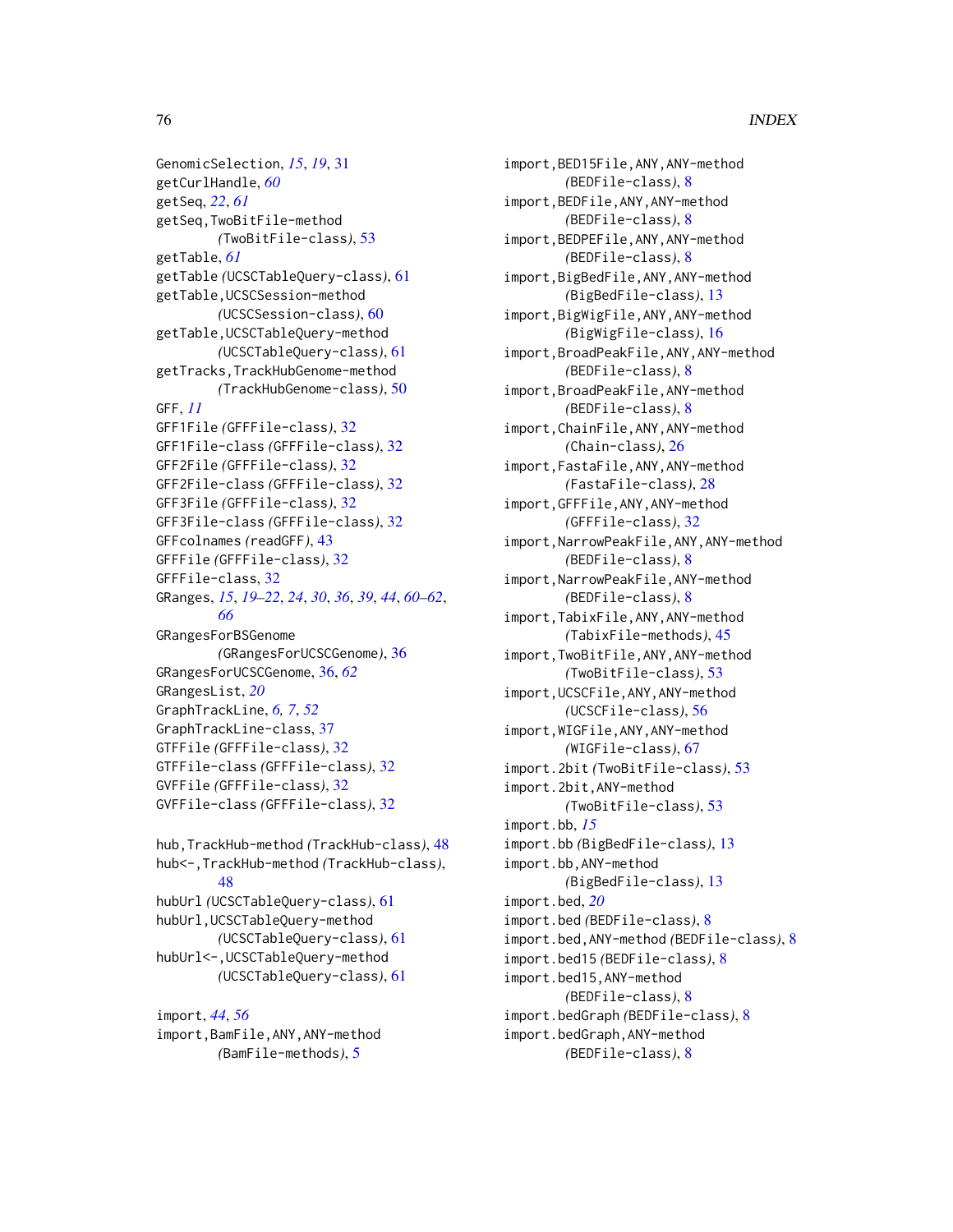import.BroadPeak *(*BEDFile-class*)*, [8](#page-7-0) import.BroadPeak,ANY-method *(*BEDFile-class*)*, [8](#page-7-0) import.bw, *[19](#page-18-0)* import.bw *(*BigWigFile-class*)*, [16](#page-15-0) import.bw,ANY-method *(*BigWigFile-class*)*, [16](#page-15-0) import.chain, *[39](#page-38-0)* import.chain *(*Chain-class*)*, [26](#page-25-0) import.chain,ANY-method *(*Chain-class*)*, [26](#page-25-0) import.gff *(*GFFFile-class*)*, [32](#page-31-0) import.gff,ANY-method *(*GFFFile-class*)*, [32](#page-31-0) import.gff1 *(*GFFFile-class*)*, [32](#page-31-0) import.gff1,ANY-method *(*GFFFile-class*)*, [32](#page-31-0) import.gff2 *(*GFFFile-class*)*, [32](#page-31-0) import.gff2,ANY-method *(*GFFFile-class*)*, [32](#page-31-0) import.gff3 *(*GFFFile-class*)*, [32](#page-31-0) import.gff3,ANY-method *(*GFFFile-class*)*, [32](#page-31-0) import.NarrowPeak *(*BEDFile-class*)*, [8](#page-7-0) import.NarrowPeak,ANY-method *(*BEDFile-class*)*, [8](#page-7-0) import.ucsc, *[34](#page-33-0)* import.ucsc *(*UCSCFile-class*)*, [56](#page-55-0) import.ucsc,ANY-method *(*UCSCFile-class*)*, [56](#page-55-0) import.ucsc,BiocFile-method *(*UCSCFile-class*)*, [56](#page-55-0) import.wig *(*WIGFile-class*)*, [67](#page-66-0) import.wig,ANY-method *(*WIGFile-class*)*, [67](#page-66-0) initialize,UCSCData-method *(*UCSCData-class*)*, [55](#page-54-0) initialize,UCSCSession-method *(*UCSCSession-class*)*, [60](#page-59-0) IntegerRanges, *[26](#page-25-0)*, *[36](#page-35-0)* IntegerRangesList, *[15](#page-14-0)*, *[19](#page-18-0)*, *[21](#page-20-0)*, *[24](#page-23-0)*, *[62](#page-61-0)*, *[66](#page-65-0)* IntegerRangesList-methods, [38](#page-37-0) length,Quickload-method *(*Quickload-class*)*, [40](#page-39-0) length,QuickloadGenome-method *(*QuickloadGenome-class*)*, [41](#page-40-0)

length,TrackHub-method *(*TrackHub-class*)*, [48](#page-47-0) length,TrackHubGenome-method *(*TrackHubGenome-class*)*, [50](#page-49-0) liftOver, *[27](#page-26-0)*, [39](#page-38-0) liftOver,ANY,ANY-method *(*liftOver*)*, [39](#page-38-0) liftOver,GenomicRanges,Chain-method *(*liftOver*)*, [39](#page-38-0) liftOver,Pairs,Chain-method *(*liftOver*)*, [39](#page-38-0) longLabel,TrackHub-method *(*TrackHub-class*)*, [48](#page-47-0) longLabel<-,TrackHub-method *(*TrackHub-class*)*, [48](#page-47-0) makeGRangesFromDataFrame, *[44](#page-43-0)* makeTxDbFromGFF, *[44](#page-43-0)* mcols,QuickloadGenome-method *(*QuickloadGenome-class*)*, [41](#page-40-0) names,BrowserSession-method *(*BrowserSession-class*)*, [22](#page-21-0) names,QuickloadGenome-method *(*QuickloadGenome-class*)*, [41](#page-40-0) names,TrackHubGenome-method *(*TrackHubGenome-class*)*, [50](#page-49-0) names,UCSCTableQuery-method *(*UCSCTableQuery-class*)*, [61](#page-60-0) names<-,UCSCTableQuery-method *(*UCSCTableQuery-class*)*, [61](#page-60-0) NarrowPeakFile *(*BEDFile-class*)*, [8](#page-7-0) NarrowPeakFile-class *(*BEDFile-class*)*, [8](#page-7-0) nrow,UCSCSchema-method *(*UCSCSchema-class*)*, [59](#page-58-0)

offset,ChainBlock-method *(*Chain-class*)*, [26](#page-25-0) organism,QuickloadGenome-method *(*QuickloadGenome-class*)*, [41](#page-40-0) organism,TrackHubGenome-method *(*TrackHubGenome-class*)*, [50](#page-49-0)

path,BigWigFileList-method *(*BigWigFile-class*)*, [16](#page-15-0)

Quickload, *[41](#page-40-0)* Quickload *(*Quickload-class*)*, [40](#page-39-0) quickload *(*QuickloadGenome-class*)*, [41](#page-40-0) Quickload-class, [40](#page-39-0) QuickloadGenome, *[40](#page-39-0)*, *[48](#page-47-0)* QuickloadGenome *(*QuickloadGenome-class*)*, [41](#page-40-0)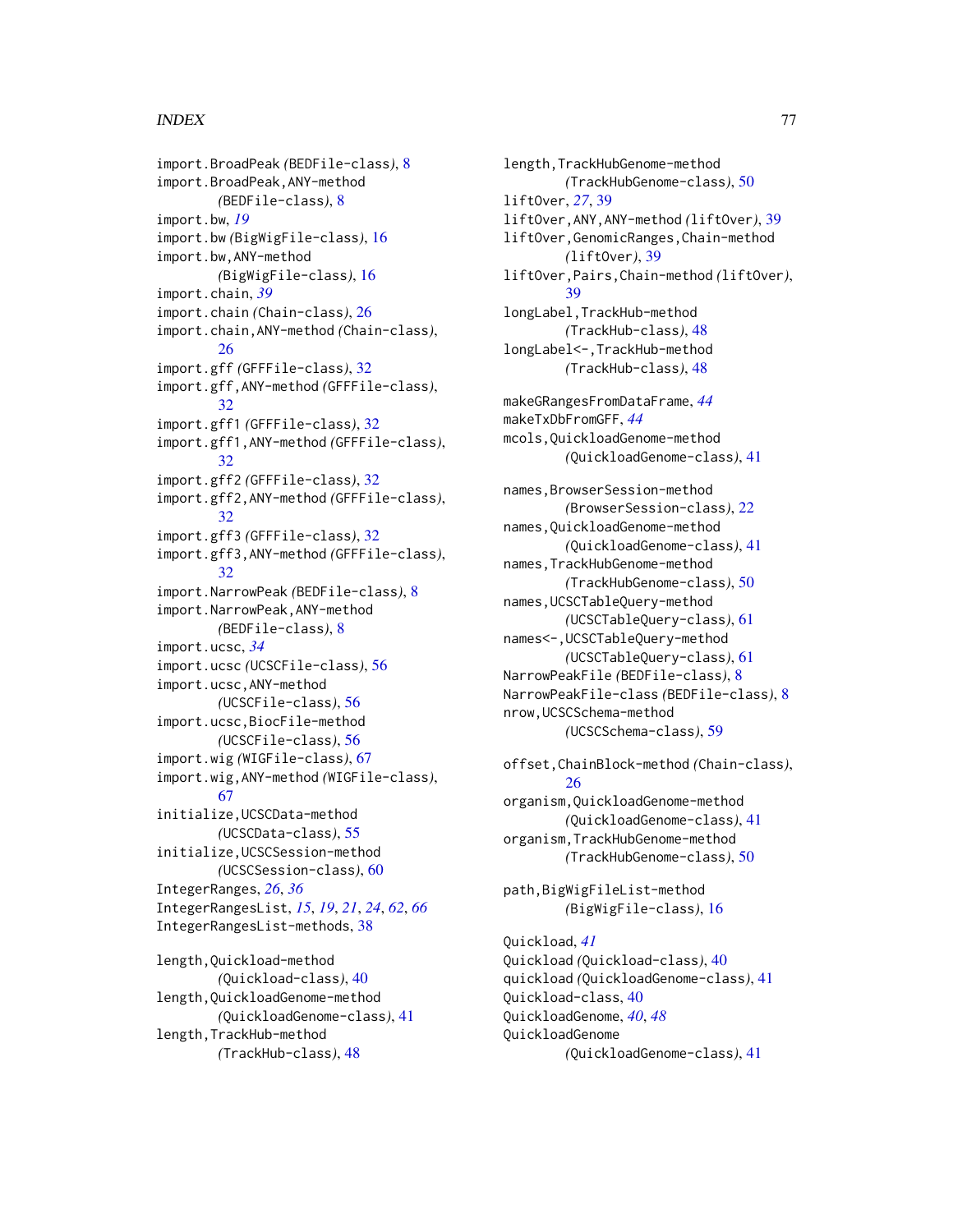QuickloadGenome-class, [41](#page-40-0) range, *[22](#page-21-0)*, *[24](#page-23-0)*, *[60](#page-59-0)*, *[66](#page-65-0)* range,BrowserSession-method *(*BrowserSession-class*)*, [22](#page-21-0) range,ucscCart-method *(*UCSCSession-class*)*, [60](#page-59-0) range,UCSCSession-method *(*UCSCSession-class*)*, [60](#page-59-0) range,UCSCTableQuery-method *(*UCSCTableQuery-class*)*, [61](#page-60-0) range,UCSCView-method *(*UCSCView-class*)*, [66](#page-65-0) range<- *(*UCSCSession-class*)*, [60](#page-59-0) range<-,UCSCSession-method *(*UCSCSession-class*)*, [60](#page-59-0) range<-,UCSCTableQuery-method *(*UCSCTableQuery-class*)*, [61](#page-60-0) range<-,UCSCView-method *(*UCSCView-class*)*, [66](#page-65-0) RangedSelection, *[15](#page-14-0)*, *[19](#page-18-0)*, *[31](#page-30-0)* ranges,ChainBlock-method *(*Chain-class*)*, [26](#page-25-0) read.table, *[10](#page-9-0)*, *[46](#page-45-0)* readDNAStringSet, *[28,](#page-27-0) [29](#page-28-0)* readGAlignmentPairs, *[6](#page-5-0)* readGAlignments, *[6](#page-5-0)* readGFF, [43](#page-42-0) referenceSequence *(*QuickloadGenome-class*)*, [41](#page-40-0) referenceSequence,QuickloadGenome-method *(*QuickloadGenome-class*)*, [41](#page-40-0) referenceSequence,TrackHubGenome-method *(*TrackHubGenome-class*)*, [50](#page-49-0) referenceSequence<- *(*QuickloadGenome-class*)*, [41](#page-40-0) referenceSequence<-,QuickloadGenome-method *(*QuickloadGenome-class*)*, [41](#page-40-0) referenceSequence<-,TrackHubGenome-method *(*TrackHubGenome-class*)*, [50](#page-49-0) releaseDate,QuickloadGenome-method *(*QuickloadGenome-class*)*, [41](#page-40-0) replaceAmbiguities, *[54](#page-53-0)* reversed *(*Chain-class*)*, [26](#page-25-0) reversed,ChainBlock-method *(*Chain-class*)*, [26](#page-25-0) RsamtoolsFile, *[42](#page-41-0)*, *[51](#page-50-0)*

ScanBamParam, *[5](#page-4-0)*

scanTabix, *[46](#page-45-0)* score, *[27](#page-26-0)* score,ANY-method *(*GenomicData*)*, [30](#page-29-0) score,ChainBlock-method *(*Chain-class*)*, [26](#page-25-0) Seqinfo, *[14](#page-13-0)*, *[17](#page-16-0)*, *[36](#page-35-0)*, *[41](#page-40-0)*, *[54](#page-53-0)*, *[60](#page-59-0)*, *[70](#page-69-0)* seqinfo,BigBedFile-method *(*BigBedFile-class*)*, [13](#page-12-0) seqinfo,BigWigFile-method *(*BigWigFile-class*)*, [16](#page-15-0) seqinfo,DNAStringSet-method *(*QuickloadGenome-class*)*, [41](#page-40-0) seqinfo,QuickloadGenome-method *(*QuickloadGenome-class*)*, [41](#page-40-0) seqinfo,TwoBitFile-method *(*TwoBitFile-class*)*, [53](#page-52-0) seqinfo,UCSCSession-method *(*UCSCSession-class*)*, [60](#page-59-0) seqinfo<-,QuickloadGenome-method *(*QuickloadGenome-class*)*, [41](#page-40-0) SeqinfoForBSGenome *(*GRangesForUCSCGenome*)*, [36](#page-35-0) SeqinfoForUCSCGenome *(*GRangesForUCSCGenome*)*, [36](#page-35-0) seqlengths, *[36](#page-35-0)* sequence, *[22](#page-21-0)* sequence<–methods, [45](#page-44-0) sequence<- *(*sequence<–methods*)*, [45](#page-44-0) shortLabel,TrackHub-method *(*TrackHub-class*)*, [48](#page-47-0) shortLabel<-,TrackHub-method *(*TrackHub-class*)*, [48](#page-47-0) show, *[23,](#page-22-0) [24](#page-23-0)* show,BrowserSession-method *(*BrowserSession-class*)*, [22](#page-21-0) show,BrowserView-method *(*BrowserView-class*)*, [23](#page-22-0) show,Quickload-method *(*Quickload-class*)*, [40](#page-39-0) show,QuickloadGenome-method *(*QuickloadGenome-class*)*, [41](#page-40-0) show,TrackHub-method *(*TrackHub-class*)*, [48](#page-47-0) show,TrackHubGenome-method *(*TrackHubGenome-class*)*, [50](#page-49-0) show,TrackLine-method *(*TrackLine-class*)*, [52](#page-51-0) show,UCSCData-method *(*UCSCData-class*)*,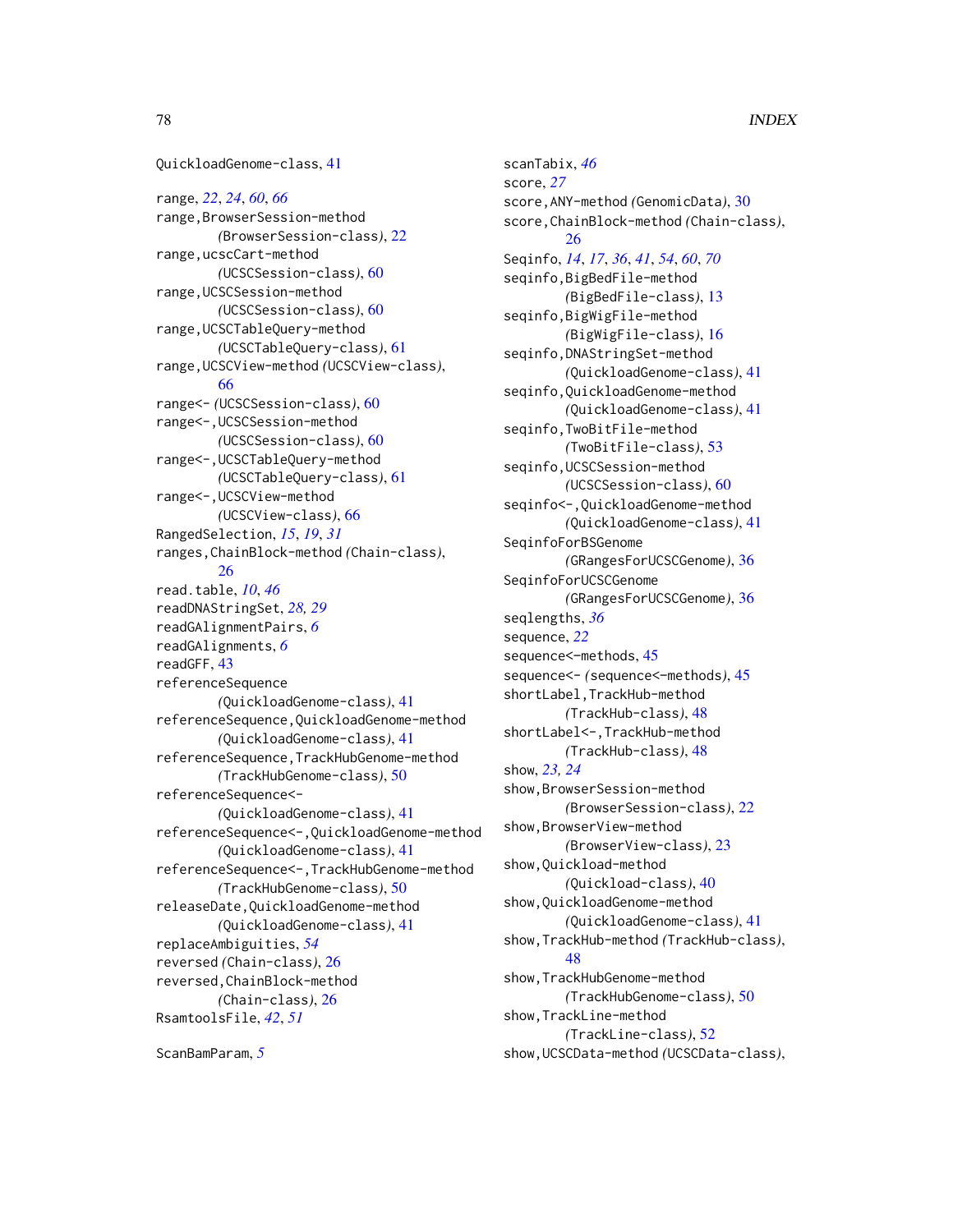# [55](#page-54-0)

show,UCSCTableQuery-method *(*UCSCTableQuery-class*)*, [61](#page-60-0) space,ChainBlock-method *(*Chain-class*)*, [26](#page-25-0) split,UCSCData,ANY-method *(*UCSCData-class*)*, [55](#page-54-0) split,UCSCData,Vector-method *(*UCSCData-class*)*, [55](#page-54-0) summary,BigWigFile-method *(*BigWigFile-class*)*, [16](#page-15-0)

TabixFile-methods, [45](#page-44-0) tableName *(*UCSCTableQuery-class*)*, [61](#page-60-0) tableName,UCSCSchema-method *(*UCSCSchema-class*)*, [59](#page-58-0) tableName,UCSCTableQuery-method *(*UCSCTableQuery-class*)*, [61](#page-60-0) tableName<- *(*UCSCTableQuery-class*)*, [61](#page-60-0) tableName<-,UCSCTableQuery-method *(*UCSCTableQuery-class*)*, [61](#page-60-0) tableNames, *[61](#page-60-0)* tableNames *(*UCSCTableQuery-class*)*, [61](#page-60-0) tableNames,UCSCTableQuery-method *(*UCSCTableQuery-class*)*, [61](#page-60-0) targets, [46](#page-45-0) track, *[22](#page-21-0)*, *[47](#page-46-0)*, *[61](#page-60-0)* track *(*UCSCTableQuery-class*)*, [61](#page-60-0) track,QuickloadGenome-method *(*QuickloadGenome-class*)*, [41](#page-40-0) track,TrackHubGenome-method *(*TrackHubGenome-class*)*, [50](#page-49-0) track,UCSCSession-method *(*UCSCSession-class*)*, [60](#page-59-0) track,UCSCTableQuery-method *(*UCSCTableQuery-class*)*, [61](#page-60-0) track<–methods, [47](#page-46-0) track<- *(*track<–methods*)*, [47](#page-46-0) track<-,BrowserSession,ANY-method *(*track<–methods*)*, [47](#page-46-0) track<-,QuickloadGenome,ANY-method *(*QuickloadGenome-class*)*, [41](#page-40-0) track<-,QuickloadGenome,BiocFile-method *(*QuickloadGenome-class*)*, [41](#page-40-0) track<-,QuickloadGenome,character-method *(*QuickloadGenome-class*)*, [41](#page-40-0) *(*QuickloadGenome-class*)*, [41](#page-40-0)

track<-,QuickloadGenome,RsamtoolsFile-method trackNames<--methods *(*tracks-methods*)*, track<-,TrackDb,ANY-method *(*TrackDb-class*)*, [48](#page-47-0) track<-,TrackHubGenome,ANY-method *(*TrackHubGenome-class*)*, [50](#page-49-0) track<-,TrackHubGenome,character-method *(*TrackHubGenome-class*)*, [50](#page-49-0) track<-,TrackHubGenome,RsamtoolsFile-method *(*TrackHubGenome-class*)*, [50](#page-49-0) track<-,TrackHubGenome,RTLFile-method *(*TrackHubGenome-class*)*, [50](#page-49-0) track<-,UCSCSession,BiocFile-method *(*UCSCSession-class*)*, [60](#page-59-0) track<-,UCSCSession,GenomicRangesList-method *(*UCSCSession-class*)*, [60](#page-59-0) TrackDb, *[22](#page-21-0)* TrackDb-class, [48](#page-47-0) trackField,TrackHubGenome-method *(*TrackHubGenome-class*)*, [50](#page-49-0) trackField<-,TrackHubGenome-method *(*TrackHubGenome-class*)*, [50](#page-49-0) TrackHub, *[50](#page-49-0)* TrackHub *(*TrackHub-class*)*, [48](#page-47-0) trackhub *(*TrackHubGenome-class*)*, [50](#page-49-0) TrackHub-class, [48](#page-47-0) TrackHubGenome, *[49](#page-48-0)* TrackHubGenome *(*TrackHubGenome-class*)*, [50](#page-49-0) TrackHubGenome-class, [50](#page-49-0) TrackLine, *[7](#page-6-0)[–9](#page-8-0)*, *[37](#page-36-0)*, *[55](#page-54-0)*, *[57](#page-56-0)*, *[61](#page-60-0)*, *[68](#page-67-0)* TrackLine-class, [52](#page-51-0) trackNames, *[22](#page-21-0)*, *[24](#page-23-0)*, *[61](#page-60-0)*, *[64](#page-63-0)[–66](#page-65-0)* trackNames *(*tracks-methods*)*, [53](#page-52-0) trackNames,BrowserSession-method *(*BrowserSession-class*)*, [22](#page-21-0) trackNames,UCSCSession-method *(*tracks-methods*)*, [53](#page-52-0) trackNames,UCSCTrackModes-method *(*tracks-methods*)*, [53](#page-52-0) trackNames,UCSCView-method *(*tracks-methods*)*, [53](#page-52-0) trackNames-methods *(*tracks-methods*)*, [53](#page-52-0) trackNames<- *(*tracks-methods*)*, [53](#page-52-0) trackNames<-,UCSCTrackModes-method *(*tracks-methods*)*, [53](#page-52-0) trackNames<-,UCSCView-method *(*tracks-methods*)*, [53](#page-52-0) [53](#page-52-0)